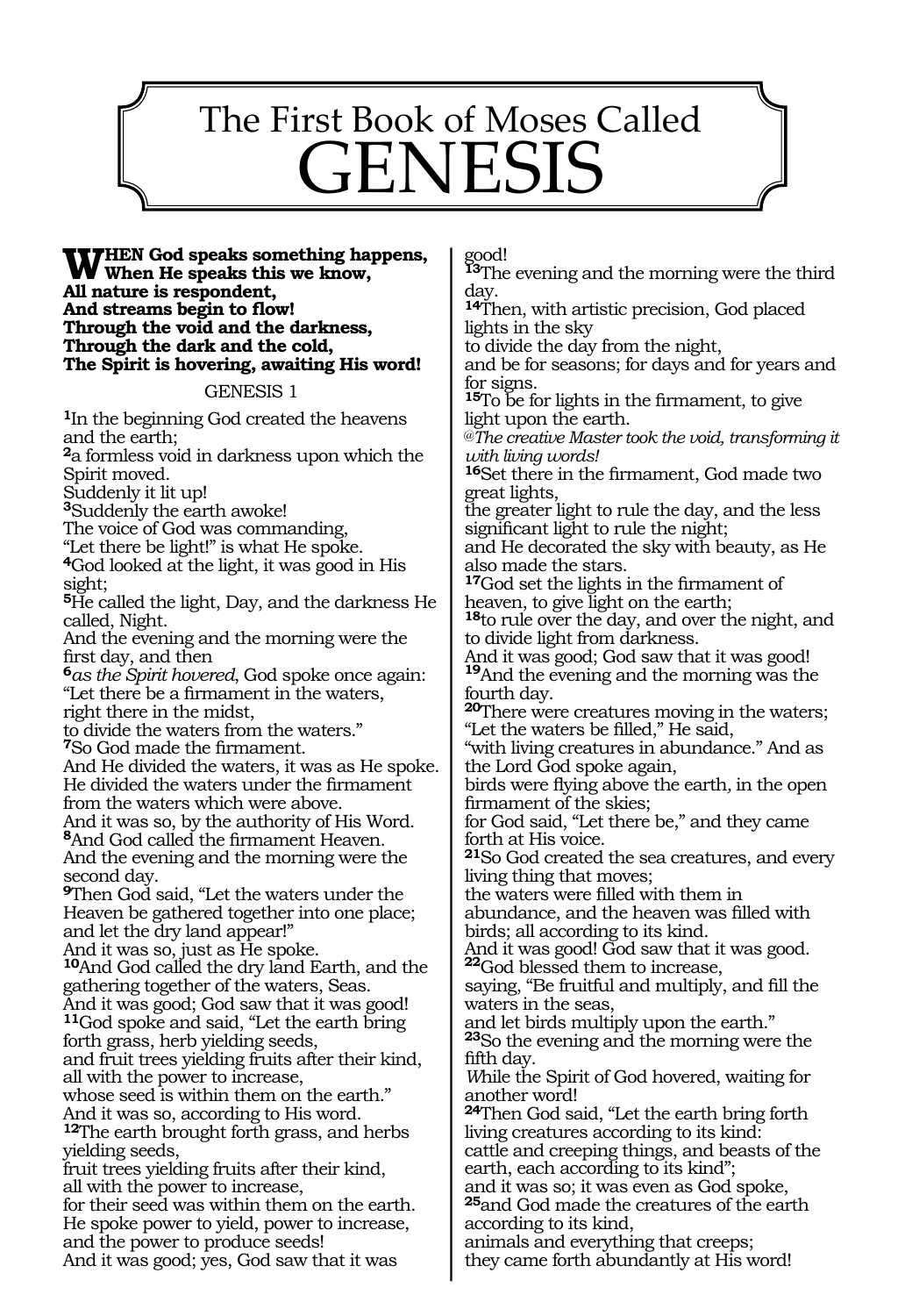### **GENESIS 1** 2

And it was good; God saw that it was good. **<sup>26</sup>**Then God said, "Let Us make man in Our

image, according to Our likeness; let them have dominion over the fish of the sea, and over the birds of the air;

over the animals and over all the earth, and over every creeping thing that creeps on the earth."

**<sup>27</sup>**So God created man in His own image; in the image of God, He created him. He created them, both male and female.

He created them in His image.

**<sup>28</sup>**Then God blessed them to be abundant; His voice was heard again,

"Be fruitful and multiply, fill the earth and subdue it."

When God speaks something happens; "Have dominion!" was His word,

"Over the fish of the sea, the fowl of the air, over every living thing that moves on the earth."

**<sup>29</sup>**And God said, "See I have given you, every herb bearing seed which is on all the earth, and every tree with fruit yielding seed; it shall be to you for food.

**<sup>30</sup>**"And I have given every green herb for food to every beast of the earth, to every bird of the air and to everything with life that creeps on the earth."

And it was so.

*Man was blessed to be abundant;*

*God gave him dominion over all His creation. And it was so!*

**<sup>31</sup>**The evening and the morning were the sixth day.

God's word had transformed the void! And it was good.

God saw everything that He had made, He was satisfied.

Indeed it was very good. It was pleasing in His sight!

### **CWDS Bible Quotes**

*1. It is in God means that it is in you since God made you in His image; you have the power to speak and to establish.*

*2. It is in God means that it is in you, you have creative power to transform your world.*

*3. The word of God released unimaginable power that created a world for man, finally God placed His breath and His 'word' in man.* 

*4. It is easy to accept the world already created though it takes faith to conceptualize the power of the word that established it; even so, many have not fully conceptualized the power of the word in them waiting to be unleashed by faith.*

*5. The earth did not argue with God's designation for its destiny, neither should man.*

*6. If God calls it good, it is good, human beings and all His creation, time and circumstances cannot change it.*

*7. If God says, "Have dominion," you have dominion; time and circumstances cannot change it.*

*8. The world sees null and void, God sees the immeasurable potential; all the world needs is a word to see it the way God sees it.* 

- *9. Search the word to determine how God sees you; seek the word that will take you to His designation for your life.*
- *10. The adjectives associated with God are: good and perfect, beautiful in its time, and, God saw that it was good.*
- *11. He made it means He owns it, and He has all the rights. He redeemed it means He bought it and He has all the rights. You are His twice; have you ever heard that you are not your own?*

#### **PRAYER POINTS**

- O God of wisdom and power, release a word from heaven now that will unlock the hidden potential in me, in Jesus' name.
- Marvelous Lord, help me to see me as You see me and not as the world sees me, in Jesus' name. Help me to fully understand that the world that men exalt, was nothing until You spoke life into it, in Jesus' name.
- Father, help me to become everything that You see in me. Let every voice in me that will resist Your word, be silent, in Jesus' name.
- Amazing God, help me to embrace Your breath in me and to understand the divine nature that You invested in me after forming me from clay, in the name of Jesus.
- King of glory, I appreciate the power of Your word in me; let my spirit conceive You, and my lips release Your word by faith always. Amen.
- Father God, help me to fully understand the dominion mandate and instruction You programmed into me at creation and let me live every bit of my potential, in the name of Jesus.

### **A PresenCE, a person, and a place, Where the Presence creates the person in the place,**

**And the place of the person is the Presence;**

**The person is at his best in his place... Fed by a mist, there was no rain, Man was naked yet not ashamed; Come let us walk, I will take you there Where the breath of God brought man to life.**

#### GENESIS 2

**<sup>1</sup>**The heavens and earth were finished, and all its contents,

**<sup>2</sup>**and on the seventh day, God ended His work which He had done;

and He rested on the seventh day from all His work which He had done.

**<sup>3</sup>**Then God blessed the seventh day and sanctified it, because in it He rested from all His work which He had created and made. **<sup>4</sup>**This is the history of the heavens and the

earth when they were created:

in the day that God made the earth and the heavens,

**<sup>5</sup>**before any plant of the field was in the earth, and before any herb of the field had grown. For God had not caused it to rain on the earth,

and there was no man to till the ground;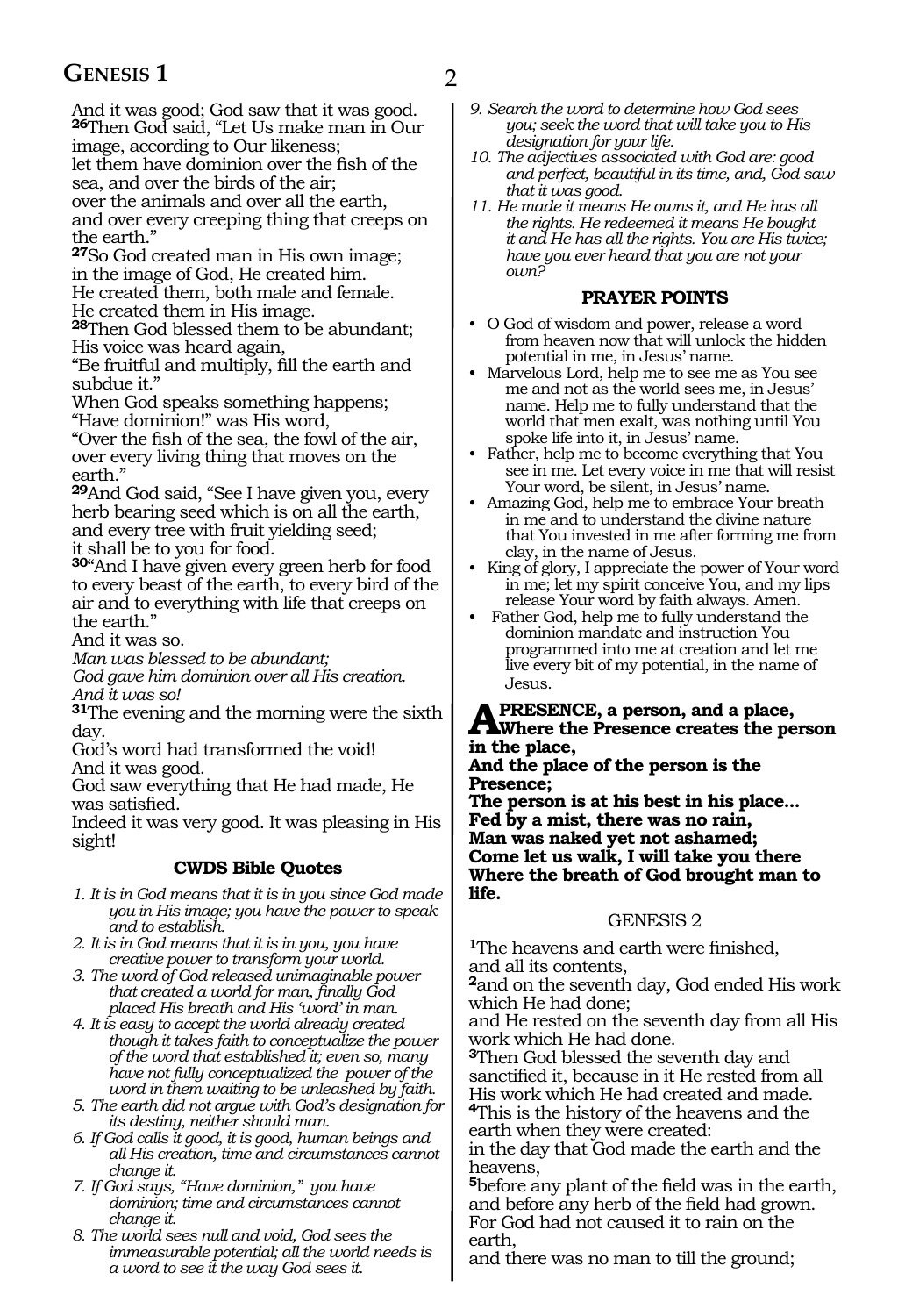**<sup>6</sup>**but a mist went up from the earth and watered all the ground.

**<sup>7</sup>**And the Lord God formed man from dust of the ground,

and breathed the breath of life into his nostrils, and man became a living soul.

@*Invariably it happens, God's breath electrifies.*

*When Heaven meets with earth,* 

*then the earth comes to life,*

*formed from the dust and brought to life by the very breath of God;*

*the heavenly Father got His hands dirty,*

*but the garden of Eden was His plan.*

**<sup>8</sup>**The Lord God planted a garden eastward in Eden,

and there He put the man whom He had formed.

**<sup>9</sup>**And from the ground He made to grow, every tree pleasant to look at, and good for food.

@*Oh, the garden, what a place to be! Located in the east,*

*where rivers flow and fruitful trees would make a happy feast.*

The tree of life was in the midst,

and the tree of the knowledge of good and evil. **<sup>10</sup>**Out of Eden a river went to water the

garden, and from there it parted, and it became four river heads.

**<sup>11</sup>**The name of the first was Pison.

This river skirts the entire land of Havilah where there is gold.

**<sup>12</sup>**And the gold of that land is good.

The land also had in it bdellium and onyx stone.

**<sup>13</sup>**The name of the second is Gihon; it skirts all the land of Ethiopia.

**<sup>14</sup>**The name of the third river is Hiddekel, which goes towards the east of Assyria.

The fourth river is the Euphrates.

**<sup>15</sup>**In the garden of Eden, God placed the man to tend it and to keep;

**<sup>16</sup>**and the Lord God commanded the man, saying,

"Of every tree of the garden you may freely eat, **<sup>17</sup>**but of the tree of the knowledge of good and evil you shall not eat,

for the day that you eat of this tree, you shall surely die."

**<sup>18</sup>**And the Lord God said, "It is not good that man should be alone;

I will make for him a helper comparable to him."

**<sup>19</sup>**Out of the ground the Lord God formed every beast of the field, and every bird of the air,

and He brought them to Adam to see what he would call them.

And whatever Adam called each living creature, that was its name.

@*There Adam named all creatures, yet he never doubled up!* 

**<sup>20</sup>**So Adam gave names to all the cattle, to the birds of the air and every beast of the field.

Adam named them one after another; but for Adam there was found no helper comparable to him.

**<sup>21</sup>**Oh, garden, where the Lord God caused Adam to sleep,

and took one of his ribs to form *someone he thought was rather neat,* 

his own flesh and bone.

God took the rib from Adam and closed up the flesh.

**<sup>22</sup>**The Lord God made the rib into a woman, and He brought her to the man.

**<sup>23</sup>**And Adam said, "This is now bone of my bones and flesh of my flesh;

she shall be called Woman, because she was taken out of Man."

**<sup>24</sup>**Therefore man shall leave his father and his mother,

and be joined to his wife, and they shall be one flesh.

**<sup>25</sup>***Oh, garden, where there was no pride,*

the man and his wife the same;

*they existed in God's natural light,*

both naked, yet not ashamed.

#### **CWDS Bible Quotes**

*1. Run your hand over your body, every contour, crevice and corner; it is amazing to think that God's hands were there first; He sculpted you.*

*2. God was willing to get His hands dirty to form man; His Son was willing to get His hands bloody to redeem man; the Holy Spirit is willing to subject Himself to flesh to live in sinful man. What is man?*

*3. God's word had the power to bring man to life but He did not choose to speak but to mould and to breathe, for only the breath of God has the power to bring man to worship.*

*4. The fish for the water, the plant for soil, and man for the presence of God.*

*5. Man operates at his peak from the presence of God; even to naming all creatures without doubling up.*

*6. There is room for delegation, ownership and partnership, even at creation; there may be something for your subordinates to name.*

*7. There is abundance of joy, peace, happiness and provision in the presence of God.*

*8. When your world cannot provide a suitable companion, wait on the Lord.*

*9. Man was given a companion while living in the presence of God; let her find you there.*

*10. You will be amazed at what the Lord can bring out of you if you will rest in His hands.*

*11. Even in your paradise garden, you need a law to restrain you and to keep you focused on God.*

#### **PRAYER POINTS**

- O God, my Father, help me to understand the real power that I generate from the platform of Your presence, in the name of Jesus. Amen.
- O Lord God of creation, I decree that I shall achieve my full potential in You, in the name of Jesus. Amen.
- King of Glory, help me to understand the glory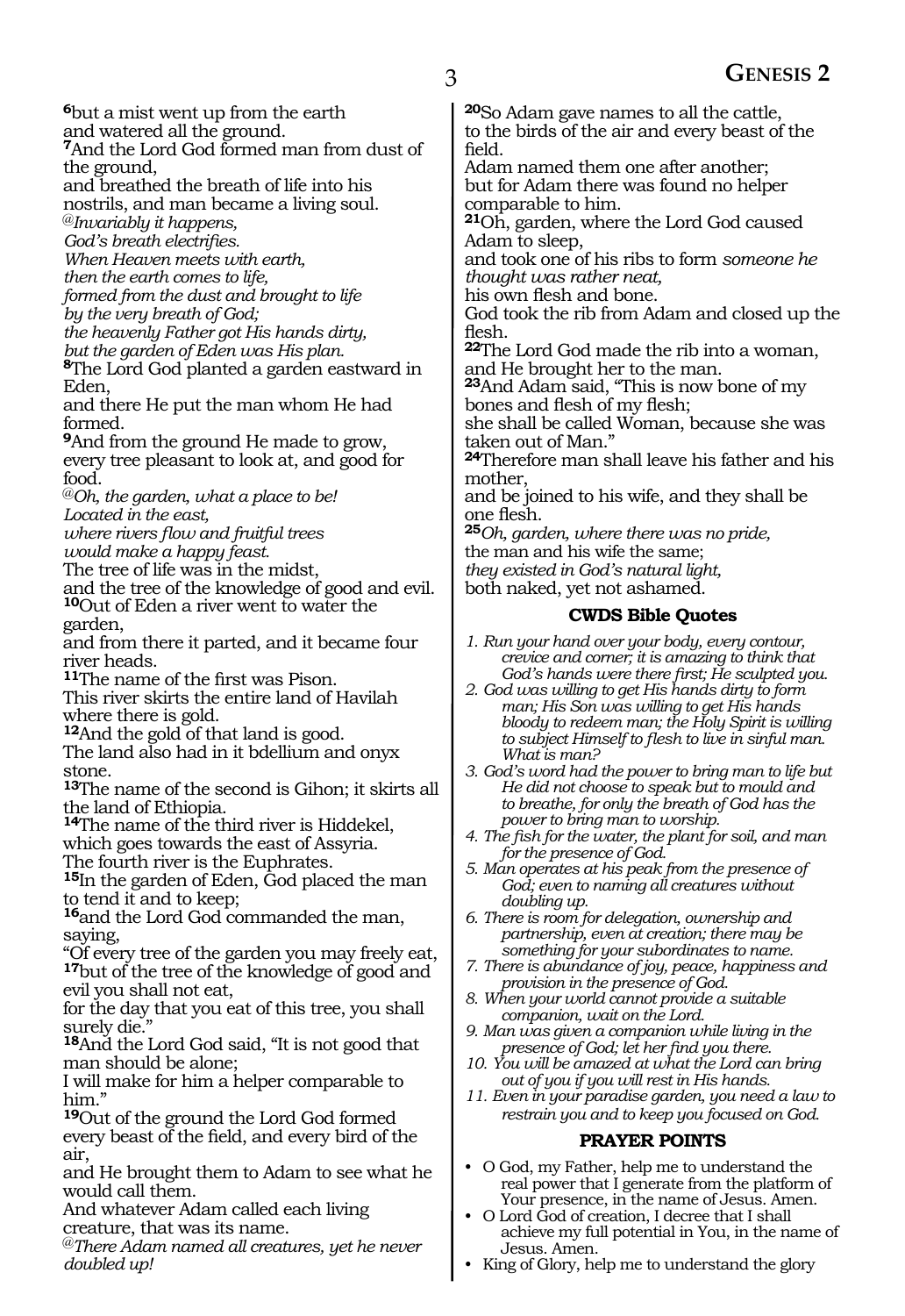### **GENESIS 2** 4

that was deposited in me when You came down and breathed in me, in Jesus' name; let worship become as natural to me as the breath I breathe, the breath You breathed in me, in the name of Jesus Christ.

- O Lord of host, help me never to lose the essence of the touch of Your hand running all over my vessel of clay to carve me out; let this be the personality of my relationship with You, in Jesus name.
- Father God, help me not to be limited by the non-existence of the things of life, but let me recognize the beauty, greatness and perfection You can bring out of me; I will rest completely in Your hands, in the name of Jesus. Amen.

### I<sup>I</sup>N the presence of God, what a great place<br>to be,<br>Where we get from any labor. Fire former **to be,**

**Where we rest from our labors, live forever at peace;**

**Where fear can't beset us, we are fed from His tree.**

**Won't be moved from His Shadow; want His presence with me!**

#### GENESIS 3

**@***Man lived in God's presence; he just had to be; he had all things to his pleasure, except for one tree.*

**<sup>1</sup>**Now the serpent was more cunning than any animal God had made.

He said to the woman, "Has God really said, 'Of every tree of the garden you shall not eat?' *Has God really said? Are you sure? Now tell me!"*  **<sup>2</sup>**The woman said to the serpent, "We may eat the fruit of the trees;

**<sup>3</sup>**but of the fruit of the tree in the midst of the garden, God has said, 'You shall not eat nor shall you touch it...!' *She exaggerated.* '...nor shall you touch it lest you die!'"

**<sup>4</sup>***In the eyes of the serpent, God's word was a lie.* He questioned God's motive, and said, "You will surely not die!

**<sup>5</sup>**For God knows the day you eat of it your eyes will be opened,

and you will be like God, knowing good and evil.

@*The truth about wisdom, when wrapped in deceit,*

*was stronger than her will; she took fruit to eat.*  **<sup>6</sup>**For when the woman saw the tree was good for food and oh, so pleasant to the eyes, and a tree desirable to make one wise, *she cast off all restraint,* and took of its fruit and ate.

She also gave to her husband with her, @*and although he knew what he had;*

*he honored the woman, and disobeyed God;*  he ate.

**<sup>7</sup>**Their eyes both were opened; @*soon would come blame,*

*remorse and self pity, unclothed and ashamed.* Conscious that they were naked, they sewed aprons of fig leaves.

**<sup>8</sup>**They heard the sound of the Lord God walking in the garden in the cool of the day, and Adam and his wife hid from God's presence among the trees of the garden, *no longer comfortable in that place.*

@*If man is not connected, fig leaves will not be enough,*

*when shrouded in darkness, God's light will erupt!* 

*They needed a covering, as all sinners do. When God shines on sin's darkness, He exposes the truth!*

**<sup>9</sup>**The Lord God called to Adam and said, "Where are you?"

**<sup>10</sup>**So he said, "I heard Your voice in the garden, and I was afraid because I was naked, and so I hid myself."

**<sup>11</sup>**"Who told you that you were naked?" God replied and said.

"Have you eaten from the tree of which I commanded that you should not?"

**<sup>12</sup>**Then Adam said, "The woman You gave to be with me, she gave me fruit from the tree and I ate it."

**<sup>13</sup>**And the Lord God said to the woman, "What is this that you have done?"

The woman said, "The serpent deceived me, and I ate." *They passed the blame around.* **14**So the Lord God said to the serpent,

"Because you have done this,

you are cursed above all cattle, and above every beast of the field;

you shall go around on your belly and you shall eat dust all the days of your life.

**<sup>15</sup>**And between you and the woman, and between your seed and her Seed,

I will put hatred and strife.

He shall bruise your head, and you shall bruise His heel."

**<sup>16</sup>**And to the woman God said, "I will greatly increase your sorrow in childbearing.

In pain you shall give birth to children. Your desire shall be for your husband,

and he shall rule over you."

**<sup>17</sup>**Then to Adam He said, "Because you have heeded the voice of your wife,

and have eaten from the tree of which I commanded you, saying,

'You shall not eat of it':

cursed is the ground for your sake; in toil you shall eat of it all the days of your life.

**<sup>18</sup>**It shall bring forth to you both thistles and thorns,

and you shall eat the herb of the field.

**<sup>19</sup>**By the sweat of your face you shall eat bread until you return to the ground, for out of it you were taken.

For you are dust, and to dust you shall return again!"

**<sup>20</sup>**And Adam named his wife Eve, because she was the mother of all living.

@*God was loving and faithful as He offered that day, the first blood offering;* 

**21**He made coats of skins to clothe them, t*o cover their shame.*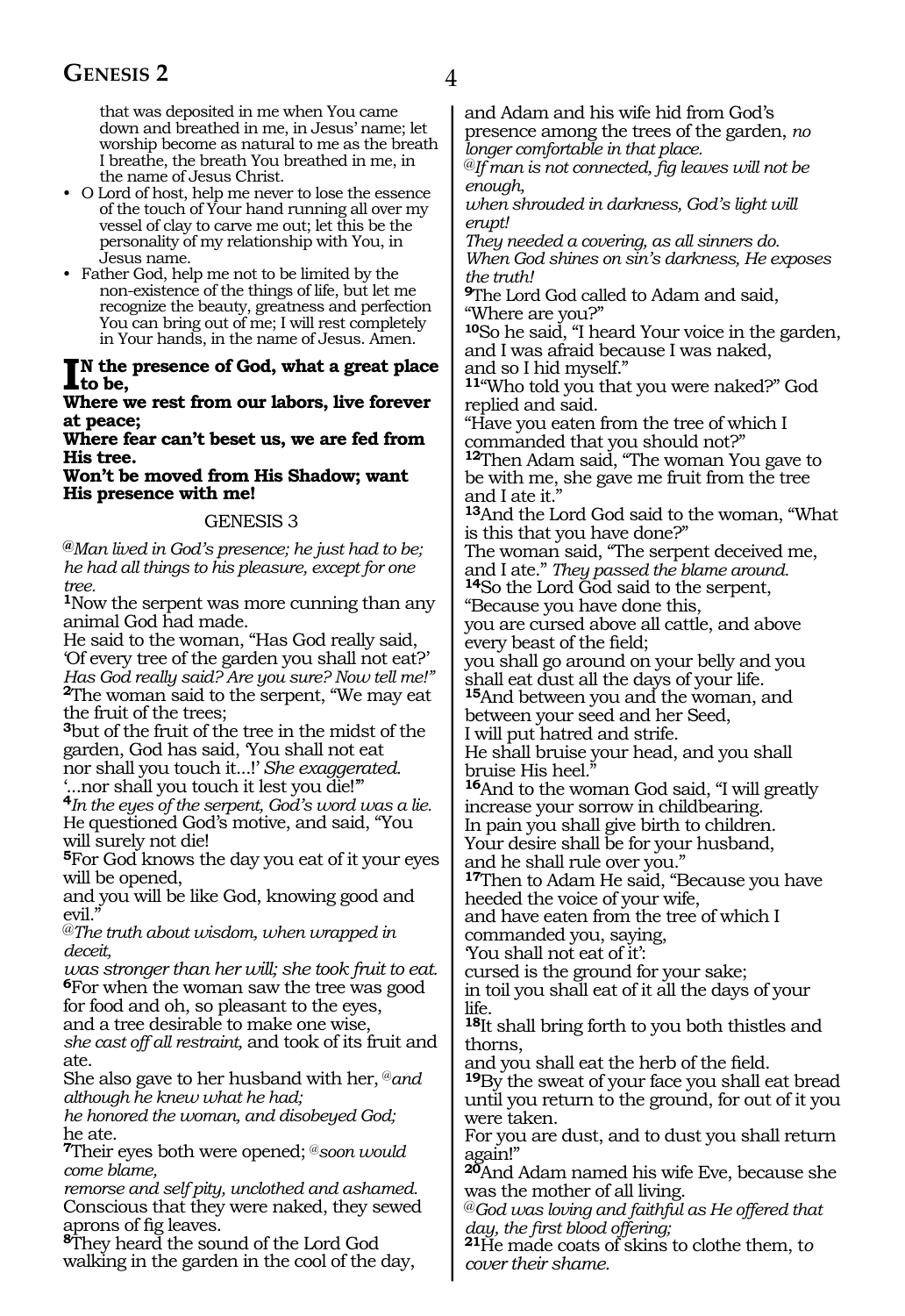**<sup>22</sup>**Then the Lord God said, "The man has become like one of Us, to know good and evil. And now, to prevent him taking of the tree of life to eat and so live forever, *in this sinful state*." **<sup>23</sup>**Therefore, the Lord God sent him out of the garden of Eden,

to cultivate and plough the ground from which he was made.

**<sup>24</sup>**So God drove out the man; and He placed cherubim at the east of the garden,

and a flaming sword which turned every way, to guard the way to the tree of life.

@*Driven from God's presence, kept out by his improper choice,*

*dead was man's spirit, and all cause to rejoice. Man needed redemption, to come back to that place*

*where we rest from our labors, live forever in grace,*

*where fear can't beset us; we are fed from His tree;*

*where we are not moved from His Shadow; to be in His presence constantly.*

#### **CWDS Bible Quotes**

- *1. Sin may be enticing, but it is momentary, the consequence is monumental.*
- *2. It is wisdom to sacrifice today for tomorrow, rather than to sacrifice your tomorrow for today's, for you leave today's behind, but tomorrow is advancing to meet you.*
- *3. Wisdom has departed when you trade the presence of God for the presents of the devil; the desires of the flesh.*
- *4. Wisdom has departed when you forsake the word of God to fulfil your world of lust.*
- *5. Wisdom has departed when you legislate contradictions to the word of God.*
- *6. Eve was tempted, Eve surrendered; you are being tempted, will your response justify Adam's sin, or will it justify Jesus' death?*
- *7. Man was designated to leave father and mother for the woman, not to leave God for the woman... unfortunately many men still do.*
- *8. You may choose to pull her up or have her pull you down; how do you find balance when there is no letting go?*
- *9. It is by the serpent does not mean it is of the animal, never confuse the problem with the source or you may be fighting the wrong battles. We do not war against flesh and blood.*

*10. It appears harmless and friendly, but you discern its character and nature if it contradicts the word of God.*

#### **PRAYER POINTS**

- Father God, help me to be comfortable within the boundaries you have set for me<br>to operate, in the name of Jesus.
- Lord of Creation, help me not to be like the many fools who have sacrificed everything for what they themselves consider nothing, in Jesus name.
- King of Glory, help me to violently resist the old serpent who would have me sacrifice the garden for a fruit, to sacrifice glory for a moment, in the name of Jesus.
- My Father, my God, I take responsibility for all the problems I have brought on myself because of my own lust, greed and stupidity; give me wisdom to respect Your word above my feelings and emotions, in the name of Jesus.
- Thank You Father for the Lamb that was slain for my covering; help me to respect and honor the awesomeness of the blood flowing from the cross every day I live, in the name of Jesus.

#### **To give just a little and yet to gain the best,**

**To give the least in offering and desire to have it blessed!**

#### **Just like Adam's firstborn, a farmer; his name was Cain;**

**His heart was not like Abel's; his gift God disdained!**

#### GENESIS 4

**<sup>1</sup>**Now Adam knew his wife Eve, and she conceived and bore Cain.

And she said, "I have received a man from the Lord."

**<sup>2</sup>**Then she bore his brother Abel, he was a keeper of sheep, but Cain was a farmer, a tiller of the ground.

And she knew she had received, two men from the Lord.

**<sup>3</sup>**In the process of time, both brought offerings to the Lord.

Cain brought of the ground just anything; **<sup>4</sup>**Abel brought of his flock the best he had; he brought the firstborn, the ones that were fat. And the Lord had regard for Abel, and his offering,

**<sup>5</sup>**but He had no regard for Cain and his offering.

And Cain was very angry, and his face fell. **<sup>6</sup>**So the Lord said, "Cain, why are you angry? And why is your posture fallen?

**<sup>7</sup>**If you do well, will you not be accepted? If not, sin lies at your door. Its desire is for you, but you should rule over it"

**@***With stinginess comes envy, with tardiness comes fear,*

*thinking, "If you crush the 'God Reachers,' perhaps it will get you there!"*

*Not so! Cain can tell you; he was in for a surprise. Nothing done under heaven is hidden from God's eyes!*

*Oh, the curse of Adam, sin came into play; envy, greed and malice, the first murder on that day.*

**<sup>8</sup>**Now Cain talked with his brother Abel, and when they were in the field,

he rose up against Abel and killed him.

*But God knows, He hears, He sees!*

**<sup>9</sup>**God could not reject it; the blood of Abel cried.

Then the Lord said to Cain, "Where is your brother?"

"I do not know, am I my brother's keeper?"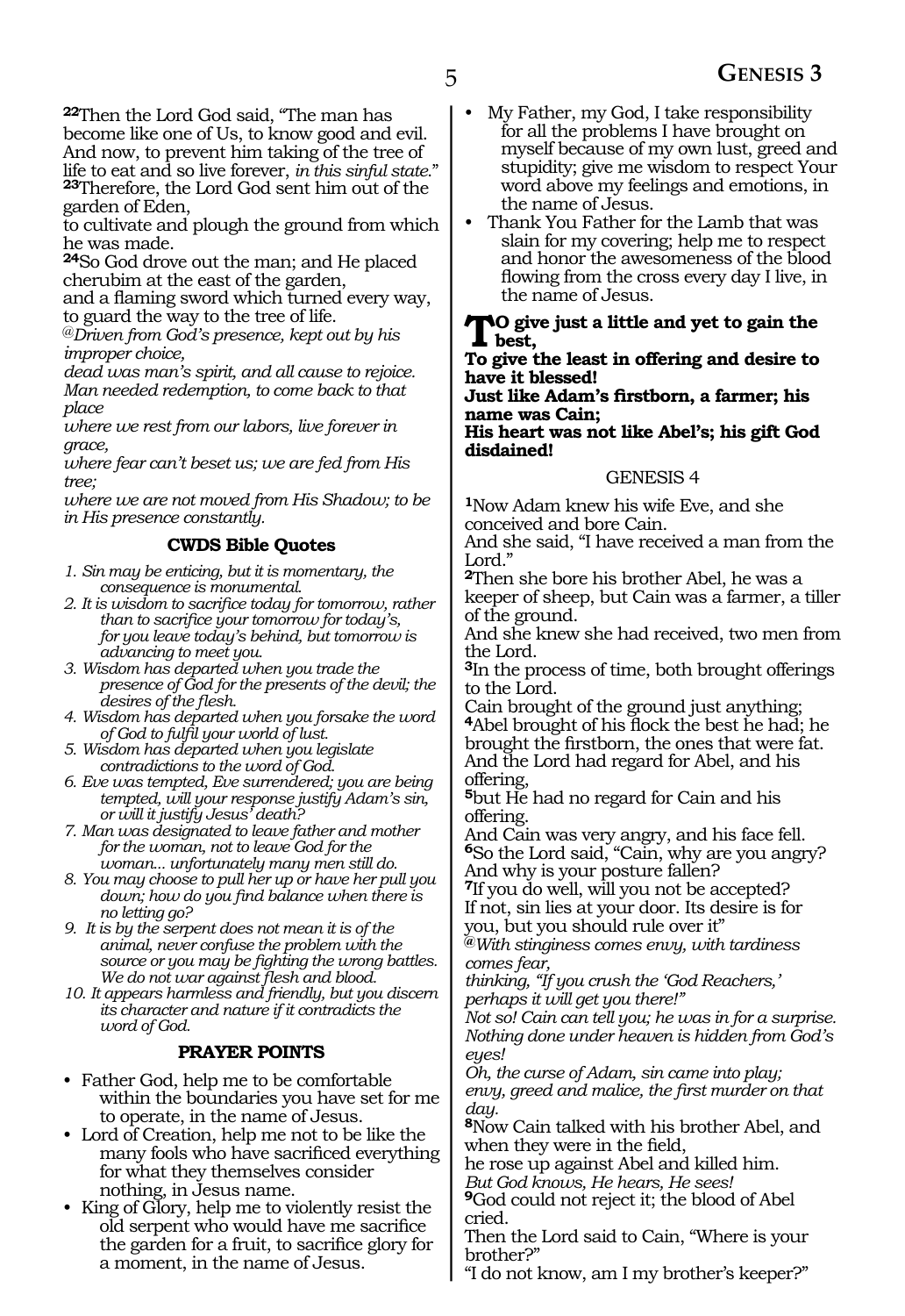### **GENESIS 4** 6

was the insolent reply.

**<sup>10</sup>**And God said, "What have you done? The voice of your brother's blood cries out to Me from the ground.

**<sup>11</sup>**"So now you are cursed from the earth, which has opened its mouth to receive your brother's blood at your hand.

**<sup>12</sup>**When you cultivate the soil in the future, it will no longer yield to you a good increase." He was driven from God's presence, a fugitive and a vagabond to be.

**<sup>13</sup>***Cursed by God, he could not handle this.* "I am going to die," Cain feared.

*The man who killed his brother said***,** "My punishment is greater than I can bear!

**<sup>14</sup>**"Lord, You have driven me out this day from the face of the ground, and from Your face I shall be hidden;

I shall be a fugitive and a vagabond on the earth; and anyone who finds me will kill me!" *He resisted the offering, but he understood well the power and finality of God's word.*

**<sup>15</sup>**And the Lord said to him, "Therefore, whoever kills Cain, vengeance shall be taken on him sevenfold."

And the Lord set a mark on Cain, lest anyone finding him should shed his blood.

**<sup>16</sup>**Then Cain went from the presence of the Lord and dwelt in the land of Nod to Eden's east.

**<sup>17</sup>**And Cain got intimate with his wife, and Enoch his firstborn was conceived.

And Cain built a city, and named the city after the name of Enoch his son.

**<sup>18</sup>**To Enoch, Irad the father of Mehujael was born.

And Mehujael begot Metusael who begat Lamech.

**<sup>19</sup>**Then Lamech took for himself two wives: Adah and Zillah.

**<sup>20</sup>**Adah bore Jabal, who fathered those who dwelt in tents and had livestock.

**<sup>21</sup>**His brother's name was Jubal. He fathered the musicians who played the flute and the harp.

**<sup>22</sup>**And Zillah his other wife, bore Tubal-cain, who instructed every craftsman in iron and bronze.

His sister was Naamah.

**<sup>23</sup>***With the curse of Adam active,* Lamech said to his wives,

"Adah and Zillah, hear me.

I have killed a man for wounding me, a young man is dead for hurting me!

**<sup>24</sup>**If Cain shall be avenged sevenfold, then Lamech seventy-sevenfold."

**@***Something for consolation, someone to soothe the pain:*

**<sup>25</sup>**Adam got intimate with his wife again, and she bore him a son.

She named him Seth for she said,

"God has appointed me another, for Abel whom Cain has killed!"

**<sup>26</sup>**To Seth was born a son; and he named him Enosh.

@*Do you love to give a little? If all men gave all they had;*

*the flood could be averted,* for men began to call on God!

#### **CWDS Bible Quotes**

- *1. God speaks the language of best: His image, His breath, His Son, His Spirit; His heaven; why should He accept your language of substandard or what is left?*
- *2. Your gift to God is a portrayal of your image of God.*
- *3. You block your blessings by your attitude towards giving, never stand in the way of those who won't.*
- *4. If you are not zealous towards God, why are you jealous of God's goodness?*
- *5. When you have done everything except the right thing to get a positive response, you have done the right thing to get a negative response.*
- *6. You cannot compete with a giver, dead or alive; even in death their blood gets God's attention faster than yours.*
- *7. God is the source of all things; shut up your heart to God, He shuts up the source to you: the heavens and the soil you live from.*
- *8. The ones who show no mercy are usually the first to beg for mercy. What qualifies you for God's mercy and forgiveness?*
- *9. The goodness and mercy of God surpasses our qualification for it, that is why many of us are still alive today.*

#### **PRAYER POINTS**

- Father God, thank You for affording me the privilege of bringing an offering to You; help me never to discount this opportunity, in the name of Jesus.
- O God of Heaven who created the earth, is there anything on earth too good for You? Help me to adequately answer this question with my offering, in the name of Jesus.
- O Lord, give me the attitude of Abel toward You. Help me to love Your presence, to anticipate Your person, to play for Your eyes only, to pour my heart out to You, to give You the best of me, and the best of everything I possess, in the name of Jesus.
- By the power in the blood of Jesus Christ, I drive every mean, stingy, selfish, envious and murderous spirit out of me, in the name of Jesus.
- Father God, help me to recognize the One who makes the ground yield my increase, who allows my business to prosper, who makes me successful in my career and in my life, for to leave You out is to leave prosperity out of my future, in the name of Jesus.
- Father, help me to regulate my life by Your laws, rather than to have Your laws restrain me in life, in Jesus' name. Amen.

#### **The world was corrupt and wicked, as Adam multiplied.**

**Death passed to all creation as he ate the fruit and died!**

**Is there someone with the passion? Someone lost in love?**

**Faithful to the Master, someone who walks with God?**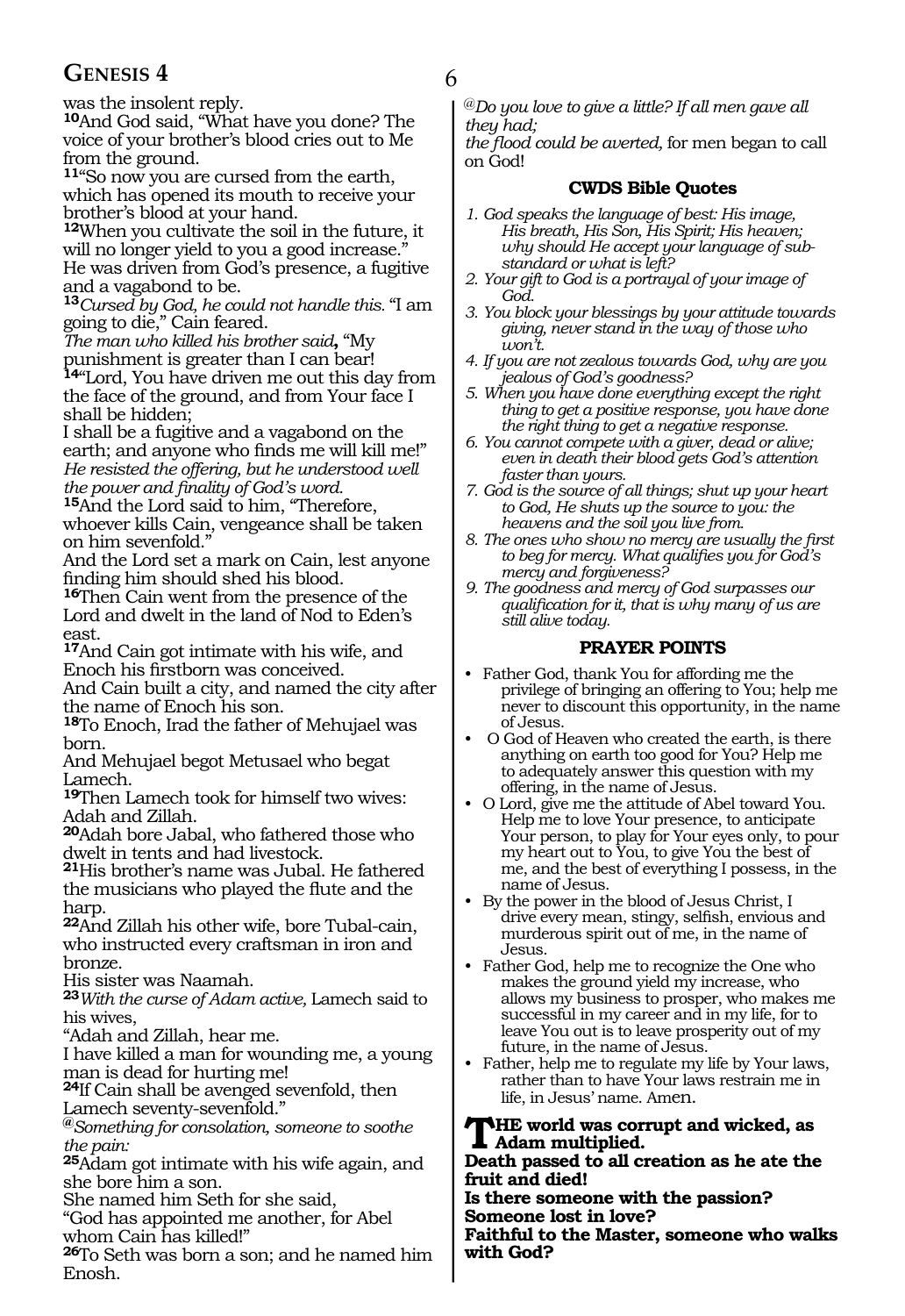#### GENESIS 5

**<sup>1</sup>**This is the book of the genealogy of Adam. In the day that God created man,

He made him in the likeness of God.

**<sup>2</sup>**He created them male and female,

and blessed them and called them Man in the day they were created.

**<sup>3</sup>**And Adam lived one hundred and thirty years

and fathered a son in his own likeness, after his image;

and he named him Seth.

**<sup>4</sup>**After Seth he lived eight hundred years and he fathered sons and daughters.

**<sup>5</sup>**So Adam lived a total of nine hundred and thirty years and he died.

**<sup>6</sup>**Seth lived one hundred and five years and fathered Enosh.

**<sup>7</sup>**After Enosh, Seth lived eight hundred and seven years and fathered sons and daughters. **<sup>8</sup>**So all the years of Seth were nine hundred and twelve years, after which he died.

**<sup>9</sup>**Enosh lived ninety years and fathered Cainan.

**<sup>10</sup>**After this, Enosh lived eight hundred and fifteen years and fathered sons and daughters. **<sup>11</sup>**All the years of Enosh were nine hundred and five years, and he died.

**<sup>12</sup>**Cainan lived seventy years, and fathered Mahalaleel.

**<sup>13</sup>**After this Cainan lived eight hundred and forty years, and fathered sons and daughters. **<sup>14</sup>**So Cainan lived a total of nine hundred and ten years, and he died.<br><sup>15</sup>Mahalaleel lived sixty-five years.

16After he fathered Jared, Mahalaleel lived eight hundred and thirty years and fathered sons and daughters.

**<sup>17</sup>**So all the years of Mahalaleel were eight hundred and ninety-five years, and he died. **<sup>18</sup>**Jared lived one hundred and sixty-two years, and fathered Enoch.

**<sup>19</sup>**After Enoch, Jared lived eight hundred years, and fathered sons and daughters. **<sup>20</sup>**So Jared lived a total of nine hundred and sixty-two years, and he died.

**<sup>21</sup>**Enoch lived sixty-five years, and fathered Methuselah.

**<sup>22</sup>**After he fathered Methuselah, Enoch walked with God three hundred years, and fathered sons and daughters.

**<sup>23</sup>**So all the days of Enoch totalled three hundred and sixty-five years.

**<sup>24</sup>***But Enoch would not be bound by Adam's sin.* Enoch walked with God, and he was not, for God took him!

@*Imagine, as some affirmed, God took Enoch; some perhaps said, "He disappeared!"*

*But all could say he served God and that he was, then wasn't there.*

*There was only one conclusion; Enoch walked with God by faith!*

*Yes, but it leaves the heart to wonder, "Walk with God?" what does it take?*

@*Did Enoch pray to God for hours? Or did he pray three times a day?*

*Did he think constantly on God's glory, and on His goodness meditate?*

*Did he order all his footsteps by first asking, "What would God have me do?"*

*Did he punctuate his day with praises as the love in his heart grew?*

@*Did he show God's love to others? Did he evangelise?*

*For all that knew him knew that, by love this man survived!*

*So great was his dedication that when he was taken away;*

*there was no hesitation, God took this man of faith!*

**25**Methuselah lived one hundred and eightyseven years, and fathered Lamech.

**<sup>26</sup>**After he fathered Lamech, Methuselah lived seven hundred and eighty-two years, and fathered sons and daughters.

**<sup>27</sup>**So all the years of Methuselah were nine hundred and sixty-nine years;

*like all his forefathers, he was full of years; but yes,* 'he died'.

**<sup>28</sup>**Lamech lived one hundred and eighty-two years, and fathered a son.

**<sup>29</sup>**And he called him Noah, for he prophesied, "This child will comfort us concerning our work and toil of our hands,

because of the ground which the Lord has cursed."

**<sup>30</sup>**After he fathered Noah, Lamech lived five hundred and ninety-five years more, and fathered sons and daughters.

**<sup>31</sup>**So Lamech lived a total of seven hundred and seventy-seven years

and yes, Lamech too died.

@*But nature's appointment did not claim Enoch, though he was of their seed and line.*

**<sup>32</sup>**Noah was five hundred years old, and he begot Shem, Ham and Japheth.

@*But there is great value, for all who will follow in Enoch's steps,*

*for maybe God will take us, or maybe He will leave us here;*

*maybe we will lose our old self, the old man will disappear!*

*Is there someone with passion? Someone full of love for God?*

*Your old self will vanish, as you daily get lost in God!* 

#### **CWDS Bible Quotes**

*1. Long life is for procreation; eternal life is for His new creation.*

- *2. It is best to live a Godly life than to live a good life or a long life; get your focus right.*
- *3. The quality of your life will have a greater voice than the length of your life.*
- *4. You are not living yet if you are living dead; find the Way; find the Truth; find the Life.*
- *5. Get lost in God and you will be found with God.*
- *6. When you pursue the presence of God with*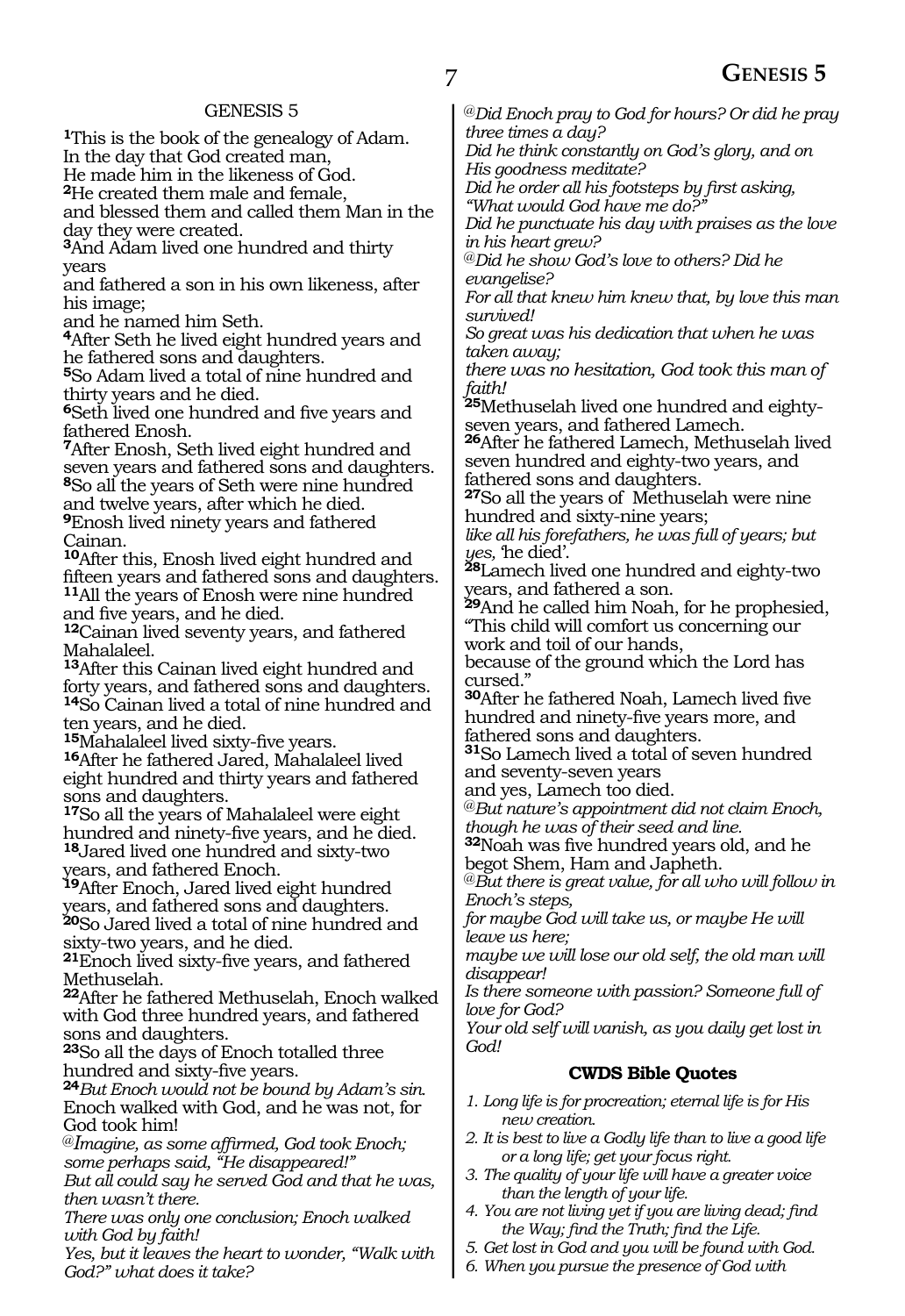### **GENESIS 5** 8

*ardency, you lose yourself, literally.*

- *7. When you spend quality time with God you will begin to look and act like God: Moses' face shone and the apostles of Christ reasoned beyond their educational capacity.*
- *8. He cannot contain you on earth, He will take you to heaven; you will be caught away with Him.*
- *9. A thousand years in our sight is as a day in God's sight, then comes morning where time stops; will your day have counted?*

#### **PRAYER POINTS**

- O God my Father, please translate for me the meaning of Enoch's walk with You. Help me to love You so much that earth is too distant, in the name of Jesus.
- Lover of my soul, let my passion for You consume me until it consummates me and changes me completely, in Jesus
- My Father, my God, I will lose myself in<br>You, so that when I am found they will see You and not me, in the name of Jesus
- Father, I thank You for life, let the quality of my life move heaven on my behalf, in Jesus name.
- By the power in the blood of Jesus Christ, I have eternal life; I refuse to live for myself in time, but to live a quality life for Jesus.<br>Amen.
- I forcefully refuse to boast about how long I live, or how much I achieve or attain, but I will boast about how strong I lived for Christ, and how much I represented His kingdom in this life, in Jesus name.

### WHEN all things are good and perfect,<br>
We Designed the way God planned,<br>
Wet the Brilder must destrus it. **Yet the Builder must destroy it; Then something must be wrong!**

#### GENESIS 6

**<sup>1</sup>**When sin caused separation, as humans multiplied

and to them daughters were born, *the face of the earth buzzed with new life.*

**<sup>2</sup>**When the sons of God saw the daughters of men, that they were beautiful, they were admired;

they took them for their wives, all whom they chose, whom they desired.

**<sup>3</sup>**Then the Lord God said, "With man My Spirit shall not always thrive,

for flesh dictated vision!" Something was not right.

"One hundred and twenty years I will give him; yes, this shall be his days,

for he is flesh indeed, and flesh dictates his ways!"

**<sup>4</sup>**Then there were giants great and mighty there in those days,

the sons of God came in to the daughters of men in union and they bore giants, mighty men of old;

the children of these unions were all men of might, famous and renown.

**<sup>5</sup>**When God saw that the wickedness of man

in the earth was great,

for thoughts corrupt and evil were their daily meditate;

**<sup>6</sup>**then God turned back from humans, He could not bear the sight;

the earth was filled with violence; *something was not right!* 

Then God was sorry He made man, it grieved Him to His heart;

man's every imagination was evil, and also his continual thoughts.

**<sup>7</sup>**When God created all things, gave man a sovereign role,

the sins of man at all times, on all creation took a toll:

first, the earth grew thorns and thistles; now the verdict, "Destroy all!

Man and beast and creeping things, and fowls both great and small."

**<sup>8</sup>**When God expected order, all flesh had corrupted His way;

Man must be moved from office, but Noah; he found grace.

**<sup>9</sup>**A man found just and perfect; a man whose walk was right,

in times bizarre and wicked, his deeds would save his life!

In an earth filled with violence, Noah walked with God.

**<sup>10</sup>**Noah fathered three sons: Shem, Ham and Japheth.

**<sup>11</sup>**The earth was also corrupt before God and full of violence.

**<sup>12</sup>**And God looked upon the earth, and indeed it was corrupt, for everyone had corrupted themselves.

@*I wonder what had happened, when Noah heard God's plan* 

*to reprove the earth of violence, send a flood on everyone!*

**<sup>13</sup>**God said to Noah, "The end of all flesh has come before Me, for through them the earth is filled with violence;

and now, behold, I will destroy the earth and all of them.

**<sup>14</sup>**Build an ark of gopher wood; in the ark you shall make rooms; seal it with pitch inside and out.

**<sup>15</sup>**The length of the ark shall be three hundred cubits, its width fifty cubits and its height thirty.

**<sup>16</sup>**You shall make a window, finished to a cubit from above;

set the door in its sides; make it with lower, second and third decks."

@*The ark was to save his family; the flood to save the earth.* 

He got all the instructions and was told to get to work.

**<sup>17</sup>**"I Myself am bringing a flood on the earth, to destroy all flesh under heaven with the breath of life;

everything that is on the earth shall die!" @*By wickedness we slay them; by righteousness*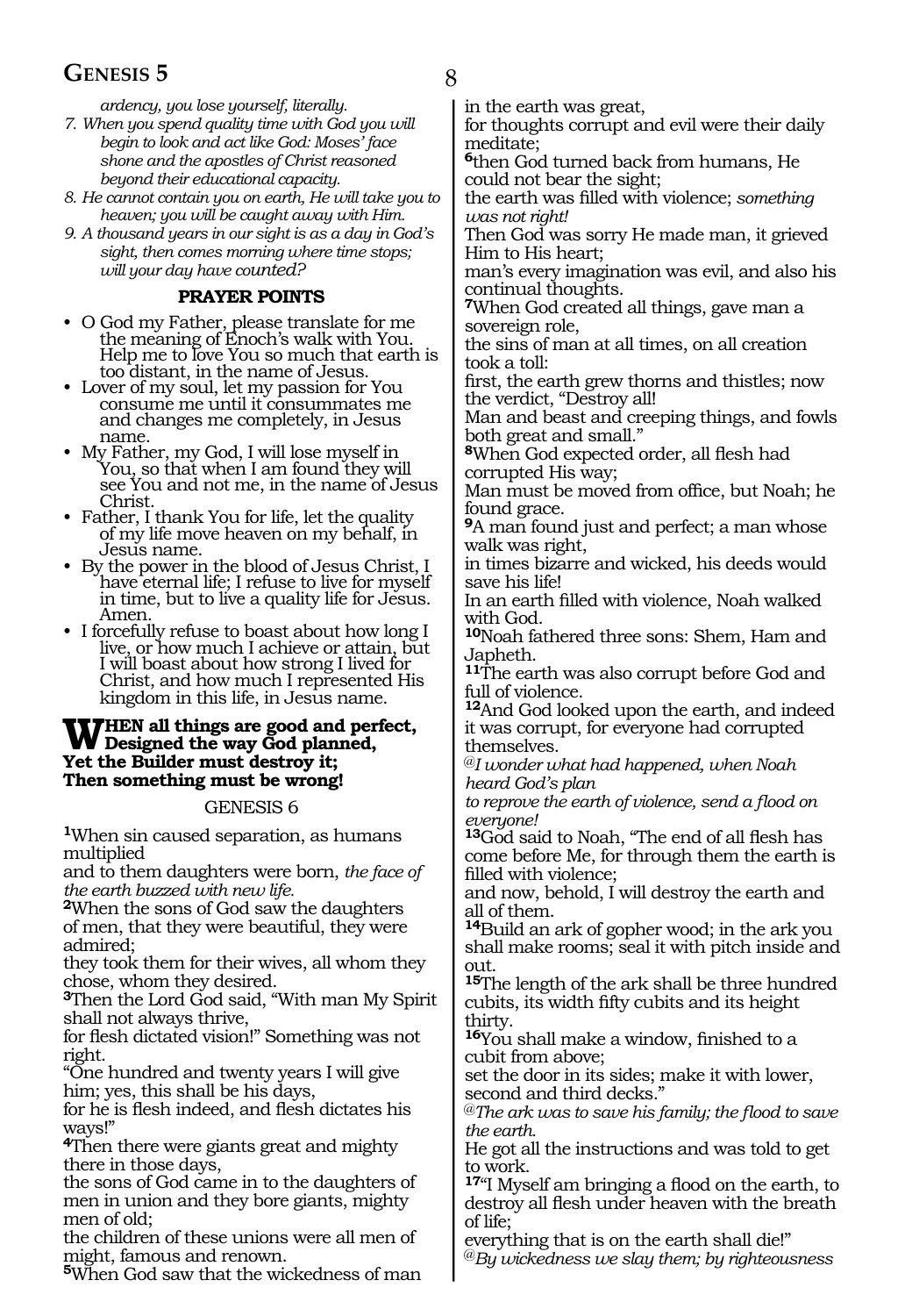#### *they are saved!*

Noah would build for all the creatures and take them in by pairs.

**<sup>18</sup>**"My covenant I will establish with you, Noah; you shall go into the ark with your sons, your wife and the wives of your sons.

**<sup>19</sup>**Of every living thing of all flesh, bring into the ark two of every kind,

a male and a female, to keep them alive. **<sup>20</sup>**Of the birds after their kind, and of every creeping thing after their kind;

take two to keep them alive.

**<sup>21</sup>**Take for yourself of all food that can be eaten, gather it to you; food for you and for them all."

@*They watched him as he built it, an ark three stories high;* 

*they knew that he was different, but . . .* 

*something was not right!* 

*And just as God commanded, the ark would come along;* 

*and all who saw him knew it; something must be wrong!*

**<sup>22</sup>** They saw him do all God commanded; @*they observed him through the passage of time; he seemed quite sane and sober, but . . . something was not right!* 

#### **CWDS Bible Quotes**

- *1. Yes indeed, something is not right, but can you discern it? Right you're wrong; now right your wrong; forsake your knowledge and consult the word.*
- *2. Satan is corruption that corrupts and is corrupting; check your heart to see if he gained access.*
- *3. You have the word of God as measure. You have nothing to boast about when the things you think most about are offensive to the Lord of hosts.*
- *4. Sin restricts and shortens human life, righteousness removes the cap and propels you beyond time limitation into eternal life.*
- *5. Your thoughts cry out to God every day; is it crying out for judgment or for favor?*
- *6. Grace suspends but does not abort judgment.*
- *7. Death is an escape from life but not an escape from judgment.*
- *8. Will God find you righteous in your sinful generation, or must He judge you with your generation?*
- *9. Have you blended in with the darkness of this age or is your light fighting back?*
- *10. It is very easy to fit in, it takes character to stand out.*
- *11. Can God use you to save your world?*
- *12. If God outlined to you his plan of salvation, will you get on board with heart and hands? The cross has displayed for you God's plan of redemption, He has your heart, does He have your hands?*

#### **PRAYER POINTS**

• Father God, help me never to be so content with this sinful world that I sit back and do nothing to reach them, in the name of Jesus.

- By the power in the blood of Jesus, I shall be a distinction in my generation; I shall not be content to blend in beyond recognition.
- Search my heart O Lord, try my thoughts, see if there is any wicked, abominable thing in me, soak me in the blood of Jesus and set me free, in Jesus' name.
- Sovereign Lord, I avail myself like Noah, to be different, to be a difference; to offer the shelter of the cross, Your ark of salvation, Your new covenant, to this sinful world. Amen.

### A SHINING light in darkness,<br> **A** beacon at its brightest;<br> **Righteousness that share Righteousness that shone, And the voice of God said, "Come!"**

#### GENESIS 7

**<sup>1</sup>**Then the Lord said to Noah**,** "Come into the ark, you and all your household, for I have seen that you are righteous before Me in this generation.

**<sup>2</sup>**You shall take seven each of every clean animal, and two each of animals that are unclean, a male and a female.

**<sup>3</sup>**"Come, take seven each of the birds of the air, male and female,

to keep their species alive on the face of the earth.

**<sup>4</sup>**For in seven days I will cause rain to come on the earth, forty days and forty nights, and I will destroy from the earth, every living

thing that I have made." **<sup>5</sup>**Noah did according to all that the Lord commanded him to do.

**<sup>6</sup>**Noah was six hundred years old when the earth was covered with the waters of the flood. **<sup>7</sup>**So Noah, with his sons, his wife, and the wives of his sons,

went into the ark because of the waters of the flood.

**<sup>8</sup>**Of clean and unclean animals, of birds and of every creeping thing on earth,

**<sup>9</sup>**two by two they went into the ark, male and female, as the Lord commanded Noah.

**<sup>10</sup>**And the flood waters were on the earth after seven days.

**<sup>11</sup>**In the seventeenth day of the second month of the six hundredth year of Noah's life,

the fountains of the great deep were broken up, and water poured down from the sky.

**<sup>12</sup>**And the rain came on the earth forty days and forty nights.

**<sup>13</sup>**On the same day Noah entered the ark with his sons, Shem, Ham and Japheth, his wife and their wives.

**<sup>14</sup>**And every beast after their kind, all cattle after their kind,

every creeping thing and every bird after their kind, of every sort.

**<sup>15</sup>**With Noah, into the ark went, two by two of all flesh which breathed the breath of life. **@***Won't you come?*

*Come and be shut in by the Lord! Come and be sustained by His word! Come to a place where you will be safe.*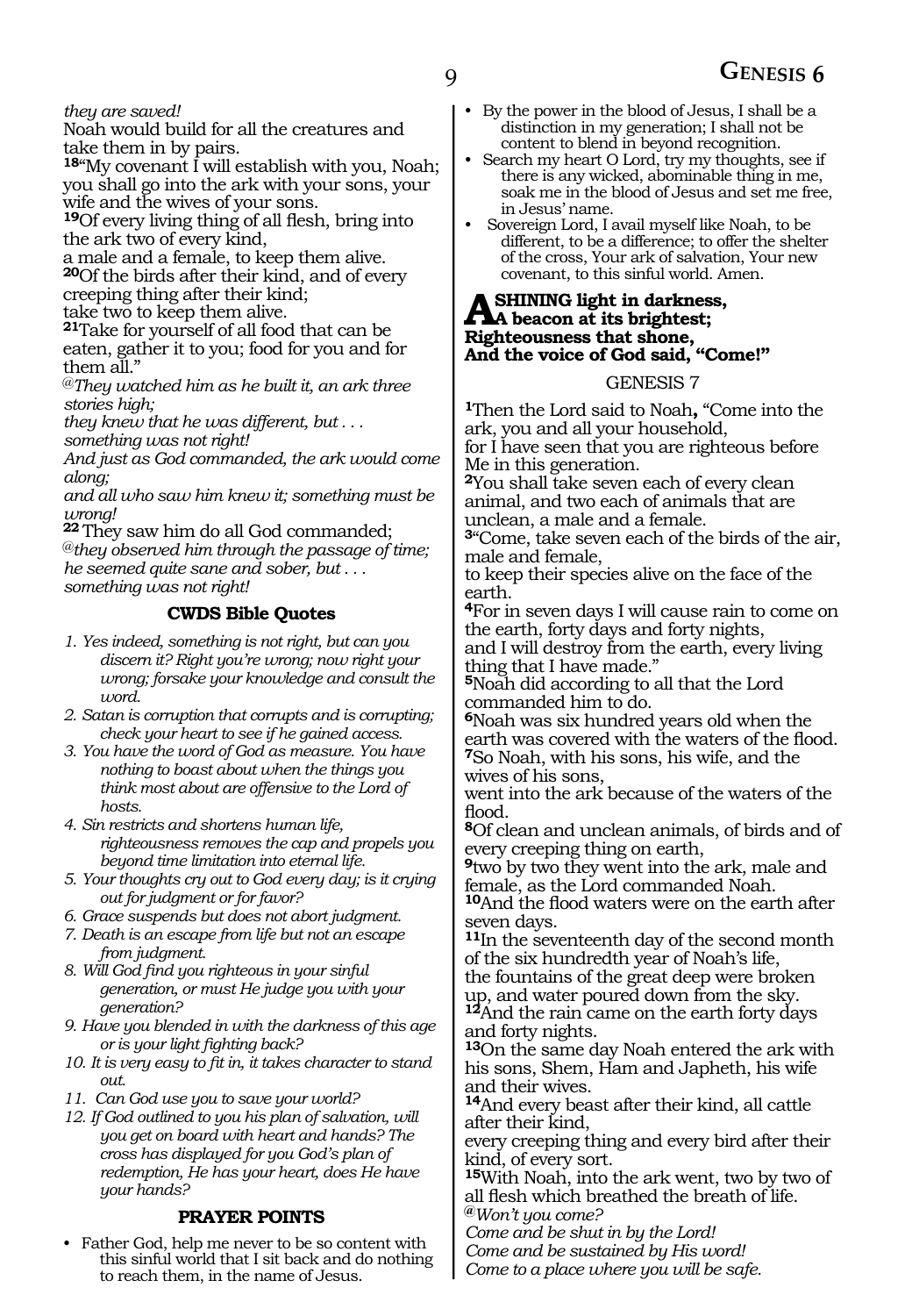**<sup>16</sup>***When all hope is lost, God's covenant remains!* So every living flesh entered the ark as the Lord commanded him, and the Lord shut him in.

**<sup>17</sup>**The flood was on the earth forty days. The waters increased and lifted the ark.

Come, feel the ark begin to rise,

lifted high above the earth towards the skies. **<sup>18</sup>**See the waters increase greatly, the ark was on its waves;

**<sup>19</sup>**in all the earth, the waters prevailed. See the

waters cover all the hills<br><sup>20</sup> and submerge the mountain peaks.

**21**All flesh died that moved on the earth: birds, cattle, animals, creeping things and man alike,

**<sup>22</sup>**every living thing that had in their nostrils the breath of life.

All that was on the dry land died.

**<sup>23</sup>**Come, for every living thing is now destroyed;

both man and cattle, creeping thing and birds of the air have died.

Only Noah and all that were in the ark with him survived.

**<sup>24</sup>**For one hundred and fifty days the waters prevailed.

*@Fearsome is God's wrath, this He displayed. Come, be like Noah in the earth;*

*shine your light in darkness; show your works! Come, build an ark of safety for all men,*

*for judgment will surely come again!*

#### **CWDS Bible Quotes**

- *1. Safe in the arms of Jesus or submerged in the flood of wickedness; righteousness will sustain where grace is restrained.*
- *2. God has spoken it, over and over again: judgment coming! judgment coming!*
- *3. Freedom allows you to believe, democracy allows you to legislate; God is sovereign; His word is the only law His judgment recognizes.*

*4. You see the signs, why are you not in the ark?*

- *5. Pigs and goats and the fierce wild animals responded to the preaching of Noah's gospel, yet men made it a spectacle until the floods came; Jesus prophesied, "As in the days of Noah..." How are you responding to the gospel of Jesus Christ?*
- *6. By the goodness of God, an ark of safety precedes judgment of the world; the ark for this generation is the cross.*
- *7. The flood waters are rising all around us; you are being stifled; stop looking for explanations; are you listening?*
- *8. It is not subject to what you believe; go to the manual to understand the rules governing your life and existence.*

*9. Are you satisfied to enter the ark alone, or will you warn to the very end?*

#### **PRAYER POINTS**

- Father, forgive me for everyone I have lost without warning them, in the name of Jesus.
- Lord Jesus, You have spoken over and over again, "I am coming soon, I come quickly!" Help me never to ignore the signs, or to seek

scientific explanations for them, in the name of Jesus.

- Lord Jesus, I present myself as a candidate to be shut in by You.
- By the power in the blood of Jesus, I run into the cross for safety from the judgment coming upon this world, in Jesus name.
- Father God, help me never to take a moment of chance with my life. Help me never to gamble with my salvation, in the name of Jesus.
- Father God, I reject the wisdom of the people in Noah's days who had the closed doors of the ark shout at them, "Too late!"
- Lord of hosts, I believe You, You say judgment is coming, it is coming. I pray that no member of my family will be lost, in the name of Jesus.

**He remembers you, Noah, Your ark will come to rest. He remembers you, Noah, Your sons and all the rest. One hundred and fifty days of pounding, of lightning, heavy rains. One hundred and fifty days of tossing, the nerves begin to strain. If He saves you, He will keep you, If He promises, He will come through. When you hear the wind, take notice: the Lord remembers you.**

#### GENESIS 8

**<sup>1</sup>**Then God remembered Noah, and every living thing,

and all the animals that were in the ark with him.

And God made a wind to pass over the earth, and the waters subsided then.

**<sup>2</sup>**He remembers you, Noah;

the fountains of the deep He has stopped, and also the windows of heaven; the rain will no more drop.

**<sup>3</sup>**The waters receded from the earth continually.

At the end of one hundred and fifty days, the waters decreased.

**<sup>4</sup>**Then the ark rested on Mount Ararat on the seventeenth day of the seventh month.

**<sup>5</sup>**He remembers you, Noah, the mountain tops are seen;

it was the first day of the tenth month.

He remembers you, Noah, your hope is sure in Him!

**<sup>6</sup>**Open your window, Noah:

at the end of forty days he did this.

**<sup>7</sup>**Open your window, Noah, send a raven, let it roam.

He sent out a raven, which kept going to and fro.

**<sup>8</sup>**And Noah sent out a dove to see if the waters had receded from the earth.

**<sup>9</sup>**The dove found no resting place, and so the dove returned,

for the waters still covered the entire earth.<br><sup>10</sup>After seven days, he sent out the dove again; <sup>11</sup>the dove came to him in the evening with a freshly plucked olive leaf in her mouth;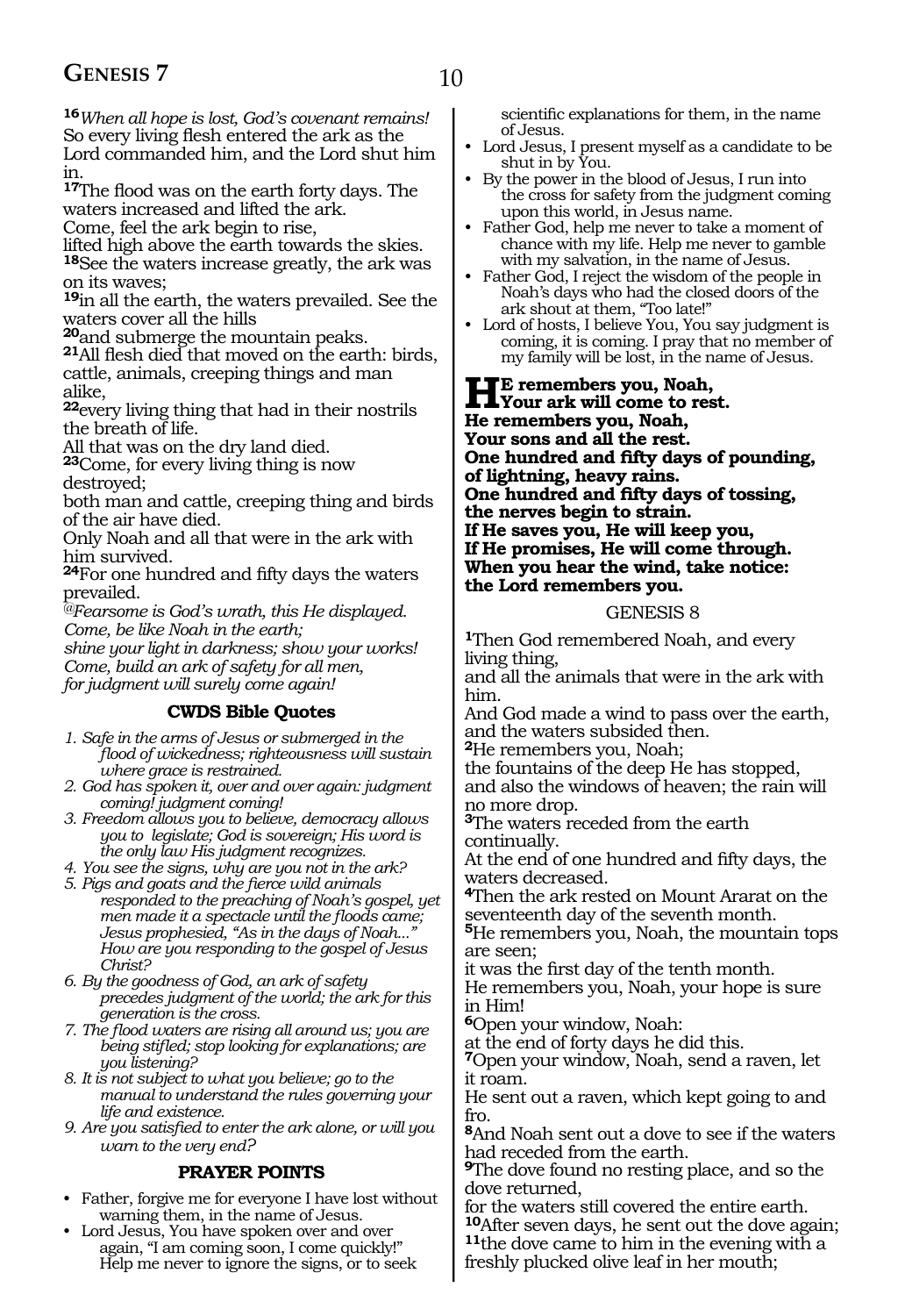### 11 **GENESIS 8**

and Noah knew the waters had receded from the earth.

**<sup>12</sup>**Noah sent out the dove after waiting seven days more,

and the dove did not return to him again anymore.

**@***Where is the dove Noah? She is gone, oh, yes, it is true.*

*When you see these things, dear Noah, the Lord remembers you!*

**<sup>13</sup>**He remembers you, Noah:

it was the six-hundredth and first year, in the first month and on the first day,

that from the face of the earth the waters had dried away.

Noah removed the covering of the ark, and... "Oh, look! The ground is dry."

**<sup>14</sup>**On the twenty-seventh day of the second month, the face of the earth was dry.

**<sup>15</sup>**Then God spoke to Noah.

His voice brought fresh assurance as He said, "Noah, go forth!

**<sup>16</sup>**Go out of the ark, you, your wife, your sons and their wives.

**<sup>17</sup>**Bring every living creature out with you: cattle, birds and every creeping thing alike. Time for them to breed abundantly,

to be fruitful and to multiply."

*Time for you to build an altar; give to God a* 

18<sub>So</sub> Noah went out of the ark with all his household.

**<sup>19</sup>**Every animal, creeping thing and bird went out of the ark also.

**<sup>20</sup>**And Noah built an altar to the Lord and took of every clean animal and every clean bird, and he offered burnt offerings on the altar to the Lord.

**<sup>21</sup>**And the Lord smelled a soothing aroma. Then the Lord said in His heart,

"I will never curse the ground again for man's sake,

although the imagination of man's heart is evil from his youth continually,

nor will I destroy every living thing as I have done.

**<sup>22</sup>**"While the earth remains:

there will be seedtime and harvest,

you will feel the cold and heat,

you will see summer and winter,

night and day will never cease!"

**@***God's promises are eternal;*

*His promises are true.*

*When you see these things take notice, the Lord remembers you!*

#### **CWDS Bible Quotes**

- *1. You may feel forgotten in this sea of sin, do not forget to remember you are in His ark.*
- *2. The only safe place in this world is in His covenant. 3. God can never forget you in transit; He punished*
- *His Son to bring you to a destination.*
- *4. Your flood waters will recede.*
- *5. Step out of your ark and into God's promise if you remain forever in His covenant.*
- *6. It is never too precious or too limited to sacrifice to God. He is your unlimited source of supply.*
- *7. God may never curse the ground again because of man, but He has issued a decree to remove and replace it; until then, while the earth remains...*
- *8. Do not let consistency cause complacency; enjoy day and night, seedtime and harvest, summer and winter, but remember, the same Source that decreed consistency, decreed the end of time. Indeed the sun shall be darkened, the stars shall fall from heaven, the key is...while the earth remains.*
- *9. The confidence and creed of every giver is: if there is seedtime, there will be harvest.*

#### **PRAYER POINTS**

- Father, help me to remain faithful, even when I feel forgotten, knowing You can never forget or forsake Your word.
- O God who made the heavens and earth, Your word is self fulfilling and I can depend on it to come through for me, in the name of Jesus.
- By the power in the blood of Jesus, I decree that my flood waters shall recede and I shall live again, in the name of Jesus.
- My Father my God, thank You for shutting me in and keeping me safe in the midst of my bitter storms, in the name of Jesus.
- Lord God, help me to never make anything I administer too scarce or too valuable to sacrifice to You, in Jesus' name.
- Give me the wisdom of Noah to sacrifice first and to live after, knowing You are the supplier, the sustainer and the multiplier, in the name of Jesus.

#### **O what a flood! All Your terrors we have seen**

**None could intervene and none could ever stop it!**

**O how much a sense of hope and security would mean** 

**I guess, dear Lord, creation needs a promise.**

#### GENESIS 9

*Thanks for blessing us:* 

**<sup>1</sup>**God blessed Noah and his sons, saying, "Be fruitful and multiply..."

We will replenish the earth, even as You prescribed.

**<sup>2</sup>**Thanks for the fear and dread of every bird and every beast,

and every living thing that moves on the earth and in the sea.

Thanks for giving into our hands, every beast, every bird and every fish,

*but we fear Your wrath, dear Lord; we need a promise.*

**<sup>3</sup>**As You had given us vegetables, You now give to us for our food, every living thing that moves,

**<sup>4</sup>**but You command us not to eat flesh with the blood, that is its life,

**<sup>5</sup>**and for our lifeblood You will demand an account;

from the hand of every beast, and of every man it is required.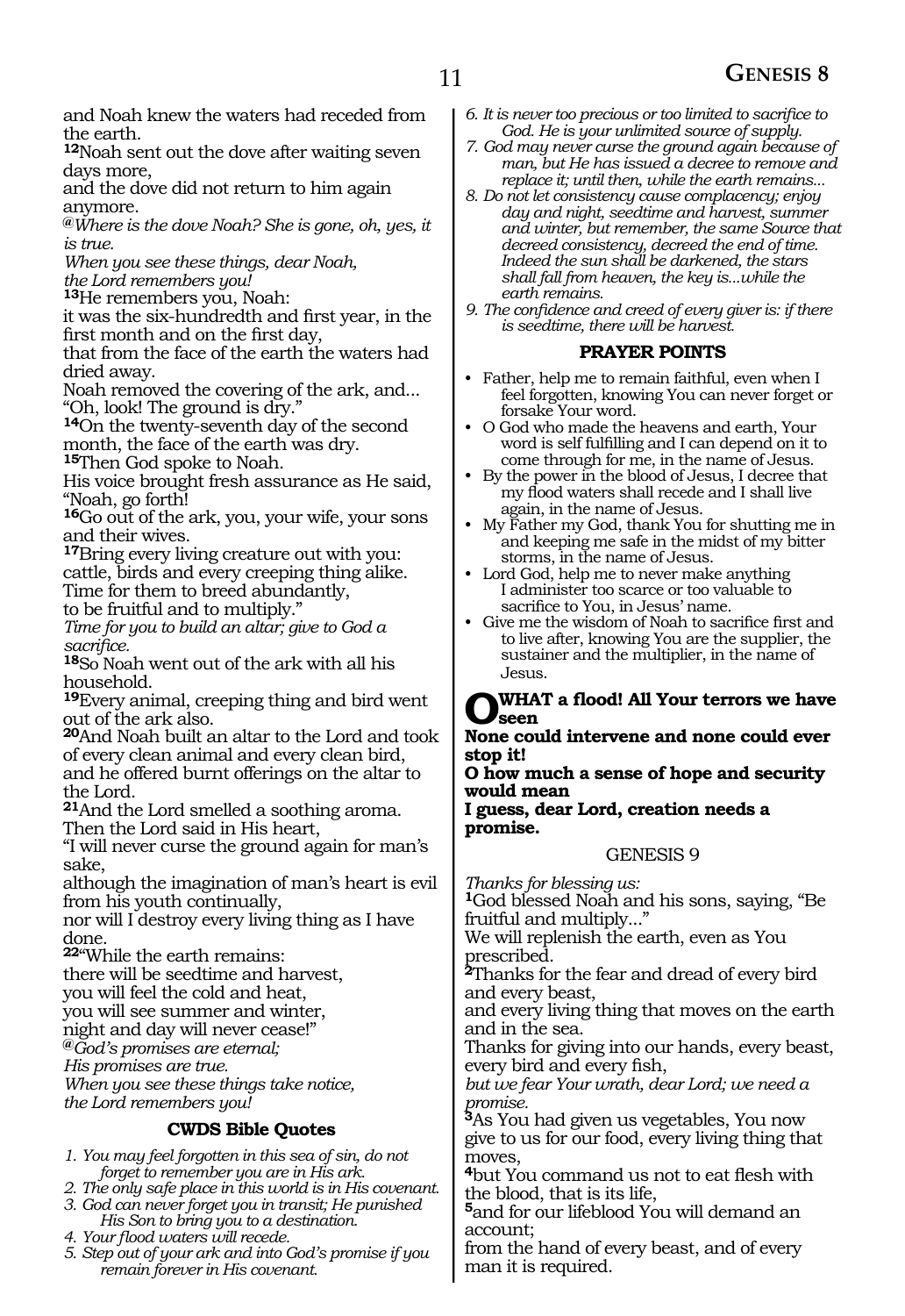### **GENESIS 9** 12

From the hand of every man's brother You will require man's life. **<sup>6</sup>**You decreed that whoever shed man's blood,

by man shall his blood be shed,

for in the image of God, You made man. **<sup>7</sup>**You blessed us on the earth to be fruitful and to multiply,

to bear much fruit in it and to produce in abundance.

**@***It pleases well but, dear Lord, hear our cry; we need a promise so we will know the earth shall stand!*

*The cry of all creation, God knew it very well;* **<sup>8</sup>**God spoke to Noah, and to his sons with him and said,

**<sup>9</sup>**"As for Me, I establish My covenant with you and with your descendants after you,

**<sup>10</sup>**and with every living creature with you. Let the birds and beasts rejoice;

of all that go out of the ark, every beast of the earth alike.

**<sup>11</sup>**Thus I establish My covenant with you; no more such floods, no more such rain; no more will I destroy all the earth again! No more waters shall rise, cover mountain peaks and heights;

no more such floods where all the earth will be destroyed!"

**<sup>12</sup>**And God said, "As a sign of My covenant, which I make between Me and you,

and every living creature with you for perpetual generations:

**<sup>13</sup>**see the rainbow in the cloud that I have stretched,

a sign of the covenant between Me and with all flesh.

**@***In the midst of rising water and despite pounding rain,*

k*now that the waters shall never be a flood like this again.*

**<sup>14</sup>**When I bring a cloud over the earth, in it the rainbow will be seen,

**<sup>15</sup>**and I will remember My covenant between Me and you and every living thing;

the water shall never again become a flood to destroy all flesh."

**<sup>16</sup>**"The rainbow shall be in the cloud, and I will look on it to remember the covenant between God and every living creature on earth."

**<sup>17</sup>**And God said to Noah, "This is the sign of the covenant which I have established, between Me and all flesh on the earth.

**<sup>18</sup>**Now the sons of Noah who went out of the ark were: Shem, Ham and Japheth. And Ham was the father of Canaan.

**<sup>19</sup>**These three were the sons of Noah, and from these the whole earth was populated.

**<sup>20</sup>**And Noah began to be a farmer, and he planted a vineyard.

**@***Thank God for His promise, a promise we all need;*

*for man's thoughts are corrupt from his youth,* 

*and it is perpetuated in his seed.*

*Perhaps man will be drunken, will drink excess of wine;*

*or in the eyes of the children, the father will be despised.*

**@***Perhaps the curse of Canaan, when passed on to his children,* 

*will turn bondage to hatred, and evil thoughts dictate again.*

*What could stay You, Father? What could restrain Your hand?*

*The earth can now breathe freely, because of this Your covenant!*

**<sup>21</sup>**Yes, Noah drank of the wine and was drunk and became uncovered in his tent;

**<sup>22</sup>**and Ham, the father of Canaan, saw Noah's nakedness and told his two brothers outside about it.

**<sup>23</sup>**But Shem and Japheth took a garment and laid it on both their shoulders,

and went backwards and covered the

nakedness of their father in doing so.

Their faces were turned away so that they did not see their father's nakedness.

**<sup>24</sup>**So Noah awoke from his wine and knew what his youngest son had done;

**<sup>25</sup>**then he said, "Cursed be Canaan; he shall be a servant of servants to his brothers!" **<sup>26</sup>**And he said, "Blessed be the Lord God of

Shem, and may Canaan be his servant.

**<sup>27</sup>**God shall enlarge Japheth,

and may he dwell in the tents of Shem;

and may Canaan be his servant."

**<sup>28</sup>**And Noah lived for three hundred and fifty years after the flood.

**<sup>29</sup>**And Noah lived a total of nine hundred and fifty years and then he died.

**@***But the covenant that God made with all living things continues throughout time.*

#### **CWDS Bible Quotes**

*1. If His love cannot contain us, His laws must* 

- *restrain us, or His judgment will constrain us. 2. The blessing to increase in multiples is upon you, it*
- *happens naturally and also by effort. 3. The lovely rainbow is a hand of restraint that smiles beautifully to cover the hand of judgment our wickedness courts daily.*
- *4. The rainbow is a symbol of the hand of God restraining Himself, and of His grace in action.*
- *5. Never ridicule your father, even if justified, or the laughter will get stuck on you.*
- *6. True honor covers what indiscretion exposes.*
- *7. When you dishonor your father you dishonor yourself and your children, and you dishonor God.*
- *8. Canaan and his lands have been decreed for Abraham, son of Shem and his descendants by the principle of honor.*

#### **PRAYER POINTS**

- Father, You remain faithful and true throughout all generations, and Your laws are righteous and just, in the name of Jesus.
- God of might and power, I thank You for restraining Your hand of judgment; and painting the picture of Your grace in the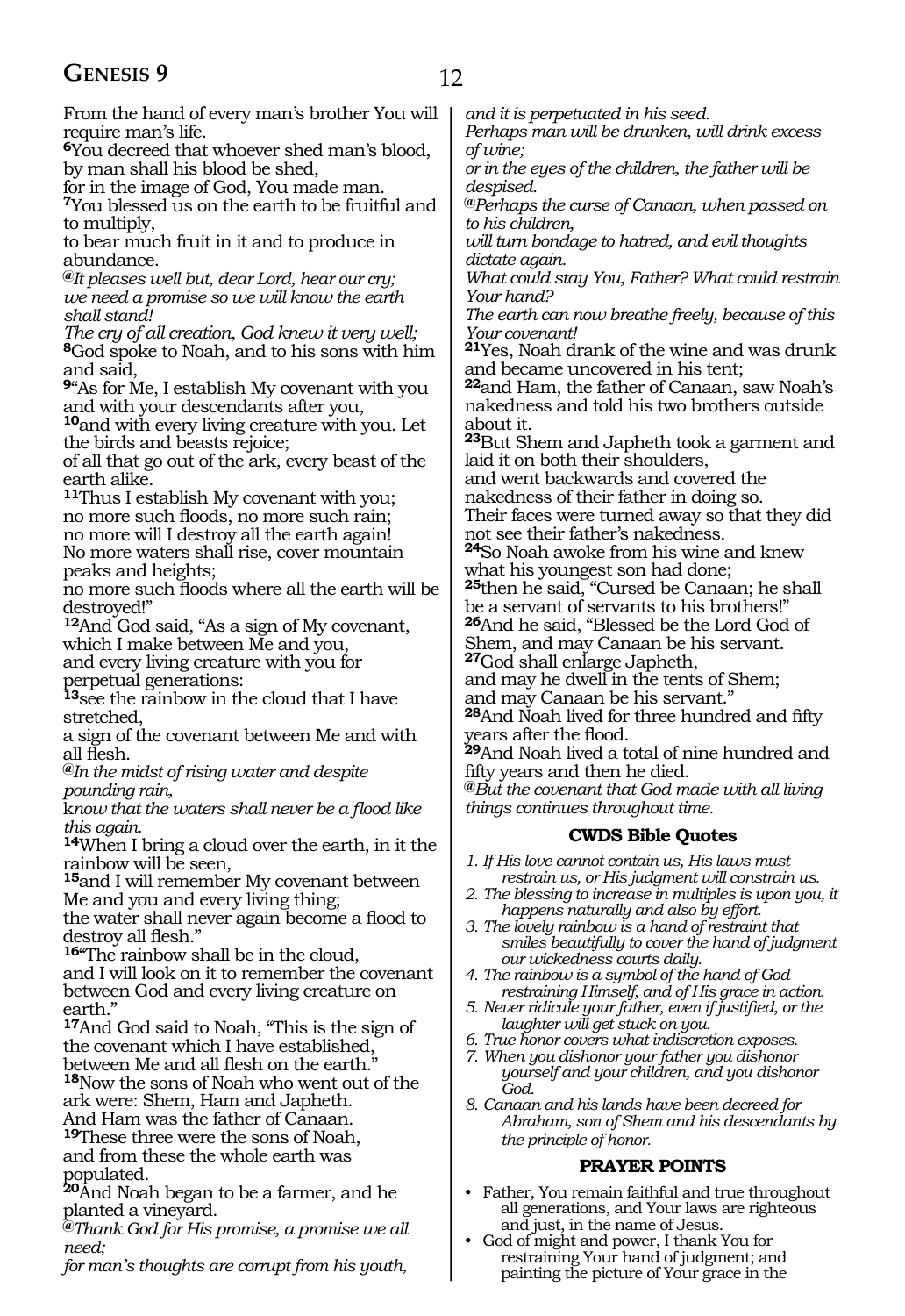clouds, in the name of Jesus. Amen.

- My Father my God, if You should count iniquity I know I could not stand; I thank You for the painting of Your rainbow in the clouds, and the painting of Your blood on the cross. Amen.
- Holy God, help me to honor You as my Father, by honoring my parents on earth, in Jesus name.
- By the power in the blood of Jesus, I break every curse of my father's and mother's household on my life, in the name of Jesus. Amen.
- Let the power in the blood of Jesus, break every curse my father has proclaimed over my life, even if it was justified in the moment, in the name of Jesus.

#### **Hail the sons of Noah, as they began to multiply;**

#### **By all these sons of Noah, should the nations and race divide. Shem, Ham and Japheth, all were born**

**before the flood;**

**The earth's repopulation, now depended on their sons.**

#### GENESIS 10

**<sup>1</sup>**This is the genealogy of the sons of Noah: Shem, Ham and Japheth.

And sons were born to them after the flood. **<sup>2</sup>**The sons of Japheth were: Gomer, Magog, Madai, Javan, Tubal, Meshech and Tiras.

**<sup>3</sup>**Ashkenaz, Riphath and Togarmah, all were Gomer's sons.

**<sup>4</sup>**The sons of Javan were Elishah, Tarshish, Kittim and Dodanim.

**<sup>5</sup>**The islands of the Gentiles were divided into their lands by these,

everyone according to his language, according to their families, into their nations.

**<sup>6</sup>**The sons of Ham were: Cush, Mizraim, Put and Canaan.

**<sup>7</sup>**The sons of Cush were: Seba, Havilah, Sabtah, Raamah, and Sabtechah; Raamah's sons were Sheba and Dedan.

**<sup>8</sup>***Hey Cush, son of Ham. What are you remembered for?*

Nimrod, your son, mighty on the earth.

**<sup>9</sup>**He was a mighty hunter before the Lord; therefore it was said, "Like Nimrod the mighty

hunter before the Lord." **<sup>10</sup>**His kingdom began with Babel, his name

mighty and great,

he built Erech, Accad, Calneh on the plains of Shinar.

**<sup>11</sup>**From that land he went to Assyria

and built Nineveh, Rehoboth, Ir, Calah

**<sup>12</sup>**and Resen, a city between Nineveh and Calah, (the principal city).

**<sup>13</sup>**Mizraim begot Ludim, Anamim, Lehabim, Nephtuhim,

**<sup>14</sup>**Pathrusim, and Casluhim (from which came the Philistines and Caphtorim).

**<sup>15</sup>**Canaan begot Sidon his firstborn and Heth; **<sup>16</sup>**the Jebusite, the Amorite, and the

Girgashite;

**<sup>17</sup>**the Hivite, the Arkite, and the Sinite;

**<sup>18</sup>**the Arvadite, the Zemarite and the

Hamathite.

Afterwards the families of the Canaanites were scattered.

**<sup>19</sup>**And the border of the Canaanites was from Sidon as you go towards Gerar, as far as Gaza;

then as you go towards Sodom, Gomorrah, Admah and Zeboiim, as far as Lasha.

**<sup>20</sup>**These were the sons of Ham, according to their families, to their languages, in their lands and in their nations.

**<sup>21</sup>**Children were born also to Shem, the father of all the children of Eber,

the brother of Japheth the elder.

**<sup>22</sup>**The sons of Shem were Elam, Asshur, Arphaxad, Lud and Aram;

**<sup>23</sup>**Uz, Hul, Gether, and Mash, were Aram's sons.

**<sup>24</sup>**Arphaxad begot Salah, and Salah begot Eber.

**<sup>25</sup>**To Eber were born two sons: the name of one was Peleg for the earth was divided in his days,

and his brother's name was Joktan.

**<sup>26</sup>**Joktan begot Almodad, Sheleph,

Hazarmaveth, Jerah,

**<sup>27</sup>**Hodoram, Uzal, Diklah,

**<sup>28</sup>**Obal, Abimael, Sheba,

**<sup>29</sup>**Ophir, Havilah and Jobab. These were all the sons of Joktan.

**<sup>30</sup>**Their dwelling was from Mesha as you go towards Sephar, the mountain of the east.

**<sup>31</sup>**These were the sons of Shem, according to their families, to their languages, in their lands, according to their nations.

**<sup>32</sup>**We see the families of the sons of Noah as they multiplied,

according to their generations, in their nations;

and from these the nations were divided on the earth after the flood.

**@***We see the earth replenished as God had said in blessing Noah after the flood.*

*The Potter breaks and He rebuilds. You must agree, our God is good.*

#### **CWDS Bible Quotes**

- *1.It starts with a seed, it becomes a plantation, it starts with a family, it becomes nations.*
- *2. Never despise the day of small beginnings, embrace the potential in you.*
- *3. If you do it before the Lord, with the help of the Lord, He will distinguish you in your field, business and career.*

*4. You can be known for being a mighty hunter, or a great artist, but it is best to be known as a mighty hunter or great artist before the Lord.*

- *5. Remain faithful to the word of God, because God is faithful to His word to fulfil it.*
- *6. A painful breaking is a platform for a powerful rebuilding; God is able to process and reposition as He works purpose and fulfilment.*
- *7. You have the power to multiply, you have the potential to release godly seeds that will proliferate to fill the nations.*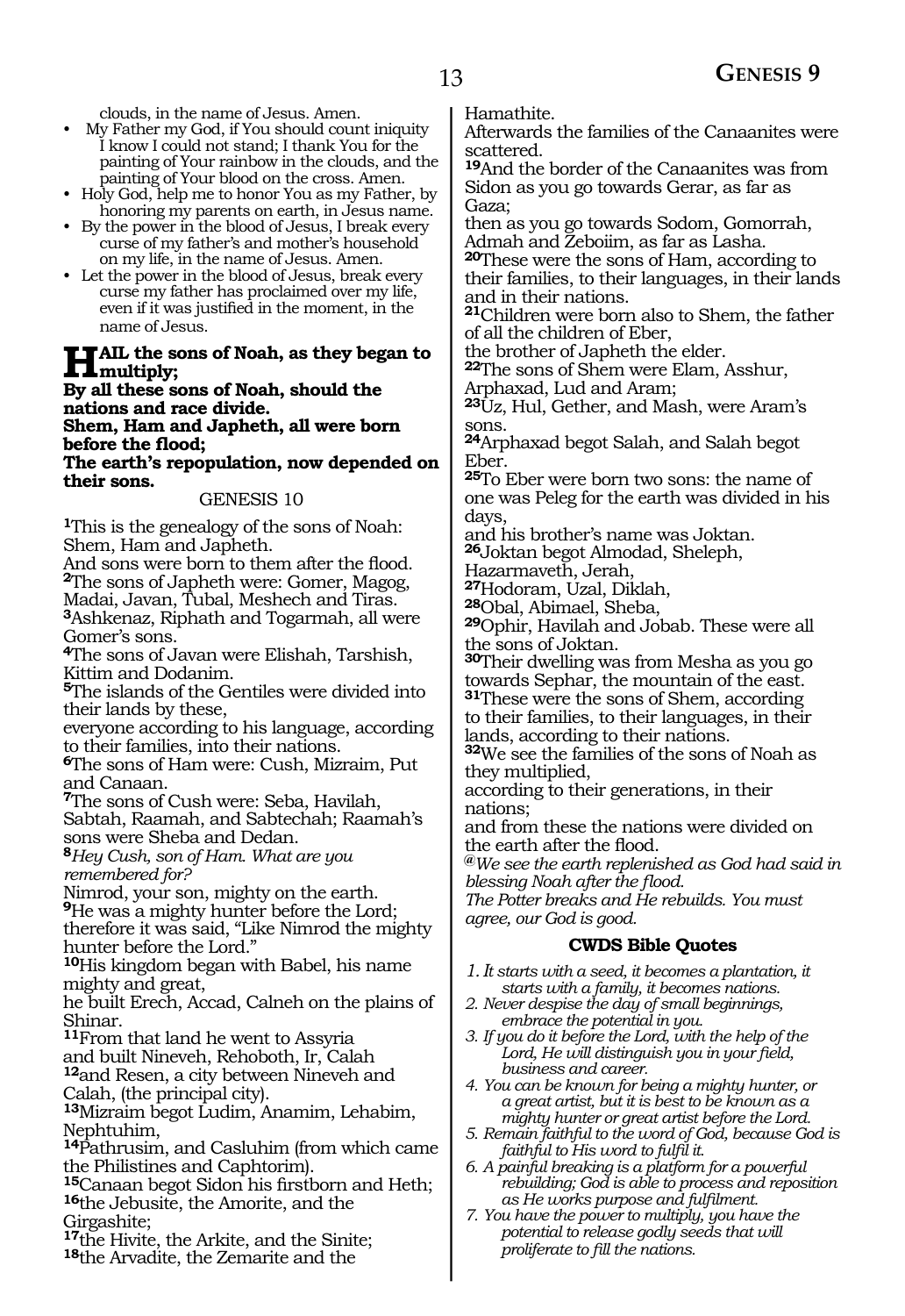#### **PRAYER POINTS**

- Father God, let my life be a success story that plays out before the Lord, in the name of Jesus.
- My Father, my God, I refuse to do anything or be anything outside of You, in the name of Jesus.
- Lord of hosts, let Your presence, Your person and Your word, be the launching pad for my success, in the name of Jesus. Amen.
- Father God, by the divine decree of fruitfulness and multiplication, I declare that the seed of God in me shall have an impact in shaping the nations for God, in the name of Jesus Christ.
- By the power of the Holy Ghost and fire, I declare that I shall not die unwanted, unsung, unrecognized or unfulfilled, in the name of Jesus.

#### **TNITED in one purpose; nothing can withstand, for unity delivers;**

**strength is complete in one! One with God and in His purpose When together brethren stand. The sky and nature is not your limit; You will go beyond! Yes, your limit is simply God.**

#### GENESIS 11

**@***One people, one language, one speech, on Shinar's open plain.*

*One plan, a city with a tower unto heaven; their goal to make a name.*

**<sup>1</sup>**Now the whole earth was of one language, and one speech.

**<sup>2</sup>**They found a plain in the land of Shinar as they journeyed east;

there they dwelt.

**<sup>3</sup>**They said to each other, "Let us make bricks and bake them thoroughly."

So they had bricks for stone and slime for mortar.

**<sup>4</sup>**And they said, "Come let us build ourselves a city and a tower whose top reaches the heavens."

They feared that they would be scattered, and divided across the face of all the earth.

**@***One people and one vision*, b*ut not one with God;*

*one magnificent building, foundation great and strong,*

*of very wide dimensions, to extend up high so long.* 

*One people of one vision, one people of one mind; precise in coordination, they must have thought alike.*

**<sup>5</sup>**One people of one language made God come down to see,

the city and the tower, which man began to build.

**@***What caught God's attention?*

*What brought Him to this spot?*

*A people that is united is a people none can stop!* **<sup>6</sup>**And the Lord said, "All the people have one language, the people all are one; now they begin to do this thing,

and whatever they purpose to do will be done. **@***For one people of one language, who agree and speak the same,*

*what they start will be accomplished; nothing imagined can be restrained!* **<sup>7</sup>**"Come let Us go down and confuse their

language, that they may not understand what each other says!"

*When a people speak different languages, there will be divisions and dismay.*

**<sup>8</sup>**So the Lord scattered them abroad over the face of all the earth.

*Divisions, misunderstandings, will create unfinished works!*

They stopped building the city they were building.

**<sup>9</sup>**Therefore Babel was its name,

because there the Lord confused the language of all the earth.

And from there the Lord scattered them all over the face of the earth.

**@***For they were united without purpose, though they all worked a plan;*

*from Shem, the tenth generation, God would give them one.*

**<sup>10</sup>**For Shem begot Arphaxad, two years after the flood.

**<sup>11</sup>**Shem lived five hundred years after this and

begot daughters and sons.<br><sup>12</sup>Arphaxad begot Salah at age thirty-five. **13**After this Arphaxad lived four hundred and three years and begot sons and daughters.<br><sup>14</sup>Salah begot Eber at the age of thirty years.

**15**He lived another four hundred and three

years and had sons and daughters.<br>**16**Eber begot Peleg at age thirty-four. **17**He lived another four hundred and thirty

years and begot sons and daughters.<br><sup>18</sup>Peleg begot Reu at the age of thirty years.

**19**He lived another two hundred and nine

years and had sons and daughters.<br><sup>20</sup>Reu begot Serug at age thirty-two.

**21**Reu lived another two hundred and seven

years and had sons and daughters.<br><sup>22</sup>Serug begot Nahor at the age of thirty years. **23**He lived another two hundred years and

had sons and daughters.<br><sup>24</sup>Nahor begot Terah at age twenty-nine.

**25**He lived another one hundred and nineteen years and had sons and daughters.

**<sup>26</sup>**Terah lived seventy years and begot Abram, Nahor, and Haran.

**<sup>27</sup>**This is the genealogy of Terah: Terah begot Abram, Nahor, and Haran. Haran begot Lot. **<sup>28</sup>**And Haran died before his father Terah in his native land, in Ur of the Chaldees.

**<sup>29</sup>**After this Abram and Nahor took wives: the name of Abram's wife was Sarai and Nahor's wife was Milcah. Milcah was the daughter of Haran who fathered Milcah and Iscah. **<sup>30</sup>**Sarai was barren.

**<sup>31</sup>**And Terah took Abram, his son, and Lot his grandson, Haran's son,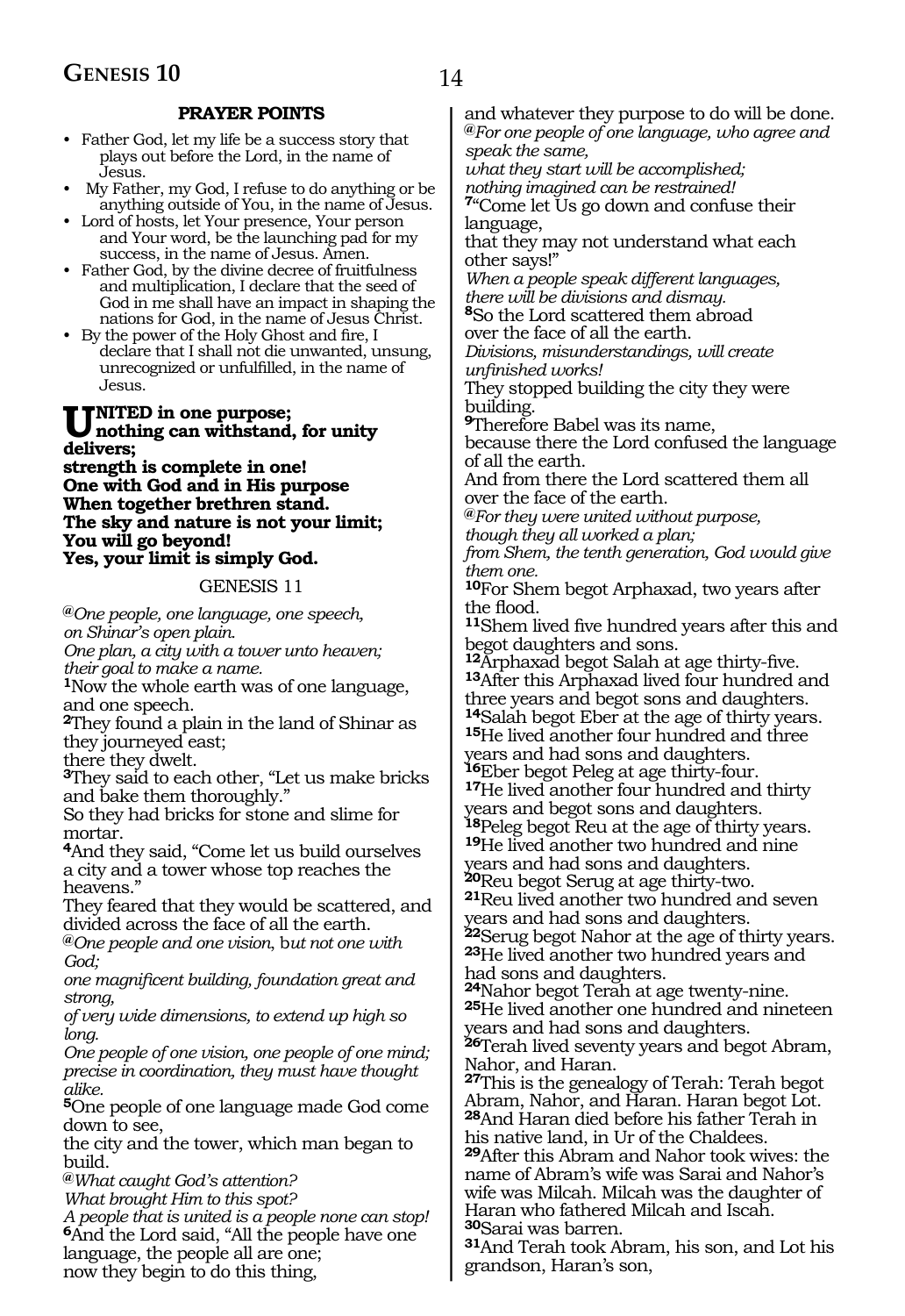and with Sarai his daughter-in-law, Abram's wife.

They set out from Ur of the Chaldeans to go to the land of Canaan.

*Purpose was diverted;*

they came to Haran and there they lived; *but when man is one with God, purpose is complete!*

**<sup>32</sup>**Terah died in Haran, at the age of two hundred and five years.

*Though Canaan was where he left to be. But know… when man is one with God, purpose is complete!*

#### **CWDS Bible Quotes**

- *1. To be undivided in mission, in execution and in language, is to be unstoppable; every law of nature supports you.*
- *2. The strength of the power of unity is to be united in the will of God for then you attract the strength and the power of the Trinity to help you.*
- *3. Unity at all times will attract God's attention but not necessarily His affection.*
- *4. Once there is unity touching anything concerning Jesus, He is in the midst to expedite and to establish; all other agreements concern Jesus.*
- *5. When you are truly united only God can stop you from achieving your purpose. Author God. And He will if your motives are contrary to Him.*
- *6. The building of Babel is a picture of the church before the foundation was laid; now that the foundation is laid Christ desires above all things that we be one in building on His foundation.*
- *7. Every strong organization is built on the power of agreement; every lasting structure is raised on the power of agreement.*
- *8. Begin to speak different languages and the greatest establishment disintegrates; also the best of work will be abandoned; a house divided falls.*
- *9. Know your place, function in your place, accept leadership; give 100% at all times, and the tower you are building together will reach heaven.*
- *10. The satisfaction of a mission is its completion; Babel had motivation but it lacked divine designation; Terah had divine designation but he lacked motivation and unity of mission.*

#### **PRAYER POINTS**

- Father God, help me to understand what You are building so I can join my energy to Your work and not frustrate myself building my own design.
- My God and King, I declare that I would rather be considered a failure building with You, than to be a success building my own kingdom in this world, in the name of Jesus. Amen.
- O Lord my God, visit my works to establish them, rather than to blow them away, in the name of Jesus. Amen.
- O God of the heavens above, let the Spirit of unity on which the Tower of Babel was raised be upon the church to build Your kingdom in these last days, in the name of Jesus. Amen.
- Lord Jesus, let the church be one as You and the Father are one, in the name of Jesus. Amen.
- By the power in the blood of Jesus, let every spirit of disunity, rebellion, division and divisiveness in the body of Christ, be disbanded by the Holy

Ghost and fire, in the name of Jesus. Amen. • Lord Jesus, help me to be united with Your will for my life so that everything You have started in my life will be completed in Your time, in the

name of Jesus Christ. Amen.

#### **Here** was blessed to be a blessing; his **name was to be great. He was to be a great nation, and everyone was blessed in him the same. Through you, let the blessings flow, to all families of the earth; Blessed are all who bless you; all who curse you are surely cursed!**

#### GENESIS 12

**<sup>1</sup>**Now the Lord said to Abram, "Get out of your country and from your father's house, to a land that I will show you. **<sup>2</sup>**I will make you a great nation; I will bless

you. I will make your name great;

and you shall be a blessing.

**<sup>3</sup>**I will bless those who bless you; he who curses you I will curse.

*You are blessed to be a blessing;* in you I will bless all the families of the earth!"

**@***Let the blessings flow, to all nations let them know,*

*he could have run, or tried to hide; he could have given excuses or lied;*

*he could have turned, he could have stayed; he could have stalled, he could have delayed. But blessed to be a blessing is the man who just obeyed!*

**<sup>4</sup>**Abram was blessed to be a blessing as he departed from that land;

as God had spoken to him, he set out; with him went his nephew Lot.

He was seventy-five years old, when he left Haran.

**<sup>5</sup>**And Abram took Sarai his wife, and Lot his brother's son,

and all the persons he had acquired, and all his possessions.

So Abram came to Canaan and through the land he passed.

*The land his father had set out for, he set foot in at last.*

**<sup>6</sup>**They came to the place of Shechem, as far as Moreh, to the terebinth tree.

And the Canaanites were in the land. **<sup>7</sup>**And to Abram the Lord appeared,

and He said, "I will give this land to your descendants, *for your descendants it is being prepared!"*

And Abram built an altar there to the Lord who spoke to him.

**<sup>8</sup>**He then moved from there to the mountain east of Bethel, and pitched his tent;

Bethel was on the west, Ai was on the east; there he built an altar, and called on the name of the Lord he journeyed with.

**@***Blessed to be a blessing: Abram believed and he obeyed,*

*and also walked the land, so great was this*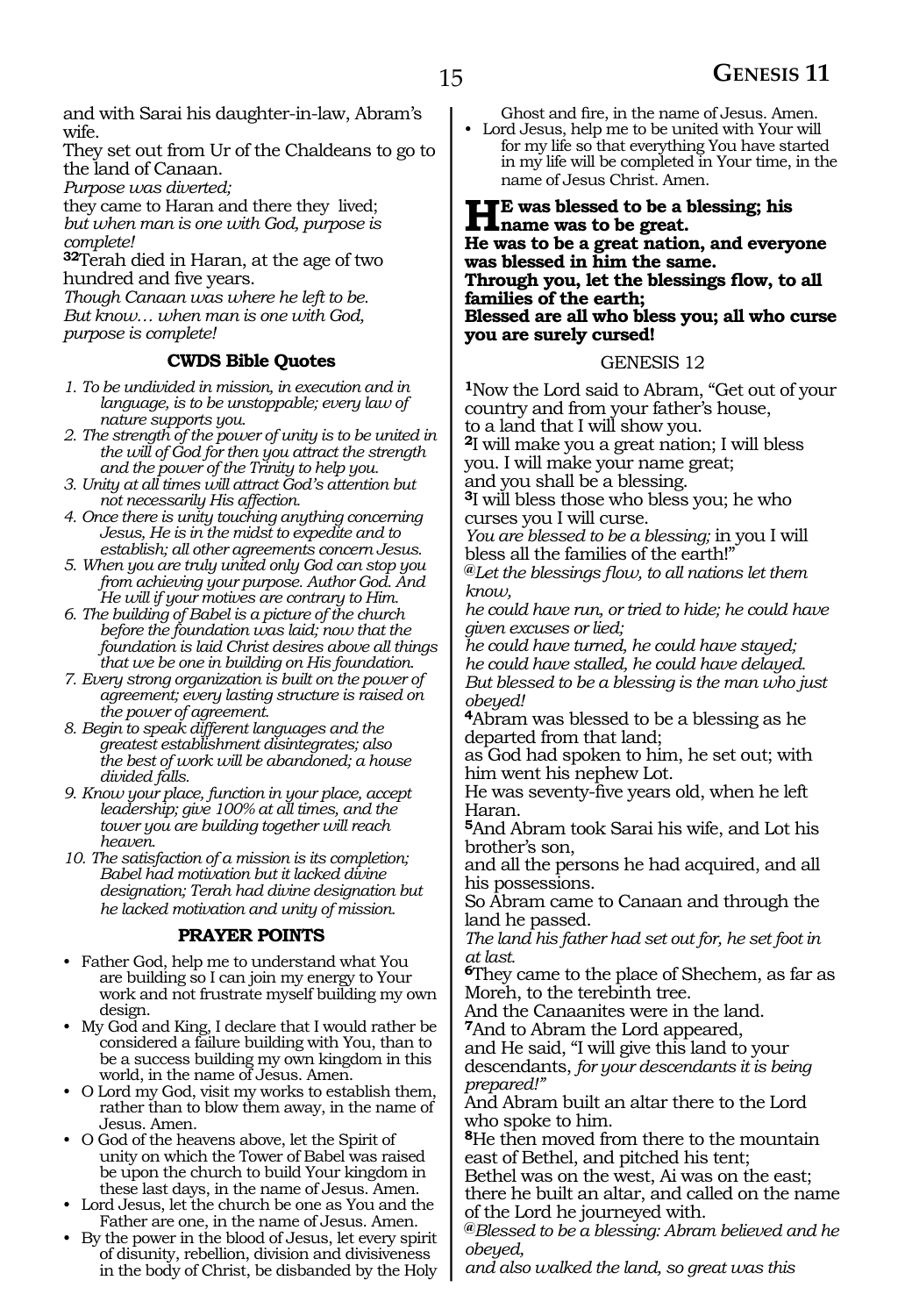### **GENESIS 12** 16

*man's faith!*

**<sup>9</sup>**So Abram journeyed going South, walking through the land.

**<sup>10</sup>**There was a severe famine in the land, so Abram went down to Egypt to dwell.

**<sup>11</sup>**When he was close to Egypt, he said to Sarai, his wife,

"Indeed you are a beautiful woman, lovely to the eyes.

**<sup>12</sup>**"The Egyptians will say you are my wife and kill me, but you they will save.

**<sup>13</sup>**Tell them you are my sister, so it may be well with me for your sake!"

**@***Say to all you are my sister, though you are the apple of my eye;*

*let them think you are a virgin, though you are a lover and a wife!*

"Say you are my sister, that my soul may live because of you!"

**<sup>14</sup>**So when Abram came to Egypt, the

Egyptians saw the woman and they knew;

she was a treasure to look upon. **<sup>15</sup>**Pharaoh's princes saw her too.

They commended her to Pharaoh, and she was taken to his house.

**<sup>16</sup>**He was generous to Abram because of her. He received oxen, camels, donkeys, sheep and servants, male and female both.

**@***But purpose is protected, for God would see Sarai out!*

*Blessed to be a blessing, cursed are all who curse your name.*

**<sup>17</sup>**Pharaoh was to know this when he saw his house was plagued.

He was plagued with great plagues because of Sarai, Abram's wife.

**<sup>18</sup>**So Pharaoh called Abram and said,

"Don't you care about my life? What is this you have done to me? Why did you not tell me

she is your wife?

**<sup>19</sup>**"Why did you say, 'She is my sister'? I might have taken her as my wife.

Now here is your wife; take her and go your way!"

**<sup>20</sup>**And Pharaoh commanded his men concerning him,

and they sent him away, with his wife and all he had.

**@***Even so God would deliver Abram's* 

*descendants in time to come;*

*they would be hastened out by a Pharaoh, with similar dread after 400 years of bonds!*

*Let the blessings flow, to all nations let them know!*

*He could have run, or tried to hide; he could have given excuses or lied;*

*he could have turned, or delayed,* 

*he could have stalled, he could have stayed, but blessed to be a blessing is the man who just obeyed!*

#### **CWDS Bible Quotes**

*1. It is for you so it can be through you. Rivers cannot be contained, they must flow.*

- *2. If it is for you it dies with you; if it is through you it perpetuates.*
- *3. God is a reservoir; He is seeking tributaries, not reservoirs.*
- *4. The blessing of Abraham is yours by faith in Christ; so are the responsibilities of the blessing.*
- *5. You have benefited because someone has received and passed it on; do not let it stop with you.*
- *6. If you can't exhaust it, why try to contain it?*
- *7. Obedience does not hesitate; obedience does not debate; obedience is not half-hearted or partial. Delayed, deferred or dispirited obedience is the spirit of disobedience.*
- *8. Never subject your wife to your test, be her covering instead of using her for your cloak.*
- *9. You create your own trials when you decide your own solutions. You will suffer from selfinflicted wounds if you deploy deception and manipulation.*
- *10. God is faithful to deliver you from your own furnace to preserve His purpose in your life; let His promises be your assurance.*
- *11. Heaven' s humor is very profound to earth. God plagued Pharaoh and his house to deliver the wife of Abraham after they went to Egypt to escape a famine. This is a humorous role play for a great but similar deliverance generations later.*

#### **PRAYER POINTS**

- King of Glory, help me to see my life through Your eyes, in the name of Jesus. Amen.
- Father, help me to understand the purpose of every person you have placed into my life, and for every blessing, in the name of Jesus.
- Lord, let the blessings of Abraham that I received in Christ find no resistance in me as it expresses its mandate to the families of the earth, in Jesus' name; instead let it find gifting and abilities in me that it can put to use for its designated purpose. Amen.
- Every spirit of resistance or hesitation in my life to the voice of the Lord, the word of the Lord or the will of the Lord, be dispelled by fire, in the name of Jesus.
- Lord, help me to place complete confidence in Your promises to me, and not in my own craftiness, in the name of Jesus.
- Father God, thank You for Your angels assigned to deliver me, my family and my wealth, from every Pharaoh assigned by the kingdom of darkness, in the name of Jesus. Amen.
- Righteous Lord, I thank You that You have Your hand on my life to prosper, protect and preserve my purpose, in the name of Jesus Christ. Amen.

### **My all for peace, no call for strife, you take the left, I will take the right. Wherever I am placed, I am blessed, I will thrive;**

### **Brethren should never ever divide!**

#### GENESIS 13

**<sup>1</sup>**So Abram left Egypt with his wife Sarai and Lot and journeyed South.

**<sup>2</sup>**Abram was rich in livestock, in silver and in gold.

**<sup>3</sup>**And he journeyed from the South as far as Bethel,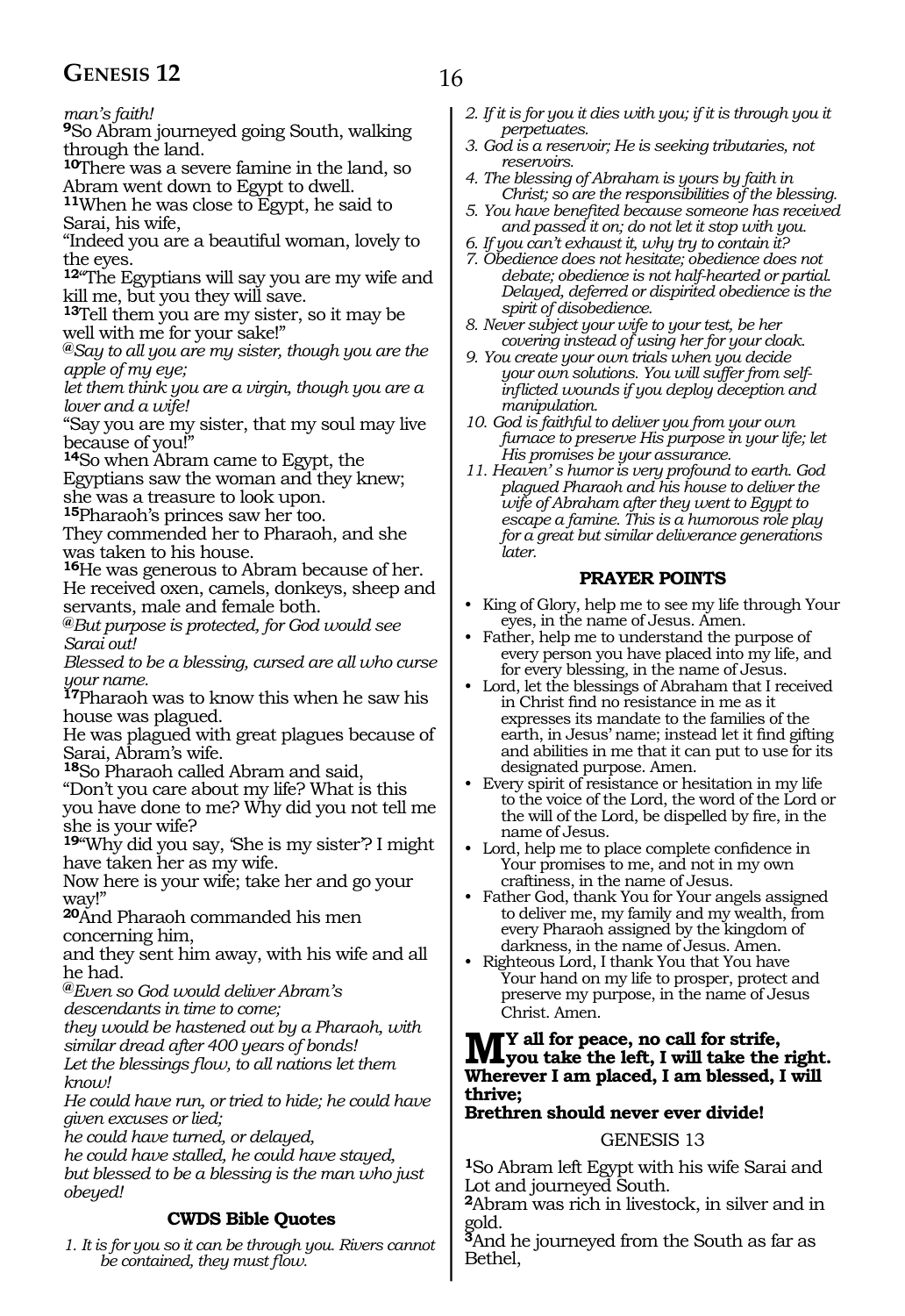to the place his tent had been between Bethel and Ai,

**<sup>4</sup>**to the place of the altar he had made there at first.

And there Abram called on the name of the Lord.

**<sup>5</sup>**And Lot also had tents and flocks and herds. *He too was blessed because of Abram.* 

**<sup>6</sup>**As Abram grew, Lot's substance grew;

the land was too small, could not support the two.

Their possessions were so great, they could not dwell together.

*For the blessing of God makes rich.*

**<sup>7</sup>**The herdsmen of Abram's livestock and of Lot's argued, their way was to fight,

*accept no wrong, always must be right;*

the livestock of both Abram and Lot needed to be fed.

In the land, the Canaanite and Perizzite dwelt. **@***My all for peace, no call for strife.*

*You take the left, I will take the right.*

**<sup>8</sup>**So Abram said to Lot, "Please, let there be no strife between you and me and our herdsmen, we are brethren.

**<sup>9</sup>**"Separate from me; see, the entire land is ahead,

if you take the right, I will take the left;

or if you take the left, I will take the right." **<sup>10</sup>**Where grass is green, and watered plains,

like the garden of Eden, cool and full of rain. It was just as the garden of the Lord,

before Sodom and Gomorrah were destroyed. Just as the land of Egypt toward Zoar, very choice.

**<sup>11</sup>**So Lot chose all the plain of Jordan; it caught his eye.

Lot journeyed east to dwell in the land he desired,

and so from each other they parted.

**<sup>12</sup>**Abram dwelt in Canaan, while Lot dwelt in the cities of the plain, and as far as Sodom he pitched his tent.

**<sup>13</sup>**Where the men were wicked; sinful against the Lord exceedingly.

**@***Lot was drawn by lust and vanity, but Abram held on to God's promises.*

*The blessings preserve and not the place; Abram was led by the Spirit and by his faith.* **<sup>14</sup>**After Lot was gone from Abram,

to Abram the Lord appeared and said,

"Lift up your eyes; look north and south, and east and west.

**<sup>15</sup>**All the land you see, I give to you and your descendants forever to possess.

**<sup>16</sup>**I will make your descendants as the dust of the earth.

So if a man can count the dust of the earth, only then could your descendants also be numbered.

**<sup>17</sup>**"Arise and walk this land through.

Walk through the length and width, for I give it to you."

**<sup>18</sup>**And Abram moved his tent and went and

dwelt by the terebinth trees of Mamre, which are in Hebron;

and he built an altar there to the Lord.

**@***Are you for peace? Are you for life?*

*Will you hold to the promises of God rather than to sight?*

*As much as you are able, maintain unity; knowing God alone gives true prosperity!*

#### **CWDS Bible Quotes**

- *1. If you walk with wise men you will be wise, if you journey with the blessed you will be blessed, if you join the company of the prosperous you will be prosperous; if you are companions of fools you will be destroyed.*
- *2. Never leave the church to pursue prosperity, power and pleasure; never leave Abraham's covering for Sodom.*
- *3. A spirit of gratitude sets up your rise; ingratitude sets up your demise.*
- *4. The substance is not as important as the Source; let this resolve every contention for wealth you encounter.*
- *5. If it is for peace, it is for God, if it is for God, it is for lasting peace and prosperity.*
- *6. When God calls you alone, friendly company sharing God's inheritance is a crowd; friendly contention may be divine intervention.*
- *7. Never run after blessings when the blessing is with you. The blessing makes prosperous. The blessed prosper in any place because the blessing is person-specific not place-specific.*
- *8. Run after the Spirit not after your sight.*
- *9. God will remove people from your life who are preventing you from seeing and hearing Him. See them leave and hear Him speak.*

#### **PRAYER POINTS**

- My Father, my God, in accordance with the instructions in Your word, help me to walk after the Spirit, not after my sight or the dictates of my flesh, in the name of Jesus.
- O Lord of hosts, fan away from me every friendly family and associates who are not called with me in my mission, in the name of Jesus; where the sentiment is too strong, bless them until they run away, in the name of Jesus. Amen.
- Lord God of the hearts, I thank You for everything You have done in my life, and for every person You have used to bless me, in the name of Jesus; let the blood of Jesus Christ fan away every spirit of ingratitude from my heart in the name of Jesus. Amen.
- O Prince of peace, make me a peacemaker, even at my own detriment, in the name of Jesus.
- Father God, back up every tough decision I will make today for You and for Your purpose in my life, in the name of Jesus.
- By the power in the blood of Jesus, let every King Uzziah and every Lot in my life, who blots my vision of You, or is preventing me from hearing Your voice with clarity, be removed now by fire, in the name of Jesus. Amen.

**FORTUNE favors the brave, but God protects the blessed, on distant battle fields, in action or at rest. He will give you tact and strategy; make the strong weak, make the strong flee.**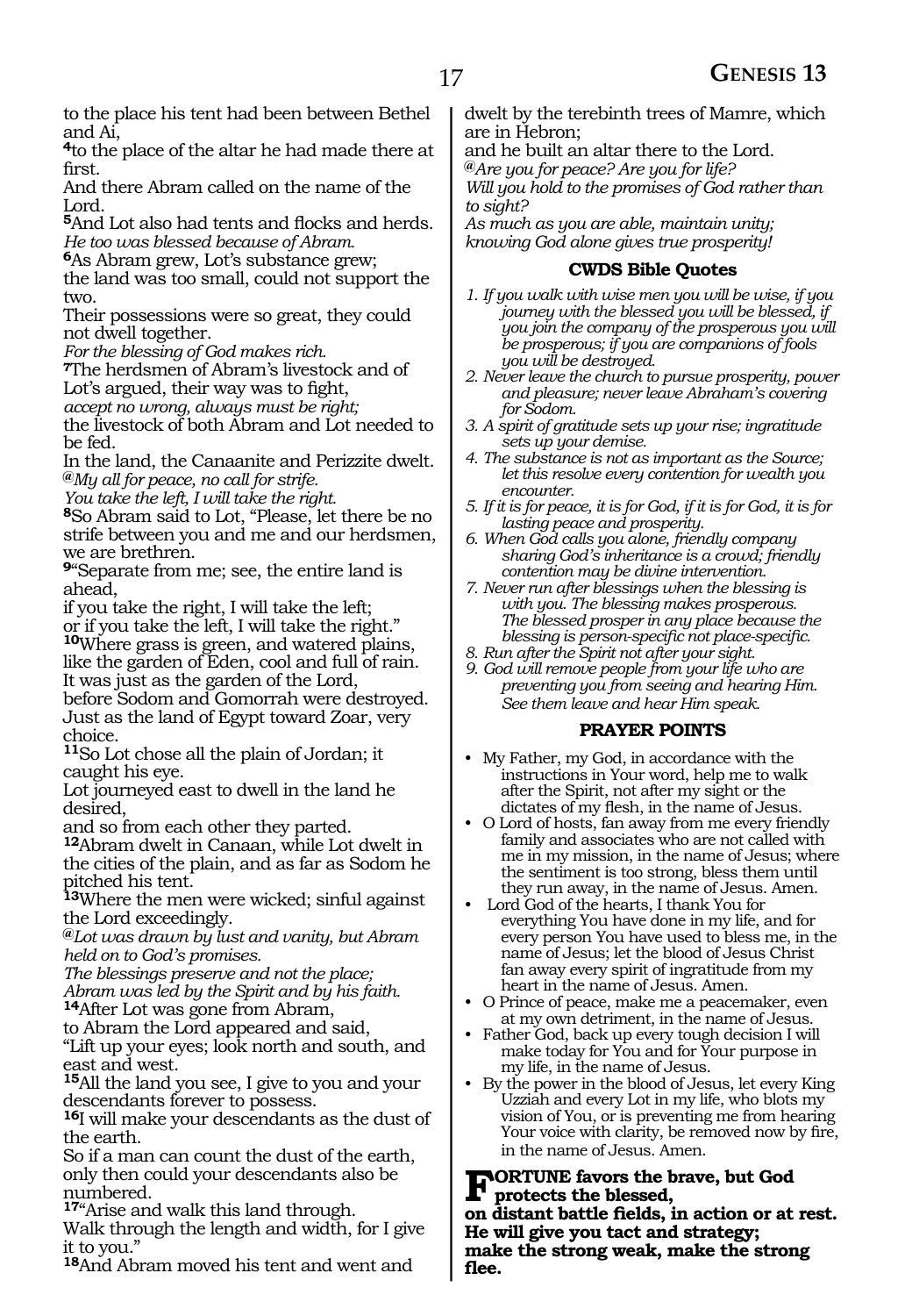### **GENESIS 14** 18

#### **Horses and riders are prepared and ready, but if God is with you then you will see: Fortune favors the brave, but God gives victory!**

#### GENESIS 14

**<sup>1</sup>**In the days of Amraphel king of Shinar, Arioch king of Ellasar, Chedorlaomer king of Elam and Tidal king of nations, **<sup>2</sup>**they made war with Bera king of Sodom, Shinab king of Admah, Shemeber king of Zeboiim, and the king of Bela, that is, Zoar. **<sup>3</sup>**All these joined together in the Valley of Siddim, which is the Salt Sea, for war. **<sup>4</sup>**For twelve years they served Chedorlaomer, but in the thirteenth year they rebelled. **<sup>5</sup>**Chedorlaomer came in the fourteenth year, and the kings that were with him. They attacked and struck the Rephaim in Ashteroth, the Zuzim in Ham and also the Emims in Shaveh.

**<sup>6</sup>**They also struck the Horites in Mount Seir, as far as El Paran which is by the wilderness.

**7**Then they turned back and came to Enmishpat, that is Kadesh, and struck all the country of the Amalekites;

they also struck the Amorites of Hazzon-Tamar; indeed they were strong.

**<sup>8</sup>**And to do battle with them the king of Gomorrah, the king of Sodom,

the king of Admah, the king of Zeboiim and the king of Bela which is Zoar, went out as one.

They joined in battle together in the Valley of Siddim.

**<sup>9</sup>**They fought against Chedorlaomer king of Elam, and the other three kings with him that came down;

it was four kings against five.

**<sup>10</sup>**The Valley of Siddim was full of slime pits; and the kings of Sodom and Gomorrah fled; some fell in them while to the mountains the others fled.

**@***Sodom and Gomorrah, your strength is now gone;*

*the Valley of Siddim, full of slime pits, has trapped your fleeing sons.*

**<sup>11</sup>**The mighty kings had conquered, now they plundered Sodom and Gomorrah.

They took all the goods and provisions and on their way they went.

**@***But Satan knew what the kings did not; they faced the blessed when they took Lot!*

**<sup>12</sup>**They also took Lot, Abram's nephew who dwelt in Sodom, with all his possessions, and went on their way.

*Little did they know the strength that they touched that day.*

**<sup>13</sup>**Then to Abram the Hebrew, one person came who had escaped,

for he dwelt in the plain of Mamre the Amorite, brother of Eschol and Aner, who were his allies then.

**<sup>14</sup>**Now when Abram heard his nephew was

taken captive, Abram did not fear. He armed his three hundred and eighteen

trained servants, who were born under his care.

**@***He knew that purpose dictated, and purpose would direct;*

*God's promises are eternal, so he held no fear of death!*

S*o, forward into battle, against mighty kings who won*

*many battles against all the kings.* 

*Yes, for many they would appear to be too strong.* He pursued them to Dan.

**<sup>15</sup>**And Abram deployed his servants against them by night.

The aggressors were now being pursued; Abram pursued them as far as Hobah, north of Damascus.

**@***Fortune favors the brave, but God protects the blessed;*

*on distant battle fields, in action or at rest, He will give you tact and strategy,* 

*make the strong weak, make the strong flee. Horses and riders are prepared and ready, but if God is with you then you will see: fortune favors the brave, but God gives victory!*

**<sup>16</sup>**Abram recovered all the goods, and also his brother Lot,

as well as the women and all the people.

**<sup>17</sup>**And the king of Sodom met him to get his subjects back.

They met in the Valley of Shaveh, that is the King's Valley

on his return from the defeat of Chedorlaomer, and the kings that were with him.

**<sup>18</sup>**Oh, Melchizedek King of Salem, priest of God Most High;

have you come to bless Abram? Have you brought him bread and wine?

**<sup>19</sup>**He blessed him and said, "Blessed be Abram of the Most High God, possessor of heaven and earth;

**<sup>20</sup>**and blessed is the Most High God, who has delivered your enemies to you."

Abram received him. He knew the man of call. He divided what he had taken, and he gave him tithes of all.

**@***For before he ministered and restored what he had saved,*

*he ensured that God was honored and the firstfruit duly paid.*

**<sup>21</sup>**Now the king of Sodom said to Abram, "Give me the persons, you keep the goods."

**<sup>22</sup>**Abram rejected, "May it be clearly understood;

I have raised my hand to the Lord, God Most High, possessor of heaven and earth,

*He is all I want and all I need, and all I value that is of worth,*

**<sup>23</sup>**that I will take nothing, from a thread to a shoe-latchet.

Lest you should say, 'I have made Abram rich.' *My hope is eternal, God's word has declared me blessed.*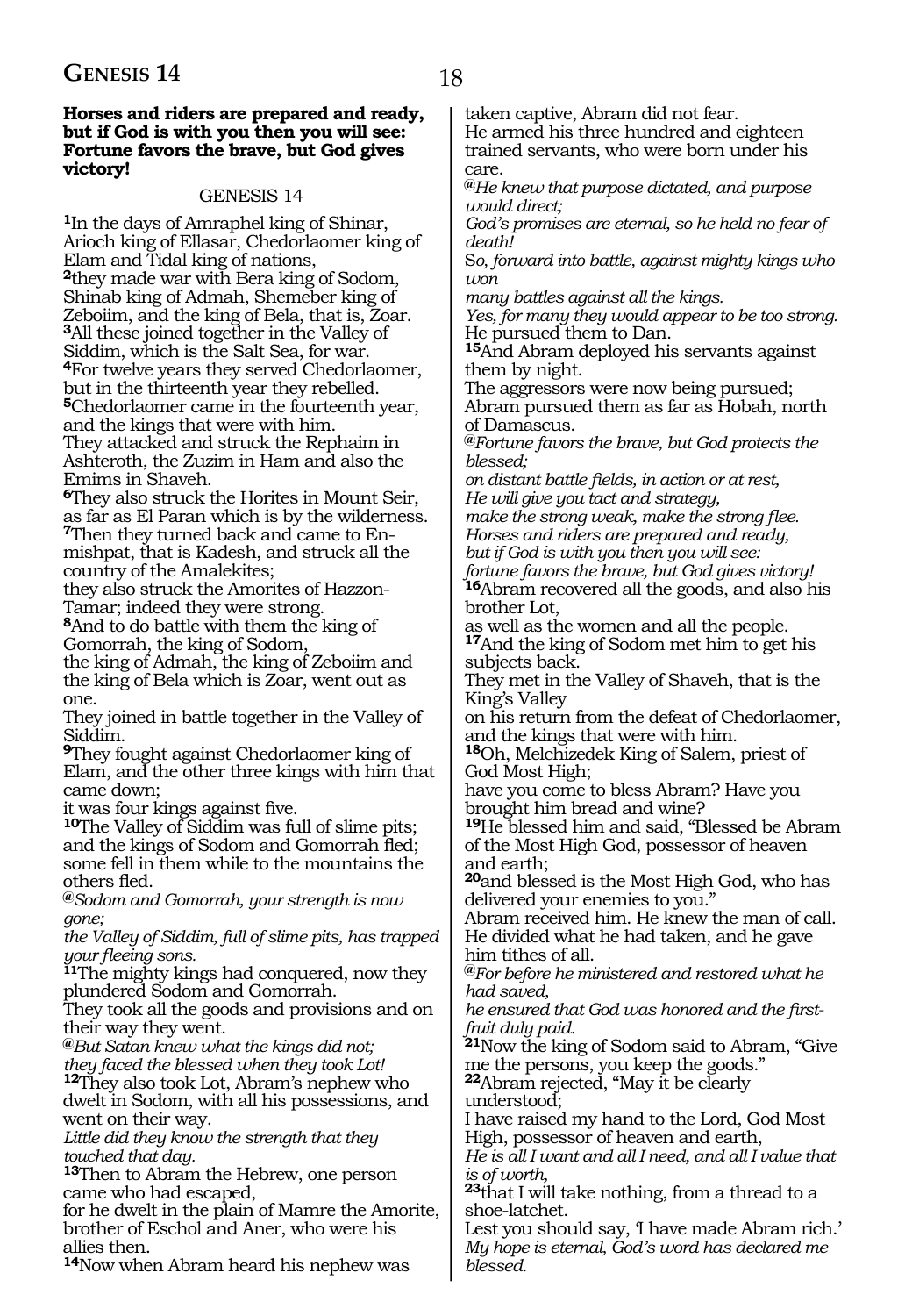**<sup>24</sup>**All that I have taken is what the men already ate.

And the portion of the men who went with me; let them take their portion: Aner, Eshcol and Mamre."

**@***God is my exceedingly great reward, and wherever I am all men shall see:* 

*fortune favors the brave, but God gives victory!*

#### **CWDS Bible Quotes**

- *1. It is best to die with the righteous in self-restraint, than to be taken with the wicked in greed.*
- *2. The confidence of kings is in their army tested in conquest. The confidence of Abram was in his God.*
- *3. You cannot wrong love enough to end love; right love faces danger to redeem the wronged you.*
- *4. Have you made a significant withdrawal on the bank of your blessing lately? The bigger the withdrawal the more the bank of your blessing expands; you fill out a slip of faith to withdraw.*
- *5. Gigantic battles lead to jaw-dropping victories; the size of your battles display the size of your faith.*
- *6. Righteousness has no association with wickedness, nor does it endorse the wicked in taking their money.*
- *7. The tithes belong to God and therefore cannot be included in human accounting.*
- *8. The principle of tithes is eternal; Abraham paid it over to an eternal being.*
- *9. Discernment compels you to refuse gifts from places others are prepared to live at.*

#### **PRAYER POINTS**

- O God my Father, give me the faith to make huge withdrawals on the bank of the blessing I received by accepting Jesus Christ. Amen.
- By the power in the blood of Jesus Christ, I go forth with the confidence to conquer in life, in the name of Jesus Christ. Amen.
- Father God, help me to be a good and effective minister to sinners, but help me never to endorse their actions for benefits, in the name of Jesus.
- By the power of the Holy Ghost in me and in honor of His person, I shall never be comfortable with sin, in my environment, in the people I love, in print, electronic form or in any other form, in the name of Jesus Christ.
- Lord God, professor of my destiny, the power belongs to You and not to man, in the name of Jesus.
- I declare that I shall be a consistent tither, in Jesus' name.
- By the power in the blood of Jesus I refuse to short change my tithes or grapple with it in my personal accounting, in Jesus' name.

## **WHEN** by the Lord you are being<br> **blessed,**<br> **but We want to you in "Wemberlook**

**And His word to you is, "Numberless!" Yet all you see is bareness, Your faith shall become your righteousness!**

#### GENESIS 15

**<sup>1</sup>**After these things, the word of the Lord came to Abram in a vision, saying, "Fear not Abram, I am your shield

and your exceedingly great reward."

**<sup>2</sup>**But Abram said, "Lord God, what will You give me since I am childless, I have no children,

and the heir of my house is Eliezer of Damascus, my steward?

**<sup>3</sup>**You have given me no offspring; behold one born in my house is my heir."

**<sup>4</sup>**And the Lord said to him, "This one shall not be your heir,

from your own loins shall come your heir!" **<sup>5</sup>**Then God brought Abram outside and said, "Look now toward the sky.

Come, count the stars that shine on high.

*Numberless, won't you agree?* Even so, shall your descendants be; *numberless!*

Can you number them? Now tell me. Even so, shall your descendants be; *numberless!"*

**@***Numberless! "Lord, I believe* 

*the words that You now speak to me." Righteousness just to believe,*

*the Lord who promises and fulfils.*

**<sup>6</sup>**Abram believed what the Lord said,

and it was accredited to him for righteousness; *numberless!*

**@"***I am your shield and your reward; exceedingly great, fear not Abram."*

**<sup>7</sup>**Then the Lord said to him, "I am the Lord who brought you out of Ur of the Chaldees, to give you this land to plant you here!" **<sup>8</sup>**But Abram said, "Lord, how shall I know

that I will inherit it at all?"

**<sup>9</sup>**So the Lord said to him, "Bring Me a heifer, a female goat and a ram,

all of them three years old;

bring Me also a turtledove, and a young pigeon."

**<sup>10</sup>**He brought all these to Him, and except for the birds, he cut them down the middle in halves.

**<sup>11</sup>**When the vultures came down on the carcasses, Abram drove them off.

**<sup>12</sup>**Now when the sun was going down, Abram fell into a deep sleep;

and horror and great darkness came upon him.

**<sup>13</sup>**Then God said to Abram, "For a certain, this you must know,

into a foreign land your descendants shall go. Into a land that is not theirs,

there they will serve with affliction for four hundred years.

**<sup>14</sup>**"And I will judge that nation they serve with a strong hand,

then I will bring them out, with great possessions.

**<sup>15</sup>**"As for you, you shall surely die in peace; you shall be buried at a good old age.

**<sup>16</sup>**But in the fourth generation, they shall return to this land;

for the iniquity of the Amorites is not yet full." **17**And it was, when the sun went down and it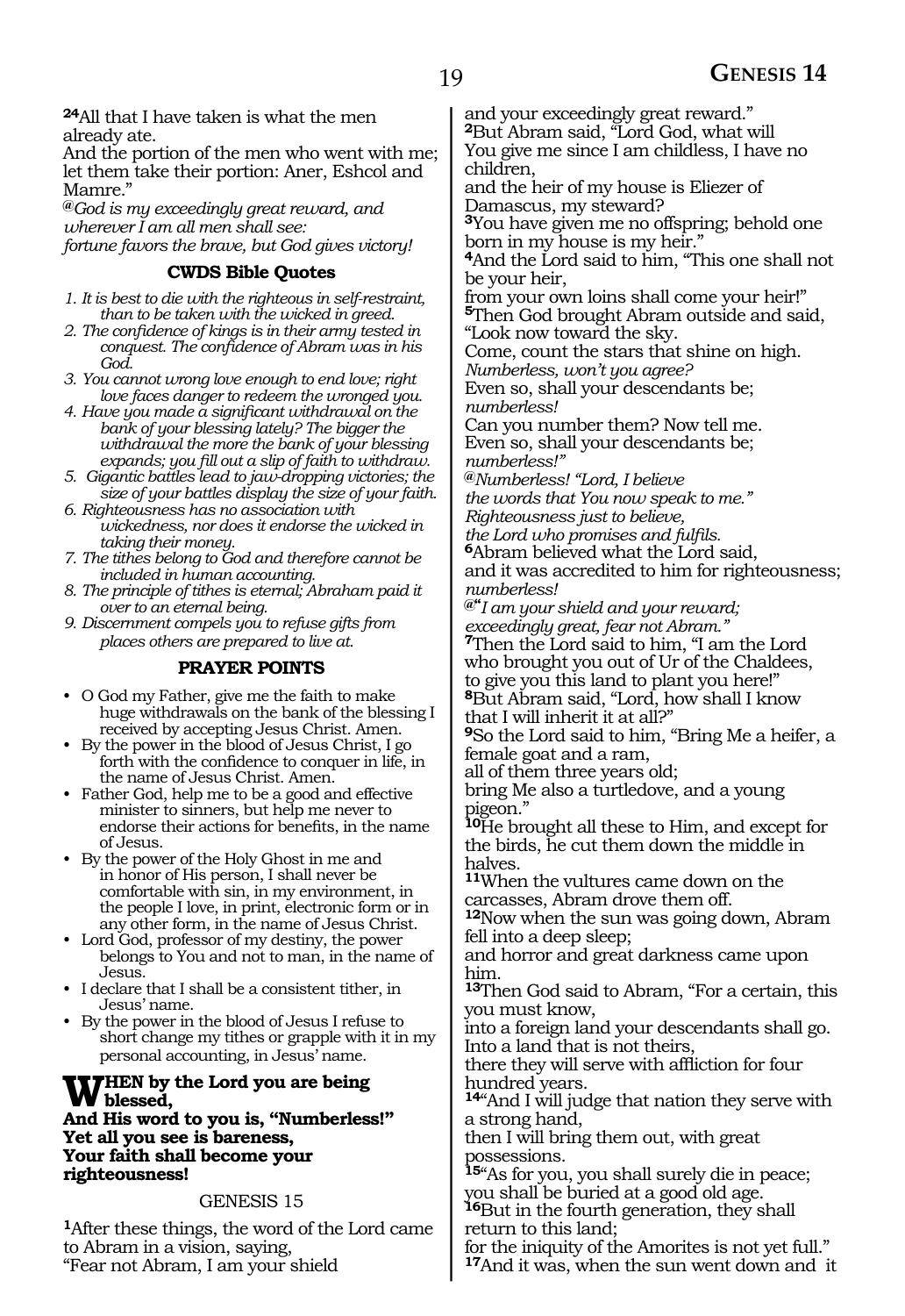### GENESIS 15 20

was dark,

Abram noticed a smoking furnace and a burning torch. Between the pieces they passed.

**<sup>18</sup>**On the same day, the Lord made a covenant with Abram,

saying, "To your descendants I have given this land,

from the River of Egypt to the great river, the River Euphrates as one.

*You have My word, My covenant. Numberless!*

**<sup>19</sup>**All the Kenites must go;

the Kenizzites and the Kadmonites too. *Numberless!*

**<sup>20</sup>**"All the Perizzites must go;

the Hittites, and Rephaim shall make way for you.

*Numberless!*

**<sup>21</sup>**The Amorites, the Canaanites, the Jebusites and the Girgashites must go;

all this land I give to you."

**@***Numberless!*

*"I am your shield and your reward; exceedingly great, fear not Abram; numberless!"*

#### **CWDS Bible Quotes**

- *1. Yours by promise; yours by association; the stars may seem distant but you can bring the promise close by believing.*
- *2. Will you allow God to blow your mind? Find an association for what you are believing for and hold it.*
- *3. If it is nonsensical to attempt to count the stars; it is nonsensical to attempt to put a cap on God's ability to bless you.*
- *4. Do not let the spiritual vultures steal your moment with God.*
- *5. It is for you but it may not be for your time, receive it, nurture it, steward it, pass it on.*
- *6. If you knew what you or your descendants have to go through to get it, you may pull back, so heaven pulls back and reveals it progressively.*
- *7. It is promised does not mean it is packaged; you may have to struggle and fight to get there, and you may fight when you get there to possess it.*

*8. It is yours by covenant but the violent take it by persistence, determination and force.*

#### **PRAYER POINTS**

- O Lord God of Abraham, do something, or say something, to blow my mind today, in the name of Jesus.
- Father, show me a picture today of the breadth of Your love for me, the expanse of Your thoughts on me, and the scope of Your plans for me, in the name of Jesus.
- I fan away with the blood of Jesus and the fire of the Holy Ghost, every Satanic bird assigned to abort my moment with God, in Jesus name.
- Father God, help me to never be misguided in believing that it is packaged because it is promised; I arm myself with the mindset to fight the good fight of faith, in the name of Jesus Christ.
- O Lord my God, You are the beginning and the

end, I receive, accept and commit to steward all Your promises to me, for my time, and for generations to come, in the name of Jesus Christ.

• Father God, give me the nations for an inheritance; I am willing to fight to dispossess the enemy and establish Your kingdom in the earth, in the name of Jesus Christ. Amen.

### **Who promised it? God made it; Always on time, no never late! Who promised it? God made it; He fulfils His promises, so… Why don't you wait?**

GENESIS 16

**<sup>1</sup>**Sarai bore Abram no children, but she had an Egyptian maidservant; Hagar was her name.

**<sup>2</sup>**So Sarai said to Abram, "The Lord has restrained me from bearing children, please go in to my maidservant Hagar, that I may obtain children by her."

And Abram conceded to Sarai's request. **<sup>3</sup>**Then Sarai, Abram's wife took Hagar her maid, the Egyptian, and gave her to her husband Abram to be his wife.

This was after Abram had lived ten years in Canaan.

**@***Who promised it, Abram? Say, Sarai why not wait?*

*There is conflict in impatience, but assuring victories in faith.*

**<sup>4</sup>**And Abram went in to Hagar, and she conceived.

And when she saw she had conceived, her mistress was despised in her eyes; *Sarai was wrong to have believed.*

**<sup>5</sup>**Then Sarai said to Abram, "My wrong be upon you!

I have given my maid into your embrace; now she has conceived and see, I am despised in her eyes.

The Lord judge between us both."

**<sup>6</sup>**So Abram said to Sarai, "Your maid is in your hand; as it pleases you, do to her."

**@***When one is exalted, they should walk in humility,*

*or in the face of wrath, as with Hagar, they may be made to flee.*

And Sarai treated Hagar harshly, so she ran away from her presence.

**<sup>7</sup>**The angel of the Lord found her by a water fountain in the wilderness; it was on the way of Shur.

**<sup>8</sup>**And he said, "Hagar, Sarai's maid, where have you come from, and where will you go?" She said, "I am fleeing from the presence of Sarai my mistress."

**<sup>9</sup>**And the angel said to her, "Return to your mistress, and submit yourself under her hand.

**<sup>10</sup>**I will multiply your descendants exceedingly, that they will not be counted for multitude. *There are great blessings awaiting you, but*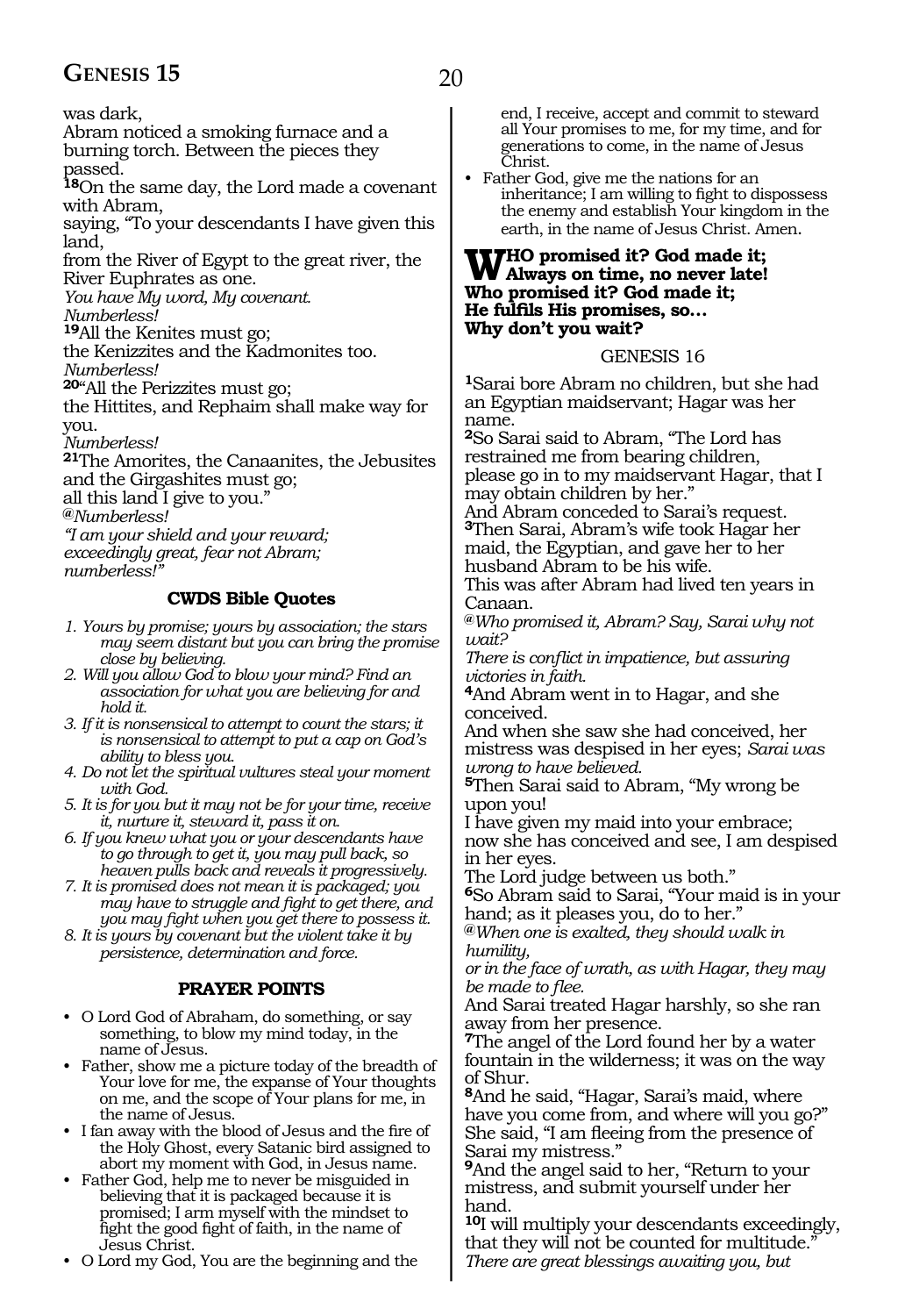*submission is the key.*

**<sup>11</sup>**The angel said to her , "You are with child, and you shall bear a son.

You shall call his name Ishmael, for the Lord has heard your affliction.

**<sup>12</sup>**He shall be a wild man;

his hand shall be against every man, and every man's hand shall be against him as well. In the presence of all his brethren he shall dwell."

*Who promised it? God made it; indeed I believe.* **<sup>13</sup>**Then Hagar called the name of the Lord who spoke to her, God Who Sees Me,

for she said, "Have I also here seen Him who sees me?"

**<sup>14</sup>**Therefore the well was called Beer-lahai-roi; it is between Kadesh and Bered.

**@***When I am down and out, when situations make me flee;*

*it helps to know Your name, O Lord, is "God Who Sees Me!"*

*When I think I am alone and no one cares, or when I am in need,*

*I will lift my voice and cry to You, "God Who Sees Me!"*

**<sup>15</sup>**So Hagar bore Abram a son; and Abram called the name of his son Ishmael.

16Abram was one with God; he was eighty-six when Ishmael came.

**@***He knew that God ordained it; he knew Ishmael was the name.*

*He knew by all the events, that God is never late; Ishmael would not succeed him; he would just have to wait!*

#### **CWDS Bible Quotes**

- *1. Fear moves us from hearing God to trying to help God, our way.*
- *2. The formula for helping God; one, stop believing Him; two, disregard His faithfulness; three, reject His timing; four, question His knowledge; and five, challenge His sovereignty.*
- *3. Your perfect plan outside of God is perfectly wrong; your headstrong will lead to your headaches.*
- *4. It is not right to put your wrong upon someone else, unless He is Jesus.*
- *5. Do not mistake a door for the entire house; do not get out of place. Know your place or you will go find your place, when you are put out the door.*
- *6. Humility rise contrasts the descent of pride.*
- *7. Never despise authority or it will resist you.*
- *8. Never assume a place you are not given, continue to position yourself for promotion.*
- *9. Never be a success fail, where the pride of your success causes you to fail.*
- *10. Your promise of future greatness is in your present submission. Authority will not shift for you, align yourself.*
- *11. God sees you even when you are wrong; He will visit you even when you are running.*
- *12. God meets you where you are to lead you to where He is.*

#### **PRAYER POINTS**

• Almighty God, Your wisdom and ways are beyond comprehension or dispute, I commit myself to accept Your plan for my life and Your timing, in the name of Jesus Christ. Amen.

- Father God, let me never lower my vision of You, my appreciation of Your ability, or doubt Your motive of perfect love, by thinking I can do it better, in the name of Jesus.
- I refuse to accept the devil's trick of a divinity bypass in any area of my life, in the name of Jesus. Your knowledge remains perfect, O Lord. Amen.
- Lord, give me an attitude of humility to guide my promotion in life, so I will not have to experience success fail after the order of Hagar, in the name of Jesus.
- Jesus, thank You for accepting my wrong upon You, even when I mess up so many times, in Your holy name. Amen.
- Father, thank You for grace that visits me in my mess; thank You for love that brings me back to the right path; thank You for promise that watches over my destiny to fulfilment, in the name of Jesus.
- Lord, thank You for perfecting all my concerns, even as You reached out to Hagar for Abraham's sake. Amen.

#### **FATHER of many nations you are to be; An everlasting covenant I make with you. No longer Abram, your name shall be**

## **Abraham!**

#### GENESIS 17

**<sup>1</sup>**Abram was ninety-nine years old, when to him the Lord appeared.

He said to him, "I am Almighty God. Walk before Me, with your heart prepared; be blameless.

**<sup>2</sup>**"I will make My covenant between you and Me;

and I will multiply you exceedingly!" **<sup>3</sup>**Then Abram fell on his face, and God said to

him, **<sup>4</sup>**"As for Me, My covenant is with you, Abram,

you shall be a father of many nations.

**<sup>5</sup>**Your name shall no longer be Abram, but Abraham,

for I have made you a father of many nations. **<sup>6</sup>**I will make you exceedingly fruitful;

I will make nations of you, and kings shall come from you.

**<sup>7</sup>**I will establish My covenant between Me and you and your descendants after you in their generations.

It shall be for them, an everlasting covenant, to be God to you and to your descendants after you forever.

**<sup>8</sup>**The land in which you are a stranger, all the land of Canaan,

I give to you and your descendants for an everlasting possession, Abraham;

and I will be their God."

**<sup>9</sup>**And God said to Abraham: "As for you: you shall keep My covenant,

you and your descendants after you

throughout their generations.

**10**This is My covenant you shall keep, between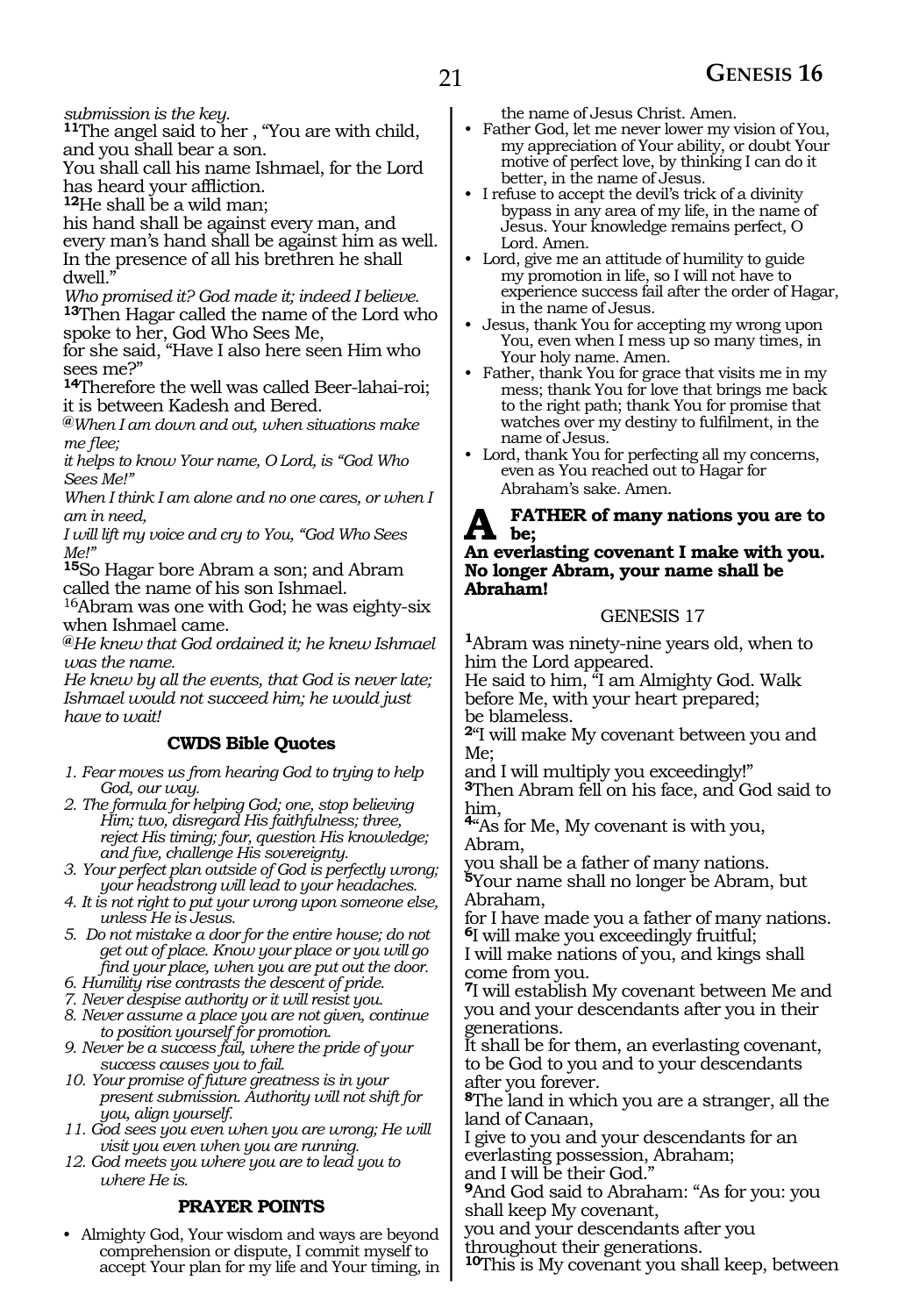### **GENESIS 17** 22

Me and you and your descendants: every male child among you shall be circumcised;

**<sup>11</sup>**and you shall be circumcised, in the flesh of your foreskins;

it shall be the sign of this covenant between Me and you.

**<sup>12</sup>**Every male, eight days old among you shall be circumcised.

He who is born in your house or bought with a price,

from any stranger who is not your descendant.

**<sup>13</sup>**He who is born in your house and he who is bought with money must be circumcised; and My covenant shall be in your flesh for an everlasting covenant.

**<sup>14</sup>**The male child among you who is not circumcised, shall be cut off from his people; he has broken My covenant, Abraham!"

**<sup>15</sup>**Then God said to Abraham, "As for Sarai your wife, you shall no longer call her Sarai, but Sarah shall her name be.

**<sup>16</sup>**And I will bless her and by her I will give you a son;

then I will bless her, a mother of nations she shall become,

from her, kings of people shall surely come." **<sup>17</sup>**Then Abraham fell on his face and laughed, and he said in his heart,

"To a man who is one hundred year old shall a child now be born?

And shall Sarah who is ninety years old, give birth to a son?"

**<sup>18</sup>**And Abraham said to God, "Oh, that Ishmael might live before You!"

**<sup>19</sup>**Then God said, "No, Sarah your wife shall bear you a son,

and you shall call his name Isaac;

I will establish My covenant with him for an everlasting covenant and with his descendants after him."

**@***"Oh, that Ishmael may live!" "No, Sarah shall bear a son!"*

*"Oh, that Ishmael may live!" "No Isaac shall surely come!"*

**<sup>20</sup>**"But I have heard you on Ishmael; I have blessed him indeed;

I will make him fruitful and multiply him exceedingly.

I will make him a great nation; from him shall twelve princes be.

**<sup>21</sup>**But My covenant is with Isaac, Abraham! "I will establish My covenant with Isaac whom Sarah shall bear;

he shall come from her womb at this set time next year."

**<sup>22</sup>**Then God finished talking with Abraham, and God went up from him.

**<sup>23</sup>**So Abraham took Ishmael his son with every male born in his house,

and every male he had purchased with money,

and circumcised the flesh of their foreskins

that very same day, as God had said to him. **<sup>24</sup>**Abraham was ninety-nine years old when he was circumcised in the flesh of his foreskin. **<sup>25</sup>**Ishmael his son was thirteen years old when he was circumcised.

**<sup>26</sup>**Abraham was circumcised on that same day and his son Ishmael;

**<sup>27</sup>**and all the men of his house, born in his house or bought with money from a foreigner, were circumcised that day with him.

#### **CWDS Bible Quotes**

- *1. The content of your life determines the extent, impact and longevity of your life; you may choose to live for you for the present, or package yourself in God and be His present to generations.*
- *2. Everything in life is in God's sight, but walking before God is a choice. Your heart dictates your path and your walk.*
- *3. The formula for favor is: a careful walk, a prepared heart and perfect obedience which is righteousness.*
- *4. God changes your name to change your game; and to ensure there are no exceptions, He calls us all by His name.*
- *5. Promise a child anything important and they laugh and boast about it until you get so embarrassed you fulfil it; the greatest demonstration of faith is to receive the promises of God with laughter.*
- *6. Did Abraham ridicule the ridiculous, while giving God Ishmael as an option, or did he receive the ridiculous with laughter reflecting on the mystery, then closing all the options? What we know is that he believed God and it was credited to him for righteousness.*
- *7. Fear is the only real opposition of faith. An expression of fear will create lifetime opposition for your establishment of faith.*

*8. Abraham's simple request for Ishmael (his fear) to live, created an opposition for His seed for all generations. Today the Muslims are still a looming and active threat to the peace of Israel.*

- *9. The covenant of Abraham can only be stewarded by the heart of Abraham, or rather the heart of Christ; circumcision is still relevant, not of foreskin but of heart.*
- *10. Delayed obedience is disobedience. The only acceptable timing for obedience is the earliest possible time.*
- *11. The greater the pain(sacrifice) the higher the game; it demonstrates faith without restraint.*
- *12. You cannot question the laugh if you cannot question the walk. To truly believe God, put your faith to test in a place where sharpened rocks, no sedatives and unprofessional hands have to perform surgery...and to do it now, today!*

#### **PRAYER POINTS**

- O God my Father, I commit myself daily to prepare my heart to love You, to serve You and to walk before You in my pursuit of righteousness, in the name of Jesus. Amen.
- Father, help me to receive with laughter, all the promises You have made to me in Your word, just as a child, knowing You are faithful and You will never lie to me. Amen. Give me the joy that ever lasts that comes with knowing You. Amen.
- Lord God of Abraham, I want to embarrass You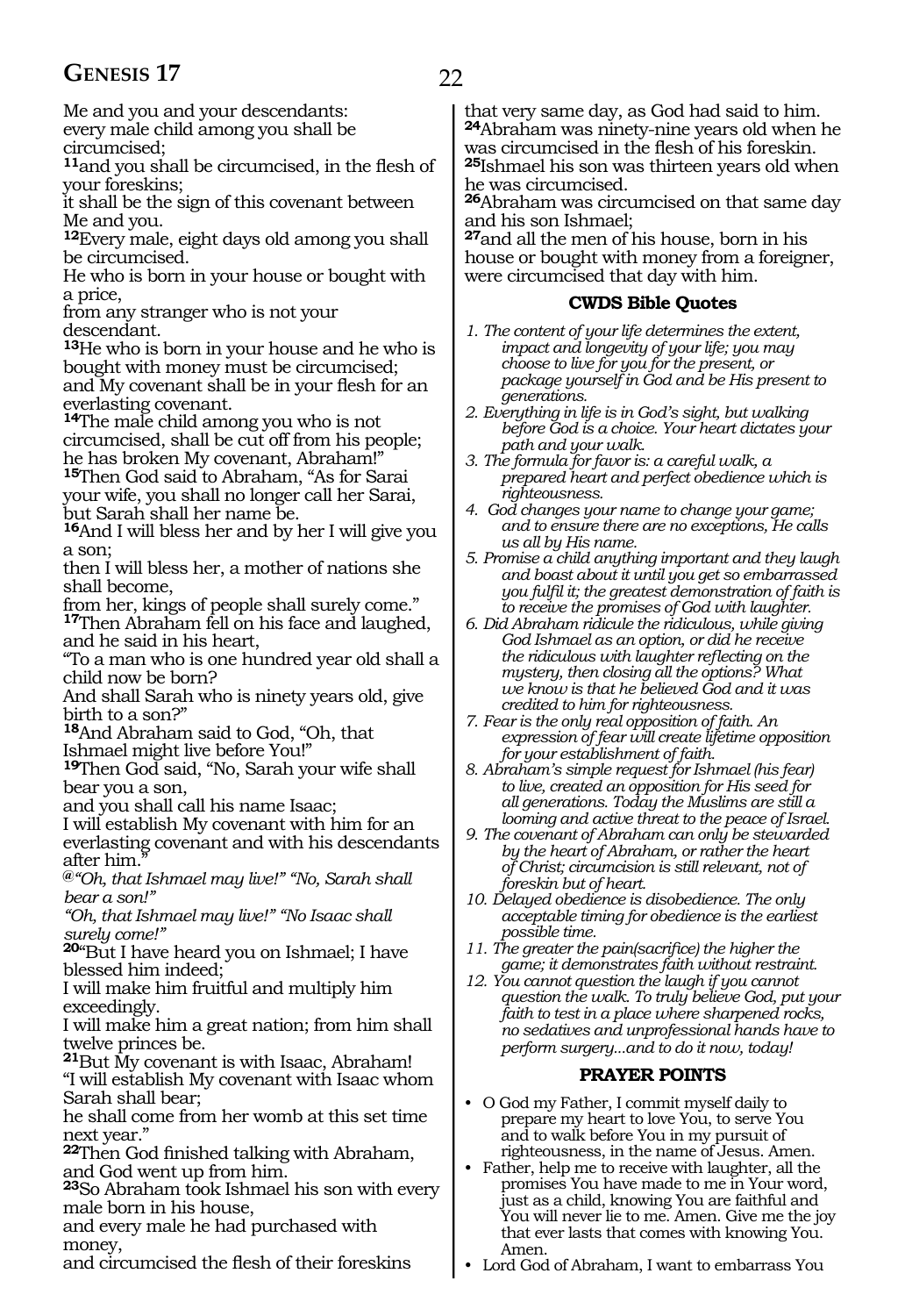with my faith so You may embarrass me with Your faithfulness. Amen.

- By the power in the blood of Jesus Christ, I clothe myself with the faith of Abraham to receive the promises of Abraham; so I may laugh it to past and obey with immediacy, even through pain. Amen.
- Lord God, help me not to cancel any of Your promises to me by expressions of doubt, or set up opposition to these promises by expressions of fear, in the name of Jesus. Amen.

### **To you will the secrets of God be T**revealed:

**If you care for His presence and there desire to be;**

**If you will prepare Him a table, full of delicacies;**

**If you will embrace His promises and your destiny;**

**If you will instruct your children and your household after you consistently;**

**If you will stand in the gap and you will intercede;**

**If when I show to you great things, you will believe.**

**If you know there is nothing that is too hard for Me,**

**then to you will the secrets of God be revealed!** 

#### GENESIS 18

**<sup>1</sup>**The Lord appeared to Abraham there in the plains of Mamre, as he sat in the tent door in the heat of the day.

**<sup>2</sup>**Abraham looked up, and there three men stood;

he ran from the tent door to meet them, and in their presence he bowed.

**<sup>3</sup>**He said, "My lord, if I have found favor in your sight, please do not pass by your servant. **<sup>4</sup>**Let me bring some water to wash your feet, and rest yourselves under the tree.

**<sup>5</sup>**"And I will bring a loaf of bread, that you may comfort your hearts,

after that you may go, for you have come to your servant."

They said, "Do as you have said."

**<sup>6</sup>**So Abraham hurried into the tent to Sarah and said, "Quickly, make cakes with three measures of fine meal."

**<sup>7</sup>**Then Abraham ran to the herd for a calf, tender and good to eat;

and he gave it to a young man, and he hastily prepared it.

**<sup>8</sup>**And he set the meal before them, with butter and milk;

and he stood by them under the tree as they ate.

**<sup>9</sup>**Then they said to him, "Where is Sarah your wife?"

He said, "Here, in the tent." **@**Yes, *he had prepared them a meal;*

*now to him were the secrets of God to be revealed!* **<sup>10</sup>**And He said, "I will surely return, according to this time of your life;

and behold, you shall have a son of Sarah your wife!"

Now Sarah heard it from the tent door behind him there.

**<sup>11</sup>**Abraham and Sarah were very old, and Sarah had long past the childbearing age.

**<sup>12</sup>**So when Sarah heard it, she laughed within herself, for she said,

"Shall I have pleasure after I have grown old, my lord also being old as well?"

**<sup>13</sup>**Then the Lord said to Abraham, "Why did Sarah laugh?

Saying, 'Shall I surely bear a child, now that I am old and my time is well past?'"

**@***To you will the secrets of God be revealed. What He says He will perform, if you will just believe!*

*Do not consider your circumstances, He fulfils His word.*

**<sup>14</sup>**He said, "Is there anything that is too hard for the Lord?

At the appointed time I will return to you, according to the time of life, and Sarah shall have a son."

**<sup>15</sup>**But Sarah denied it, saying, "I did not laugh!" for she was afraid.

And He said, "No, but you did laugh." There was no mistake.

**<sup>16</sup>**The men then rose up from there and looked towards Sodom that day.

And Abraham went with them to conduct them on their way.

**@***There was a thirst for this Presence, in it he wanted to stay;*

*in the place of God's secrets, in the secret place! Pursuit of the Presence, where deep calls to deep is the place where the secrets of God are revealed! Pursuit of the Presence may spark a debate.* **<sup>17</sup>**And the Lord said, "Shall I hide from

Abraham what I am doing,

**<sup>18</sup>**since Abraham is destined to be great? He shall surely become a nation, mighty and great,

and all the nations of the earth shall be blessed in him.

**<sup>19</sup>**"For I have known him,

in order that he may command his children and his household after him,

that they keep the way of the Lord, to do justice and judgment,

so that what the Lord has spoken of to Abraham, He may bring to him!" **<sup>20</sup>**And the Lord revealed His secret to

Abraham then.

He said, "Because the cry of Sodom and Gomorrah is very great,

and their sin is very grievous and grave, **<sup>21</sup>**I will go down now and see whether they have done altogether according to the outcry against it which has come up to Me;

if not I will know at that time."

**@***What do you do when judgement is revealed? The heart of the righteous is to intercede!*

**22**The men turned their faces, and towards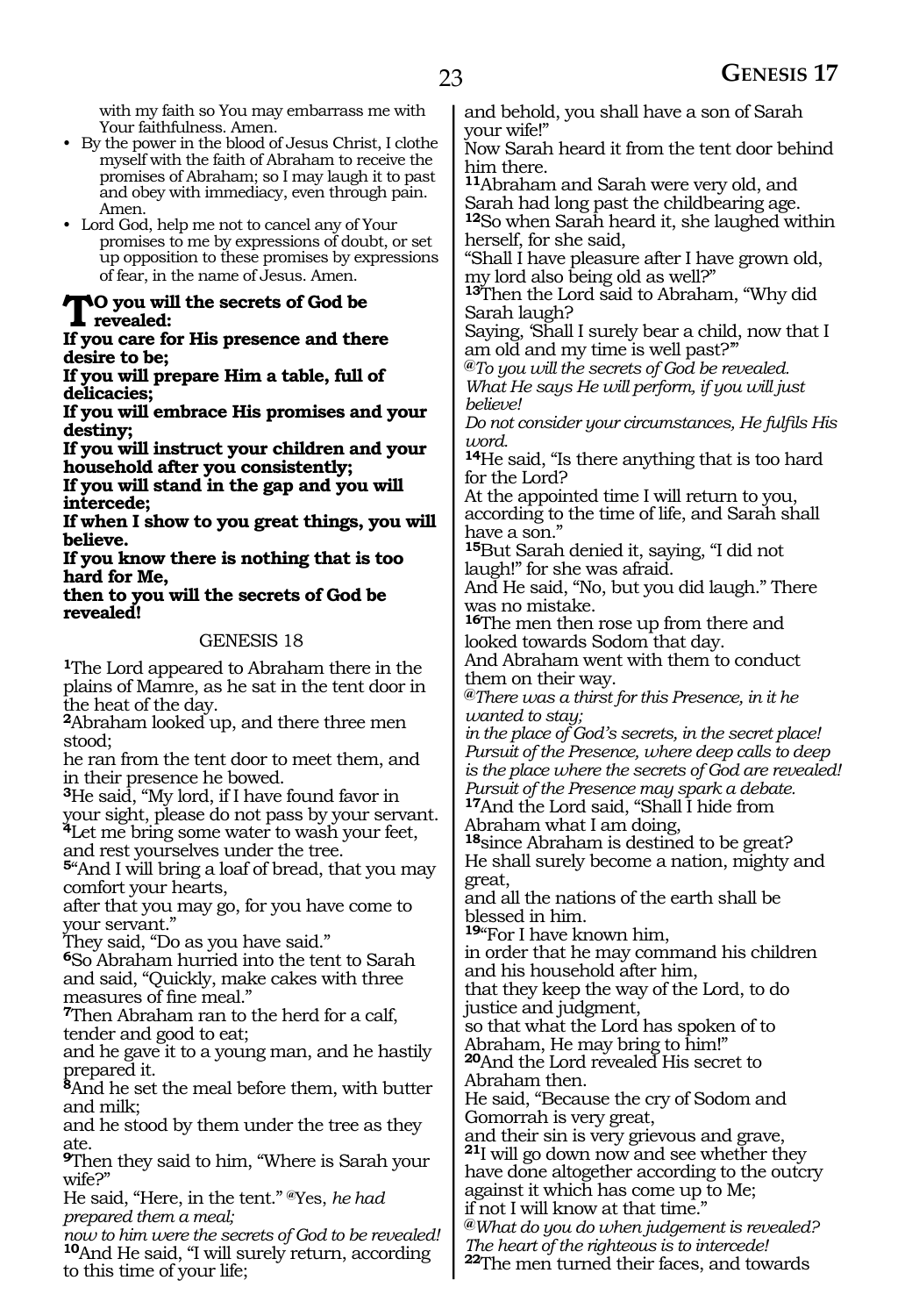### **GENESIS 18** 24

Sodom they went.

*But Abraham would not allow them;* he stood before the Lord then.

**<sup>23</sup>**And Abraham came near to the Lord and said to Him,

"Will You also destroy the righteous with the wicked?

**<sup>24</sup>**What if there were fifty righteous in the city, will You also destroy the place and not spare it for their sake?

**<sup>25</sup>**Let this be a distant thought, to slay the righteous with the wicked,

so the righteous should be as the wicked; let this be distant from You!

Shall not the Judge of all the earth do right?" **<sup>26</sup>**So the Lord said, "The righteous and the wicked, I will separate;

if I find fifty righteous in Sodom, I will spare the entire place."

**<sup>27</sup>**Abraham persisted, saying, "I, who am but dust and ashes, have taken it upon myself to speak to the Lord.

**<sup>28</sup>**What if there were five less than fifty?

Would You destroy the city for a lack of five?" So He said, "If I find forty-five righteous, I will not destroy."

*In ardent intercession, he spoke again and again:* **<sup>29</sup>**"What of forty, **30**and of thirty, **31**and of twenty, **32**and of ten?

Let not the Lord be angry," he said as he spoke,

"I have taken it on me to speak; I *am pressed in my soul!*"

The Lord said, "I will not destroy for the sake of ten."

**<sup>33</sup>**And as soon as He had finished speaking with Abraham, the Lord went His way; and Abraham returned to his place.

**@***To you will the secrets of God be revealed:*

*If you care for His presence, there you desire to be; If you will prepare Him a table, full of delicacies;*

*If you will embrace His promises and your destiny; If you will command your children and your* 

*household after you consistently;*

*If you will stand in the gap and you will intercede; If when I show to you great things, you will believe.*

*And if you know there is nothing that is too hard for Me,*

*then to you will the secrets of God be revealed!*

#### **CWDS Bible Quotes**

*1. A generous spirit attracts a generous response and sets you up for supernatural experiences.*

*2. None is excluded; it is time you fully settle this question in your heart: is there anything too hard for the Lord?* 

*3. Always laugh with the promises of God, never laugh at God's promises; you may not, but heaven knows the difference.*

*4. God can be reached by ardent pursuit.*

*5. The secrets of God are many, but they can be unlocked by passionate pursuit of His person*  *and His presence.* 

*6. God will bring you into His conversation if He can trust you with the revelations.*

*7. If He lays it on your heart, pray about it; if He reveals it to you it is yours; He gives it to you for you to do something with it or about it.*

*8. Heaven can be reached by intercession.*

*9. Never be so caught up with your own contentment that you neglect your loved ones heading for their fiery judgment.*

#### **PRAYER POINTS**

- O God my Father, make me a candidate for the revelation of Your secrets today. Amen.
- Lord God of my father Abraham, I pursue You with my offering, with my worship, and with spending time in Your presence daily. Amen.
- Father, by the power of the Holy Ghost who lives in me, help me never to ridicule any of Your promises to me by doubting in my heart, or by failing to take You up on them, in the name of Jesus Christ.
- Lord God, make me an intercessor. Help me never to be so content with my own salvation, that I do not constantly speak to, and up for my loved ones living in sin and destined for fiery judgment, in the name of Jesus. Amen.
- Father God, give me a heart for the nations, and let me start with my household. Amen.

#### **SEE blind men searching, they are not satisfied;**

#### **Blind but still searching, the flesh to gratify.**

**When struck with blindness, most men would then flee;**

**I guess they were blind, for their hearts refused to see!** 

#### GENESIS 19

**<sup>1</sup>**The two angels came to Sodom in the evening, as Lot sat in Sodom's gate; when Lot saw them, he rose up to meet them, and to the ground he bowed his face. **<sup>2</sup>**He said, "Behold my lords, please turn in to your servant's house, spend the night and wash your feet, and you shall rise early and go out." They said, "No, but in the open square we will spend the night!" **<sup>3</sup>**But he insisted greatly; *he would not leave the two behind,*

so they conceded to him, and entered his house, and he made them a meal.

He baked unleavened bread and gave to them to eat; and they ate.

**@***The men of the city were blind, but it was very clear;*

*they saw the men enter the city and heard Lot plead with them there.*

*They saw them as they passed through the door of Lot's house.*

*They knew that they had eaten, and they did not go out.*

*The news made the headlines; the news clearly spread!*

**4**They came from every quarter before the men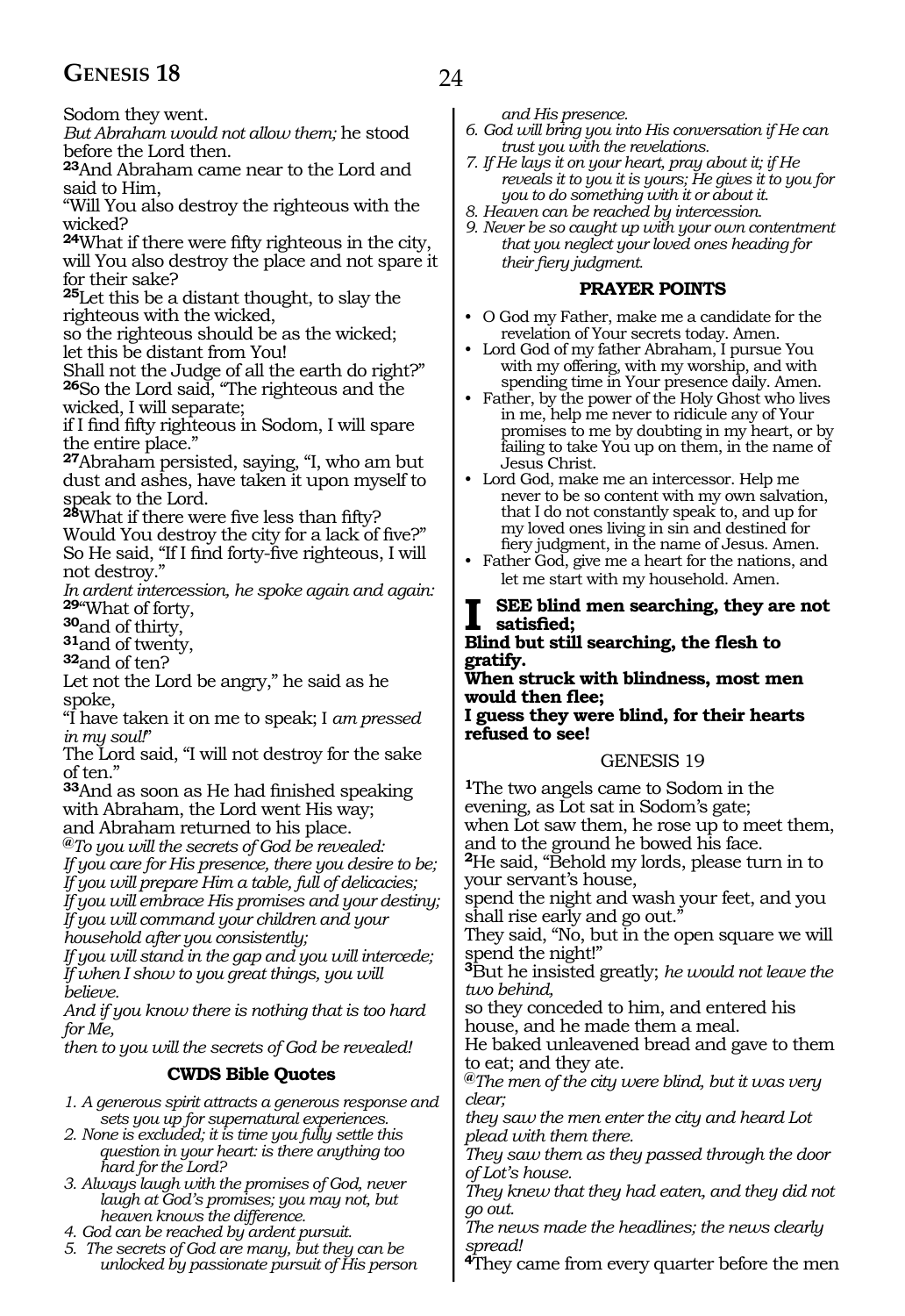went to bed.

All the men of the city, both young and old surrounded the house.

**<sup>5</sup>**They called to Lot, and said, "Where are the men who came to you tonight? We must know them carnally; send them out!"

**<sup>6</sup>**Lot went out the door to them, shutting the door after him.

**<sup>7</sup>**He said, "I beg you my brethren, do not do this wicked thing!

**<sup>8</sup>**Behold I have two daughters who have not known a man,

please let me bring them to you; what you desire to do to them, this you may do,

only do nothing to these men, since they came under the shadow of my roof."

*But blinded hearts would not hear it; blindness blocks reasoning and truth!*

**<sup>9</sup>**They said, "Stand back!"

Then they said, "This fellow is a stranger; now he is acting as a judge;

now we will do worse to you than with them!" So they pushed hard against Lot and came

near to breaking the door in. **<sup>10</sup>**But the men reached out their hands and pulled Lot into the house, shutting the door after him.

**<sup>11</sup>**And they struck the men at the door with blindness, everyone both great and small.

They wearied themselves trying to find the door; blind indeed, nothing changed at all!  ${}^{a}I$  see blind men searching; they are not satisfied. *Blind but still searching, the flesh to gratify. When struck with blindness, most men would then flee;*

*I guess they were blind, for they refused to see!* **<sup>12</sup>**I see they were urgent, to Lot the men said, "Take your wife and daughters; get them out of this place!

Have you any other, son-in-law and sons here?

*This matter is urgent; there is no time to spare.* **13**For the outcry against this city, has grown great before the Lord,

He has sent us to destroy it; we will destroy this place!"

**<sup>14</sup>**So Lot spoke to his sons-in-law, his daughters' husbands and said,

"Come, get out of this city, for the Lord will destroy this place!"

But to his sons-in-law, he was considered a joker.

*Hearts held in blindness, cannot see the saving grace.*

**<sup>15</sup>**When the morning dawned, the angel hastened Lot, saying, "Arise,

take your wife and your two daughters, lest you be consumed in the punishment of this

city." **<sup>16</sup>**While he still lingered, the men took hold of his hand, the hands of his wife, and of his daughters,

the Lord being merciful to him, brought him out and set him outside the city.

**<sup>17</sup>**So it was, when they were outside, he said, "Escape for your life!

Do not stay in the plain lest you be destroyed; go to the mountain, do not look behind!"

**<sup>18</sup>**Lot pleaded with them, "Let it not be so, my lords!

**<sup>19</sup>**Your servant has found grace in your sight, and you have increased your mercy shown to me by saving my life,

but I cannot escape to the mountains, lest some evil overtake me and I die.

**<sup>20</sup>**"Now, there is a little city that is near; it is a little one, so that my soul may live, let me escape there!"

**<sup>21</sup>**The Lord granted his request, saying, "See, I have favored you in this thing,

I will not overthrow this city for which you

have spoken. **<sup>22</sup>**Hurry, escape there, for I can do nothing until you arrive."

Therefore the city was called Zoar. **<sup>23</sup>**Lot entered Zoar at sunrise.

**<sup>24</sup>**The Lord rained brimstone and fire on Sodom and Gomorrah from out of the heavens.

**<sup>25</sup>**So He overthrew those cities, all the plain, all

the inhabitants and plants as well. **<sup>26</sup>**But Lot's wife looked back from behind Lot, and she became a pillar of salt.

*No looking back when God delivers; look only to* 

*the Lord!* **<sup>27</sup>**And Abraham got up and went early in the morning to the place where he stood before the Lord.

**<sup>28</sup>**Then he looked towards Sodom and Gomorrah and towards the land of the plain. He saw the smoke of the country going up, like the smoke of a furnace.

*The plain of beauty that was well watered was in ashes and smoke; beautiful no more.*

**<sup>29</sup>**So it was, that when God destroyed the cities of the plain, God remembered Abraham; *because he interceded*;

and so God delivered Lot when He overthrew the cities in which he dwelt.

**<sup>30</sup>**And Lot left for the mountains with his two daughters, for he was afraid to live in Zoar. And he and his two daughters lived in a cave there.

**<sup>31</sup>**Now the firstborn said to the younger, "Our father is old,

and there is no man to come in to us after the custom of all the earth.

**<sup>32</sup>**"Come, let us make our father drunken with wine, and with him we will lie

that we may preserve the lineage of our father;

you go in tomorrow, I will go in tonight!" **<sup>33</sup>**So they made their father drink wine that night.

Lot was made drunk by wine *and senselessly blind.*

And the firstborn went in and slept with her father, and he did not know when she lay down or when she arose.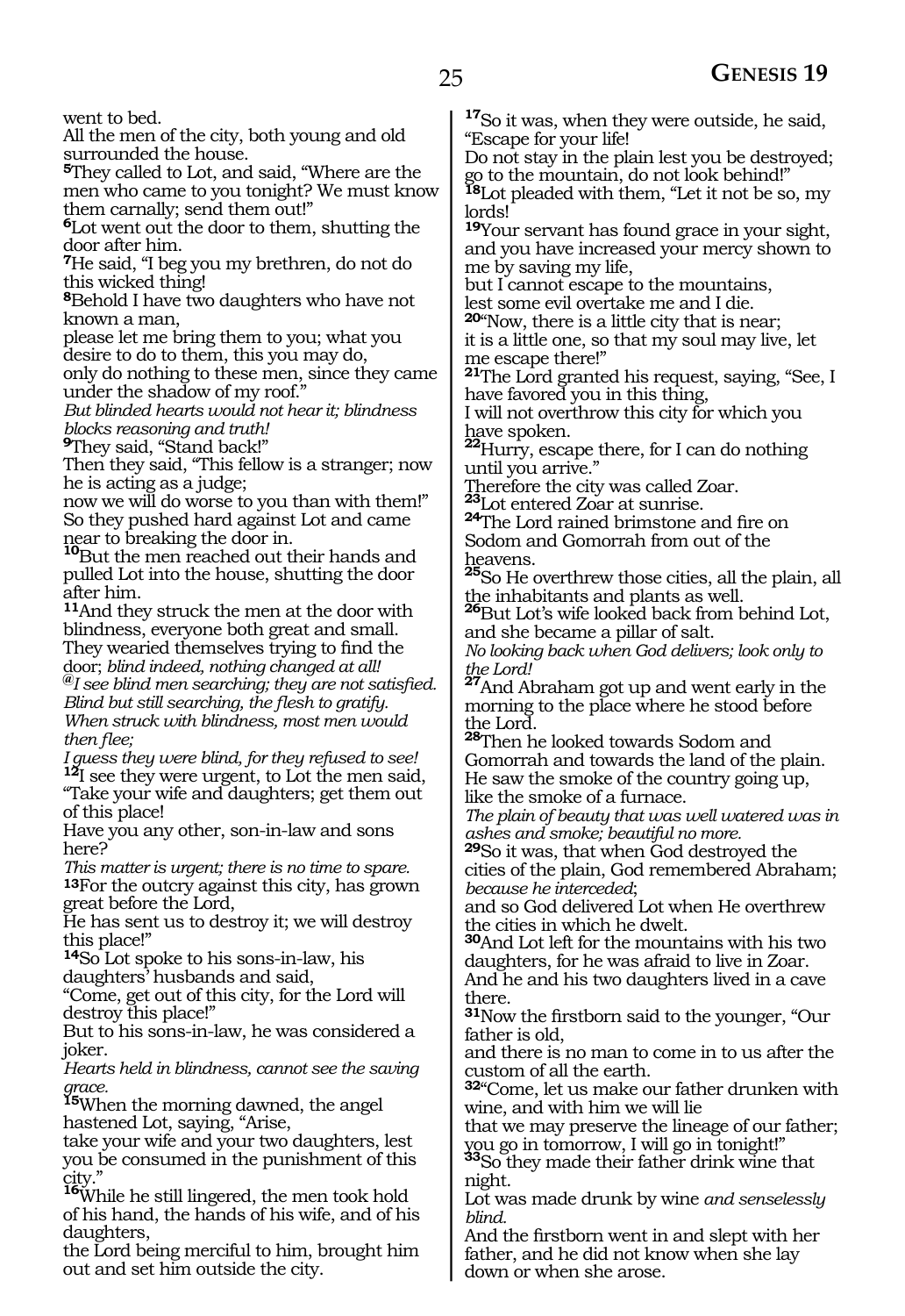**<sup>34</sup>**On the next day the firstborn said to the younger, "I lay with my father last night, let us make him drink wine tonight, it is your time to go." **<sup>35</sup>**They made Lot drink wine that night also,

the younger went in and lay with him and he

never knew it. **<sup>36</sup>**Therefore both daughters of Lot were with

child by their father. **<sup>37</sup>**The firstborn gave birth to a son and called his name Moab; he is the father of the Moabites.

**<sup>38</sup>**The younger bore a son and called his name Ben-Ammi; he is the father of the children of Ammon.

*Lot's descendants, of daughters made pregnant by him, in his moment's blindness.*

#### **CWDS Bible Quotes**

*1. Never take hospitality or ministry casually; you save yourself saving others.* 

- *2. Love is practical; minister as if you are ministering to Jesus, for indeed you are, every time you defend someone or extend yourself to and for them.*
- *3. Groping for sin, groping in sin, how blind must a people get before they recognize they are groping?*
- *4. There is just one end for a people who reject knowledge, (the Word of God, the divine presence with us, His salvation); destruction.*
- *5. You are at the heart of judgment when you receive a visit from God with carnal casual indifference.*
- *6. Every action attracts a reaction from heaven; there is supernatural opposition for negative actions; and angelic reinforcements for positive actions.*
- *7. If you make your bed with sinners, you will be judged with sinners and as sinners.*
- *8. Hesitating at the border of your salvation is suicide, remove yourself quickly from the valley of indecision.*
- *9. It is best to have salt in you than to have salt of you. Never look back when God is moving you out; your past is not worth it.*
- *10. So you think you know more than God? The easier way in your determination, is just a longer and painful route to His designation.*
- *11. Save yourself the time and trouble, if God says it just do it; your wisdom is refining your skills for hearing God rather than redefining the plans of God.*
- *12. Define your limits and maintain them, even in the arms of love, or you may have to raise your shame with the arms of regret.*

#### **PRAYER POINTS**

- Father God, remove every scale from my eyes and every blockage from my heart, in Jesus name. Anoint my ears to hear, my eyes to see, and my heart to understand, and give me wisdom to respond to You, in Jesus name.
- My Father my God, forgive me of all my sins, cleanse me of all unrighteousness; remove every iniquity from my heart and replace it with tenderness to the voice of the Holy Spirit, in the name of Jesus.
- Father, help me never to look back with longing to any of the things You have delivered me from, in the name of Jesus; but let me look

forward with trust and appreciation to where you are taking me, in Jesus name.

- Father, help me never to get so comfortable with sinners that I fraternize with their sins and forget their designation, in the name of Jesus.
- Holy Spirit, let Your word settle it for me. Let firsttime instructions be enough. Amen.

**Let him pray; it may save your life! Let him pray; you have a man's wife! God will protect His own; let all kings be warned,**

**Yet He may restrain you also from sinning against the Lord!**

**You are a dead man, though you are alive! You are a dead man, though things seem alright!**

**Let him pray; it may open the womb; Let him pray; there is a prophet among you!**

#### GENESIS 20

**<sup>1</sup>**And Abraham journeyed from there to the South, and he dwelt between Kadesh and Shur.

And he stayed in Gerar.

**<sup>2</sup>**And Abraham said of Sarah, his wife, "She is my sister."

And Abimelech king of Gerar sent for Sarah, and to his house she went;

they did not refuse the king as he sent.

**<sup>3</sup>**But God came to Abimelech in a dream by night

and said to him, "You are a dead man; you have a man's wife!"

**<sup>4</sup>**But Abimelech had not had intimacy with her as yet,

and so in fear and awe, to the Lord he said, "Lord, will you slay a righteous nation also? **<sup>5</sup>**"Did he not say, 'She is my sister'?

And she even said herself, 'He is my brother.' I have done all this in the integrity of my heart and with innocent hands."

**<sup>6</sup>**And God said to him in a dream, "I know you did this in the integrity of your heart,

I also kept you from sinning against Me; therefore I did not let you touch her.

**<sup>7</sup>**"Let him pray, it may save your life!

Let him pray; restore the man's wife!

He is a prophet, and he will pray for you, and you shall live.

If you do not restore her, you shall surely die, you and all that is yours as well."

**<sup>8</sup>**So Abimelech rose early in the morning and called all his men;

they were very afraid when he told it to them. **<sup>9</sup>**And Abimelech called Abraham and said to him, "What have you done?

How have I offended you, that you have brought a great sin on me, and on my kingdom?

You have done deeds to me that ought not to be done.

**<sup>10</sup>**Then Abimelech said to Abraham, "What were you thinking of for you to do this thing?"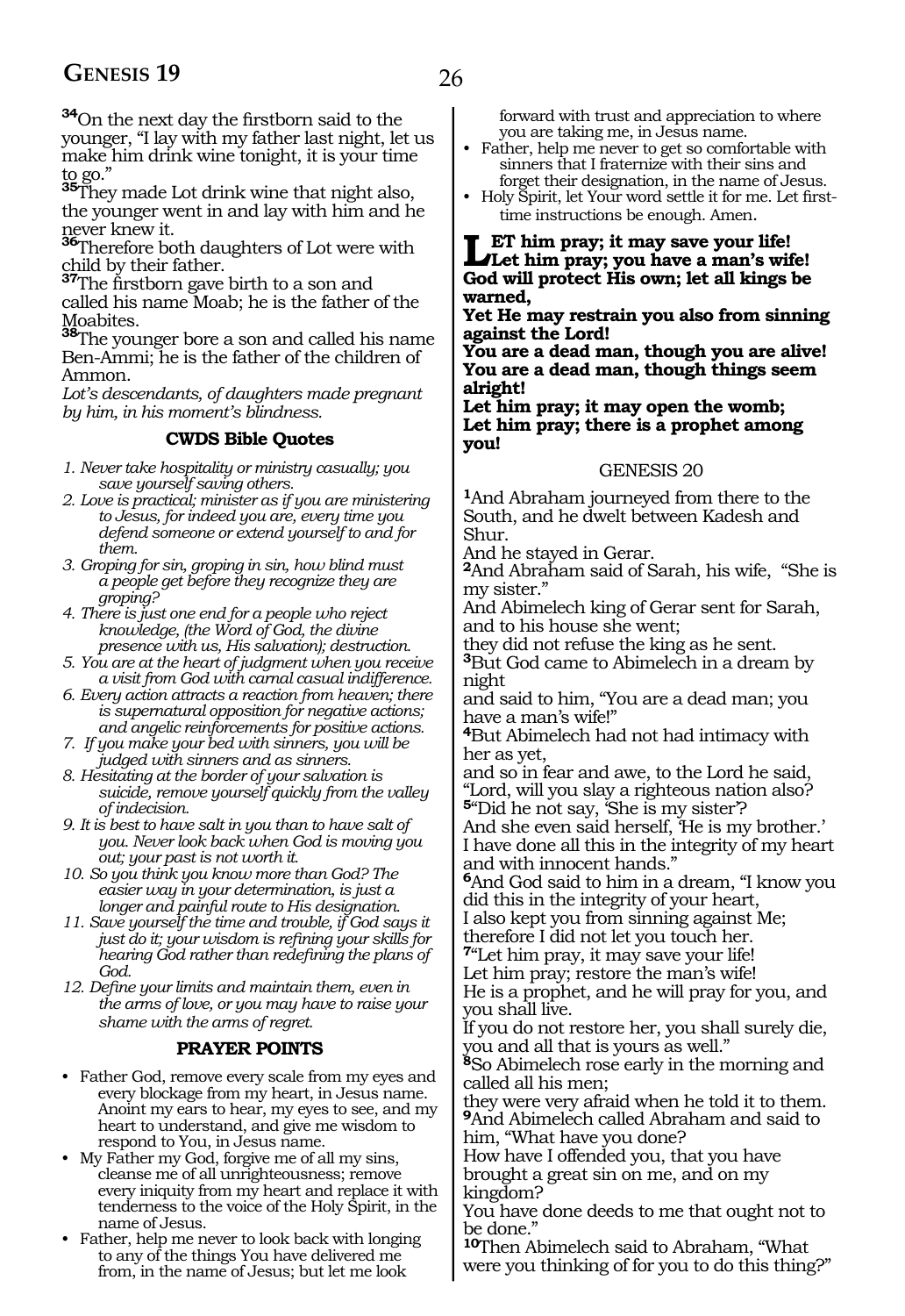**<sup>11</sup>**And Abraham said, "Because I thought the fear of God was not in this place,

and I feared that they would kill me for my wife's sake.

**<sup>12</sup>**And indeed she is truly my sister, the daughter of my father, but not the daughter of my mother, and she became my wife.

**<sup>13</sup>**"And I said to her when God caused me to wander from my father's house, 'You must show this kindness to me,

in every place we go, say of me, "He is my brother.

**<sup>14</sup>**Then Abimelech took sheep, oxen and servants, male and female,

and gave them to Abraham, and he restored Sarah his wife to him.

**<sup>15</sup>**And Abimelech said, "See, my land is before you; choose where you desire to live."

**<sup>16</sup>**Then he rebuked Sarah, saying, "I have given your brother a thousand pieces of silver; indeed this clears you before all who are with you and before everyone else!"

**<sup>17</sup>**And Abraham prayed to God, and God healed Abimelech,

his wife and female servants, and they bore children;

**<sup>18</sup>**for the Lord had closed the wombs of everyone in Abimelech's household because of Sarah, Abraham's wife.

**@***Let him pray; it may save your life.*

*Let him pray; you have a man's wife!*

*Let him pray; it may open up the womb.*

*Let him pray, or you will be a dead man real soon!*

#### **CWDS Bible Quotes**

- *1. You know you have it together when you are over ninety years old and you give birth; you know you have it together when you are over ninety years old and you still attract the envy of young kings.*
- *2. When God gives you beauty and valuables, never be afraid or ashamed to take full ownership.*
- *3. God protects what He provides. It is in your hands means that it is in His hands if you remain in His hands.*
- *4. A half truth is a full lie.*
- *5. There is no such thing as half married, the question is, which half? (And which half do you go to bed with?)*
- *6. Marriage is full commitment, full responsibility and full ownership. What you were before marriage is over-written by who you are now: married.*
- *7. You want God to call you many things, but certainly not a dead man.*
- *8. Ask the Lord to search your heart since He has the power to stop it.*
- *9. You are a living dead if you are living outside of God's will. Act immediately.*
- *10. A revelation of God to you, by His servants, by His word, by visions, or by dreams, should be met with fear and immediate action.*
- *11. God is strident in defence of those who are strident in defence of His covenant.*

#### **PRAYER POINTS**

• O Lord God of hosts, I thank You for Your

protective covering over my life and over everything You have added to me, in the name of Jesus.

- Father God, I commit to remain in Your hands, knowing it is a safe place. Amen.
- Every powerful Abimelech getting envious of the blessings of God in my life, be repelled by fire, in the name of Jesus. Amen.
- Lord God of Heaven, help me not to be satisfied to live with Your decree of death over my life, in the name of Jesus. I apply the blood of Jesus Christ to every area of sin and trespass in my life, in Jesus' name.

### God surely gave Sarah joy.<br> **God surely gave Sarah joy. "The sound of my laughter, will make**

**many hearts rejoice! God has made me to laugh, I delivered a boy!"**

**Out with the bond, in with the free; God's promise to Ishmael he shall certainly see.**

#### **But, "God has made me to laugh; He has given joy to me!"**

#### GENESIS 21

**<sup>1</sup>**The Lord visited Sarah as He had said, and He did for Sarah as He had spoken. **<sup>2</sup>**For Sarah conceived and to Abraham she bore

a child in his old age at the time God had shown him.

**<sup>3</sup>**And Abraham called his son Isaac, whom Sarah bore,

**<sup>4</sup>**and Abraham circumcised his son Isaac when he was eight days old,

just as God had commanded him.

**<sup>5</sup>**NowAbraham was one hundred years old when his son Isaac was born.

**<sup>6</sup>**And Sarah said, "God has made me to laugh; He has made me glad,

and all who hear will laugh with me." **<sup>7</sup>**She also said, "Who could have told

Abraham, Sarah would have given children suck?

For in his old age I have borne him a son. God has made me to laugh!"

**<sup>8</sup>**The child grew and was weaned.

Abraham made a great feast on the same day that Isaac was weaned.

**<sup>9</sup>**And Sarah saw someone mocking. It was the son of Hagar the Egyptian, whom she bore to Abraham.

**<sup>10</sup>**Therefore to Abraham she said, "Cast out the bondwoman and her son;

for the son of this bondwoman shall not be heir with my son Isaac the free."

*God has made me to laugh, but I want total victory!*

**<sup>11</sup>**And this matter was displeasing in Abraham's sight because of his son. **<sup>12</sup>**But God said to Abraham,

*"*Do not let this displease you because of the boy or your bondwoman.

Whatever Sarah has spoken to you, listen to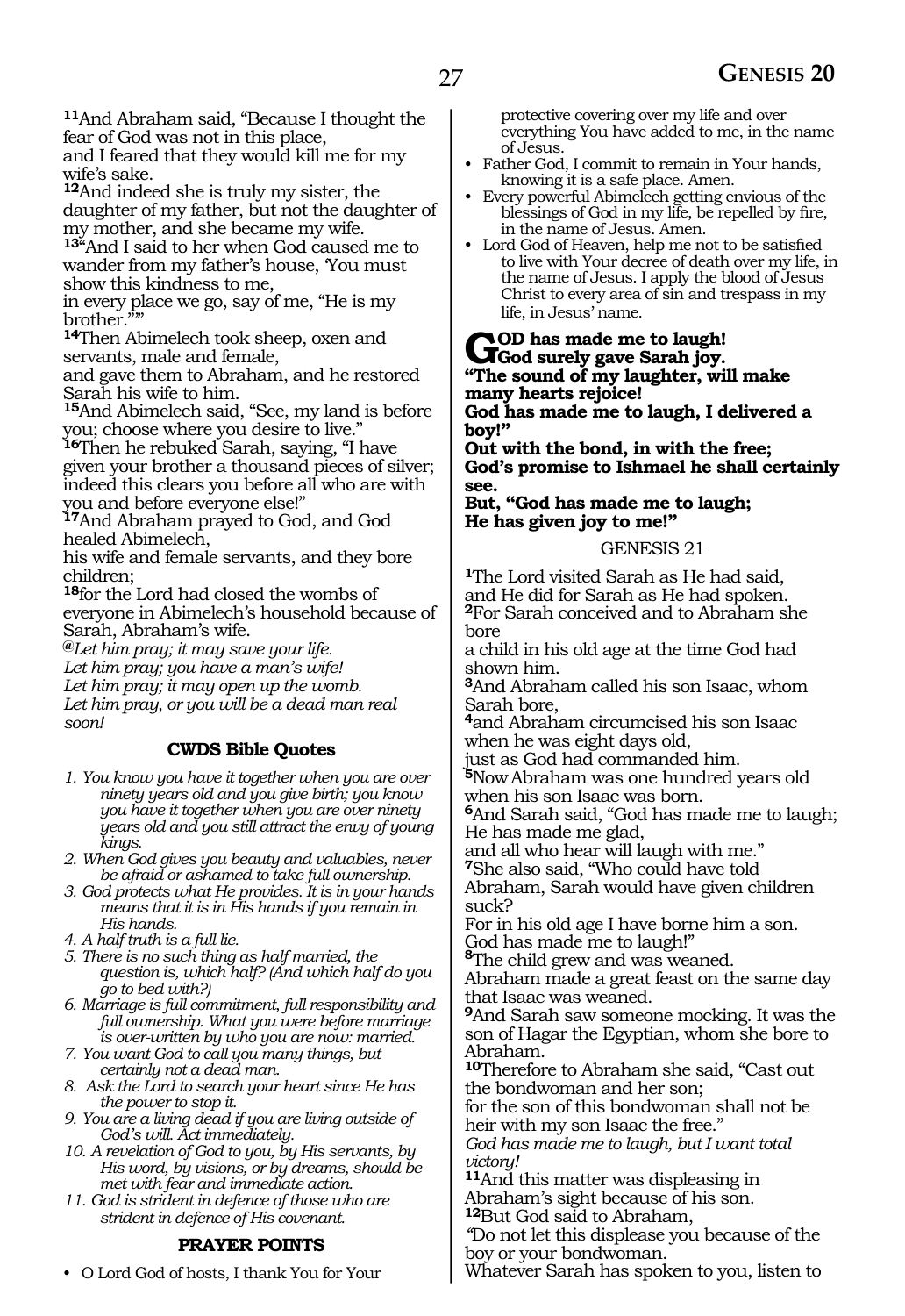her.

For in Isaac, your succession shall be.

*Do not let this thing make you grieve;*

*your seed is in Isaac; to him the promise belongs.* **<sup>13</sup>**Yet I will also make a nation of Ishmael because he is your son."

**<sup>14</sup>**Some bread and some water, and early morning the next day

Abraham gave these and the boy to Hagar, and sent her away.

Away she departed, into the wilderness she went.

She wandered in the Wilderness of Beersheba until the water was completely spent.

**<sup>15</sup>**The water in the skin was used up and she laid Ishmael under a shrub and sat a good distance from him at that time.

**<sup>16</sup>**She went about a bowshot in distance for she said, "I cannot bear to sit and to watch him die!"

She sat opposite him and in desperation she lifted up her voice and wept,

*but the God who keeps promises never forgets.* **17**And God heard the voice of the young man.

"What troubles you Hagar?" It was the voice of an angel of God.

Do not fear for God has heard the voice of the lad.

**<sup>18</sup>**"Arise, lift up Ishmael; hold him up in your hand,

for I will make him a great nation, yes, he shall be strong!"

**@***Arise lift yourself up, if you have His promises stand.* 

*A nation: death could not steal the young man's destiny!*

**<sup>19</sup>***Provision:* God opened her eyes, and she could see a well!

She filled the skin with water and gave the boy a drink.

**<sup>20</sup>***Protection:* God was with the boy; he grew and became an archer.

**<sup>21</sup>**In the Wilderness of Paran he dwelt. *The Promise:* his mother took a wife for him from the land of Egypt.

**<sup>22</sup>**And Abimelech, and Phicol the chief captain of his army spoke to Abraham and said,

"God is with you in all that you do;

**<sup>23</sup>**"now therefore swear by your God that you will not deal deceitfully with me, with my sons, or with my posterity;

but that according to the kindness I have done to you, you will do to me and to the land in which you have dwelt."

**<sup>24</sup>**And Abraham said, "I will swear!"

**<sup>25</sup>**Then Abraham rebuked Abimelech there, because of a well of water which his servants had violently taken away.

**<sup>26</sup>**And Abimelech said, "I do not know who did this; you did not tell me;

nor have I heard of it before this day and this moment."

**<sup>27</sup>**So Abraham took sheep and oxen, and gave them to Abimelech,

and Abimelech received them, and the two of them made a covenant then.

**<sup>28</sup>**And Abraham set seven ewe lambs of the flocks by themselves.

**<sup>29</sup>**Then Abimelech asked Abraham, "What do you mean by these?"

**<sup>30</sup>**And he said, "You will take these seven lambs of my hand,

that they may be my witness that I dug this well."

**<sup>31</sup>**Therefore he called the place Beersheba, because there they both swore an oath. **<sup>32</sup>**They made a covenant at Beersheba. Then

Abimelech and Phicol his chief captain arose, and they returned to the land of the Philistines.

**<sup>33</sup>**And Abraham planted a grove in Beersheba, and there he called on the name of the Lord, the Everlasting God.

**<sup>34</sup>**And Abraham dwelt in the land of the Philistines for many days.

#### **CWDS Bible Quotes**

- *1. In the midst of your Mara days focus on your laughter, Isaac is on his way.*
- *2. Do not wait until Isaac is born to begin laughing, let the springs of laughter come forth because God has promised and you consider Him faithful.*
- *3. It may be painful, but be prepared to remove every competition to the promises of God in your life; if it does not fit, let it exit.*
- *4. Your holding on and protecting may be holding down and preventing; God is in control of every person's individual destiny, not you.*
- *5. Do not be so caught up with your dear problems, that you cannot see the solution in plain sight and within your reach.*
- *6. Your divine intervention may just be a defined provision; in every situation there is a way out, start looking.*
- *7. You may feel the need to be the voice of your subordinates but they have their own powerful voice; God heard the voice of Ishmael in the wilderness, and spoke to Hagar.*
- *8. The fact that God has not spoken to you does not mean He has not heard you; He may be speaking to your destiny helpers.*
- *9. Believe God the first time (hear Him in the word) and you will not get dismayed when things get worse. Do not lament the death of the living if God speaks to its future.*

*10. Keep doing what the Lord has given you, faithfully, in the presence of your haters; when they see they cannot defeat your spirit or your blessing, they will join you, or at least seek a truce.*

#### **PRAYER POINTS**

- O faithful God, I praise You with laughter in the midst of my difficult situations, in the name of Jesus Christ.
- Almighty God, Alpha and Omega, show me everything I am passionately holding on to that is holding down my destiny, and give me the courage to let them go, in the name of Jesus.
- Thank You Lord that I do not need to be in control when you already are; our times and destiny are in Your hands. Amen.
- Father God, give my children their own voices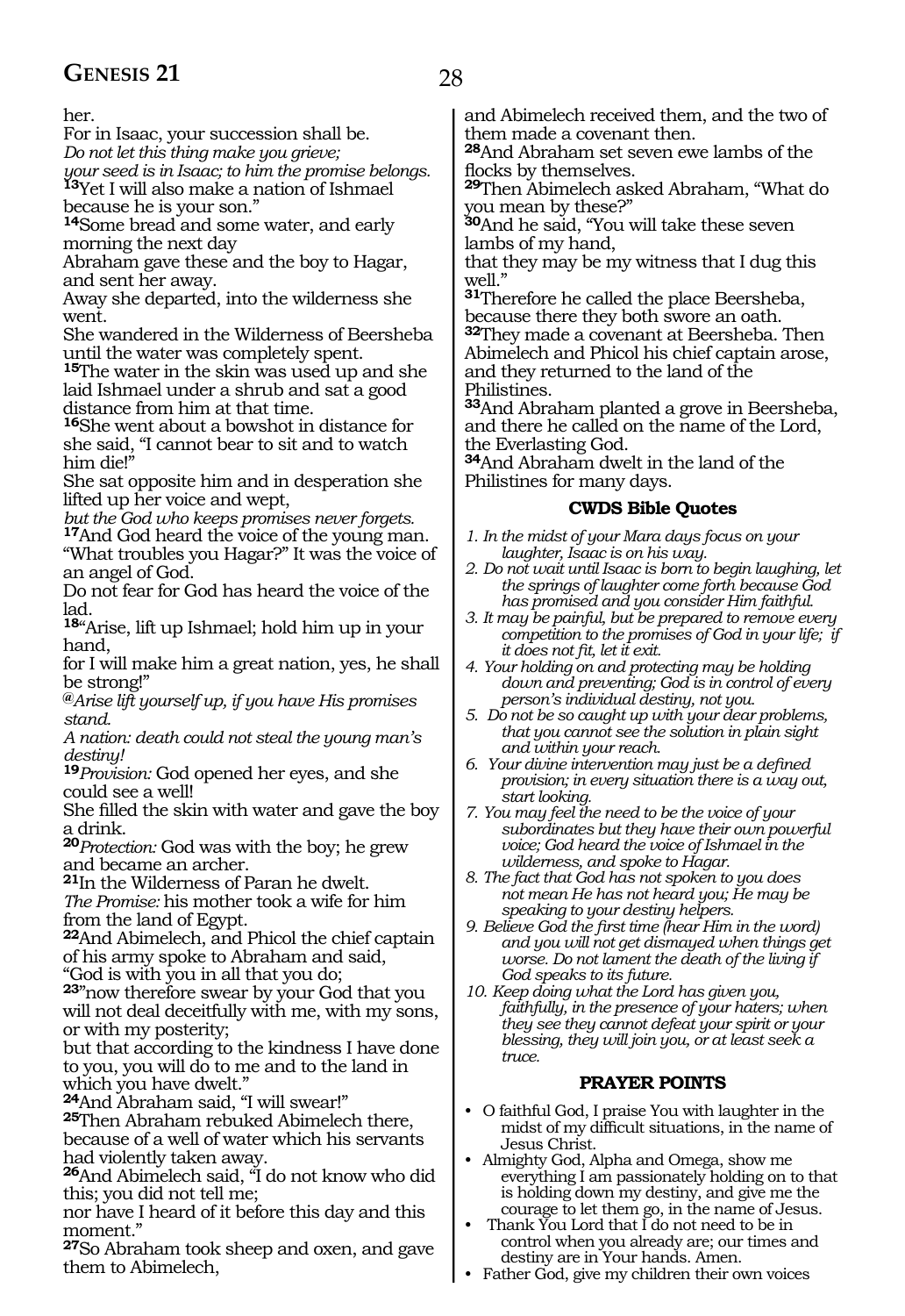that register in heaven; respond to them when they get in trouble and I am not there. Amen.

- Father help me to hear You the first time and to hear and believe Your word; I refuse to be depressed because of the process or discouraged because of the way. Help me never to speak death over the living, but to speak life into the dying, in Jesus' name. Amen.
- Loving Father, thank You for meeting me where my strength fails, in Jesus' name. Amen.
- Lord God of Abraham, give me dumbfounding breakthroughs in the presence of my haters, in the name of Jesus.

#### **I**F you were told to take you love,<br>condection him an a mountain **f you were told to take your son, your and offer him on a mountain as a burnt offering to God,**

**Would you rise early the next morning and be on your way?**

**Or would you plead with God; would you bargain, would you pray?**

#### *GENESIS 22*

**<sup>1</sup>**After these things, God tested Abraham: He said, "Abraham!" And he said, "Behold, Lord, here I am!"

**<sup>2</sup>**Then God said, "Take now Isaac your son, your only son Isaac, whom you love;

and go to the land of Moriah and there offer him

on the mountain I will tell you of as a burnt offering."

**<sup>3</sup>**So Abraham rose up early the next morning and saddled his ass,

at first light to get going; *obedience holds no time slack!*

He took two of his young men with him, his son Isaac and the wood,

and he set off to go to the place God told him about.

**<sup>4</sup>**On the third day Abraham looked and saw the place some distance away;

**<sup>5</sup>**and he said to the young men, "Stay;

wait with the donkey, the lad and I will go up. **@***There is a place in worship where with you others cannot go;*

*they may not understand the passion and may try to block the flow.*

We are going up to worship; we will come to you again."

*Promises are eternal, though the process causes pain.*

**<sup>6</sup>**So Abraham had Isaac carry the wood of the burnt offering,

he took the fire and a knife and the two went together then.

**<sup>7</sup>**But Isaac said this to Abraham, "Father! I see the fire and the wood, but where is the lamb for the sacrifice?"

*I serve Jehovah-Jireh, and with Him by my side* **<sup>8</sup>**I can say in confidence, "My son Jehovah will provide!

God will provide for Himself the lamb for the offering."

**<sup>9</sup>**So they both went up together and came to

the place which God showed him.

And Abraham built an altar there and set the wood in place, *but Isaac may have received a fright*

when Abraham bound him and laid him on the altar on the wood,

**<sup>10</sup>**and then stretched out his knife.

He took the knife to slay his son.

**<sup>11</sup>**But then, the Angel of the Lord called to him from heaven, "Abraham, Abraham!"

"Here I am!" Abraham answered the Lord.

**<sup>12</sup>**And He said, "Do not place your hand on the boy, or do anything to him,

I know that you fear God since you have not withheld your son, your only son, from Me." **<sup>13</sup>***Jehovah-Jireh:* Abraham lifted his eyes and looked;

*Jehovah-Jireh:* behind him was a ram caught by his horns in the thick bush!

*Jehovah-Jireh:* Abraham took the ram and offered it up in Isaac's stead;

**<sup>14</sup>**"Jehovah-Jireh is what I will name this place," is what Abraham said.

Jehovah-Jireh, The-Lord-Will-Provide; as it is to this day, "In the mount of the Lord it shall be provided."

**<sup>15</sup>**The Angel of the Lord called to Abraham, a second time out of heaven,

**<sup>16</sup>**and said, "I have sworn by Myself, says the Lord, because you have done this thing, and have not withheld your son, your only son;

**<sup>17</sup>**with blessings I will bless you, and multiplying, I will multiply your descendants as the stars of heaven, and as the sand by the sea;

and your descendants shall possess the gate of their enemies.

**<sup>18</sup>**"In your seed all nations of the earth will be blessed, because you have obeyed My voice." **<sup>19</sup>**And Abraham returned to his young men;

so they rose up and went together to

Beersheba, and there Abraham dwelt.

**@***God had tested his depth in worship; he showed he would lay down all:*

*his love, his crown, his honor, at the feet of the Lord.*

**<sup>20</sup>**After these things Abraham was told of the sons born of Milcah to his brother Nahor: **<sup>21</sup>**Huz the firstborn, Buz his brother, Kemuel the father of Aram,

**<sup>22</sup>**Chesed, Hazo, Pildash, Jidlaph and Bethuel also;

**<sup>23</sup>**and Bethuel begot Rebekah; of Milcah, these eight to Nahor were born.

**<sup>24</sup>**His concubine Reumah also bore Tebah, Gaham, Tahash and Maacah.

**@***He could not know Jehovah would one day give His only begotten Son,*

*but he knew by experience, the great price of selfless love.*

#### **CWDS Bible Quotes**

*1. God will give you your heart's desire but He*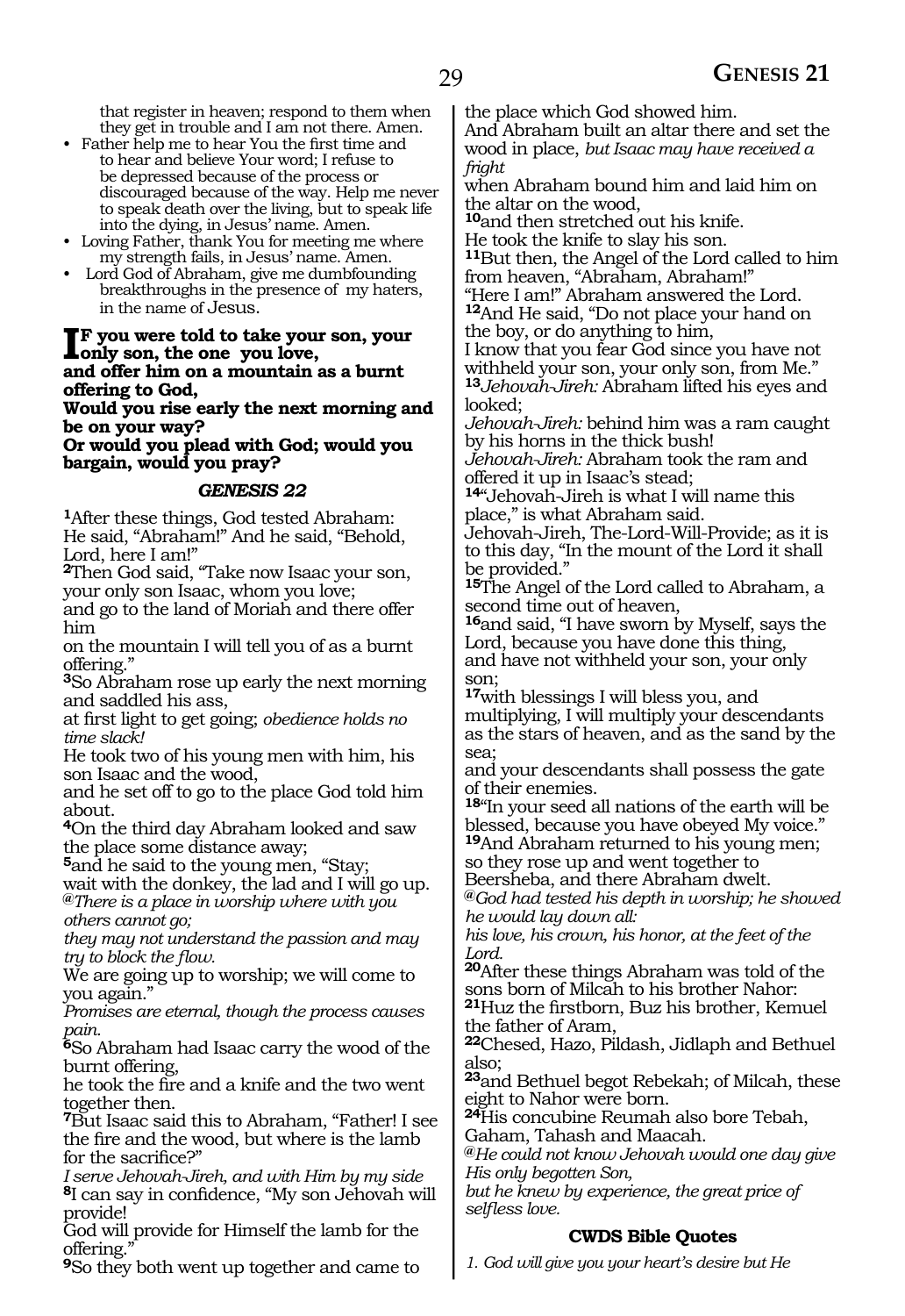### **GENESIS 22** 30

*desires to keep your heart.*

- *2. You know the Lord is truly your God when you hold nothing too precious to sacrifice to Him.*
- *3. The best timing to fulfil a difficult instruction from God is the earliest possible time.*
- *4. If you know the end, never be distracted by the process; stay aligned with the Alpha and the Omega.*
- *5. You know you are giving your very best when your offering speaks to you, saying, "Where is the offering?"*
- *6. The ones who carry your bag may become a drag, and your companions may become your opposition, when approaching the mountaintop of your destiny.*
- *7. Do not be dismayed that your associates cannot go with you to the next level; divine confusion would perplex them at the place of total obedience.*
- *8. You may have to face your darkest hour alone.*
- *9. Your lamb in the thicket may be a prize but it will not be a surprise if you regard the promise.*
- *10. There is a place in God for, "Because you have done this." God responds to your response to Him.*
- *11. What God promises you is settled in heaven; when He swears to you by His own name, it is settled in history.*
- *12. It is released by promise; Jehovah-Jireh has already provided all things you need; it is received by your response.*

#### **PRAYER POINTS**

- My Father my God, help me to be willing to sacrifice everything You have given me, if necessary, to honor You. Amen.
- Lord, let every idol in my heart be torn down and You alone be established. Amen.
- Father God, my Jehovah Jireh, thank You for providing everything I need for my life and for my godliness. Amen.
- O Lord my God, remove every person in my life that has no place on the next level of my walk of faith, in the name of Jesus.
- King of glory, let me live to attract Your 'because you have done this' blessings. Amen.
- Eternal Father, thank You for sacrificing Your only Son for my redemption. Jehovah-Jireh thank You for providing the Lamb of atonement for my sins. Amen.

#### **GRIEVOUS and bitter moment in any person's life:**

#### **the death of a loved one, the death of a wife.**

**Be comforted Abraham, for she was your crown;**

**A great and noble woman; and Abraham mourned.**

**A companion in travel and trials; let a burying-place be found.**

**Dust to dust; commit her to the ground. She bore him a son in his old age; she was his delight;**

**Yes, the woman being buried was Sarah, Abraham's wife.**

#### *GENESIS 23*

**<sup>1</sup>**One hundred and twenty-seven years were the years of her life.

Her name was Sarah, Abraham's wife. **<sup>2</sup>**So Sarah died in Hebron in the land of Canaan,

and to mourn and weep for her Abraham came.

**<sup>3</sup>**Then Abraham stood up from before his deceased wife, and spoke to the sons of Heth, **<sup>4</sup>**"I am a stranger and foreigner among you this day;

give me a possession for a burying-place here, so that I may bury my deceased out of my sight."

**<sup>5</sup>**And the sons of Heth replied to Abraham, **<sup>6</sup>**"Hear us, my lord: you are a mighty prince among us;

take the best of our sepulchre and bury your dead in it.

None of us will withhold from you his burial place that you may bury your dead."

**<sup>7</sup>**Then Abraham stood up, and to the sons of Heth he bowed himself.

**<sup>8</sup>**And he said to them, "If it is your desire that I should bury my deceased,

then petition Ephron the son of Zohar for me, **<sup>9</sup>**"that he may give me the cave of Machpelah, which is at the end of his field.

I will pay the full price, whatever it is worth, for my possession as a burying place among you."

**<sup>10</sup>**Now Ephron, the Hittite, dwelt among the sons of Heth.

In the audience of everyone, he answered Abraham, and said,

**<sup>11</sup>**"No, my lord, hear me, I give to you the field, and the cave that is in it.

In the presence of all the people, to you I give it all. Go now, and bury your dead in it."

**<sup>12</sup>**And Abraham bowed himself down before the people of the land,

**<sup>13</sup>**and in the audience of the people he spoke to Ephron.

"If you give it, then please hear me. I will give you money for the field;

take it from me and I will bury my dead there."<br><sup>14</sup>And Ephron answered Abraham, saying,

15<sup>"</sup>The land is worth four hundred shekels of silver;

what is that between you and me? Bury your dead as you desire.'

**<sup>16</sup>**So Abraham weighed Ephron out the silver Ephron had named in the witness of the sons of Heth;

four hundred shekels of silver, current money with the merchants.

**<sup>17</sup>**So Abraham secured the field of Ephron which was in Machpelah, which was before Mamre, that is Hebron,

the field, the cave in it, and all the trees of the field,

**<sup>18</sup>**to himself as a possession in the presence of the sons of Heth,

before all who went in at the city gate. **<sup>19</sup>**After this, Abraham buried Sarah his wife

in the cave of the field of Machpelah, before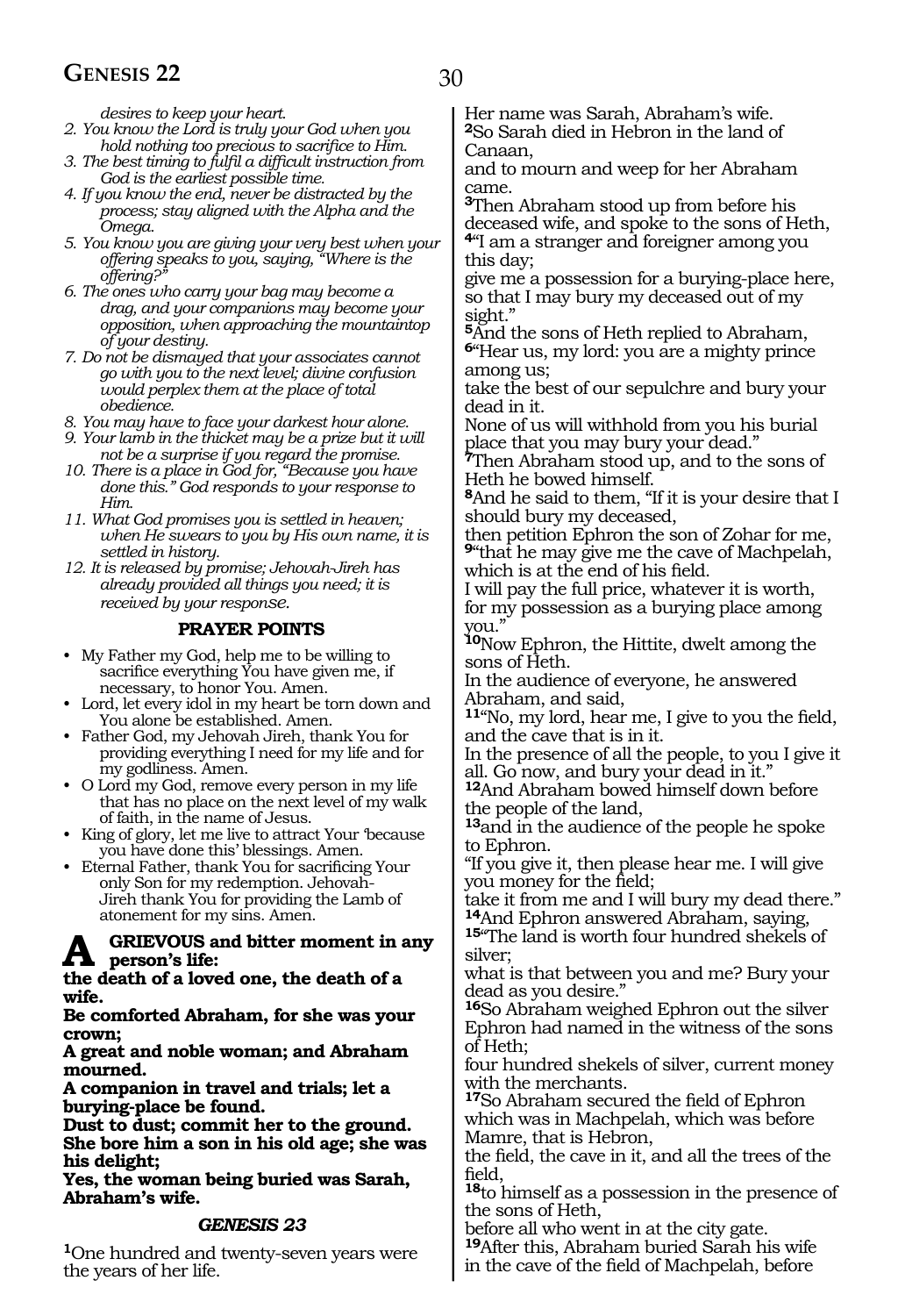Mamre, that is Hebron, in the land of Canaan. **<sup>20</sup>**So the field and the cave in it was secured to Abraham by the sons of Heth as his property for a burying-place as he desired. And there in the cave of Machpelah, he laid his precious wife.

#### **CWDS Bible Quotes**

- *1. Your death is decreed by the laws of nature, your memory is solely dependent on you.*
- *2. Life is an ocean, will you leave behind a ripple or will you leave behind a wave?*
- *3. Your neighbors may not be righteous but they will be right on; what report will they have about you?*
- *4. Your righteousness among sinners will be your compelling witness to them; it will command the respect you may not be able to demand.*
- *5. Rise on the back of humility to your place of destiny, or fall on the sword of arrogance.*

*6. It is mine does not mean it is my time; humility will secure what the promise assures.*

*7. If it is valuable to you then be prepared to release valuables for it.* 

*8. Be prepared to pay a price to truly honor those you value.*

#### **PRAYER POINTS**

- O Lord my God, let my lifestyle truly dignify You, in the name of Jesus.
- King of Glory, help me to make You proud by my distinguishing separation in this sinful generation, in the name of Jesus.
- O God my Father, help me to never doubt Your promises to me; instead let me behave myself wisely as I posses them. Amen.
- King of hearts, I thank You for divine favor in every area of my life, and for the people whose hearts you have touched to favor me, in the name of Jesus. Amen.

### **NO** going back to where I started from;<br>I have laid the foundation my son must<br>huild on **build on.**

**I regard my lineage, "Go and take him a wife,**

**for he is bound to the promise, wrapped up in God is his life.**

**Through much testing I stand here, and much trial of faith;**

**The Lord will direct you; I followed Him all the way.**

**But after all I have been through, I cannot bear the pain,** 

### **to see my posterity start all over again."**

#### *GENESIS 24*

**<sup>1</sup>**Abraham was old and blessed in all things; prospered by God, and living as king.

**@***Before he died, he wanted to set things straight and find the right wife for Isaac, before it was too late.*

**<sup>2</sup>**He called the eldest of his servants who ruled over all that he had;

"Under my thigh," he said, "please put your hand.

**<sup>3</sup>**"I will now make you swear, that you will follow my words,

by the Lord, the God of heaven, who is God of the earth.

Swear that you will not take a wife for my son of the daughters of the Canaanites, among whom I dwell,

**<sup>4</sup>**but you will go to my country, and to my family, and there take a wife for my son Isaac." **<sup>5</sup>**The servant said to him, "What if the woman is not willing to follow me to this land,

must I bring your son back again, to the land from which you came?"

**@***Rather, from which you were called out, and you had obeyed;*

*away from the promise, attached to these plains. From your very existence, your history, your pains;*

*away from his destiny, and your foundation of faith.*

**<sup>6</sup>**And Abraham said, "My servant, beware, that you do not bring my son back there again.

**<sup>7</sup>**"The Lord God of heaven who took me from my father's house

and from the land of my family, and who spoke to me,

and swore to me saying, 'I will give this land to your descendants,'

He will send His angel before you, and you shall take a wife for my son from that land. **<sup>8</sup>**"And if the woman is not willing to follow you, then you shall be fully cleared from this oath.

Do what you must, but whatever you do, do not bring my son back there again; this you must never do."

**<sup>9</sup>**So the servant placed his hand under his master Abraham's thigh,

and swore to him concerning this matter as he desired.

**<sup>10</sup>**The servant had all the goods of the master at his disposal,

therefore, he took ten of his master's camels and departed.

And he arose and to Mesopotamia, the city of Nahor he went.

**<sup>11</sup>**And he made his camels kneel down outside the city by a well.

It was evening time, the time when women go out to draw water.

**<sup>12</sup>**And he prayed there and sought direction from God,

saying, "O Lord God of Abraham, my master, I ask you please,

in kindness to Abraham my master, let this mission succeed.

**<sup>13</sup>**"I stand here by the well;

and the daughters of the men of the city are coming out to draw water.

**<sup>14</sup>**"Now, let it be that the young woman to whom I say, 'Let your pitcher down that I may drink!'

and she says, 'Drink and I will give your camels water also,'

let her be the one You have chosen for Your servant Isaac.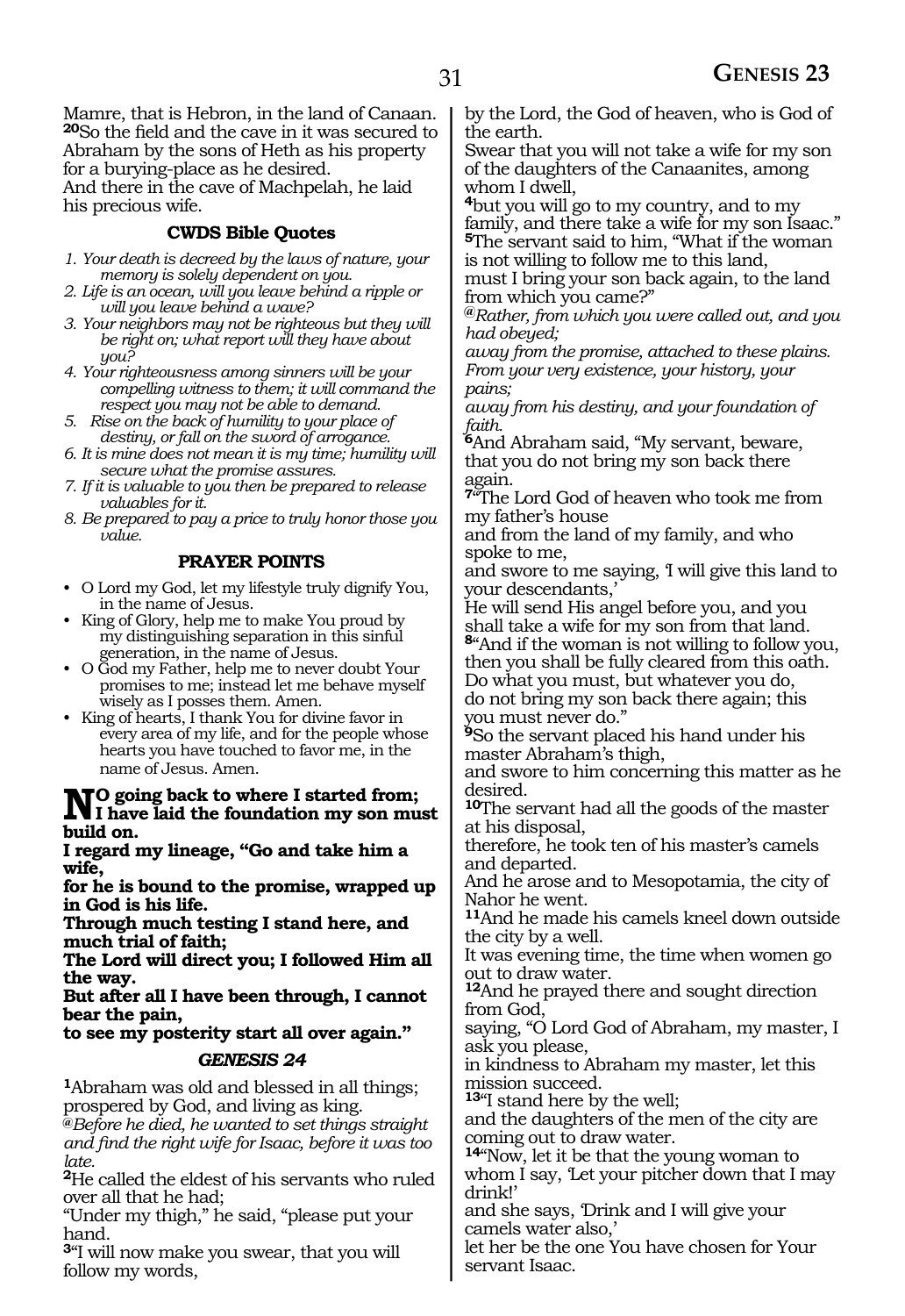### **GENESIS 24** 32

And by this I will know You have shown great kindness to my master."

**<sup>15</sup>**O, servant of Abraham, you have not

finished speaking yet, but look, a woman has come,

her name was Rebekah, born to Bethuel, son of Milcah,

who was the wife of Nahor the brother of Abraham.

She had her pitcher on her shoulder.

**<sup>16</sup>**She was lovely and a virgin, no man had known her .

She went down to the well, filled her pitcher, and with it she returned.

**<sup>17</sup>**The servant ran to meet her and said, "From your pitcher, please give me a drink."

**<sup>18</sup>**"Drink my lord," she said to him.

She let down her hand and gave him a drink. **<sup>19</sup>**When he was finished, she said, "I will draw water for your camels also, until they are

satisfied."<br>**20**To water the camels, she hastily ran;

**21**in silence he wondered, "Has prosperity come?"

**<sup>22</sup>**When the camels had finished drinking he gave to her,

two bracelets and a nose ring, all made of gold. **<sup>23</sup>**He then asked about her family, and when he was told,

*he had given her jewels, but knew he struck gold!*  "Whose daughter are you? Is there room in your father's house to lodge?"

**<sup>24</sup>**She replied, "I am the daughter of Bethuel, son of Milcah, whom she bore to Nahor.

**<sup>25</sup>**We have both straw and feed enough, and room for you to lodge."

**<sup>26</sup>**The servant bowed his head then and worshipped the Lord.

**<sup>27</sup>**Saying, "Blessed be the Lord God of my master Abraham,

who has not forsaken His mercy and truth to him,

who, as for me, has led me to the house of my master's brethren."

**<sup>28</sup>**So Rebekah ran and told these things to her mother's household then;

**<sup>29</sup>**and Laban, Rebekah's brother, ran to meet the man at the well.

**<sup>30</sup>**Her tale and the bracelets and ring that he saw,

and when he heard what the man said, he went to the man.

He was standing there by the camels at the well.

**<sup>31</sup>**And he said, "Come in, O blessed of the Lord! Why do you stand outside?

For I have prepared the house and a place for the camels too."

**<sup>32</sup>**The man came into the house and he

unloaded the camels and gave them straw to eat,

he also provided water to wash his own and the man's feet.

**<sup>33</sup>**After they were settled, they gave him food

to eat,

but he replied, "Until I have told my mission, your servant will not eat."

So they told him, "Speak on."

**<sup>34</sup>**So he said, "I am the servant of Abraham." **<sup>35</sup>**They listened as he told them, of what the Lord had done;

how He blessed Abraham, their brother, and made him great and strong;

with herds and flocks, camels and donkeys, silver and gold, male and female servants.

**<sup>36</sup>**How Sarah his wife bore a son to him when she was old;

and he has given all he has to him, everything he owned.

**<sup>37</sup>**They marvelled as he told them that he came to get Isaac a wife;

how Abraham had charged him, not to take him a wife of the Canaanites.

**<sup>38</sup>**He had said, "Go to my father's house and to my family, and take a wife for my son there."

**<sup>39</sup>**"When I said, 'What if the woman will not follow me?'

**<sup>40</sup>**He said, 'The Lord will send His angel to lead;

and to prosper your way, and you shall take a wife for my son,

from my family and from my father's house. **<sup>41</sup>**'If my family will not give her to you, you are

released from my oath.

He told them that while he was yet praying, Rebekah came.

**<sup>42</sup>**He told them how he came to the well and how he prayed, "O Lord God of my master

Abraham, if You will prosper my way, **<sup>43</sup>**"I stand by the well of water and when the

virgins come to draw,

and I say, 'Please give me a little water from your pitcher to drink,'

**<sup>44</sup>**and she says to me, 'Drink, and I will draw for your camels too,

let her be the woman appointed by You Lord, as bride for my master's son.'

**<sup>45</sup>**"Before I had finished speaking in my heart, there came Rebekah, and she went to the well to draw.

**<sup>46</sup>**I asked her for a drink and she gave me water for my thirst,

and watered the camels, as I requested of the Lord."

**<sup>47</sup>**"Then I asked her about her family and when I was told,

I put the bracelets on her wrists and a ring on her nose.

**<sup>48</sup>**"Then I bowed my head and worshipped the Lord God of my master Abraham,

who has led me in the way of truth, to take the daughter of my master's brother for his son.

**<sup>49</sup>**"Now if you will be kind to my master tell me, and if not tell me, so I will know which way to turn."

**<sup>50</sup>**Then Laban and Bethuel answered, "This is of the Lord,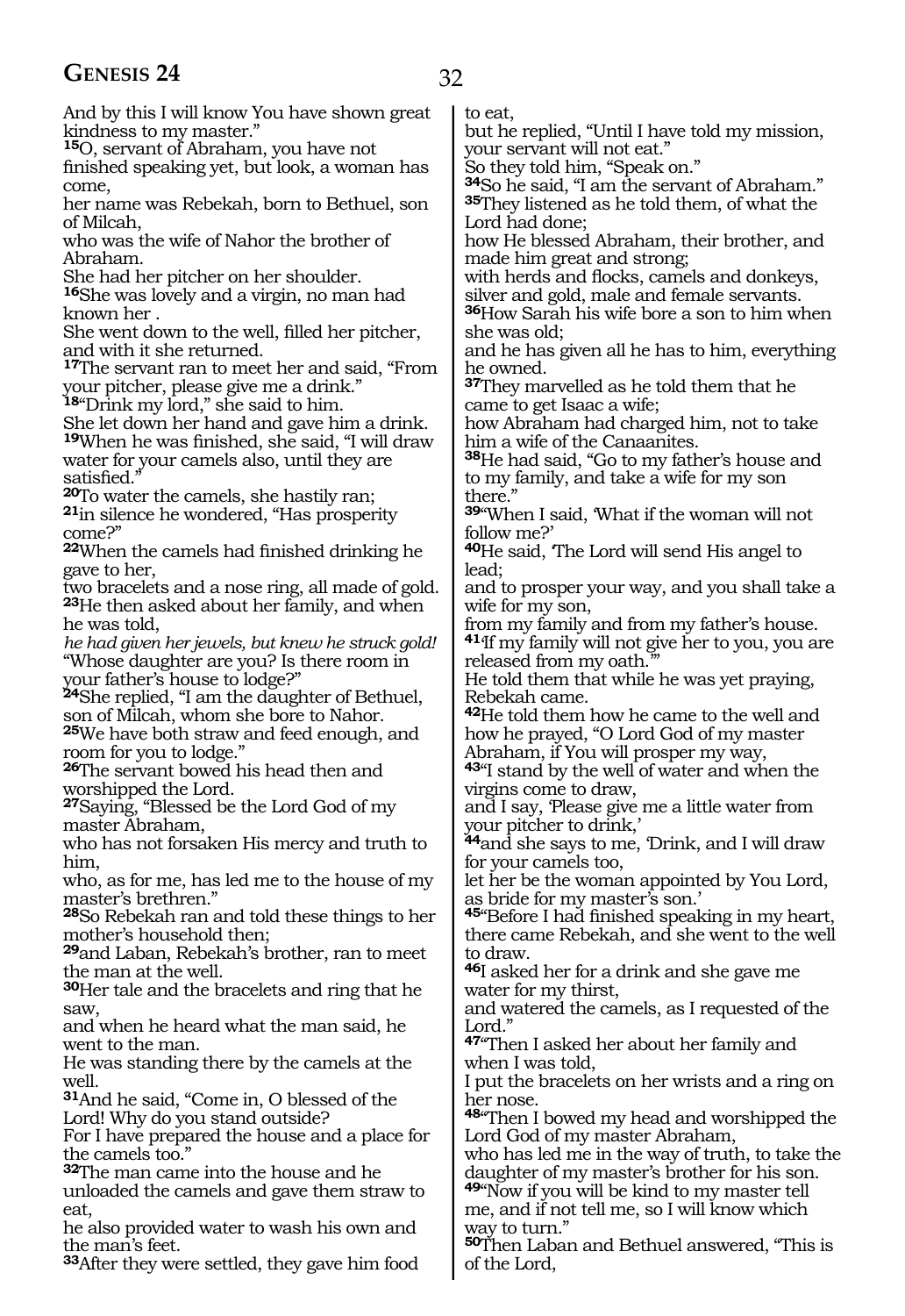we cannot speak to you about this, either good or bad.

**<sup>51</sup>**Rebekah is before you; take her and go, let her be your master's wife, as the Lord has spoken.'

**<sup>52</sup>**Abraham's servant worshipped the Lord when he heard it, bowing down to the earth. **<sup>53</sup>**Then he brought out jewels of silver, gold and clothing, and gave them to Rebekah; and to her brother and mother, he also gave precious things.

54The mission now completed, he sat to eat and drink;

both he himself, and the men who were with him.

**@***He was a faithful servant and he would not comfort himself*

*until his task was completed, to which he was sent.*

He rose up early the next morning, and said, "Send me away to my master."

**<sup>55</sup>**But her brother and mother said, "Let her remain with us at least ten days, after that she may go."

**<sup>56</sup>**But he said to them, "Do not delay me, since the Lord has prospered my way;

let me go to my master; send me away."

**<sup>57</sup>**So they said, "We will call the young woman and see what she says."

**<sup>58</sup>**They called Rebekah and asked her if she would go; she said, "I certainly will."

**<sup>59</sup>**So they sent her away with her nurse, and Abraham's servants and his men.

**<sup>60</sup>**Blessing Rebekah, they said to her, "The mother of thousands of ten thousands, may our sister be,

may your descendants possess the gates of their enemies."

*The blessings of Abraham echoed* as they rode away.

**<sup>61</sup>**Then Rebekah and her maid servants rose up, riding on camels they followed the man. And the servant of Abraham took them and returned again.

**<sup>62</sup>**And Isaac came from the way of Beer Lahai Roi, for he dwelt in the South.

**<sup>63</sup>**While in the field in his evening meditation, Isaac saw the camels come.

**<sup>64</sup>**Then Rebekah looked and when she saw Isaac, she came down from the camel;

**<sup>65</sup>**for she had said to the servant, "Who is that man, coming to us in the field?"

When she heard that it was the master, she covered her face with a veil.

**<sup>66</sup>**The servant told Isaac all the things that he had done.

**<sup>67</sup>**Then Isaac brought her into his mother's tent,

there he knew Rebekah, and she became his wife.

And he loved her. Oh he loved her with all of his soul.

After the death of his mother, he was finally consoled.

#### **CWDS Bible Quotes**

- *1. Succession is the final determinant of your success; nurture, prepare, guide and make every provision to establish it.*
- *2. You are set in this world but not set with this world; have a separation mindset; this world has no place on the set of your destiny.*
- *3. Never commit your destiny to your past or you may bypass and surrender all your gains.*
- *4. Without proving him or her, without seeing him or her, can you trust God completely for your spouse? Truly your first real glimpse may never be until after you are married.*
- *5. When you trust the heart of God completely for your spouse, your heart will be completely pleased; God only gives good and perfect gifts.*
- *6. When you are not qualified for the task assigned, trust the One who alone can give you unqualified success.*
- *7. Your breakthrough is coming to meet you, even this minute, pray for the wisdom to identify it.*
- *8. There are angels guaranteeing your success; though you may never see them you see their work every day.*
- *9. True faithfulness is to never put your interest above your assignment.*
- *10. A true servant ministers to the need of his master before his own needs. Abraham's servant was hungry but refused to eat before his task was accomplished.*
- *11. Consummation is the seal of marriage not ceremony, irrespective of cultural practices.*

#### **PRAYER POINTS**

- O God my Father, I pray that you give me success that will last, and that You cover every aspect of my succession, in the name of Jesus.
- O Most Holy God, I pray that You give me a separation mindset as it relates to the sins of this world, but an impact mindset as it relates to the people, in the name of Jesus.
- Lord God of Abraham, I trust Your divine wisdom to help me identify all Your divine provisions for my life, in the name of Jesus.
- King of Glory, give me the wisdom to identify the treasures You have provided for my destiny, in Jesus name.
- I trust You Lord God Almighty for my spouse. Amen.
- King of my life, give me true faithfulness to You and to Your kingdom, and help me to serve You with distinction, in the name of Jesus.

#### **When the rights of the firstborn are thought of as less; When relief for the moment seems the**

#### **option that is best; Where the present obliterates what is**

**ahead in your sight; You have lost it when you have despised your birthright!**

#### *GENESIS 25*

**<sup>1</sup>**Abraham again took a wife, her name was Keturah.

**<sup>2</sup>**She bore him Zimran, Jokshan, Medan, Midian, Ishbak and Shuah.

**<sup>3</sup>**Jokshan begot Sheba and Dedan.

The sons of Dedan were Ashurim, Letushim,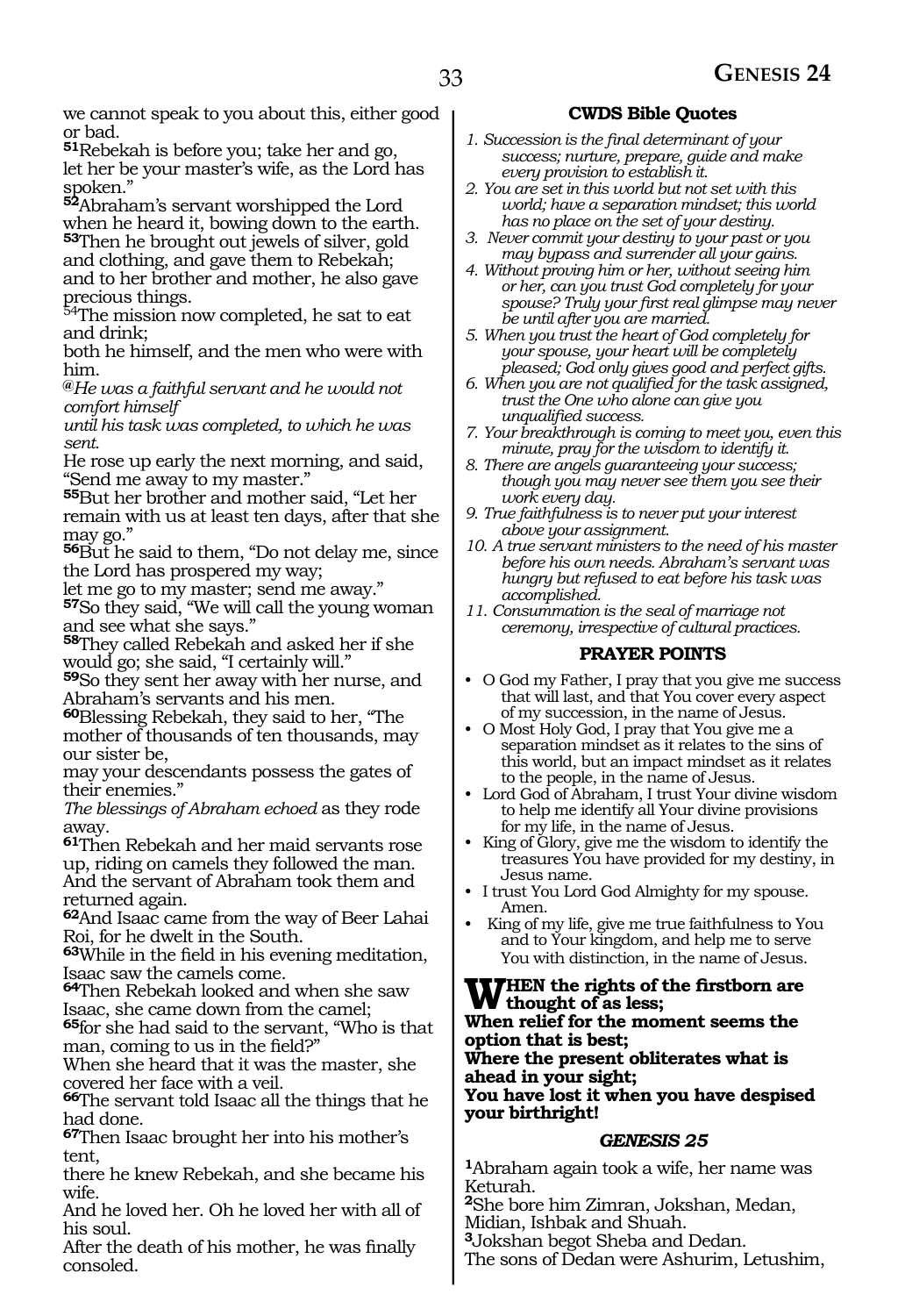### GENESIS 25 34

and Lummim. **<sup>4</sup>**The sons of Midan were: Ephah, Epher, Hanoch, Abidah, and Eldaah. All children of Keturah.

**<sup>5</sup>**But the promise was to Isaac, so to him Abraham gave everything.

**<sup>6</sup>**And he sent all the sons of his concubines away from Isaac, with gifts while he yet lived. **<sup>7</sup>**And Abraham lived to be one hundred and seventy-five years of age,

**<sup>8</sup>**then he breathed his last and died. **<sup>9</sup>**His sons Isaac and Ishmael buried him in the cave of Machpelah, which is before Mamre, in the field of Ephron;

**<sup>10</sup>**which Abraham had purchased from the sons of Heth, where Sarah his wife was buried.

**<sup>11</sup>**And God blessed Isaac, after Abraham died. And Isaac dwelt there by the well of Beerlahai-roi.

**<sup>12</sup>**And all God had promised to Ishmael he did.

This is the genealogy of Ishmael, son of Abraham, who Hagar bore to him.

**<sup>13</sup>**The names of the sons of Ishmael according to their generations were:

Nebajoth his firstborn, Kedar, Abdeel, Mibsam,

**<sup>14</sup>**Mishma, Dumah, Massa,

**<sup>15</sup>**Hadar, Tema, Jetur, Naphish and Kedemah. **<sup>16</sup>**These were the sons of Ishmael and their names by their towns and castles.

They were twelve princes in total.

**<sup>17</sup>**To the son of Hagar, Sarah's handmaid, God's promises were realized.

When he was one hundred and thirty-seven years old, he breathed his last and died.

**<sup>18</sup>**From Havilah as far as Shur, which is east of Egypt, and to Assyria they dwelt.

He died there in the presence of all his brethren.

**<sup>19</sup>**This is the genealogy of Isaac, son of Abraham. Abraham begot Isaac.

**<sup>20</sup>**Isaac was forty years of age when he took Rebekah as his wife;

she was the daughter of Bethuel, the Syrian of Padan-aram, and the sister of Laban.

**<sup>21</sup>**Now Rebekah was barren and Isaac prayed for her.

God granted his request, and his wife Rebekah conceived.

**<sup>22</sup>**In her womb the children struggled, and she said to herself;

"Why am I like this if everything is well?" Rebekah was baffled, so she inquired of the Lord.

**<sup>23</sup>**And the Lord said to her, "In your womb are two nations;

two peoples shall come from you; one shall be stronger than the other,

and the older shall serve the younger." **<sup>24</sup>**When her days had come, it was time for them to be born, there were twins in her womb.

**<sup>25</sup>**The first was red and hairy all over, so they called him Esau.

**<sup>26</sup>**His brother came out after, and it was revealed,

his hand held a firm grip, on his brother Esau's heel;

therefore he was named Jacob.

Isaac was sixty years old when she bore the two.

**<sup>27</sup>**In the process of time, the brothers grew. Esau was a skilful hunter, a man of the field, while Jacob was a regular person; in the tent he lived.

**<sup>28</sup>**Isaac loved Esau because he ate of the meat from his hunting,

while Rebekah loved Jacob, because of the promise revealed.

**<sup>29</sup>**One day when Esau was hungry, coming from the field, very weak;

Jacob was cooking stew, and he desired a plate of it to eat.

**<sup>30</sup>**Esau said to Jacob, "Give me some of your stew, I am very weary and weak."

Therefore his name was called Edom for this. **<sup>31</sup>**But Jacob said, "Sell me your birthright as of this day."

**<sup>32</sup>**Esau said, "What good is this birthright to me, when I am about to die?"

**<sup>33</sup>**Jacob said, "Swear to me this day," and to him Esau swore,

and sold his birthright to Jacob.

**@***One bite, in one moment, and his future was sold.*

*You must resist unto blood, even to death,*

*than to give up God's promise for a moment of flesh.*

**<sup>34</sup>**Esau ate and drank and rose up, then went on his way;

therefore Esau despised his birthright that day.

**@***Indeed the flesh was gratified, but things would never be the same.* 

*When your flesh is tested, are you ready to fight? Do you value the free gift that comes with new life?*

*When the right of the firstborn is thought of as less;*

*when relief for the moment seems the option that is best;*

*where the present obliterates what is ahead in your sight;*

*you know you have lost when the rights of your new birth are despised.*

#### **CWDS Bible Quotes**

- *1. The promise is for Isaac, the vitality is for you; He renews your youth like the eagles.*
- *2. Your self indulgence may create divergence; act decisively to ensure coherence and preservation of your destiny.*
- *3. Never accept barrenness when God promises numberless; seek God for divine correction .*
- *4. Divine wisdom is available for everyone who lacks it; seek God for discernment to understand your puzzling situations.*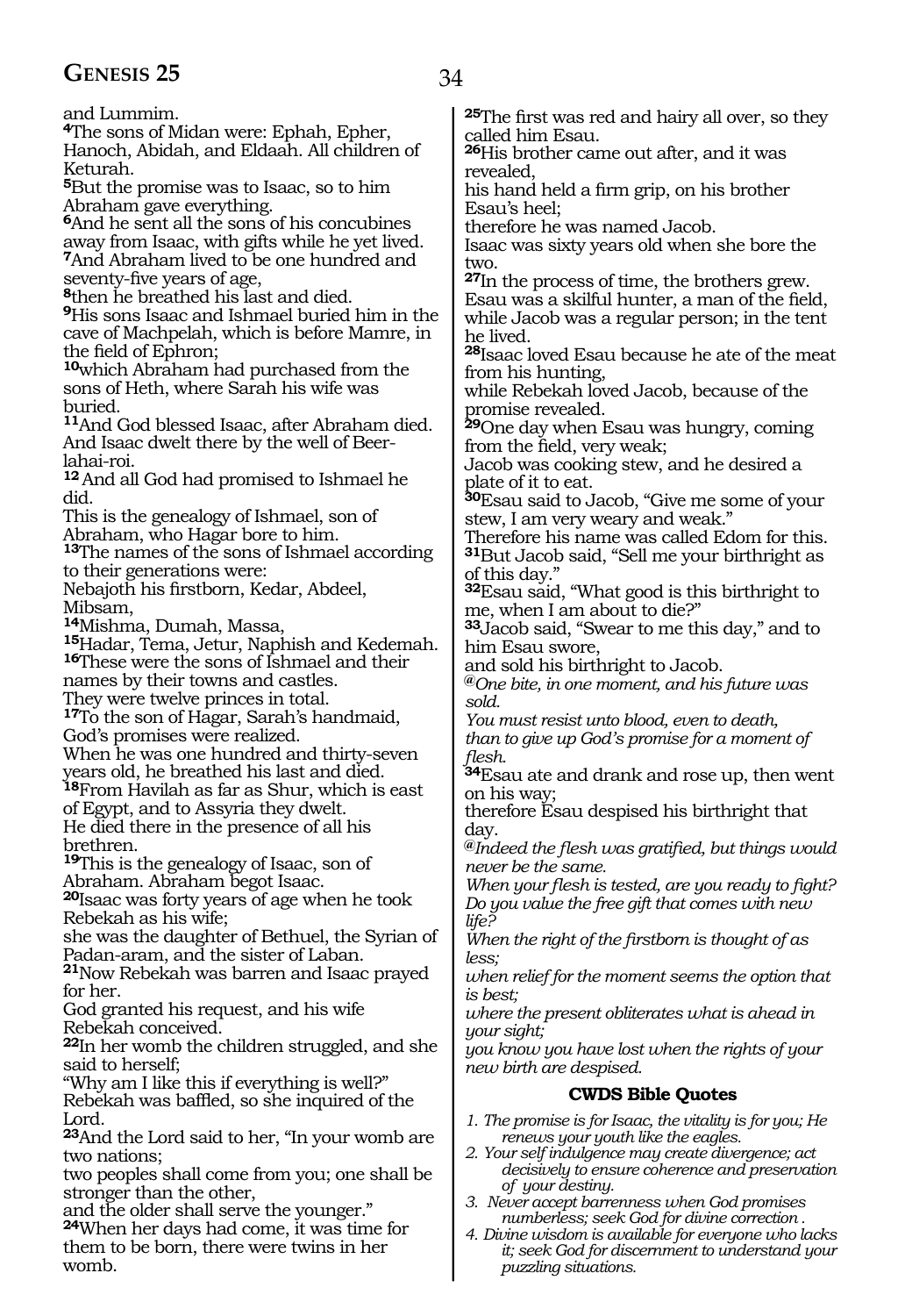*6. Some things you will take easily, some forcefully; ensure the word of God is on your side.*

- *7. Never trade your destiny for a moment or the moment will be stuck in history. Never trade your destiny for a bite or the taste will never leave your mouth.*
- *8. You lose everything if you trade the rights of your new birth in Christ for a moment of flesh.*
- *9. Anything you put above God you lose, and you also lose God, that makes you a total loser.*

#### **PRAYER POINTS**

- O Lord my God, help me never to cloud my destiny with offspring of the flesh that have no place in it, in Jesus name.
- King of Glory, open up my understanding to every puzzle in my life; and give me discernment of every situation I face, in the name of Jesus.
- Father God, help me to love and obey Your word above my feelings and my wisdom, in the name of Jesus. Let my walk be guided by the Holy Spirit and not by the dictates of my flesh, in the name of Jesus.
- By the power in the blood of Jesus, I take by force, everything that is written in my destiny but not appropriated to it, in the name of Jesus.
- Most holy God, help me to resist every temptation to trade my rights in Christ for temporary gratification of my flesh in the name of Jesus.
- Let the divine wind of the blood of Jesus Christ blow away every deception of the enemy to offer me crumbs and take my storehouses, in the name of Jesus.

#### **WINNER** does not quit, nor can a **quitter win!**

**If your well is stolen, do not be bundled into sin.** 

**Put your faith in God; let Him hold your hand;**

**get your strength together and dig another one.** 

**A winner does not quit, nor can a quitter win!**

**Don't give up for one moment; never let your light go dim.** 

**Put your faith in God, on His promises just stand;**

**get your strength together and dig another one!**

### *GENESIS 26*

**<sup>1</sup>**There was a famine in the land, besides the first famine in Abraham's days. Isaac went to Abimelech king of the Philistines; to Gerar he came.

**<sup>2</sup>**Then the Lord appeared to him and said, "Do not go down to Egypt; dwell in the land I tell you of.

**<sup>3</sup>**Reside there and I will be with you, and there I will bless you.

For to you and to your descendants I give all these lands,

and I will perform My oath which I swore to

your father Abraham.

**<sup>4</sup>**"Your descendants shall multiply as the stars of heaven;

to them I will give all these countries;

and in your seed all nations of the earth shall be blessed,

**<sup>5</sup>**"because Abraham has obeyed My voice and has kept My charge, My statutes, My laws and My commandments.

**<sup>6</sup>**So Isaac dwelt in Gerar.

**<sup>7</sup>**When the men of the place asked about his wife, he said, "She is my sister."

Though Rebekah was his wife.

She was very beautiful, and he feared that for her they would take his life.

**<sup>8</sup>**After a long time, Abimelech the king of the Philistines, looked through a window and saw them being intimately playful.

**<sup>9</sup>**Then Abimelech called Isaac to him and said, "She is obviously your wife, so why did you say, 'She is my sister,' then?"

Isaac replied, "Because I said, 'Lest for her sake I die."

**<sup>10</sup>**Abimelech said, "What is this that you have done to us?

One of the men may have had intimacy with her lightly,

and you would have brought guilt on us." **<sup>11</sup>**Then Abimelech charged all his people, saying to them,

"He who touches this man or his wife, shall surely be put to death."

**<sup>12</sup>**Then Isaac sowed in the land and reaped a hundredfold;

for indeed, he was blessed of the Lord. Isaac had herds, flocks and servants.

**<sup>13</sup>**He grew and prospered to greatness. **<sup>14</sup>**He had possessions of flocks, herds and many servants, and the Philistines envied him.

**<sup>15</sup>**And the Philistines stopped with earth, all the wells the servants of Abraham had dug in Abraham's days. They filled them with earth.

**<sup>16</sup>**And Abimelech said to Isaac, "Go away from us, for you are much mightier than we are." **<sup>17</sup>**So Isaac departed from there and pitched his tent in the Valley of Gerar and there he dwelt.

**<sup>18</sup>**And Isaac once more dug the wells his father's servants had dug, in Abraham, his father's days.

For the Philistines had stopped them up after his father Abraham died.

And he called them by the names his father gave them when he was alive.

**<sup>19</sup>**And Isaac's servants dug in the valley, and there his servants found, a well of springing water,

**<sup>20</sup>**and for this the herdsmen of Gerar argued. They quarrelled with Isaac's herdsmen,

saying, "The well is ours."

So he named it Esek because they quarrelled with him.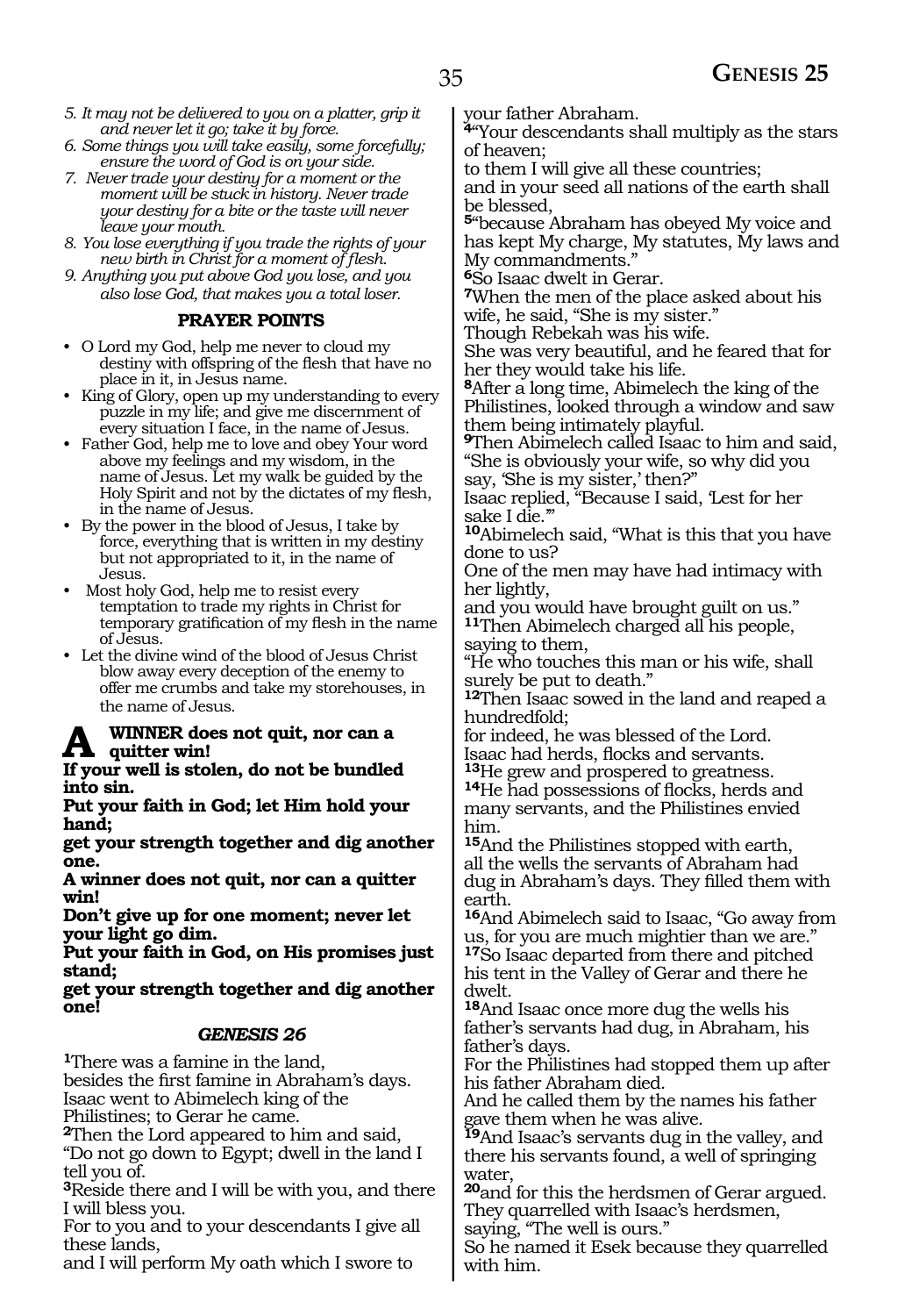### **GENESIS 26** 36

**@***Disappointed; his servants felt the pain. His hope fixed on the promise,* Isaac dug another well.

**@***A winner does not quit, nor can a quitter win! If your well is stolen, don't be bundled into sin. Put your faith in God and let Him hold your hand; get your strength together and dig another one.* **<sup>21</sup>**They dug another well and Isaac called it Sitnah, for they quarrelled over this one too. **@***Months of sweat and hard labor, yet to have the success reproved.*

*But a winner does not quit! This Isaac would not do.*

**<sup>22</sup>***Frustrated but not deterred,* from there he moved; and Isaac dug again that time. He found water and called the name Rehoboth.

For this one the herdsmen did not fight. He said, "Now the Lord has made room for us; we shall be fruitful in this land."

*Certainly Isaac was no quitter.* **24**That same night, the Lord appeared to him and said, "I am the God of your father Abraham;

I am with you, do not fear.

I will bless you and multiply your descendants for the sake of My servant Abraham."

**<sup>25</sup>**So Isaac built an altar there, and called on the name of the Lord.

And he pitched his tent there, and there his servants dug another well.

**<sup>26</sup>**After this Abimelech came to him from Gerar with Ahuzzath, a friend, and Phichol the captain of his army.

**<sup>27</sup>**Isaac said to them, "Why have you come to me, since you hate me and have sent me away?"

**<sup>28</sup>**But they said, "We have seen the Lord is with you;

so we said, 'Let there be an oath now between us, and let us make a covenant with you,

**<sup>29</sup>**that you will do us no harm since we have not touched you,

and since we have done you nothing but good.'

**@***Oh, what about the wells stolen?*

*No, that is not a winning mood!*

'We have sent you away in peace, now you are the blessed of the Lord.'"

**<sup>30</sup>**He made them a feast and they ate and drank and so he assured their hearts.

**<sup>31</sup>**Then they rose early the next morning, and to each other they swore an oath, and Isaac sent them away, and they departed in peace therefore.

**<sup>32</sup>**And on that same day Isaac's servant came and told him about the well that they had dug, saying, "We have found water; it is springing up."

**<sup>33</sup>**So he called it Shebah. Therefore the name of the city is Beersheba to this day.

It was the place where the covenant with Isaac and Abimelech was made.

**<sup>34</sup>**When Esau was forty years old, he took as wives Judith the daughter of Beeri the Hittite, and Basemath the daughter of Elon the Hittite.

**<sup>35</sup>**And it grieved the mind of Isaac; *Esau what have you done?* Rebekah too was concerned, *but God had another plan.* 

#### **CWDS Bible Quotes**

- *1. Where the conditions contradict your word from God, let the word become your wisdom and conditioning.*
- *2. A good solution is a very bad solution if it is not a God solution; God does not ride easy, He makes difficult an easy ride.*
- *3. A hundredfold in famine is a good viewpoint from which to get a glimpse of God.*
- *4. You know you are blessed when you attract the envy of the rest; you know you are brimming when they cannot handle your presence; you show them up.*
- *5. Wisdom is digging where water was found; let history guide your destiny but not dictate it.*
- *6. When they fight for what they block up you know their purpose is to block you; block them out by persistence.*
- *7. You may fail, but you only become a failure when you fail to try again; a winner never stops at Esek but digs in hope for Rehoboth.*
- *8. The road to your destiny may be plagued with injustice; focus on the God who makes room for you and keep pressing, or you will join the many unaccomplished potentials.*
- *9. There is rest at the end of every successful test, with springing water, divine assurances and your enemies seeking your approval.*

#### **PRAYER POINTS**

- O God my Father, help me to regard Your word as a higher law than my circumstances at all times, in Jesus name.
- Lord God of the harvest, I claim my hundredfold in adversity, in the name of Jesus.
- Father God, I will sow at Your word and not on my assessment of the wind; adversity shall not be my complexity, in the name of Jesus.
- By the power in the blood of Jesus Christ, I will not quit until I taste complete victory, in the name of Jesus.
- Thank You Lord God Almighty, that Your promise endures and outlasts my adversities, in the name of Jesus.

## See Rebekah's plan unfold.<br>
See Rebekah's plan unfold.

#### **See Jacob in motion as Esau's blessing he stole.**

**See Esau in distress;**

**Jacob, hear him swear to do you hurt. In spite of the deception; see God's plan at work.**

#### *GENESIS 27*

**<sup>1</sup>**Now, when Isaac was old, and he could not see for his sight was so dim,

he called Esau his older son, and he said to him,

"My son," and he answered, "Here I am."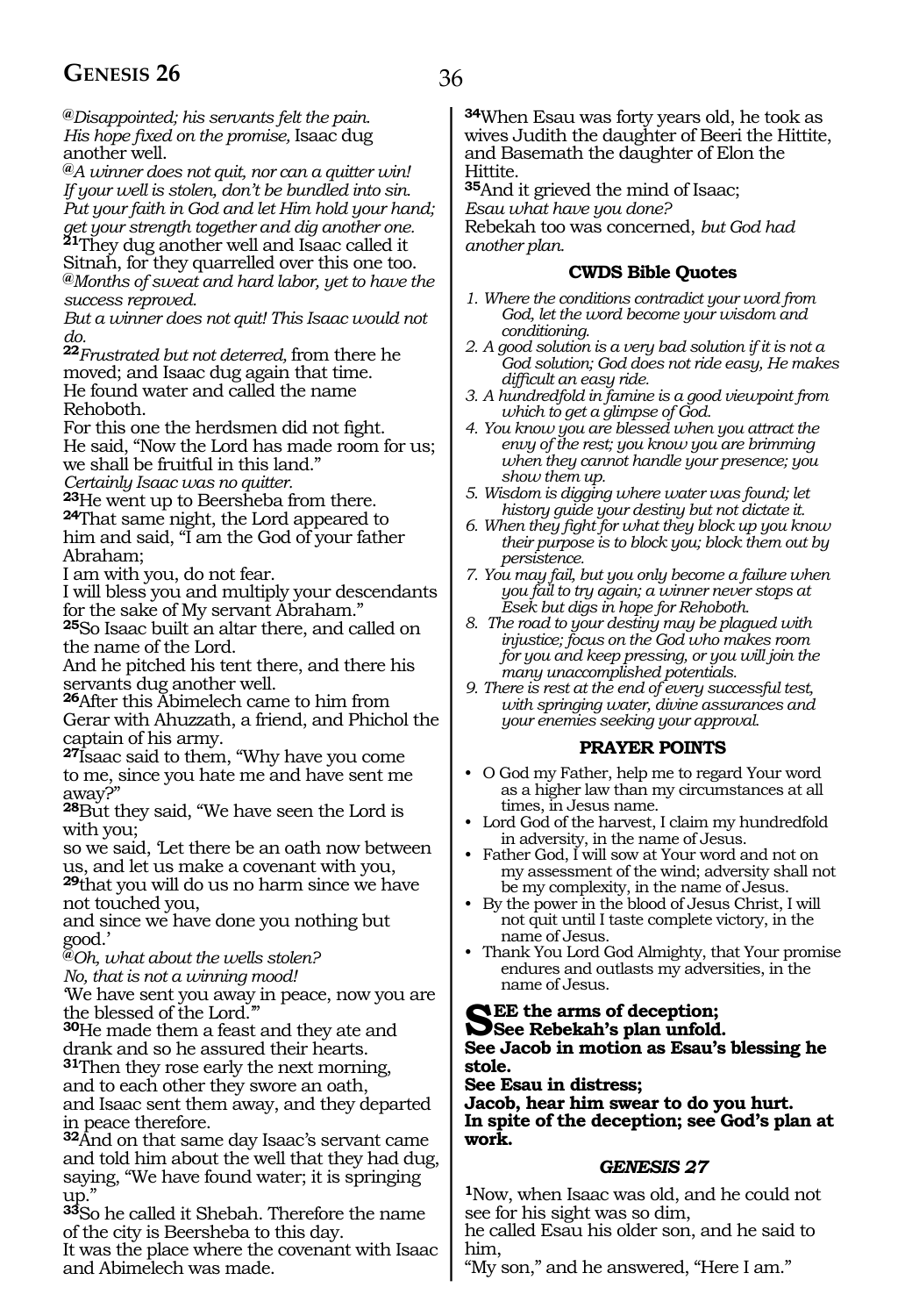**<sup>2</sup>**Then he said, "I am old; I do not know the day I will die.

**<sup>3</sup>**Take with you your weapons, your quiver and bow; and go out to the field, and hunt game for me.

**<sup>4</sup>**"And make me tasty meat, as I love it. Bring it to me that I may eat, that my soul may bless you before I die."

*For the soul will surely bless when the soul is* 

*satisfied.* **<sup>5</sup>**Someone was listening, someone heard him then,

it was Rebekah his wife, she heard all that Isaac had said.

Now as Esau went out hunting in the field, **<sup>6</sup>**Rebekah spoke to Jacob and said, "I heard your father tell Esau your brother,

**<sup>7</sup>**'Bring venison and make me tasty meat, that I may eat and bless you, before the Lord, before my death.'

**<sup>8</sup>**"Now, my son, obey my voice, do as I command.

**<sup>9</sup>**Go bring from the flock, two of the best goat kids,

and I will make tasty meat from them for your father, just as he loves it.

**<sup>10</sup>**Then you shall take it to him, that he may eat and he may bless you before his death."

**<sup>11</sup>**And Jacob said to Rebekah, "Mother, Esau is hairy, I am a smooth-skinned man.

**<sup>12</sup>**Should my father feel me, I will appear as a deceiver to him,

and I will bring a curse on myself instead of a blessing."

**<sup>13</sup>**But his mother said to him, "Let the curse be on me, my son;

only obey my voice, and go, get them for me." **<sup>14</sup>**So he went and got them and brought them to his mother,

and she made tasty meat as his father loved. **<sup>15</sup>**Then Rebekah took good clothing of her

elder son Esau, which were with her in the house,

and she placed them on Jacob her younger son.

**<sup>16</sup>**And she put the skins of the kid of the goats on his hands and on the smooth of his neck. **<sup>17</sup>**Then she gave the meat and bread to Jacob

which she had prepared.

**<sup>18</sup>**So he brought them to his father and said, "My Father."

**@***But his voice was without dressing.* 

*His father knew something was wrong.* He said, "Here I am. Who are you, my son?"

**<sup>19</sup>**Jacob said to his father, "I am Esau your firstborn.

I have done just as you told me.

Please sit and eat my venison, that your soul may bless me."

*For the soul will bless, when the soul is satisfied.* **<sup>20</sup>**But Isaac said to him, "How have you found it so quickly, my son?"

He said, "Because the Lord your God brought it to me."

**<sup>21</sup>**Isaac said to Jacob, "Please come near that I may feel you, my son, to see if you are really Esau indeed."

**<sup>22</sup>**So Jacob went near to Isaac his father, and he felt him, and said,

"The hands are the hands of Esau, though the voice is Jacob's voice."

**<sup>23</sup>**And Isaac did not recognize him,

because his hands were hairy as Esau's was. And so Isaac blessed him. B*ut he had one final question.*

**<sup>24</sup>**Then he said, "Are you really my son Esau?" Jacob said, "I am."

**<sup>25</sup>**He said, "Bring the meat near to me.

I will eat of my son's game, that my soul may bless you."

So he brought it near to him and he ate it, and he drank the wine he brought.

**<sup>26</sup>**Then his father Isaac said, "Come near now and kiss me, my son."

*My son…wait, one final thought.* 

**<sup>27</sup>**And so he came near and kissed him, and he smelled the smell of his garment.

And he blessed him, and said,

"See, the smell of my son is like the smell of the field which the Lord has blessed.

**<sup>28</sup>**Therefore may God give you of heaven's dew, and of the fatness of the earth as well,

and plenty of grain and wine.

**<sup>29</sup>**"Let peoples serve you and nations bow down to you.

Be lord over all your brethren and let your mother's sons bow down to you.

Cursed be everyone who curses you, and blessed be everyone who blesses you!"

**<sup>30</sup>**Now, as soon as Isaac had finished blessing Jacob, and Jacob had only just gone out, departing from the presence of his father, Isaac,

from his hunting, his brother Esau came. **<sup>31</sup>**He also brought to his father the tasty meat that he too had made.

And he said, "Father, arise and eat of my venison that your soul may bless me." **<sup>32</sup>**And his father Isaac answered, "Who are

you?"

"I am Esau, your son, your firstborn." he replied.

**<sup>33</sup>**Then Isaac trembled exceedingly, and said, "Who…? Where is he who hunted and

brought meat to me before you came? And I did eat, and I blessed him, and he surely shall be blessed."

**<sup>34</sup>**A great exceeding bitter cry, proceeded from Esau, when he heard his father's words; "Bless me, even me also, my father!" he pleaded.

**<sup>35</sup>**His father spoke and in his pain he heard, "Your brother came in subtly and has taken away your blessing from you."

**<sup>36</sup>**And Esau said, "Is he not rightly named Jacob?

For he has supplanted me now not one time but two.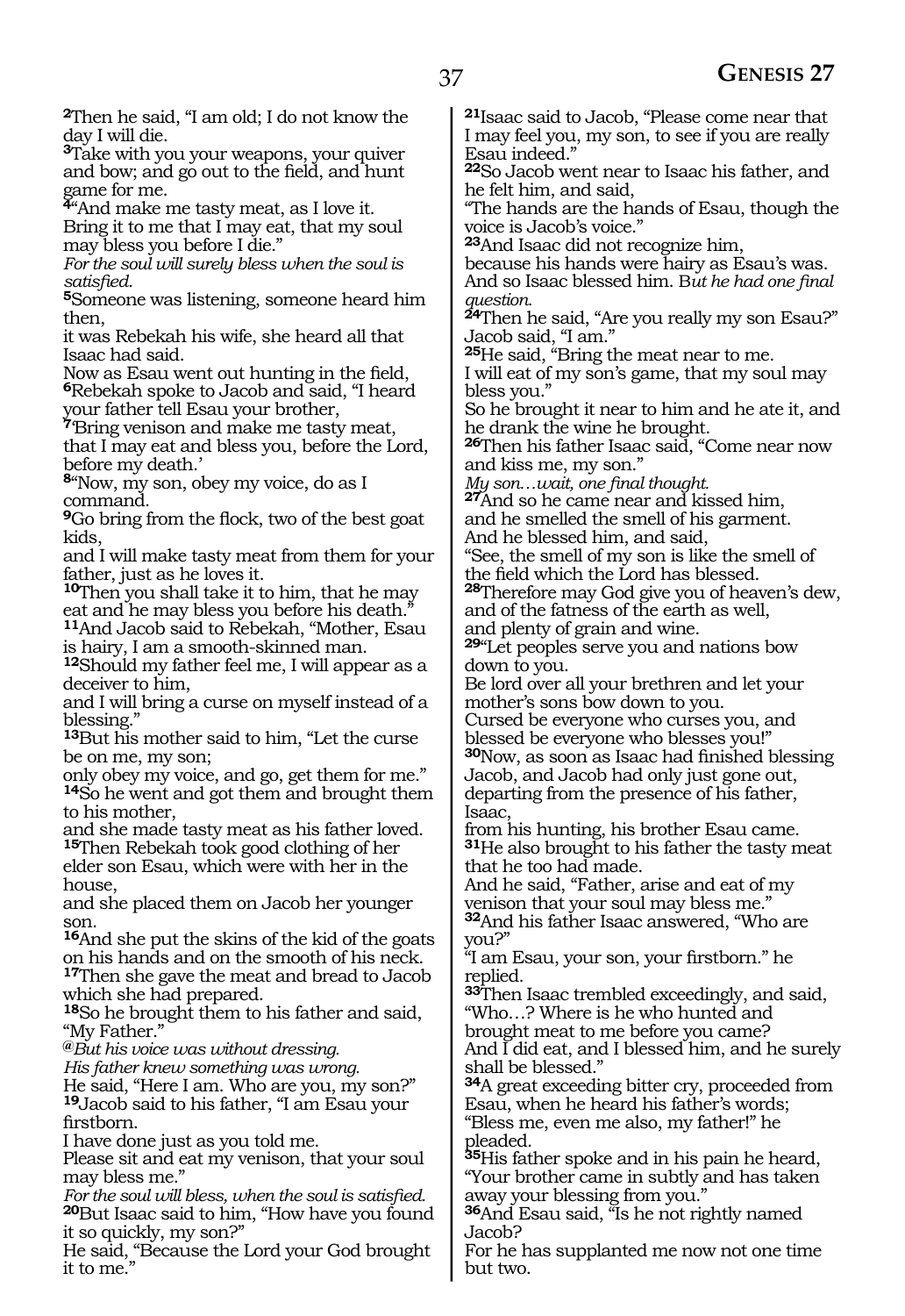First he took my birthright away, and now look, he has taken away my blessing."

*Desperate, despairing but not deterred,*

Esau asked, "Is there not a blessing for me that you have reserved?"

**<sup>37</sup>**Isaac answered Esau and said, "I have made Jacob your lord,

and I have given all his brethren to him as servants.

I have sustained him with wine and corn. What shall I do now for you my son?" **<sup>38</sup>**And Esau said to his father, "Have you, O Father, one blessing yet?"

And Esau lifted up his voice and wept. **<sup>39</sup>**Then Isaac his father answered and said to him, "Your dwelling shall be of the fatness of the earth, and of the dew of heaven above.

**<sup>40</sup>**By the sword you shall live, and you shall serve your brother;

and it shall be that when you have the dominion, you shall break his yoke from your neck."

**<sup>41</sup>**So Esau hated Jacob because of the blessing with which his father blessed him. And Esau said in his heart,

"My father will die soon; the days of his mourning are near.

I will kill my brother Jacob then."

**<sup>42</sup>**The words of Esau her older son were told to Rebekah.

So she sent for Jacob her younger son and said,

"Your brother Esau comforts himself, purposing to kill you.

**<sup>43</sup>**Now therefore, my son, obey my voice, arise and flee to my brother Laban in Haran. **<sup>44</sup>**"Dwell with him there for a little while,

until your brother's wrath is turned away; **<sup>45</sup>**until his anger is turned from you and he forgets what you have done;

then I will send to bring you from there. Why should it be that in one day, I should be bereaved of you both?"

**<sup>46</sup>**Then Rebekah told Isaac, "I am weary of my life,

because of the daughters of Heth; they vex my soul.

If Jacob should take a wife of the daughters of Heth, like these who are the daughters of the land, what good shall my life be to me?" *For destiny would be fulfilled, despite the deception.*

#### **CWDS Bible Quotes**

- *1. Blessings flow naturally from needs fulfilled.*
- *2. Receive full blessing from the empty souls you satisfy; receive no blessing from the full soul you supply.*
- *3. The blessing you regard and honor is the blessing you will attract; do not carry buckets to receive blessings you regarded with baskets of holes all along.*
- *4. There is always someone waiting in the wings to take what you discard by your disregard.*
- *5. God is in control; He works all things together for good, even the deception of the deviant.*
- *6. Discernment is one of the greatest available tools of the church in this age; the deception that seeks to steal your eternal blessing will cloak itself to look like truth and to fit you.*
- *7. It may feel right, it may smell right, it may taste right, it may even say the right things, but if it does not sound right it may not be right. Listen to the voice, the still small voice.*
- *8. It does not matter how you got the blessing; your history is irrelevant; it is yours, it is irrevocable, adjust your life to justify it.*
- *9. It is foolish to get mad over something you flippantly rubbished and sold.*
- *10. Esau experienced the Lord's warning about our treatment of our divine privileges; weeping and gnashing of teeth.*

#### **PRAYER POINTS**

- O God my Father, open the eyes of my spirit to every trick and trap of the enemy aimed at my divine rights in Christ, in Jesus' name. Amen.
- Holy Spirit, I honor You; help me not to grieve You, but to hear You with clarity so I will walk daily with discernment, in the name of Jesus.
- By the power in the blood of Jesus, I shall not surrender my blessings in Christ. I commit myself to live a life that gives full regard and honor to my blessing received by faith in Christ Jesus. Amen.
- I fan away with the blood of Jesus, every temptation of the flesh that will cause me to dishonor my divine nature, in the name of Jesus.
- Father God, I thank You that I have all the blessings of Abraham, not by my own works but because of Your Son's death; let my life from this moment be worthy of such a precious cargo, in the name of Jesus.
- Father, forgive me of all my sins; help me to maintain a tender heart before You always; I declare that I shall not gamble with my eternity for one minute, in the name of Jesus. Amen.

**I** SEE steps to heaven,<br>
Its foot on the earth;<br>
Angels according and deg **Angels ascending and descending, Ah yes! I see the Lord. I guess I must be dreaming, running from reality; He stood above the ladder; then He spoke to me!**

#### *GENESIS 28*

**<sup>1</sup>**I see Esau still searching, but if Isaac he might please; he heard Isaac charge Jacob,

"Do not take a wife of one of these.

Do not wed any of the daughters of Canaan. **<sup>2</sup>**"Arise, go to Padan Aram,

to the house of Bethuel your mother's father; take a wife of the daughters of Laban, your mother's brother.

**<sup>3</sup>**"May God Almighty bless you, and make you fruitful and increase,

so that a multitude of peoples you may be; **<sup>4</sup>**and give to you the blessing of Abraham, to you and to your descendants with you,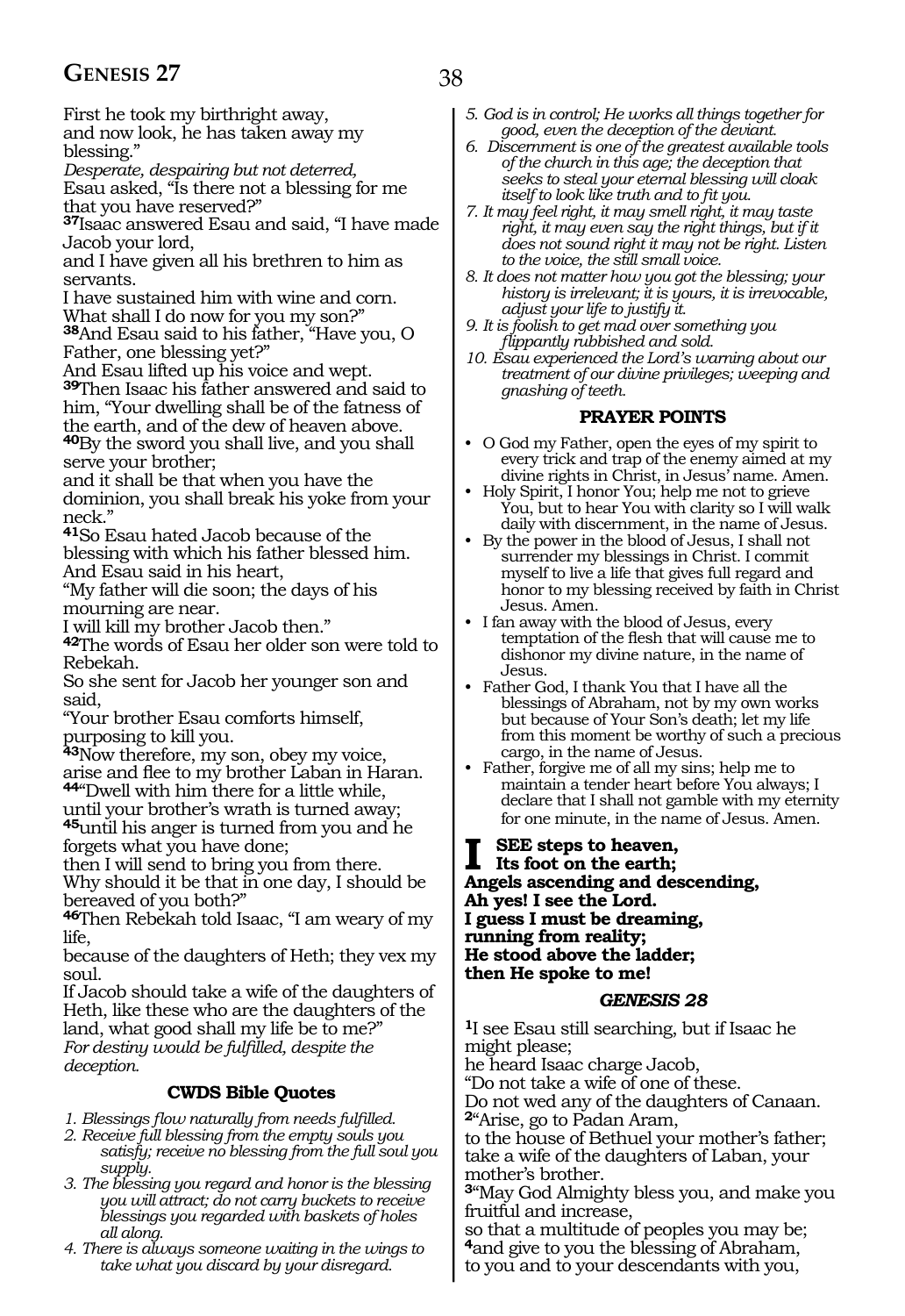that you may inherit the land in which you are a stranger, which God gave to Abraham."

**<sup>5</sup>**So Isaac sent Jacob away;

and to Padan Aram, to Laban, the Syrian, the brother of Rebekah, his mother, he went.

**<sup>6</sup>**Esau saw that Isaac blessed Jacob, and sent him to Padan Aram to take himself a wife,

and charged him saying, "You shall not take a wife of the daughters of Canaan,"

**<sup>7</sup>**and that Jacob had obeyed his father and mother and had gone.

**@***I see Easu still searching, to please his father this one time.*

**<sup>8</sup>**He realized that the daughters of Canaan did not please Isaac,

**<sup>9</sup>**so Esau went and took Mahalath, the

daughter of Ishmael, son of Abraham for his wife,

in addition to the wives he had.

**<sup>10</sup>**So Jacob obeyed his parents and, while going from the land,

after he set out from Bersheeba on his way to Haran,

**<sup>11</sup>**he came to a place and stopped to spend the night at the setting of the sun.

He took some stones for a pillow, and while he was asleep,

**<sup>12</sup>**he saw a ladder, set up on the earth in his dream.

He saw the angels in motion, like men on mission sent;

he watched them climbing upward, and their workmen-like descent.

**<sup>13</sup>**Above it, a Shining One was standing; it must have been a dream.

The Lord, he could not believe it!

Ah yes, he heard Him speak.

"I am the Lord God of Abraham your father, and the God of Isaac too.

The land on which you are lying, I will give it to you.

**<sup>14</sup>**"Your descendants will be as many, as the dust of the earth.

You shall spread out to the east and west, to the north, and to the south.

In you and in your descendants shall all families of the earth be blessed.

**<sup>15</sup>**"Behold, I am with you and will keep you wherever you go,

and will bring you back to this land;

for I will not leave you until all I have spoken to you I have done."

**@***He was going back to the land*

*from which Abraham was called;*

*but so he knew he would surely come back, he was met there by the Lord.* 

**<sup>16</sup>**Jacob said as he awakened,

"Surely the Lord is in this place, and I did not know it."

**<sup>17</sup>**He was awed and afraid, as he said, "How awesome is this place! This is none other than the house of God, the gate of heaven! How awesome is this place!" he was so afraid.

**<sup>18</sup>**He rose up early the next morning,

and set up for a pillar, the stone on which he slept.

He poured some oil on it,

**<sup>19</sup>**and he named it Bethel.

The city was named Luz previously.

**<sup>20</sup>**There Jacob made a vow to God,

saying, "If You will keep me in the way that I am going,

and give me food to eat and necessary clothing,

**<sup>21</sup>**so that I return to my father's house in peace,

then the Lord shall be my God.

**<sup>22</sup>**And this stone which I have set as a pillar shall be the house of God,

and I will give back to You a tenth of all You give to me."

#### **CWDS Bible Quotes**

- *1. It is better to get it right the first time, than to get it wrong and try to make it look right afterwards.*
- *2. There is no band-aid for your covenant with sin, it must be renounced.*
- *3. You may be plucked up and running from your place of promise, but God will meet you to plant your heart on the Person of promise.*
- *4. The ladder connecting heaven to earth with God at the head is prophetic; indeed it is the house of God, Bethel.*
- *5. The promise to Jacob connected him to his land of destiny; the ladder from heaven connected the promise to its divine fulfilment in Christ.*
- *6. God will open up the heavens and its gates to those who will pursue His kingdom mandate.*
- *7. If experiencing the gate of heaven makes it the house of God, being the temple of God makes life an experience of heaven.*
- *8. There is nothing worse than not knowing or acknowledging the Presence dwelling inside you.*

*9. Consistent holy living and consistent tithing is reminiscent of the house of God; whose house you are.* 

#### **PRAYER POINTS**

- My Father my God, give me the wisdom to make good decisions and the honesty to avoid the temptation to make bad decisions look good, in the name of Jesus.
- O King of Glory, let my life be a constant experience of glory, and let me live in awe and reverence of Your Glory that dwells in me. Amen.
- Father, wherever life takes me, let Your word of Promise and the Holy Spirit in me connect the dots to my destiny, in the name of Jesus Christ.
- Lord God of Heaven, I declare that I will be a consistent tither because You commanded it; I will be a consistent tither because I am Your temple, I will tithe consistently because I know You will fulfil all Your promises to me; and I will pay my tithes because the gate of heaven is never closed to me, in Jesus name. Amen.

Seven years hard labor,<br>
Seven years of work;<br>
Seven years of labor **Seven years of labor, That is what his wife was worth.**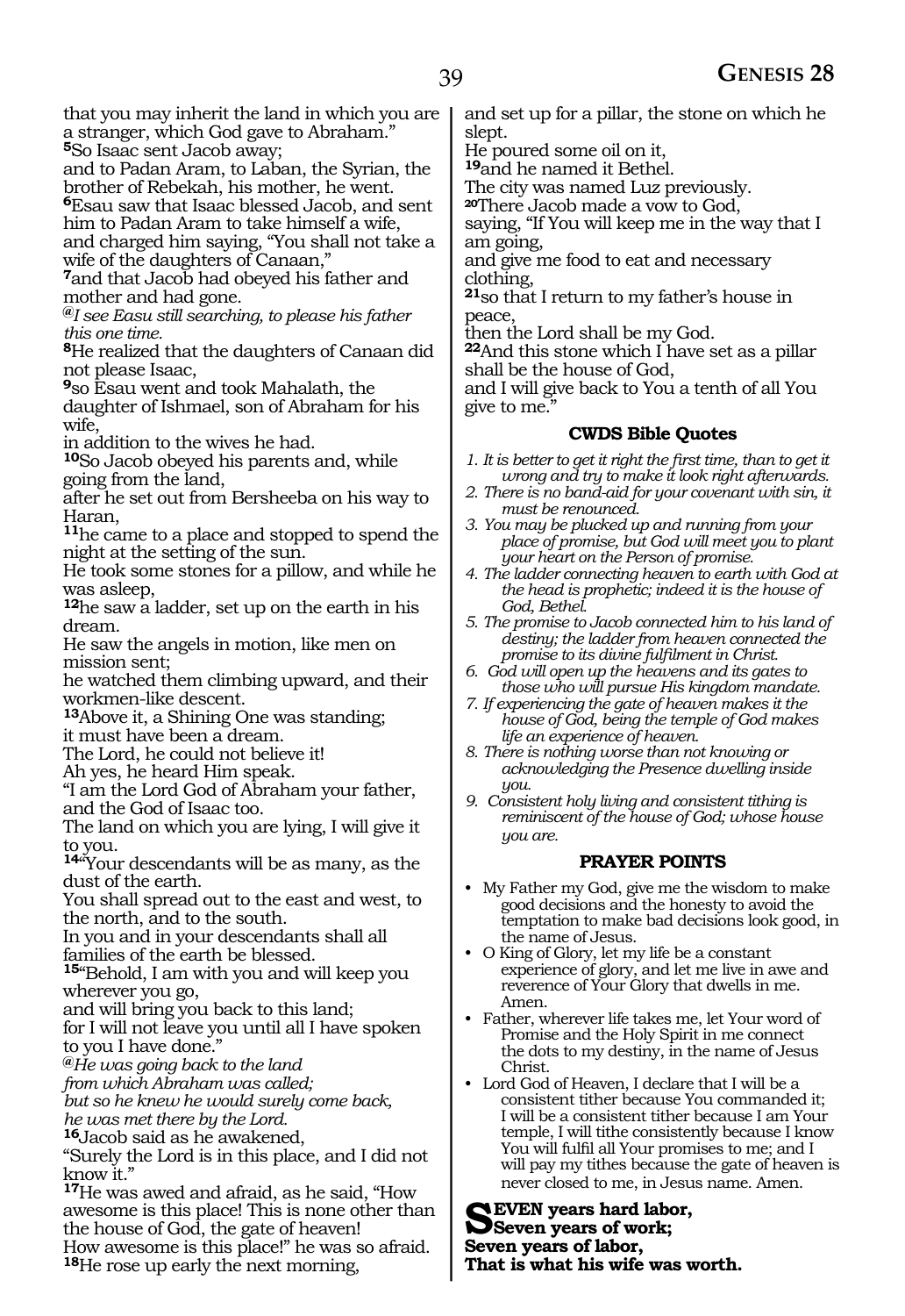#### **But the morning after, Jacob sang a different song, For his wife was not Rachel And he could not lose this one.**

#### *GENESIS 29*

**@***Seven years more labor, you can get an advance; fulfill her week now, Jacob, and with Rachel you shall dance! Seven years of labor was as nothing in his sight; fourteen years of labor was worth his heart's delight!* **<sup>1</sup>**So Jacob went on his journey and came to the land of people of the East. **<sup>2</sup>**He saw a well before him and lying by it he saw three flocks of sheep. A large stone was there for safety, on the mouth of the well it was placed. **<sup>3</sup>**When all the flocks were gathered they would roll the stone away. They would then water the sheep and the stone would be replaced. **<sup>4</sup>**Jacob said to them, "My brethren, where are you from?" They replied, "We are of Haran." **<sup>5</sup>**He inquired there about Laban, "Do you know Laban, Nahor's son?" They said, "We know him." **<sup>6</sup>**He asked then about his health. They said, "He is well; see, his daughter Rachel is coming with the sheep." **<sup>7</sup>**He said, "Look, it is high day; it is not time for the cattle to be gathered together. Water your sheep and go make them feed." **<sup>8</sup>**They replied, "We cannot; until all the flocks are gathered and they have rolled the stone from the mouth of the well. **<sup>9</sup>**We will water our sheep then." While he was still speaking to them, Rachel came, with her father's sheep which she kept. **<sup>10</sup>**When Jacob saw Rachel, his uncle Laban's daughter, he went near and rolled the stone away from the mouth of the well, and watered Laban's flock. **<sup>11</sup>**Then Jacob kissed Rachel and he lifted up his voice, and wept while she stood wondering, tears flowing from his eyes. **<sup>12</sup>**He then said to her, "I am your father's brother; I am Rebekah's son!" She ran and told her father. **<sup>13</sup>**When Laban heard the report about Jacob, his sister's son, he ran out to meet him. He embraced him and kissed him and brought him back to his house. And he told Laban all these things. **<sup>14</sup>**And Laban said to him, "Surely you are my flesh and bone." And he stayed with him for one month. **<sup>15</sup>**Then Laban said to Jacob, "Should you serve with me for nothing, just because you

are a brother? Name your wage; what shall it be?" **<sup>16</sup>**And Laban had two daughters, the elder was Leah, the name of the younger was Rachel. **<sup>17</sup>**Leah's eyes were cast, but Rachel was beautiful in appearance. **<sup>18</sup>**Jacob loved Rachel. He said, "I will serve seven years for Rachel your daughter." **<sup>19</sup>**And Laban said, "It is better I give her to you than to another man." So he agreed. **<sup>20</sup>**So Jacob served seven years for Rachel, for his love was true; love made seven years of labor seem like days and just a few. **@***Seven years hard labor, seven years of work; seven years of labor, that is what his wife was worth. But the morning after Jacob sang a different song, for his wife was never Rachel and he could not lose this one!* **<sup>21</sup>**Then Jacob said to Laban, "Give me my wife, for I have performed my obligation, that I may go in to her." **<sup>22</sup>**And Laban gathered all the men of the place and made a feast. **<sup>23</sup>**Inthe evening he took Leah his daughter and brought her to Jacob; and he went in to her. **<sup>24</sup>**And Laban gave his maid servant Zilpah to be his daughter's maid servant. **<sup>25</sup>**In the morning, Jacob realized it was Leah. He said to Laban, "What is this you have done to me? Did I not serve for Rachel? Why have you deceived me?" **<sup>26</sup>**And Laban said, "It must not be done like this in our country; the firstborn must first go. **27***"S*even years more labor, you can get an advance; fulfill her week now, Jacob, and Rachel too you shall have." **@***Seven years of labor was as nothing in his sight, fourteen years of labor was worth his heart's delight!* **<sup>28</sup>**When Leah's week was finished he received Rachel for his wife; **<sup>29</sup>**and Laban gave his maid servant Bilhah to be Rachel's maid servant. **<sup>30</sup>**And Jacob went in to Rachel, and loved her more than Leah; and he served with Laban yet another seven years. **<sup>31</sup>**When the Lord saw Leah was hated, He opened up her womb; but Rachel was barren, she could not conceive. **<sup>32</sup>**So Leah conceived and bore a son; Reuben was his name;

for she said, "Surely the Lord has seen my affliction; now my husband will love me!"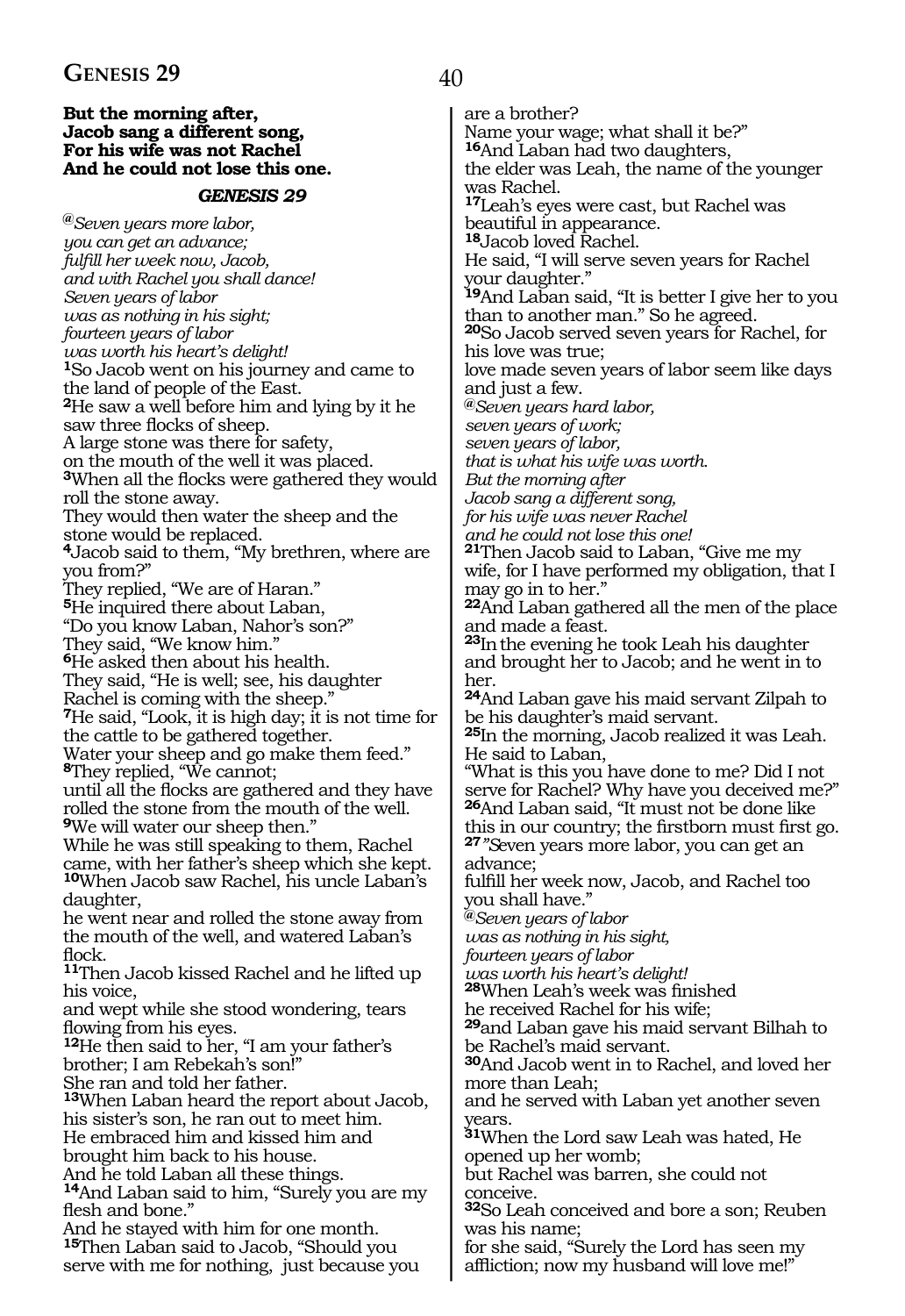**<sup>33</sup>**She conceived again, and bore another son and said, "Because the Lord has heard that I was hated He has given me this son too." She called his name Simeon.

**<sup>34</sup>**And again she conceived and bore another son.

She said, "Now my husband will be attached to me because I have borne him three sons." Therefore his name was called Levi.

**<sup>35</sup>**And she conceived again and bore another son, and said,

"Now I will praise the Lord indeed!" Therefore she named him Judah.

And her childbearing ceased.

#### **CWDS Bible Quotes**

- *1. You know you have arrived when the first thing you lay your eyes on is the reason you set out in the first place; you wonder if you have arrived when after seven years of sweat and hard labor you have not reached it yet.*
- *2. You are a full liar if you tell half truths; you are an accomplished liar if relevant information is withheld to your advantage.*
- *3. You are a thief if you change the product of the bargain on delivery; you are heartless if you deliver the incorrect product with deceptive pomp and ceremony.*
- *4. Even if you have a heart patch, never plan a person's heartbreak.*
- *5. Manipulation may be your craft but it is witchcraft, God will judge it.*
- *6. Never try to deceive a deceiver or you may be deceiving yourself.*
- *7. Never give a deceiver seven years of painful memory to plan his comeback.*
- *8. Heaven accepts no excuse for making an exception of your wife, it demands love and love has no varying levels. If you withhold love from your wife, heaven will withhold its blessing from the things you love most.*
- *9. It may not be your first love, or your favorite, but it is yours, deal with it responsibly.*
- *10. You set a platform for division and conflict in your family if you openly show partiality.*
- *11. Never name your children in your domestic fight, begin praising the Lord immediately.*

#### **PRAYER POINTS**

- O God my Father, let every elusive dream I carry, be ushered to me now by fire, in the name of Jesus.
- By the power in the blood of Jesus, every spirit of deception operating in my environment to frustrate me, be frustrated now, in Jesus name.
- Lord God of heaven, give me an attitude of hard work and commitment in all my godly pursuits, until fulfilment, in the name of Jesus.
- Father, give me Your heart, so I will never show partiality, but instead seize the opportunity to inspire and to develop my charges, in the name of Jesus.
- Let every spirit of competition in my family or work environment be consumed by the fire of the Holy Ghost, in the name of Jesus.
- My children shall be free to live their own destiny and not be selfishly named in my domestic disputes, in the name of Jesus.

**Jacob the name, usurp the game; Used rods with strakes of white. So when the flocks conceived at the water troughs,**

**They would be speckled and his by rights. Jacob increased, yes, he was rich, With cattle and maids and asses.**

**The strong cattle conceived among the rods,**

#### **But the weak were Laban's losses.**

#### *GENESIS 30*

**<sup>1</sup>**When Rachel saw she bore Jacob no child, she envied her sister and to Jacob she cried, "Give me children or else I die!"

**<sup>2</sup>**Jacob was angry with Rachel, and said, "Am I in God's place, who has withheld from you the fruit of the womb?"

**<sup>3</sup>**So Rachel said, "Here is my maid servant Bilhah;

go in to her, that she may bear a child on my knees, that by her I may have children likewise.'

**<sup>4</sup>**And she gave him Bilhah, her maid as wife; and Jacob went in to her at that time.

**<sup>5</sup>**And Bilhah conceived and bore Jacob a son. **<sup>6</sup>**And Rachel said, "God has heard my case, and He has also heard my voice and has given

me a son."

Therefore she called his name Dan. **<sup>7</sup>**And Bilhah, Rachel's maid, conceived again, and she bore Jacob a second son.

**<sup>8</sup>**Then Rachel said, "With great wrestlings, I have wrestled with my sister, and I have prevailed."

Therefore she called his name Naphtali. **<sup>9</sup>**Now when Leah saw her childbearing had ceased,

she took Zilpah her maid servant and gave her

to Jacob as wife.<br>10And Leah's maid Zilpah bore Jacob a son. 11"A troop comes, a troop comes!" Leah said.

And therefore she called his name Gad. **<sup>12</sup>**Then Leah's maid, Zilpah, bore Jacob a

second son. **<sup>13</sup>**And Leah said, "I am happy for the

daughters will call me blessed.

Asher shall be his name," she said.

**<sup>14</sup>**Then Reuben went out in the days of wheat harvest,

and there he found mandrakes in the field.

He brought them to his mother, Leah. And Rachel said to Leah, "Please give me some

of your son's mandrakes." **<sup>15</sup>**But Leah said to her, "Is it a small thing that you have taken my husband away?

Would you also take away my son's mandrakes?"

And Rachel said, "Therefore he will lie with you tonight for your son's mandrakes."

**<sup>16</sup>**Leah went to meet Jacob in the evening as he came from the field,

and said, "You must come in to me, for with my son's mandrakes I have hired you."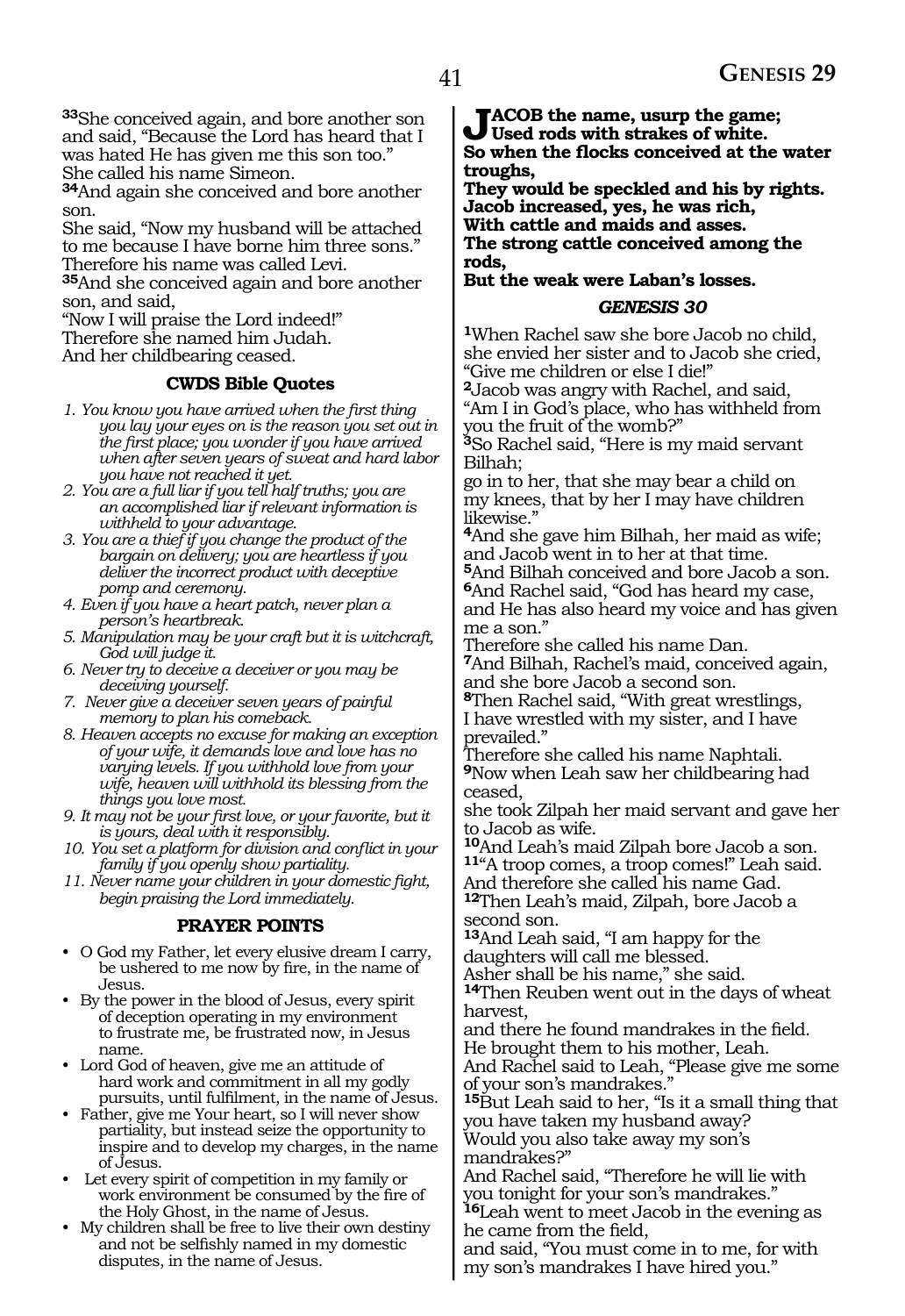## **GENESIS 30** 42

And Jacob lay with her that night. **<sup>17</sup>**And God listened to Leah and she conceived,

and bore Jacob a fifth son.

**<sup>18</sup>**And Leah said, "God has given me my wages, because I have given my maid servant to my husband."

So she called his name Issachar.

**<sup>19</sup>**And Leah conceived again and bore a sixth son.

**<sup>20</sup>**And Leah said, "God has endowed me with a good reward;

I have borne my husband six sons, now he shall dwell with me."

And she called his name Zebulun.

**<sup>21</sup>**Leah bore a daughter afterwards, and called her name Dinah.

**<sup>22</sup>**Then God remembered Rachel, and God listened to her and opened her womb.

**<sup>23</sup>**And she conceived and bore a son.

And she said, "God has taken away my reproach."

**<sup>24</sup>**So she called his name Joseph, and said, "The Lord shall add to me another son."

**<sup>25</sup>**And Jacob said to Laban after Joseph was born,

"Send me away, that I may go to my own place and to my own country.

**<sup>26</sup>**Give me my wives and my children for whom I have served you and let me go; for you know my service which I have done for you."

**<sup>27</sup>**And Laban said to him, "If I have found favor in your sight, please stay;

for experience has taught me that the Lord has blessed me for your sake.

**<sup>28</sup>**I will give to you any wage that you name." **<sup>29</sup>**And Jacob said to him, "You know the manner in which I have served you,

and how your livestock had been with me. **<sup>30</sup>**What you had before I came was little,

now it has increased to a large number. The Lord has blessed you since I came. Now, when will I provide for my own house

also?" **<sup>31</sup>**So he said, "What shall I give you?" And Jacob said, "You shall not give me

anything, if you will do this for me, I will feed and tend

your flocks once more. **<sup>32</sup>**"Allow me to pass through all your flocks today, and remove the speckled sheep and those with spots;

and all the brown lambs and the speckled and spotted goats;

and such shall be my wages.

**<sup>33</sup>**So my righteousness will answer for me in the future when the subject of my wage comes to you.

Every one that is not speckled and spotted among the goats, and brown among the lambs, will be considered stolen if it is with me."

**<sup>34</sup>**And Laban said, "Let it be as you have

spoken."

**<sup>35</sup>**So he removed that day the speckled, the spotted and the ringstraked goats, both male and female, and also all the brown lambs, and gave them into the hands of his

sons. **<sup>36</sup>**Then they departed from Jacob, the distance of a journey of three days;

and Jacob fed the rest of Laban's flocks. **@***Jacob the name, usurp the game; he used rods of green with peeled strips of white, so when the flocks conceived at the water troughs,*

*they would be speckled and his by rights. Jacob increased; yes, he was rich with livestock and maids and asses.*

*The strong livestock conceived among the rods, but the weak were Laban's losses.*

**<sup>37</sup>**Jacob took rods of poplar that were green, and of the hazel and chestnut tree

he peeled white strips in them so the white in the rods were exposed.

**<sup>38</sup>**He set these rods before the flocks in the water trough,

so that they would conceive when they came to drink.

<sup>39</sup>So the flocks conceived before the rods, and they brought forth, speckled, spotted and streaked.

**<sup>40</sup>**And Jacob separated the lambs, and made the flocks face towards the streaked, and all the brown in Laban's flock,

but he put his own flock by themselves;

he did not put them with Laban's flock. **<sup>41</sup>**And so, when the stronger livestock

conceived,

Jacob laid the rods in the gutters, before their eyes, that they might conceive among the rods.

**<sup>42</sup>**But he did not do this to the feeble flocks. So the feeble ones were Laban's and the stronger his.

**<sup>43</sup>**Thus Jacob increased exceedingly; yes, he was rich, with male and female servants and asses.

He had much livestock and camels with them, but the weak were Laban's losses.

## **CWDS Bible Quotes**

*1. If you burden your spouse with unreasonable and impossible requests, you will make their best efforts a weight and your marriage a burden.*

- *2. It is not wise to compare yourself with others, seek God to bring out the unique deposits in you.*
- *3. If you seek a quarrel it will extend your pain, the other party will strike back. If you plan a fight be prepared to face the offspring.*
- *4. Your marriage has hit a low when intimacy becomes the object of trade.*
- *5. Intimacy is not a bargaining tool; whether in or out of marriage there is only one word to describe the sale of intimacy, Prost.....n. The same applies when intimacy is withheld because some other need or want (the price) is not satisfied.*
- *6. Your personal fight should be settled in heaven since only heaven can satisfy your real need.*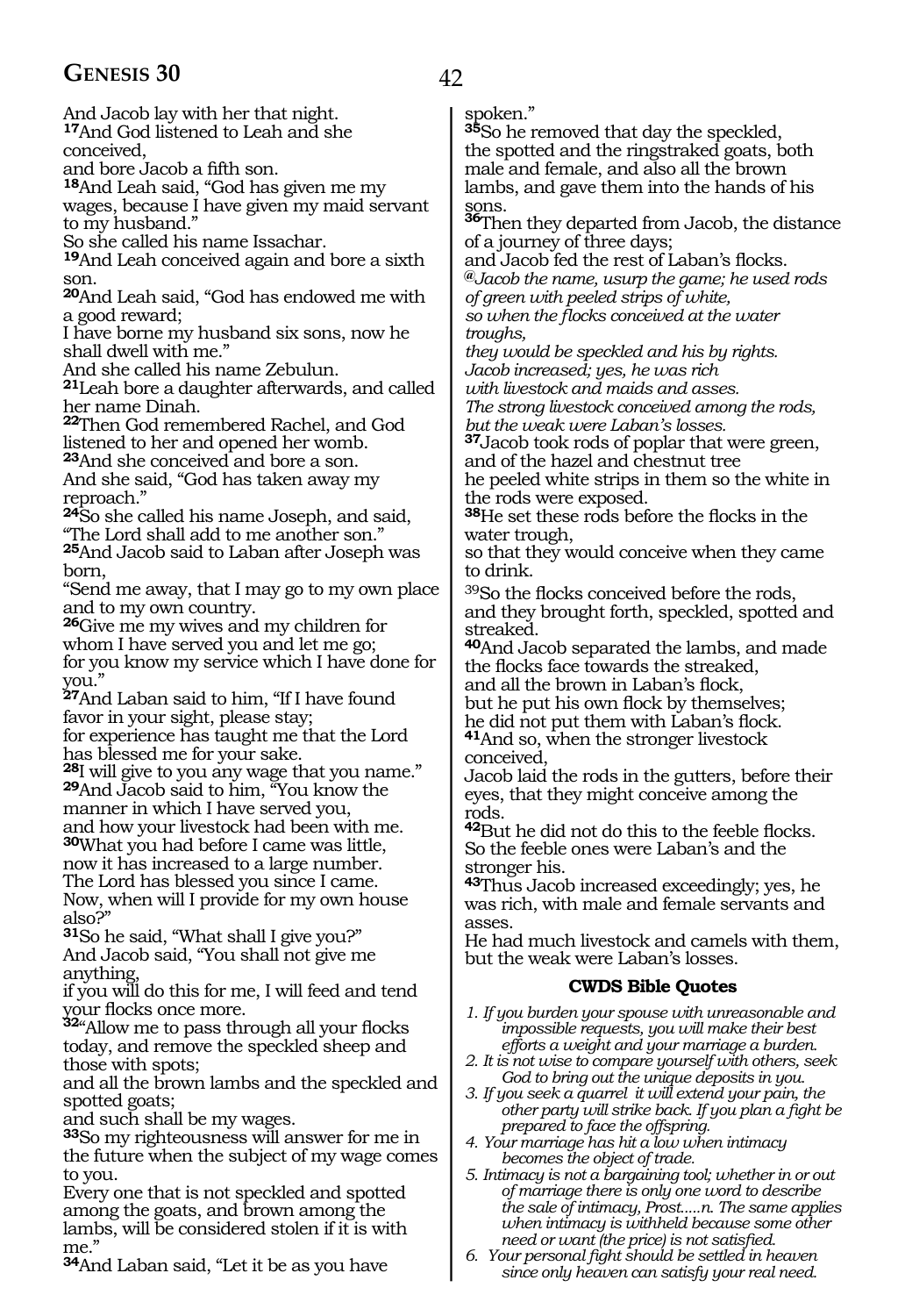*Ask God to remember you since the smile of heaven settles all your struggles.*

- *7. You will regret the day you strike a bargain with a deceiver; it may sound good to you but it will never be good for you.*
- *8. You will regret the day you leave your business in the hands of a deceiver, even if you know them, do the necessary background checks.*
- *9. Never ignore the name; the name may direct the game or the game may follow or be led away by the name.*

#### **PRAYER POINTS**

- Father God, I have tried to do it my own way and I have failed, please remember me, in the name of Jesus.
- Father in Heaven help me not to wrestle with people I should be loving, in the name of Jesus. Let every wrestling between brethren in the body of Christ be fanned away by the blood of Jesus. Amen.
- King of Glory, let heaven reward me with breakthrough ideas for every injustice meted against me, in the name of Jesus. And let the God within me keep me honest, in Jesus name.
- Lord God of heaven and earth, channel to me all the resources I need to fulfil the mandate upon my life in the name of Jesus. I declare that I am a candidate to steward the wealth You will redistribute from those who will not honor You with it, in the name of Jesus. Amen.

## ALL the rams that leap are speckled; I<br>Speckled all *singstraled* and grigaded. **Speckled all, ringstraked and grizzled,**

**Now it is time to go.**

**The face of the times is changing fast; Laban's face has changed to wrath. Ten times he has changed your wage, but know,**

**To Canaan, the promise, you must go. See! All the rams are speckled, He can do nothing to you.**

## *GENESIS 31*

**<sup>1</sup>**Jacob heard Laban's sons say,

"Jacob has taken all that were our father's away.

From our father he has acquired all this wealth."

**<sup>2</sup>**And Jacob saw that the look on Laban's face, did not favor him as before.

**<sup>3</sup>**Then the Lord said to Jacob, "Return to the land of your father and relatives, and I will be with you."

**<sup>4</sup>**So Jacob sent and called Rachel and Leah to him, to his flock in the field,

**<sup>5</sup>**and said to them, "I see your father's countenance; it is no longer favorable towards

me, but the God of my father has been with me. **<sup>6</sup>**"And you know I have served Laban with all my might,

**<sup>7</sup>**yet your father has deceived me, and changed my wages ten times,

but the Lord did not permit him to hurt me. **<sup>8</sup>**"If he said, 'Your wage shall be the speckled', then all the flocks bore speckled.

If he said, 'The ring-streaked shall be your wages', then all the flocks bore ring-streaked. **<sup>9</sup>**So the Lord has taken away all the livestock that had been your father's and has given them to me.

**<sup>10</sup>** "And at the time the cattle conceived, I lifted my eyes and saw in a dream, and indeed, all the rams which leaped on the flocks were ring-streaked, speckled and grizzled.

**<sup>11</sup>**"And the angel of the Lord spoke to me in a dream, saying, 'Jacob.' And I said, 'Here I am.' **<sup>12</sup>**And He said, 'Lift up your eyes now and see. 'All the rams which leap on the cattle are ring-streaked, speckled and grizzled; for I have seen all that Laban has done to you. **<sup>13</sup>**'I am the God of Bethel, where you anointed

the pillar, and where you vowed a vow to Me. Now arise, get out of this land and return to the land of your relatives.'"

**@***To the land of the promise go.*

*The God who met him on his journey coming down was now ordering his return.*

**<sup>14</sup>**Then Rachel and Leah both answered him, "Is there still any portion here for us in our father's house?

**<sup>15</sup>**"Are we not counted as strangers to him? For he has sold us and devoured our money.

**<sup>16</sup>**For all the riches that God has taken from our father belongs to us and to our children too;

therefore, whatever God has said to you, this do."

**<sup>17</sup>**Then Jacob rose up, and set his wives and his sons on camels.

**<sup>18</sup>**And he carried with him all his livestock and all his possessions which he had gained and acquired in Padan-aram,

and he departed to go to his father in the land of Canaan.

**<sup>19</sup>**Now Laban had gone to shear his sheep, and Rachel had stolen the idols that belonged to her father.

**<sup>20</sup>**And Jacob stole away, unknown to Laban the Syrian; he did not tell him he was leaving. **<sup>21</sup>**So he fled with all his possessions. He arose and crossed over the river,

and he then moved towards the mountains of Gilead.

**<sup>22</sup>**And on the third day Laban was told Jacob fled.

**<sup>23</sup>**Then Laban took his brethren with him and was up and away.

He pursued Jacob, a journey of seven days. In Mount Gilead he overtook him.

**<sup>24</sup>**But the Lord God had appeared to Laban in a dream by night;

He said to him, "Take care that you do not speak to Jacob, neither good nor bad."

**<sup>25</sup>**So Laban overtook Jacob.

And Jacob had pitched his tent in the mountains.

In Mount Gilead Laban and his brethren also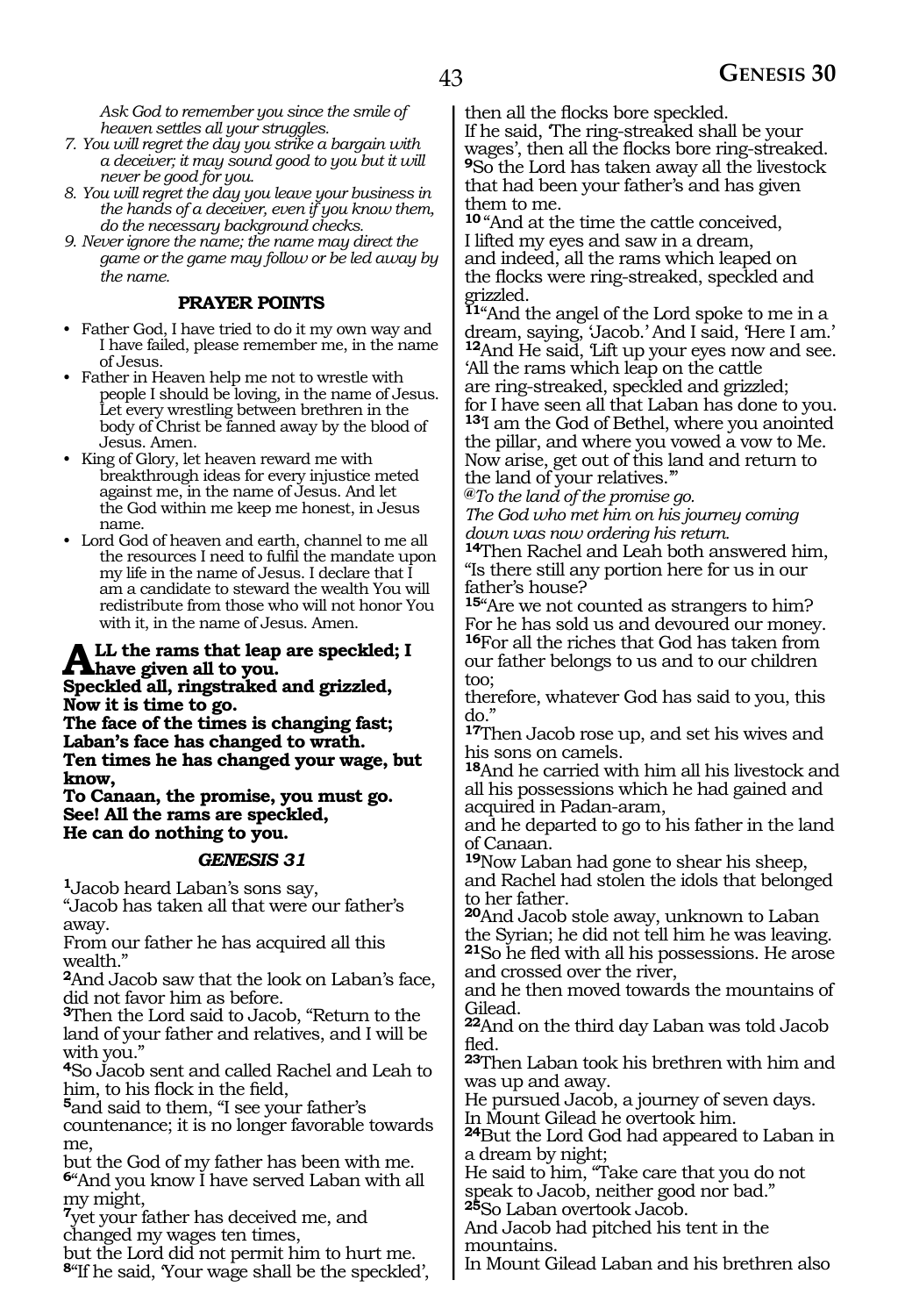pitched.

**<sup>26</sup>**Laban said to Jacob, "What have you done, that you have stolen away in secret without a word,

and have carried away my daughters as when captives are taken with the sword?

**<sup>27</sup>**"Why did you flee away secretly,

and steal away from me without telling me? I would have sent you away with laughter and songs, and with timbrel and harp.

**<sup>28</sup>**"And you have not allowed me to kiss my sons and daughters.

In so doing, you have done foolishly.

**<sup>29</sup>**"It is in the power of my hand to harm you, but last night I was met by your father's God. He said, 'You must take heed that you do not speak to Jacob, either good or bad.'

**<sup>30</sup>**"And though you need to go because you miss your father's household, why have you stolen my gods?"

**<sup>31</sup>**Then Jacob answered Laban and said, "Because I was afraid, for I said, 'Perhaps you would take your daughters by force from me.' **<sup>32</sup>**"Now whomever you find with your gods,

let him not live; kill that person.

In the presence of our brethren, determine what is yours,

and take all that you identify that is yours." Rachel had the images but Jacob did not know.

**<sup>33</sup>**And Laban went into Jacob's tent, into Leah's tent, and into the maid servants' tents also,

but he did not find them, so into Rachel's tent he went.

**<sup>34</sup>**Now Rachel had taken the idols she had stolen

and placed them in the camel's saddle, and on them she sat.

And Laban searched all the tent, but he did not find them.

**<sup>35</sup>**And she said, "My lord, I do not rise, but let it not displease you,

for the custom of women is on me now."

And he searched, but he did not find the idols. **<sup>36</sup>**And Jacob chided Laban, for he was angry with him.

And he said, "What is my trespass? What is my sin that you have so hotly pursued me? **<sup>37</sup>**"You have searched all my belongings, what of your belongings have you found?

Set it here before our brethren, mine and yours, that they may judge between us both. **<sup>38</sup>**"These twenty years I have been with you,

your ewes and your female goats, have not cast their young.

The rams of the flock I did not eat;

**<sup>39</sup>**I did not bring to you that which was torn by beast, but I bore the loss of these; you required it of my hand.

Whether stolen by day or night, the loss belonged to me.

**<sup>40</sup>**"I was there; consumed by the heat in the day, and consumed by the frost by night.

My sleep departed from my eyes.

**<sup>41</sup>**"Even so, I have been in your house for twenty years.

I served fourteen years for your two daughters, and for the livestock I served six more.

You have changed my wages ten times, but the God of my father has been sure.

**<sup>42</sup>**Unless the God of my father, the God of Abraham and the Fear of Isaac, had been with me, you would have sent me away empty. But God has seen my affliction and my labor, and has rebuked you last night."

**<sup>43</sup>**And to Jacob, Laban replied,

"These daughters and children are mine, and this livestock is my livestock; all you are looking at belongs to me.

But what can I do to my daughters and to the children they have borne?

**<sup>44</sup>**Now therefore let us make a covenant, you and I,

and let it be a witness between us both."

**<sup>45</sup>**So Jacob took a stone and set it up for a pillar.

**<sup>46</sup>**Then Jacob told his brethren to gather stones.

And they took stones and made a heap, and on the heap they ate.

**<sup>47</sup>**Laban called it Jegar-sahadutha, but Jacob called it Galeed.

**<sup>48</sup>**And Laban said, "This heap is a witness between us this day."

Therefore, Galeed it was named,

**<sup>49</sup>**and also Mizpah, for he said, "May the Lord watch between you and me,

when from each other we are away.

**<sup>50</sup>**"If you afflict my daughters in any way, or take other wives with them, although no man is with us,

see, the Lord is witness between you and me." **<sup>51</sup>**Then Laban said to Jacob, "Here is this heap and this pillar, I have placed between you and me.

**<sup>52</sup>**"This heap and this pillar are witnesses that I will not pass over this heap to you for harm, neither will you pass over this heap and this pillar to me for harm."

**<sup>53</sup>**"The God of Abraham and of Nahor, the God of their father judge between me and you."

And by the Fear of his father, Isaac, Jacob swore.

**<sup>54</sup>**Then Jacob offered sacrifice on the mountain, and he called his brethren to eat bread.

And they ate and remained all night on the mountain.

**<sup>55</sup>**Early in the morning Laban arose, and he kissed his sons and daughters, and he blessed them also.

Then he left and went to his place.

**@***He came in wrath but left in peace;*

*for though all the rams were grizzled,*

*God had warned him, and he could not speak.*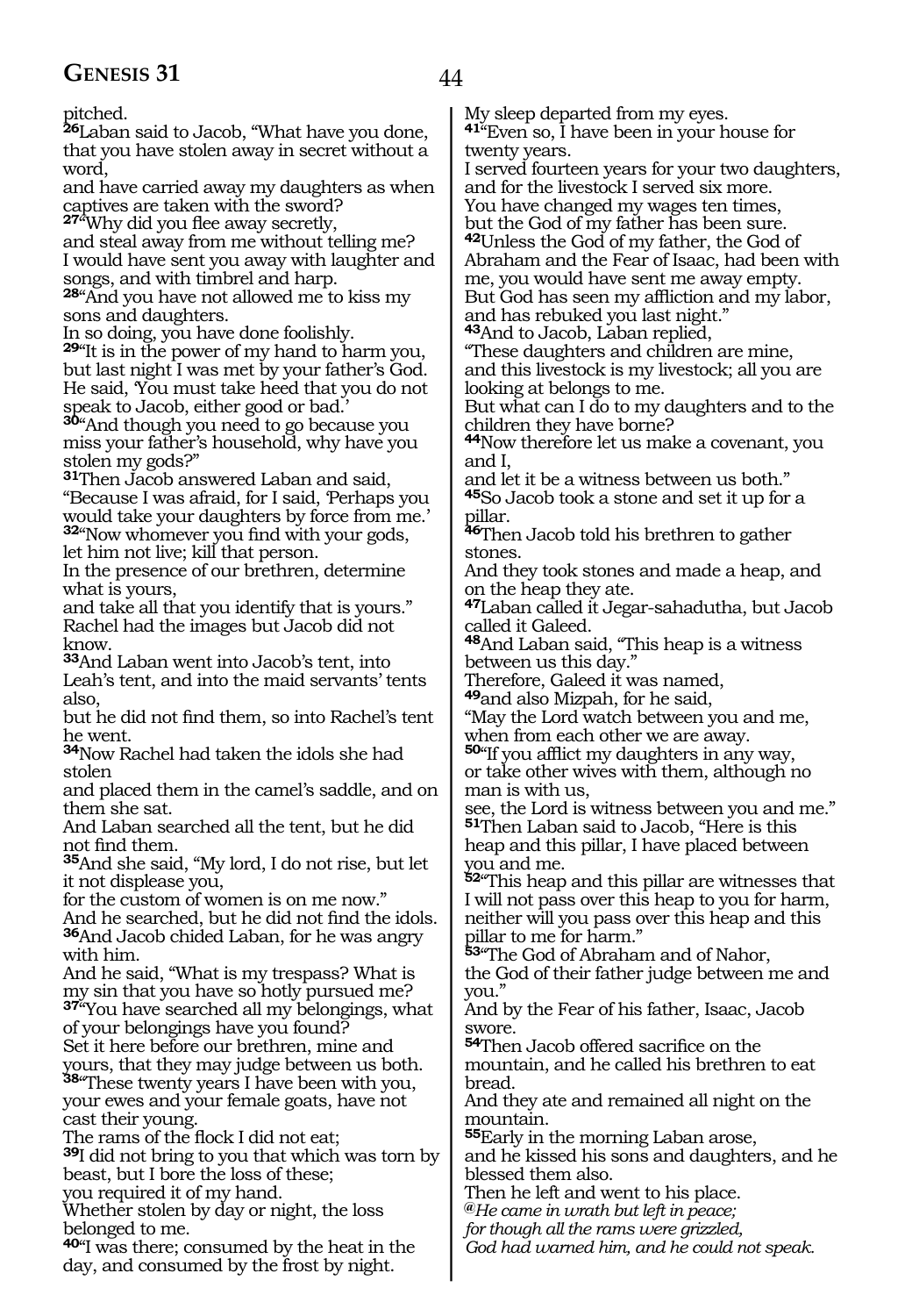### **CWDS Bible Quotes**

- *1. The blessing of God overwhelms every act of deception or dishonesty; be completely honest, pay your taxes, enjoy the blessing.*
- *2. How can they block your blessing when God covers every avenue, ringstraked, grizzled, speckled and plain?*
- *3. They may set you up for failure, but if they ignore your set up, they set themselves up for embarrassment. They may have power to change your wage, but they have no power to change your Shield and your Exceedingly Great Reward.*
- *4. Why do they think they are your employer? It is always, 'as unto God'.*
- *5. When you cannot go forward and you cannot look back, look up; the One who controls time will direct your next move.*
- *6. Always play for the eyes of God and His purpose in your life because you may need Him for your next play.*
- *7. Worry about God and He will worry your enemy. Speak up to God and He will shut up your enemy.*
- *8. The enemy will have an excuse to harass your camp if you have things of the enemy in your camp; the enemy will try to possess you if you hold on to his possession. Jesus said, "The enemy came but found nothing in Me."*
- *9. The oppressor will strip you if he has the power; you give him a voice if you play with other gods, his gods.*

#### **PRAYER POINTS**

- By the power in the blood of Jesus Christ, let the voice of the enemy speaking against my life be silenced, in the name of Jesus Christ.
- Father, rebuke the devourer for my sake and everyone secretly planning my harm, in the name of Jesus.
- I declare by the Holy Ghost and fire that I shall not lose any of my hard labor in the name of Jesus, and none of my gains shall be stolen. Amen.
- Lord Jesus, when my way is blocked by the enemy before and behind, I look to You; You are my way, amen. Lord Jesus, when the facts are mind-boggling, I look to You; You are my only truth. Amen.
- Father God I renounce and remove everything in my life that belongs to the enemy, in the name of Jesus. Every thought, character, desire, lifestyle or property of the devil in my life, be washed away by the blood of Jesus. Amen.
- Thank You Father for being my shield and my exceedingly great reward; help me to do it only for Your eyes, as unto You, knowing the enemy has no true intent to let go, neither can man pay me my true value to the kingdom. Amen.

#### WHEN our spirit speaks with urgency,<br>When life brings to us a test,<br>When Ged's assesses height to us relief. **When God's presence brings to us relief, Will not let go until I am blessed. Power with God to prevail, When the spirit has to wrest If needs be, beyond the break of day, In prayer one must travail and stay; No letting go until I am blessed.**

**@***No letting go until I am at peace; until I am free I have relief*

*until the Lord God touches me,*

*until a blessing is released.*

**<sup>1</sup>**The angels of God met Jacob as he went on his way.

**<sup>2</sup>**When Jacob saw them, he said, "This is the host of God", so he named the place Mahanaim.

**<sup>3</sup>**Then Jacob sent messengers to Esau, in the land of Seir, the country of Edom.

**<sup>4</sup>**He commanded them, saying, "Say to my lord Esau, 'Your servant Jacob has come.

He says, "I have been dwelling with Laban and have dwelt there until now.

**<sup>5</sup>**"I have oxen, donkeys, flocks and servants, both male and female;

and I have sent to tell my lord, that in your sight I may find grace."'"

**<sup>6</sup>**The messengers returned to Jacob, saying, "To your brother Esau we came.

Esau is coming to meet you,

and with him he has four hundred men." **<sup>7</sup>**So Jacob was very afraid and he was distressed.

*Esau comes, but why the army of 400 men?* He had no time to waiver, so he devised a plan.

He divided the people with him and the flocks, herds and camels, into two bands.

**8"**If Esau comes and attacks one company, the other company will flee,

and therefore the other company shall escape."

**<sup>9</sup>**Then Jacob said, "O God of my father Abraham, and God of my father Isaac, the God who said to me,

'Return to your country and to your relatives, and with you I will deal well.'

**<sup>10</sup>**"I am not worthy of the least of Your mercies,

and of all the truth which You have shown me,

for with my staff I have crossed over Jordan, and now I am become two companies.

**<sup>11</sup>**"Deliver me from my brother's hand, I pray, and from the hand of Esau, for I fear him terribly,

lest he comes and attacks me and the mothers and children too.

**<sup>12</sup>**For You said, 'I shall surely do you good, and make your descendants as the sand of the sea, which cannot be numbered for multitude.'"

**<sup>13</sup>**That same night he lodged there,

and took for his brother a present of what was close at hand:

**<sup>14</sup>**two hundred female goats, and two hundred male goats, two hundred ewes and twenty rams,

**<sup>15</sup>**thirty milk camels with their colts, forty cows and ten bulls, twenty female donkeys and ten foals.

**16**Then he delivered them to his servants, each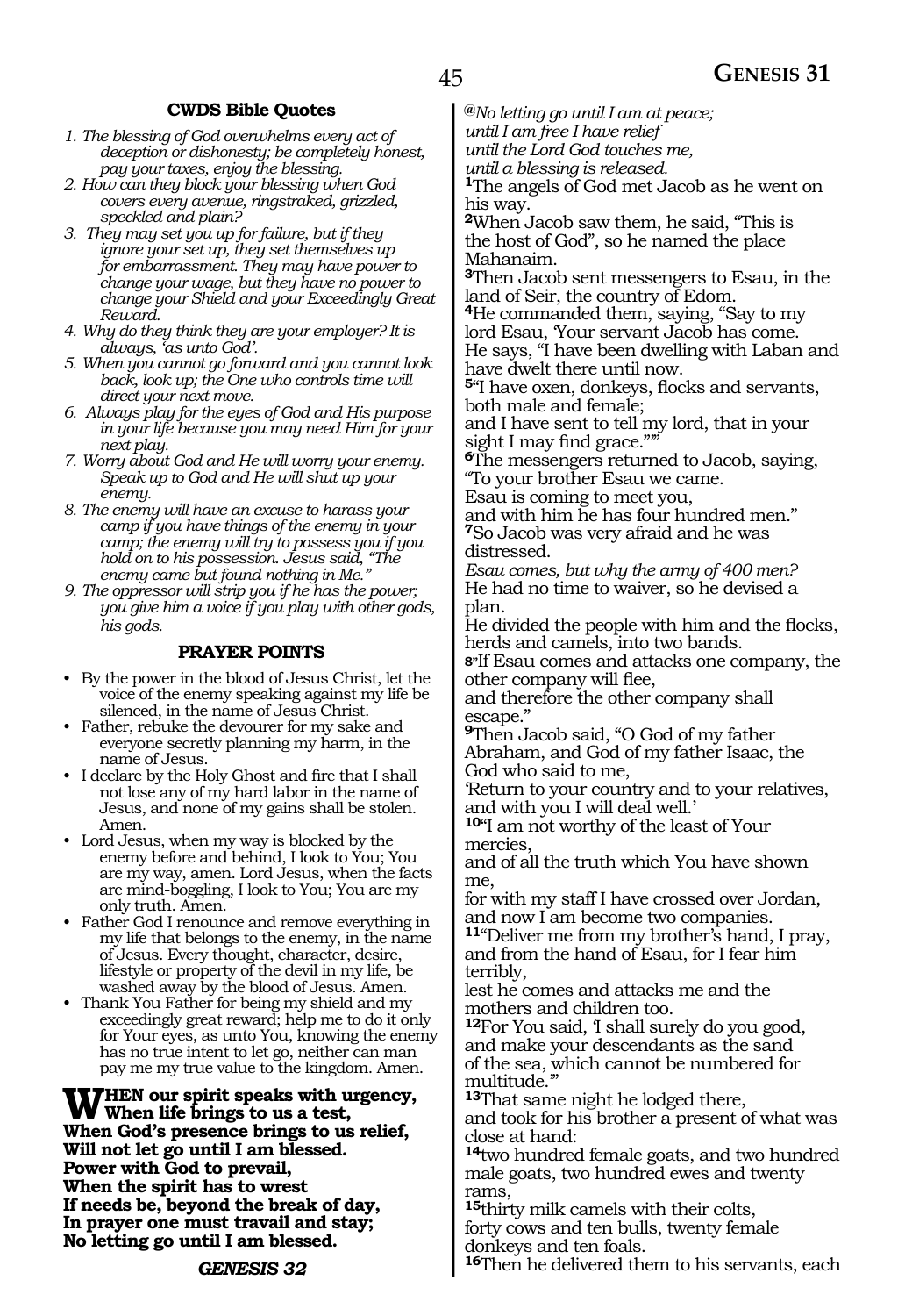## GENESIS 32 46

drove by itself, and said to his servants, "Pass over before me, and between each drove put a little space."

**<sup>17</sup>**He commanded the first one, saying,

"When my brother Esau meets you and he says to you,

'Who are you? Where do you go? And who do these belong to?'

**<sup>18</sup>**Say, 'To your servant Jacob they belong; it is a present sent to you, Esau my lord; and behold he is behind us now.'"

**<sup>19</sup>**And so he commanded the second, the third,

and all those who were with the droves, saying,

"Speak in this manner to Esau when you find him;

**<sup>20</sup>**and also say, 'Behold your servant Jacob is behind us.'"

For he said, "I will appease him with the presents that I send ahead of me, and afterwards his face I shall see;

perhaps then he will accept me."

**<sup>21</sup>**So the present went on over before him, but he himself lodged that night with the company.

**<sup>22</sup>**That night he arose and he took his two wives, his two female servants and his eleven sons, and over the ford of Jabbok he crossed. **<sup>23</sup>**He sent them over the brook, and with them, all that he had.

**<sup>24</sup>**And Jacob was left alone.

**@***Cannot go back, nowhere to go!* 

*Alone, afraid, distressed and sad;*

*alone when things were really bad;*

*separated, distraught, pouring out his heart;*

*away from men, alone with God.* 

Alone no more, a Man has come.

Jacob held on to Him in desperation Until day break, no letting go.

*Prevail I must, I need it so!*

**<sup>25</sup>**When He saw He did not prevail,

the Man touched the hollow of Jacob's thigh; yet Jacob wrestled on

though his hip came out of joint.

**<sup>26</sup>**"Let Me go!" He said; "for the day now breaks.'

"I will not let You go!" Jacob said.

"No letting go until I am blessed!

Unless You bless me I will still wrest!"

**<sup>27</sup>**So He said to him, "Now tell Me, what is

your name?" He said, "Jacob."

**<sup>28</sup>**Then he heard Him say,

"You shall no longer be called Jacob. From this day Israel shall now be your name. For as a prince you have struggled with God and with men, and have prevailed." **@***Prevailing prayer positively pays;*

*no letting go through storm or hail.*

**<sup>29</sup>**"Please tell me Your name?" Jacob asked Him then.

"Why do you ask My name?" He said. And He blessed Jacob there.

**<sup>30</sup>**So Jacob named the place Peniel,

for he said, "I have seen God face to face, and indeed my life is spared."

**<sup>31</sup>**As he passed over Penuel, on him the sun arose, and on his hip he limped.

**<sup>32</sup>**Therefore to this day, the children of Israel do not eat the muscle that shrank, which is on the socket of the thigh,

for He touched the socket of Jacob's hip in the muscle that shrank that night.

### **CWDS Bible Quotes**

- *1. Not because you heard from God means it will not get worse; when your greatest fear advances to meet you, anchor your confidence and hope on the word of God.*
- *2. Our storms may look formidable to us but miniscule and insignificant in the eyes of God. Never let your storms deceive you to look away from God; you heard Him correctly first time.*
- *3. Your gift pacifies anger and gives you favor where it matters most. God will use your generosity to intervene on your behalf. You give the gifts, God works the heart.*
- *4. Deploy strategies that soften or weaken the opposition. Hit them where they least expect it; nothing perplexes like a deceiver's or usurper's generosity.*
- *5. When you are in trouble pray; until your spirit is settled stay.*
- *6. Prayer combined with generosity is a twin force that moves heaven.*
- *7. All night is all-right; sleep makes weak.*
- *8. Hold on until something breaks; keep praying until your breakthrough.*
- *9. It is best to limp in victory, than to be dead strong in defeat.*
- *10. You have prevailing power; change your game until He registers, or changes, your name.*
- *11. Prayer strips away all deception and reveals your true strength.*

## **PRAYER POINTS**

- Father God, give me the strategies that will break down the walls of my strong enemies, in the name of Jesus Christ.
- Make me a prayer addict, O Lord, and let me never be rehabilitated, in the name of Jesus.
- O Lord God Most High, give me the spirit of resilience in prayer until I have prevailing power with both God and man, in the name of Jesus.
- Merciful God, give me the touch that will rearrange my life, my destiny and my history, in the name of Jesus.
- O God my Father, let the spirit of grace that brings favor, forgiveness, mercy and restoration, fall upon me in abundance, in the name of Jesus.
- God of Abraham, Isaac and Jacob, intervene in my affairs and deal well with me, in the name of Jesus.
- Father God let every deceptive and weak area of my life be stripped away on my knees and let my true strength with You and among men be revealed, in the name of Jesus. Amen.

# **FOUR** hundred men strong they will<br> **Put your strength is with the Lard**

**But your strength is with the Lord. Four hundred men strong, but when all is**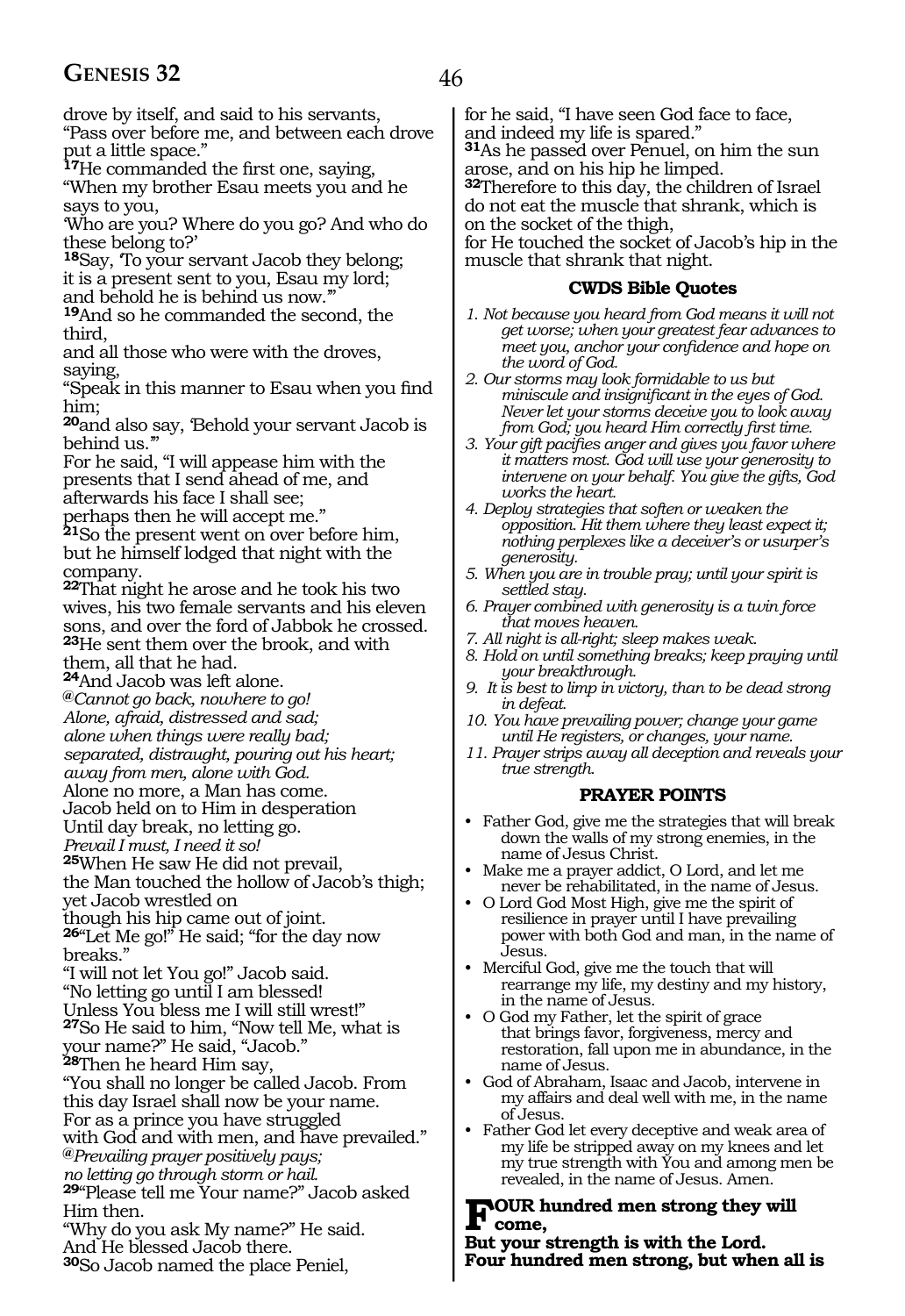**done the tears will say it all. Four hundred men ready for war; This was the moment they were waiting for.**

**But Esau ran; they kissed, wept and embraced.**

**The emotions swept 400 men away. For Jacob's battle was already won, Not with 400 but with One.**

#### *GENESIS 33*

**<sup>1</sup>**Jacob lifted up his eyes and saw Esau then; he came and with him were four hundred men.

So he divided the children between Rachel, Leah and the two maid servants.

**<sup>2</sup>**He placed the maid servants and their children first in line,

then Leah, then Rachel and Joseph behind. **<sup>3</sup>**He then crossed over before them then, and seven times to the ground, he bowed himself.

He did this until he came near to his brother. **<sup>4</sup>**But Esau ran to meet him and they embraced.

He then fell on his neck, and kissed him and together they wept.

**@***While four hundred pairs of surprised, teary eyes looked on.*

*Jacob's battle was already fought and won. They saw Esau's heart change, but they could never see*

*Jacob's fight the night before on a different battlefield.*

**<sup>5</sup>**When Esau lifted up his eyes, he saw the women and children;

"Who are these with you?" he asked him then. "The children God has graced me with," Jacob said.

**<sup>6</sup>**Then the maid servants came near with their children and bowed themselves.

**<sup>7</sup>**Then Leah and her children came and bowed,

and Joseph and Rachel came near and also bowed.

**<sup>8</sup>**Then Esau said, "What do you mean by the droves I met?"

"These are to find favor with you," Jacob said. **<sup>9</sup>**And Esau said, "I have enough, my brother; what you have keep."

**<sup>10</sup>**And Jacob said, "No, please, if I have found favor with you, take this blessing of me;

inasmuch as I have seen your face as though I had seen the face of God, and you were pleased with me.

**<sup>11</sup>**"Please, take my blessing that is brought to you, because God has dealt graciously with me and I have enough."

So he urged him and he took them from Jacob.

**<sup>12</sup>**And Esau said, "Let us take our journey and go, and I will now go before you."

**<sup>13</sup>**But Jacob said to him, "The children are tender, my lord, you know,

and I have herds and flocks with young also; if we overdrive them in one day all the flocks will die.

**<sup>14</sup>**Please let my lord go on ahead before his servant, I will continue slowly behind, just as the livestock and children can endure, until I come to my lord at Seir."

**<sup>15</sup>***Of the 400 men who were his strength,* he offered to leave some behind to be Jacob's help.

But Jacob said, "There is no need; in your sight let me find grace."

**<sup>16</sup>**So with his four hundred men Esau returned on his way to Seir.

**<sup>17</sup>**Jacob journeyed to Succoth where he built a house, and made booths for his livestock; therefore the place is called Succoth.

**<sup>18</sup>**And Jacob came safely to a city of Shechem, in the land of Canaan, when he came from Padan Aram,

and before the city he pitched his tent. **<sup>19</sup>**And he bought the parcel of land where he had pitched his tent for one hundred pieces of silver from the children of Hamor, the father of Shechem,

and upon it he spread his tent.

**<sup>20</sup>**And he erected there an altar, and called the name El-Elohe-Israel.

**@***An altar of worship, for by experience, he knew the victories that emanate from the* 

*Lord's presence.*

*Build an altar of thanksgiving, for in worship there is strength.*

*Esau came and left with his 400 men.*

## **CWDS Bible Quotes**

- *1. Difficult matters are made easy through ardent prayers.*
- *2. Why exert physical energy when you can assign angels?*
- *3. If your battle is not against flesh and blood then your battlefield is not a physical place and your weapon not a carnal tool.*
- *4. Love, tears and embrace replace hostility when you come in the anointing.*
- *5. When you struggle with angels in the night, men will wonder at your breakthroughs in the day.*
- *6. Break them down from the inside with soft answers, a gift in secret and prayers.*
- *7. You attack the strength of the opposition when you target the spirit of opposition, not the force of the opposition (400 men).*
- *8. You know you have power with God when your hostile enemy becomes your protective shield, or desires to be.*
- *9. Construct your altar today El-Elohe- (your name); indeed the God of Israel is personal.*

## **PRAYER POINTS**

- Father God, I renounce and relinquish everything in my life that prevents You from fighting my battles, in Jesus name.
- Great problem solver, great burden bearer, the God who calms troubled waters, please calm the storms in my life, in the name of Jesus.
- Father, in the name of Jesus, dispatch Your host of angels to fight against every spirit that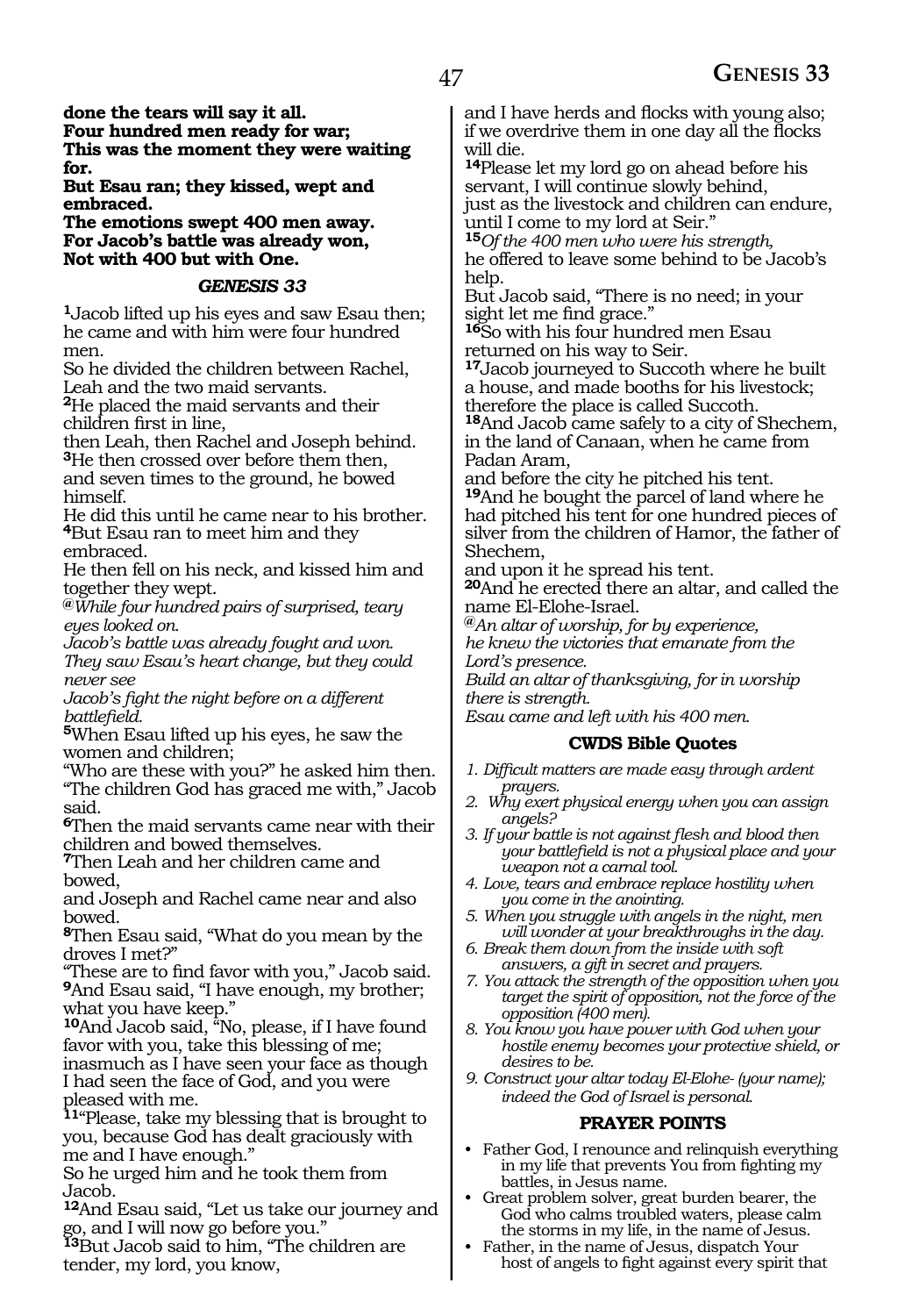opposes me and my destiny, in the name of Jesus.

- Father God I align my ways to You so that my hostile opponents will become my submissive friends, in the name of Jesus. Amen.
- God of wisdom, knowledge and understanding, give me the divine wisdom to break down my enemies from the inside and to vanquish the spirit of opposition that energises their hostility, in the name of Jesus.
- Lord Jesus, I commit my entire body, soul and spirit into Your hands, and construct my altar to You my God, El-Elohe; deal with me according to your righteousness, in the name of Jesus. Amen.

## **SISTERS, have you been caused offense?**<br>
Brothers shall come to your defense.<br>
Sistem have you suffered wave? **Sisters, have you suffered wrong? Justice shall come; it will not be long.**

#### *GENESIS 34*

**<sup>1</sup>**Dinah, Jacob's daughter, who of Leah was born,

went out to see the daughters of the children of the land.

**<sup>2</sup>**But when the prince of the country, Shechem the son of Hamor the Hivite, saw her,

he took her to bed; she was defiled.

**<sup>3</sup>**After doing the evil act, Shechem ached for her;

his soul was fixed on Dinah, Jacob's daughter, indeed he was in love.

He spoke kind words to her therefore.

**<sup>4</sup>**And Shechem spoke to his father Hamor, saying, "Get me this young woman as a wife father, I ask this of you please."

**<sup>5</sup>**Now when Jacob heard he defiled Dinah his daughter, he held his peace;

for his sons were with the livestock in the field so he left it until they came.

**<sup>6</sup>**Then Hamor the father of Shechem went out to speak with Jacob.

**<sup>7</sup>**Eleven angry men were Jacob's sons.

In Israel, this was disgraceful; this folly should not be done.

For when the sons of Jacob heard it, they came in from the field;

an offense to a sister had left them very grieved.

**<sup>8</sup>**Angry men listened, as they heard Hamor say,

"My son loves Dinah; let her be his wife I pray."

Angry men must take a stand.

As he said, "Make marriages with us, dwell in our land.

**<sup>9</sup>**"Make marriages with us; give your

daughters to us and take of our daughters for your wives.

**<sup>10</sup>**"So you shall dwell with us in all the land, in any place.

Stay here and trade, acquire property here, let us integrate."

**<sup>11</sup>**To her father and brothers Shechem pleaded,

"Let me find favor in your eyes, and whatever you ask me I will give.

**<sup>12</sup>**"Ask me the dowry you desire, any gift, and I will give likewise.

Just let me have the young woman for my wife."

**<sup>13</sup>**Angry men spoke to Shechem and Hamor in deceit,

**<sup>14</sup>**"This is against our just belief.

To give a sister to one who is uncircumcised, would be a reproach in our eyes.

**<sup>15</sup>**"You may have her, but just one way: circumcise you must and also every male. **<sup>16</sup>**"You must become as we are.

Circumcise all, else we shall all go.

Then we will give you our daughters, and your daughters we will take;

and we will dwell with you, and become one people then.

**<sup>17</sup>**"If you will not be circumcised as we ask, we will take our daughter and be gone."

**<sup>18</sup>**Their words were pleasing to Hamor and Shechem, his son;

**<sup>19</sup>**so the young man did not delay to have it done.

He was more honorable than his house, and Dinah was his delight;

do what he must, this he would do to set things right.

**<sup>20</sup>**When Shechem and Hamor his son came to the city gate,

they spoke to the men of the city, saying:

**<sup>21</sup>**"These men are at peace with us, let us let them stay,

let them dwell in the land and also trade. The land is large enough.

Let them marry to our daughters and we to theirs.

**<sup>22</sup>**"But only on this condition will they consent to stay,

if we circumcise among us every male as they are circumcised as well.

**<sup>23</sup>**Will not their livestock, their property and all their animals be ours? Only let us consent to them in this."

**<sup>24</sup>**All who went out of the city obeyed Hamor and Shechem his son.

Every male was circumcised who from the city gate went out.

**@***Sister, have you been caused offense?* 

*Simeon and Levi to your defense.*

**<sup>25</sup>**It came to pass, on the third day when the men were sore,

Simeon and Levi came boldly upon the city with their swords,

and they killed all the males.

**26**They killed Hamor and Shechem with the sword,

and took Dinah from Shechem's house and went out.

**<sup>27</sup>**Then the sons of Jacob came upon the deceased, and plundered the city, because their sister was defiled.

**28**They took the sheep, the oxen, and the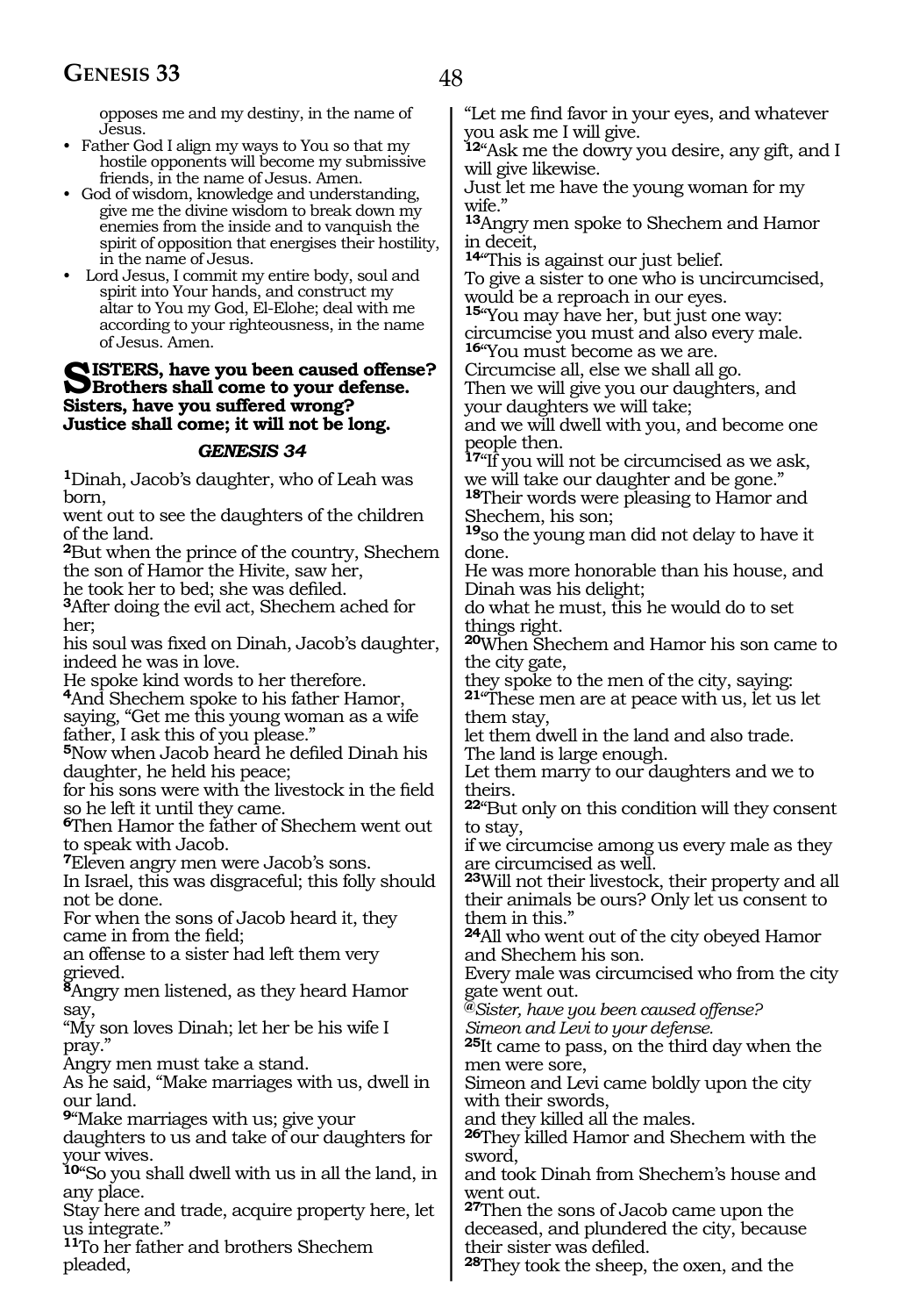donkeys in the city and in the field.

**<sup>29</sup>**They took all the wealth, and all their little ones and wives captive;

and they plundered all that was in the houses. **<sup>30</sup>**And Jacob said to Simeon and Levi, "You have troubled me by making me a stench

among all the people of the land.

Among the Canaanites and the Perizzites and since I am few,

they will gather against me and destroy me, both me and my household."

**<sup>31</sup>**But they replied, "Should a sister be troubled, and we are not? Should a sister be taken for a harlot? Should a sister be made to feel offense and brothers not plead for her defense?"

**@***As they acted in this manner, they showed it was much worse* 

*not to defend a sister, than to put safety first.* 

## **CWDS Bible Quotes**

- *1. When you play in enemy territory it is no sport, the enemy will possess you.*
- *2. A honorable rapist that is more honorable than his household spells disaster.*
- *3. Even if it is consensual, do not take it then seek to ratify it afterwards; honor God and He will honor you.*
- *4. The temptations you surrender to before marriage will be the struggles you experience throughout marriage; the principles you ignore before marriage will become your violent opponents in marriage.*
- *5. By territorial law, the kingdom you submit to owns you and everything you have; this rule was argued by Shechem to get his men to agree to painful circumcision.*
- *6. Where are the brothers and sisters who will be strident in defence of the bruised, the hurting and the weak among us?*
- *7. A holy nation has no place, part or union with idol worshippers and immoral men; you cannot become a part of what God has designated you to replace.*
- *8. The trouble that is brewing may be the chariot from heaven to rescue your destiny; keep looking upwards.*
- *9. You got it now(trouble) but one day you will get it (understanding). Your source of vexation may be divine intervention.*

#### **PRAYER POINTS**

- O God my Father, give me self-restraint in dealing with members of the opposite sex, in the name of Jesus.
- Father remove every lustful spirit from my heart, in the name of Jesus. Let every spirit of lust attacking me be fanned away by the blood of Jesus. Amen.
- My Father, my God, help me not to surrender to lustful temptations on the presumption or excuse of marriage, but to honor You completely in my dating, so You will honor me in marriage, in the name of Jesus. Amen.
- Lord God of Abraham, help me not to make any covenant with sinners that is inconsistent with my destiny and Your calling on my life; in the name of Jesus.
- O Lord God of hosts, most holy God, give me

a heart of integrity to keep every covenant I make, in the name of Jesus.

- Let every deceptive spirit attacking me or seeking to control me, receive the judgment fire of God now, in the name of Jesus.
- Father God, I stand in defence of every sister or brother who has been wronged or abused. I call forth Michael and His warring angels to rise to their defence now, in the name of Jesus. Holy Spirit, comfort and restore them speedily. Erase every bitter memory and replace them with good ones, in the name of Jesus.

## **n covenant, then in His care;**

**I**N covenant, then in His care;<br>All that will harm must retreat in fear.<br>They will car, "Connect go foot them, and **They will say, "Cannot go face them, and face God's horror;**

#### **They are small in number, but… their God is terror!"**

#### *GENESIS 35*

**@***He is the God who came to me when I fled before;*

*when I fled from Esau, He was there for sure.* **<sup>1</sup>**Then God said to Jacob, "Arise, go dwell in Bethel; make an altar to God there, who appeared to you when you fled from your

brother Esau's face."

**<sup>2</sup>**And Jacob said to his household and to all who were with him,

"Put away the strange gods among you, purify yourselves.

*Time to be holy and different, and to make it seen,* and to change your garments; it is time to be clean.

**<sup>3</sup>**"Then let us arise and go to Bethel, and I will make an altar to God there,

who answered me in the day of my distress and has been with me all the way.

**<sup>4</sup>**So they took all the foreign gods they had, and all earrings from their ears,

and placed them under the oak at Shechem, and Jacob hid them there.

**<sup>5</sup>**As they journeyed the terror of God was on the cities all around them, yes they knew, Jacob and his sons had departed, and they could not pursue.

**@***God will protect purpose and everyone called by grace;*

*anyone who will move to harm you, will know terror face to face.*

**<sup>6</sup>**So Jacob came to Luz in Canaan, which is Bethel by name; he and everyone with him. **<sup>7</sup>**He built an altar there to God. He called the place El-Bethel,

for there God appeared to him, when from his brother he fled.

**<sup>8</sup>**There Deborah, Rachel's nurse, died, and below Bethel under the oak tree she was buried; so they named it Allon-bachuth.

**<sup>9</sup>**Then God appeared to Jacob again, and had blessed him, when from Padan-aram he came.

**<sup>10</sup>**And God said to him, "Your name is Jacob, but your name shall be called Jacob no more, your name shall be Israel." So He called his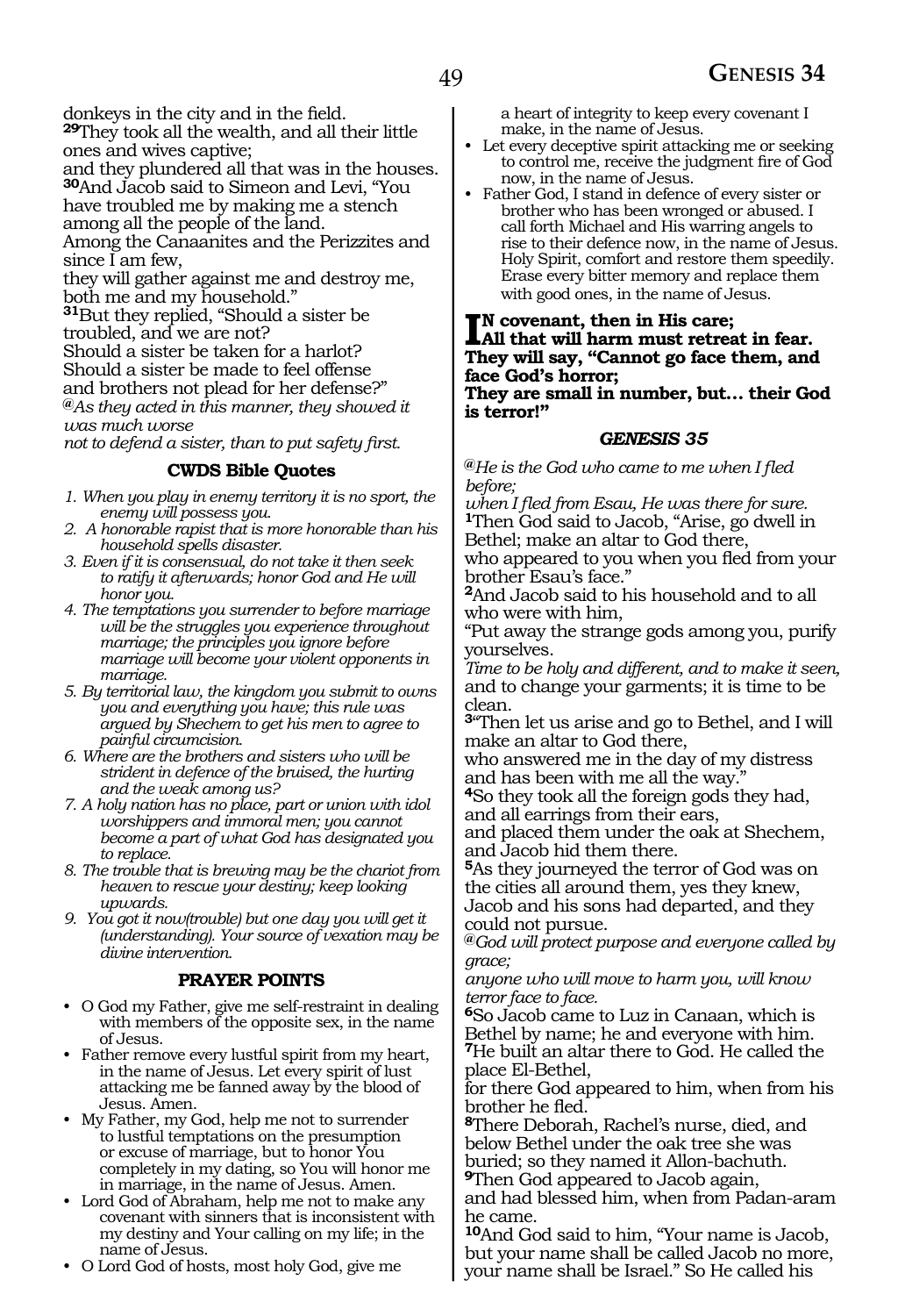## **GENESIS 35** 50

name Israel.

**<sup>11</sup>**And God said to him, "I am God Almighty. Be fruitful and multiply.

A nation and a company of nations shall come from you and kings shall come from your loins.

**<sup>12</sup>**"I give you the land which I gave to Abraham and to Isaac,

and to your descendants after you I give this land<sup>"</sup>

**<sup>13</sup>**Then God went up from him, in the place where He talked with him.

**<sup>14</sup>**So Jacob set up a pillar of stone in the place where He talked with him,

and he poured oil and drink offerings on it. **<sup>15</sup>**And Jacob called the place where God spoke with him, Bethel.

**<sup>16</sup>**Then he moved from Bethel, and when they were only a little distance from Ephrath,

Rachel labored in childbirth and her labor was hard.

**<sup>17</sup>**And so it was, when she was in hard labor, the midwife said to her,

"Do not fear, Rachel; you will have this son also.'

**<sup>18</sup>**And as she was dying(for she died), she named her son Ben-oni;

but his father called him Benjamin.

**<sup>19</sup>**Rachel died and was buried on the way to Ephrath, that is, Bethlehem.

**<sup>20</sup>**And Jacob set a pillar on her grave; and to this day it is the pillar of Rachel's grave.

**<sup>21</sup>**And Israel pitched his tent beyond the tower of Eder as he journeyed from there.

**@***Careful Reuben; beginning of Jacob's strength, maintain control!*

*The jealousy is over, Rachel is dead; let it go!* **<sup>22</sup>**As Israel dwelt in the land, Reuben went and lay carnally with Bilhah, his father's concubine; and Israel heard of it.

Now Jacob's sons were twelve, and those twelve were:

**<sup>23</sup>**the sons of Leah: Reuben, Jacob's firstborn; Simeon, Levi, Judah, Issachar, and Zebulun; **<sup>24</sup>**Joseph and Benjamin, the sons of Rachel; **<sup>25</sup>**Dan and Neptali , the sons of Bilhah, Rachel's maid servant;

**<sup>26</sup>**and Gad and Asher, the sons of Zilpah, Leah's maid servant.

These were Jacob's sons who were born to him in Padan-aram.

**<sup>27</sup>**Then to Isaac his father, at Mamre, Jacob moved,

this was the same Kirjath Arba, or Hebron, where Abraham and Isaac dwelt.

**<sup>28</sup>**Isaac lived for a hundred and eighty years. **<sup>29</sup>**And Isaac died, old and full of days,

and his sons Esau and Jacob buried him. **@***Israel had God's covenant, and by experience Israel knew:*

*when in covenant you are in His care; all those who will harm you will retreat in fear.*

## **CWDS Bible Quotes**

- *1. When you are at a crossroad in life find the cross, lay down your load and surrender your life.*
- *2. Let Bethel (the place you meet with God) be your first line of defence.*
- *3. Work on your altar, it settles your history and unveils the mystery of your destiny.*
- *4. Search your heart; remove every idol; if you want the full God, then give God the full you.*
- *5. Some things must be buried, some things mortified; you will be surprised at the things you have been carrying all this time in your new walk of faith.*
- *6. There is nothing as terrifying as the terror of the Lord; work the altar, the Lord will work the enemy.*
- *7. Never name your children permanently based on your temporary problems or pain; name them to position them for their own bright future.*
- *8. If your child is named at birth with the expectation that your husband will love you; he may surrender his birthright to do so.*
- *9. Rachel is dead, her servant defiled, Leah is promoted, but, when you trouble your own house even if you justify it, you will inherit the wind.*

#### **PRAYER POINTS**

- Father God, I lay aside every idol in my heart and fully surrender myself to You, in the name of Jesus.
- O Lord my God, You are my shield and my defence, and my strong wall of protection in the times of trouble.
- Lord of hosts, mighty God, let Your terror fall upon everyone who is plotting my harm, in the name of Jesus.
- Father God, thank You for unrestricted access to Your throne; help me to value my prayer altar and to tabernacle there and not just resort.
- Let my prayer altar receive fresh fire from heaven now, in the name of Jesus.
- Father, help me to value everything You have given to me because of my new birth in Christ. Help me not to surrender my birthright in You for one moment of flesh or any other good excuse, in the name of Jesus.
- I reverse every negative name or pronouncement over my life and the lives of my children, even if it was justified in the moment, in the name of Jesus. Amen.

## **When God makes you an "heir to stay," And someone else stands in your way, God blesses you; and they will know You are here to stay, so they will peacefully go.**

## *GENESIS 36*

**<sup>1</sup>**This is the genealogy of Esau, who is Edom. **<sup>2</sup>**Esau took his wives of the daughters of Canaan:

Adah the Hittite, daughter of Elon and Aholibamah daughter of Anah the Hivite, the daughter of Zibeon.

**<sup>3</sup>**He also took Basemath, Ishmael's daughter, sister of Nebajoth.

**<sup>4</sup>**And Adah bore Eliphaz to Esau, and Basemath bore Reuel.

**<sup>5</sup>**Aholibamah bore: Jeush, Jalam and Korah. These were Esau's sons who were born to him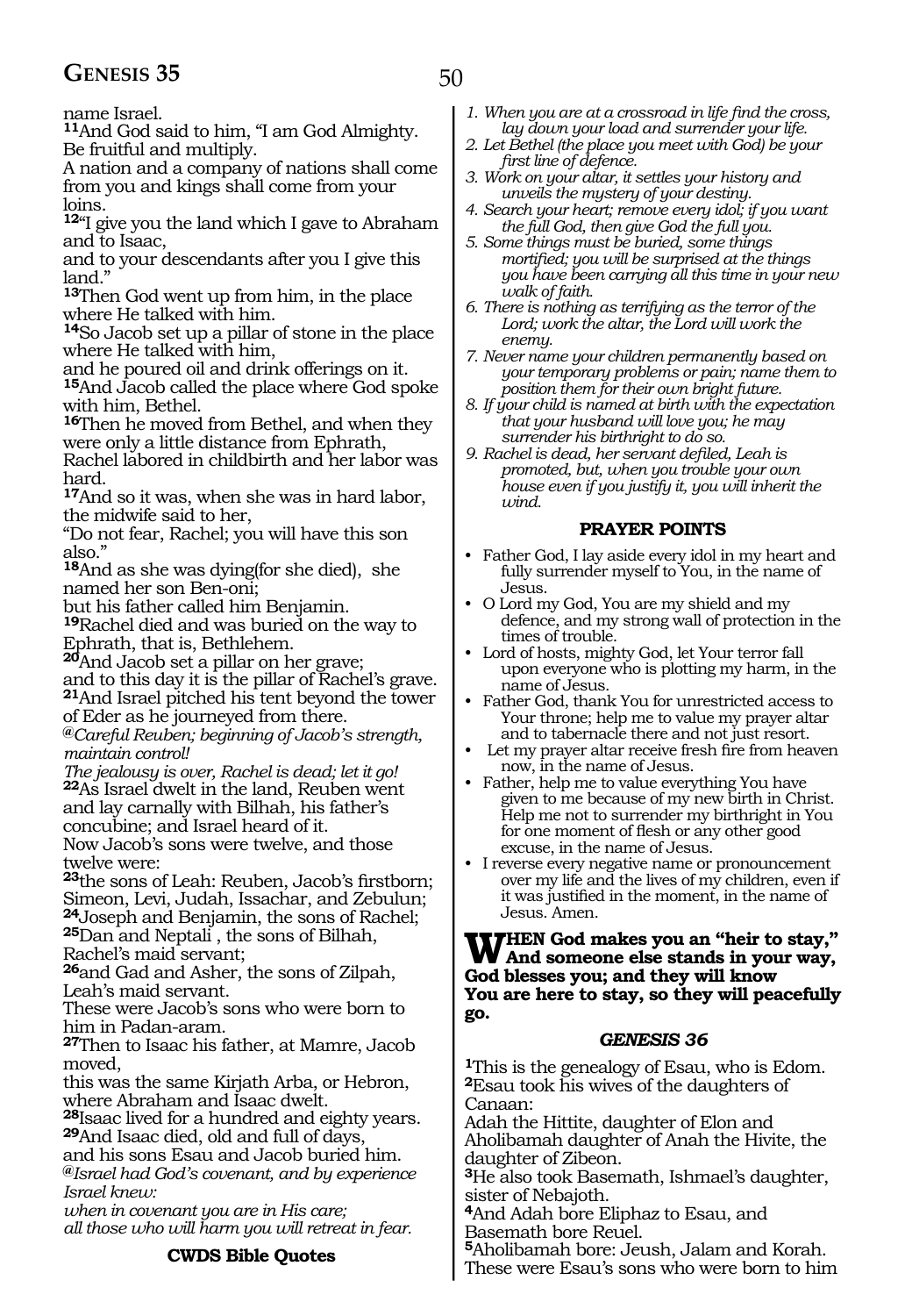in the land of Canaan.

**<sup>6</sup>**Then Esau took his wives, his sons, and his daughters,

and every person of his household, his cattle, his animals,

and all his possessions which he had gained in the land of Canaan,

and went into the country, far away from his brother, Jacob's presence.

**<sup>7</sup>**Their wealth was too great for them to share the land,

and their livestock were too many for the land to bear.

**@***Though he was once filled with anger and with hate,*

*Esau was now happy to go, to give Jacob his rightful place.*

*When God makes you an "heir to stay"*

*and someone else stands in your way, God blesses you, and they will know;*

*the one you feared will peacefully go.*

**<sup>8</sup>**So Esau went to dwell in Mount Seir with all his wives.

Esau is Edom, the father of the Edomites. **<sup>9</sup>**This is the genealogy of Esau in Mount Seir. **<sup>10</sup>**These are the names of Esau's sons:

Eliphaz the son of Adah, Esau's wife, and Reuel the son of Basemath, Esau's wife.

**<sup>11</sup>**The sons of Eliphaz were: Teman, Omar,

Zepho, Gatam and Kenaz, the total five.

**<sup>12</sup>**Timna was the concubine of Eliphaz, son of Esau; to him she bore Amalek. These were the sons of Adah, Esau's wife.

**<sup>13</sup>**These were the sons of Reuel: Nahath, Zerah, Shammah and Mizzah. These were the sons of Basemath, Esau's wife.

**<sup>14</sup>**These were the sons of Aholibamah, Esau's wife; she bore Esau: Jeush, Jaalam and Korah.

**<sup>15</sup>**And in Mount Seir, Edom grew in number. From him came many dukes:

Duke Teman, Duke Omar, Duke Zepho, Duke Kenaz,

**<sup>16</sup>** Duke Korah, Duke Gatam, and Duke Amalek. These were dukes of Eliphaz in Edom, all sons of Adah.

**<sup>17</sup>**Of Reuel, Esau's son, the dukes were four, Duke Nahath, Duke Zerah, Duke Shammah, and Duke Mizzah.

These were sons of Basemath, Esau's wife.

**<sup>18</sup>**The dukes of Aholibamah, Esau's wife were: Duke Jeush, Duke Jaalam, and Duke Korah. **<sup>19</sup>**These were the sons of Esau, who is Edom,

and these were their dukes.

**<sup>20</sup>**The sons of Seir the Horite, who inhabited the land,

were: Lotan, Shobal, Zibeon, Anah,

**<sup>21</sup>**Dishon, Ezer and Dishan.

These were dukes of the Horites, the sons of Seir, in the land of Edom.

**<sup>22</sup>**The sons of Lotan were Hori and Hemam and Lotan's sister was Timna.

**<sup>23</sup>**The sons of Shobal were: Alvan, Manahath, Ebal, Shepho and Onam.

**<sup>24</sup>**Ajah and Anah were Zibeon's sons. It was Anah who found hot springs in the wilderness as he pastured the donkeys of Zibeon his father.

**<sup>25</sup>**Anah had two children; Dishon, and Aholibamah his daughter.

**<sup>26</sup>**Dishon had four sons: Hemdan, Eshban, Ithran, and Cheran.

**<sup>27</sup>**Ezer's sons were: Bilhan, Zaavan, and Akan. **<sup>28</sup>**Uz and Aran were the sons of Dishan.

**<sup>29</sup>**The dukes of the Horites were: Shobal,

Zibeon, Anah and Lotan;

**<sup>30</sup>**Dishon, Ezer, and Dishan. These were all dukes of the Horites in Seir.

**<sup>31</sup>**These are the kings who reigned in Edom before any king reigned in Israel:

**<sup>32</sup>**Bela the son of Beor reigned in Edom in the city of Dinhabah.

**<sup>33</sup>**Jobab the son of Zerah of Bozrah reigned in his place when he died.

**<sup>34</sup>**He was succeeded by Husham of the land of the Temanites.

**<sup>35</sup>**Hadad the son of Bedad who smote Midian in the field of Moab succeeded him. The name of the city was Avith.

**<sup>36</sup>**When Hadad died, Samlah of Masrekah reigned in his place.

**<sup>37</sup>**When Samlah of Masrekah died, Saul of Rehoboth succeeded him.

**<sup>38</sup>**Baal-Hanan the son of Achbor succeeded Saul.

**<sup>39</sup>**Hadar succeeded Baal-Hanan after he died. The name of the city was Pau. His wife's name was Mehetabel, the daughter of Matred, the daughter of Mezahab.

**<sup>40</sup>**These are the dukes of Esau, eleven dukes came of him;

they were: Timna, Alvah, Jetheth,

**<sup>41</sup>**Aholibamah, Elah, and Pinon,

**<sup>42</sup>**Kenaz, Teman, and Mibzar,

**<sup>43</sup>**Magdiel and Iram.

These were the dukes of Edom, according to their dwelling places in the land of their possession.

Esau was the father of the Edomites.

**@***Know you will expand and increase, kings will reign on your thrones*

*if you respect what God is blessing and you leave the blessed alone.*

## **CWDS Bible Quotes**

- *1. Possess your possession by faith.*
- *2. Serve the Lord faithfully and your enemy will serve you; seek the kingdom persistently and everything will be added.*
- *3. Never have a mindset to share God's inheritance, it is not yours to share, it is God's.*
- *4. God may defeat them with power, or He may defeat them with blessing, either way, they will go to their own place.*
- *5. The enemy cannot withstand your prayers, keep praying.*
- *6. Your possession is not the place for the opposition to your vision to settle; they must find their own place.*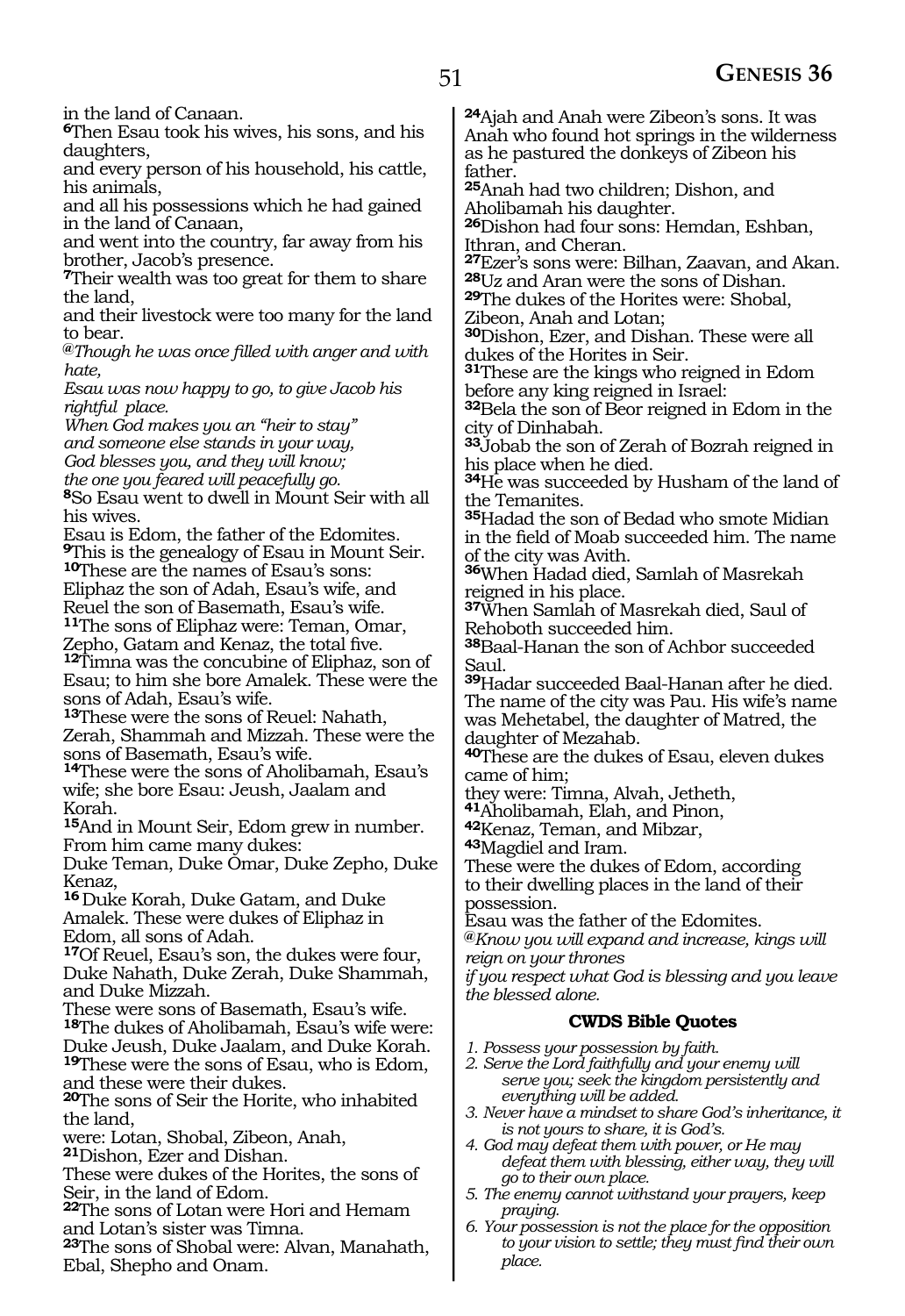## **PRAYER POINTS**

- Father God, let every Esau spirit expanding in my inheritance be fanned away by the blood of Jesus. Amen.
- O God my Father, let every stubborn person holding on to things that belong to me, let go and find their own place now, in Jesus' name.
- Lord God of Israel, I pray for the peace of Israel; let every person militating against the nation of Israel, be fanned away by the blood of Jesus. Amen.
- Mighty God, let every foreign spirit expanding in the possession of the church scatter and die, in Jesus' name. Amen.
- O God who turns hearts just as You bend rivers, change the heart of every Muslim, give them a divine encounter with You so they too will have an eternal hope, in the name of Jesus.

## **DREAM on, brother, dream on I say,**<br>
Though there are some who are filled with bate: **with hate;**

**But all the things they say and do, Cannot stop your dreams from coming true.**

#### *GENESIS 37*

**<sup>1</sup>**Israel lived in the land in which his father was a stranger, in Canaan.

**<sup>2</sup>**Joseph being seventeen years old went out with his brothers, to feed the flock.

With the sons of Bilhah and Zilpah, his father's wives he went,

and he brought back to his father a bad report of them.

*Many colors is the way Israel's love was expressed;*

**<sup>3</sup>**Joseph was the son of Israel's old age and therefore he loved him above the rest.

*Many ways there were to let it out;*

Israel made Joseph a many-colored coat.

**<sup>4</sup>**When his brothers saw what Israel did,

how his father loved Joseph more than all his brothers, they hated him

and could not speak to him in a peaceful way. **@***A many-colored love had just made way*

*for a burning multi-colored hate.*

*Dream on brother, shhh…! Do not tell your dream; they will hate you more because of it.*

**<sup>5</sup>**Joseph had a dream and he told it to his brothers

and they hated him more because of it.

**<sup>6</sup>**For he said to them, "Please hear this dream that I have dreamed:

**<sup>7</sup>**"In the field we were, binding sheaves, and behold, my sheaf stood upright and yours stood all around,

and to my sheaf, your sheaves bowed down." **<sup>8</sup>**"Shall you rule us, Joseph?

Shall you indeed have dominion over us?" his brothers said.

And they hated him even more, because of his dream and because of his words.

**@***Dream on, brother; you are seeing far;*

*did you say, "Sun, moon, and eleven stars?"*

**<sup>9</sup>**Joseph dreamed another dream and this to

his brothers he told,

saying, "I had another dream; to me the sun moon and the eleven stars bowed down." *Dream on, brother; but hold your tongue.*

**<sup>10</sup>**He told it to his father and his brothers;

and his father rebuked him, saying, "What is this you are dreaming,

shall your mother and father and your brothers bow down to you?"

**<sup>11</sup>**Joseph earned the envy of his brothers, but all he said his father Israel observed.

**<sup>12</sup>**His brothers went to feed their father's flocks in Shechem.

**<sup>13</sup>**And Israel said to Joseph, "Your brothers are feeding the flocks at Shechem, let me send you to them."

And he said, "Here I am."

**<sup>14</sup>**Then he said, "See it is well with your brothers and the flocks, now Joseph, go, what you have discovered, come back and let me know."

So he sent him from the Valley of Hebron and to Shechem he went.

**<sup>15</sup>**A certain man found him, wandering in the field.

He asked him saying, "What do you seek?" **<sup>16</sup>**"My brothers and the flocks," Joseph said. **<sup>17</sup>**He said, "They left for Dothan."

So Joseph went there and found them.

**<sup>18</sup>**They saw him from a distance, before he came near,

and they conspired against him to kill him there.

**<sup>19</sup>**They said to each other, "The dreamer is coming, see!

*"Let us lead him back to reality.*

**20"** The dreamer is coming, let us kill him and throw his body in a pit;

'A wild beast has slain him', let us say this. Today we will see what all this means;

what will become of all his dreams."

**<sup>21</sup>**But Reuben heard and he delivered him, saying, "Let us not kill him."

**<sup>22</sup>**He said to them, "Why shed blood? Why should you kill?

Cast him into a pit in the wilderness; do not lay a hand on him."

Reuben had hoped to spare the pain,

and to bring Joseph back to his father again. **<sup>23</sup>**So it came to pass that when Joseph came, his brothers took his multi-colored coat away.

**<sup>24</sup>**They took him and cast him into a pit.

The pit had no water inside, it was empty. *If they felt guilt it was concealed;*

**<sup>25</sup>***satisfied,* they sat down for a meal. They lifted their eyes and saw a company of Ishmaelites.

They were coming from Gilead and going to Egypt with their camels bearing myrrh, balm and precious spices.

"Hey look! A company of Ishmaelites comes." **<sup>26</sup>**Judah said, "He is our brother and our flesh;

let not our hand be upon him to put him to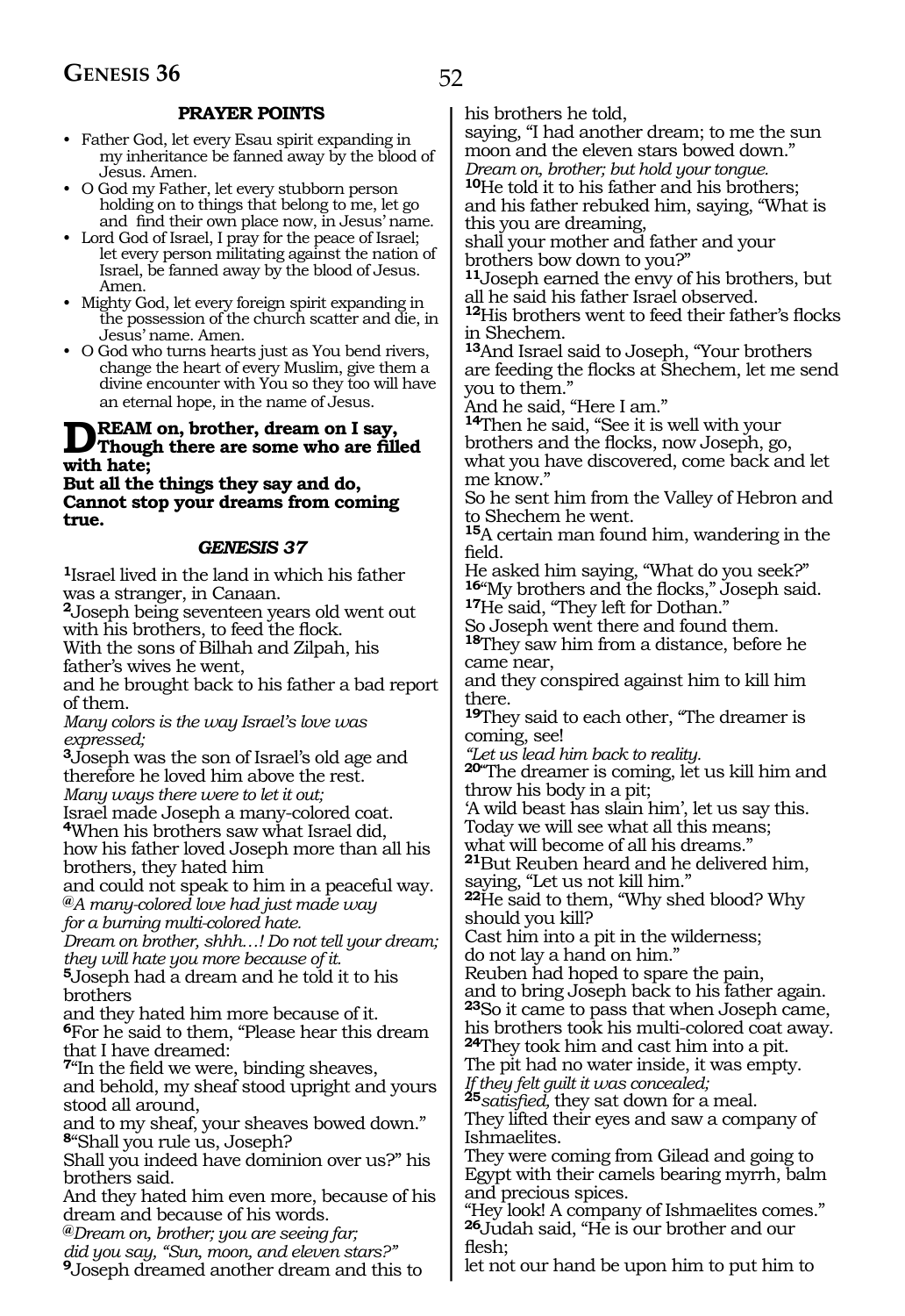death.

What do we profit if we kill him and conceal his blood?

**<sup>27</sup>**"Let us not lay hands on him, let us sell him to the Ishmaelites."

Together they agreed and took his advice.

**@***What use are dreams when you are stalled: a big pitfall and four pit walls.*

*But then you see the colors change;*

*you are taken out but hate remains.*

you are *unen* our pair name comes and the price;<br><sup>28</sup>Twenty shekels of silver, they paid the price; Joseph was sold to the Ishmaelites.

To Egypt bound, Joseph was carried;

*saved from death but enslaved in life.*

**<sup>29</sup>**Reuben returned to the pit after they left. Joseph was not in the pit; he was distressed.

**<sup>30</sup>**He returned to his brothers and said,

"The boy is gone, where shall I go?"

**<sup>31</sup>**They took Joseph's coat and killed a goat, and dipped it in the blood.

**@***A colored coat, now marred with blood, the colored coat of Israel's love.*

**<sup>32</sup>**They took the coat of many colors, and to their father the coat they brought, saying, "We have found this. Is it your son's coat or not?"

**<sup>33</sup>**He recognized it, "It is my son's coat," he said.

*A visual impression of a son now dead.*

"A wild beast has devoured him for sure; Joseph is torn to pieces without a doubt." **<sup>34</sup>**Israel put sackcloth on himself and tore his clothes,

and for many days, his son he mourned. **<sup>35</sup>**From his sons and his daughters comfort came,

but Israel refused to be comforted, nothing could ease this pain!

Israel beheld the colored coat and wept;

"I shall go down to the grave mourning my son," he said.

**<sup>36</sup>**Joseph was carried into Egypt, a merchant's load;

and to Potiphar, Pharaoh's captain, he was sold.

**@***Distressed and in a foreign land,*

*away from love, but dream right on.* 

*For when by acts of life the colours change, by dreams and visions you will be sustained.*

## **CWDS Bible Quotes**

*1. Open partiality to any member of your household is a platform for grievous division in your household.*

*2. Partiality in judgment is unrighteous, partiality in love creates a fire-pot for hate.*

*3. Some dreams cannot be received by others until fulfilment.*

*4. The proposition of your dreams will raise up opposition to your dreams; be careful who you share them with.*

*5. Household enemies are very dangerous because they have access, knowledge, and they believe they have the rights.*

*6. The pit may be your fall but it is not your final.*

*7. Crush the spirit of envy before it matures, or it will* 

*crush you.*

- *8. Your dream is constant, your test is temporary, focus on your dream and you will outlast the test.*
- *9. Their annoyance may be your conveyance; their hatred may be your pavement; they say , "So long, bye, bye" ; you say, "Until then!"*
- *10. They can't live with you here, they will honor you there.*
- *11. You may never ride on a cloud to your destiny, but on a slave carriage and through pits and prison.*

#### **PRAYER POINTS**

- O God who answers the upright, look upon me in my distress, in the name of Jesus. Amen.
- Father God, help me to be impartial and objective at all times, with full understanding of the consequences, in the name of Jesus. Amen.
- O God of Abraham, I receive every dream You have given me; they shall come to pass in my life, in the name of Jesus.
- Father, forgive everyone who has hurt me, in Jesus name.
- O Lord Jesus who forgave in the midst of Your pain, I forgive and release everyone who has trespassed against me, in Jesus' name. Amen.
- Father God I commit my life to You, my destiny is in Your hands, guide me through my tunnels of darkness to that perfect day, in Jesus name.

#### **His firstborn was called Er, And his firstborn erred. His name really meant, Watch, But the vision he did not catch, For he chose a path of wickedness; But the wage of sin is always death. Onan erred; Judah erred too; what is it with Tamar now? He was… or was he, faced with a harlot in his house?**

#### *GENESIS 38*

**<sup>1</sup>**At that time Judah went down to his brothers, and went to a certain woman named Hirah, an Adullamite. **<sup>2</sup>**There he saw the daughter of Shua, a certain Canaanite. He married her and went in to her. **<sup>3</sup>**She conceived and bore a son and he named him Er; *which means watchful.* **<sup>4</sup>**She conceived again and bore a son, and she named him Onan. **<sup>5</sup>**She again conceived and bore a third son, and he was named Shelah. He was at Chezib when he was born. **<sup>6</sup>**Then Judah took Tamar to be Er's wife. **<sup>7</sup>**But Er, Judah's firstborn, was wicked in the Lord's sight, and the Lord killed him because of his wickedness. **<sup>8</sup>**Judah then said to his son Onan, "Go, marry Tamar to raise a heir up to your brother as is the custom." **<sup>9</sup>**But Onan knew the son would not be his,

therefore when he went in to his brother's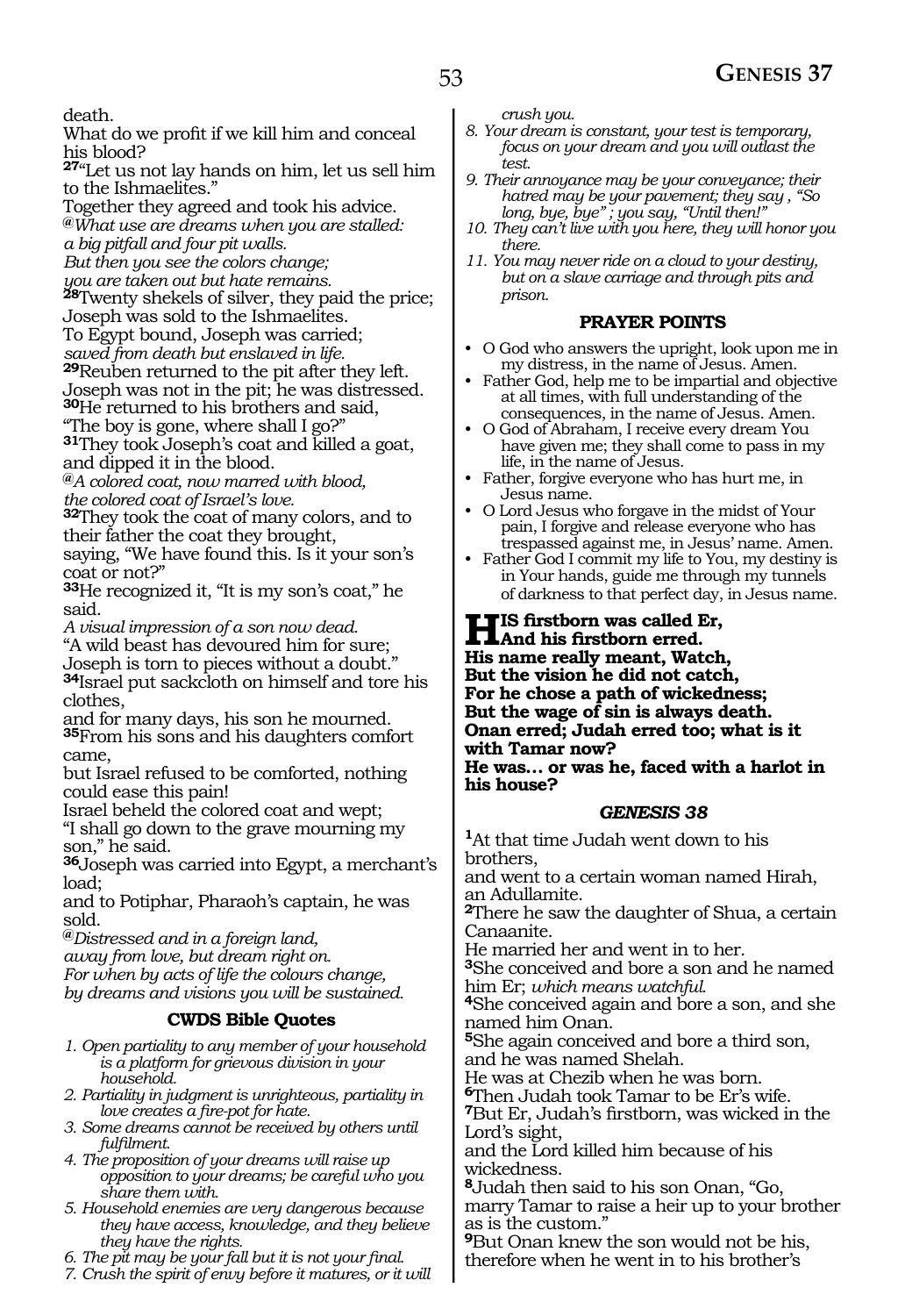## **GENESIS 38** 54

wife, he spilt the seed on the ground,

so he would not raise up a heir to his brother.

**<sup>10</sup>**This displeased God, so God slew him too. **<sup>11</sup>**Then Judah said, "Tamar, you shall remain a widow in your father's house until Shelah my son is grown."

So Tamar his daughter-in-law went to her father's house to reside,

for Judah feared that just as his other

brothers, Shelah too would die.

**<sup>12</sup>**Tamar waited as time went by,

until the daughter of Shua, Judah's wife, had died.

Judah was comforted, and so to his

sheepshearers at Timnah he went; with him was Hirah the Adullamite, his friend. **<sup>13</sup>**Tamar was told that Judah was going to

Timnah to sheer his sheep,

and in her heart a plan was conceived.

**<sup>14</sup>***"*I will take the widow's garment off, *and once again be tender and soft,*

I will wrap myself and cover myself with a veil."

This she did, and she sat in an open place, when he would pass to Timnah on his way. For she said, "Shelah is grown and I am not made his wife;

how else am I to have a child?"

**<sup>15</sup>**So Judah saw his daughter-in-law there in an open place

and thought she was a harlot, for she had covered her face.

**<sup>16</sup>**So he turned in to her by the way, saying, "Please let me come in to you."

For he did not know who she was, that in truth, she was his daughter-in-law. She said, "What will you give me in

exchange?"

**<sup>17</sup>**He said, "A kid from the flock shall be your pay."

As a guarantee she desired a pledge.

**<sup>18</sup>**He left his signet, bracelet, and his staff with her at her request.

All these items Tamar received;

then Judah went in to her and she conceived. **<sup>19</sup>**She arose, departed and took off the veil,

and put her widow's garment back on again.

**<sup>20</sup>**And Judah sent the goat kid with his friend the Adullamite

to receive his pledge and give her the hire.

**<sup>21</sup>**"Where is the harlot?" he asked. She could not be found.

"She operates openly in this place?" "No there was none."

**<sup>22</sup>**So he returned to Judah and told him the tale,

"The men said there was no harlot in that place."

**<sup>23</sup>**So Judah said, "The staff and signet that bear my name,

let her take them, lest we be put to shame. For I did send the young goat and she was not found."

**<sup>24</sup>**But three months later he would know;

for to Judah it was told.

*Where is the harlot? She is in your house.* "Tamar your daughter-in law has gone out of line,

she has played the harlot and now she is with child."

Judah said, "Bring her out and let her be burned!"

*Abstain, a lesson that all must learn.* **<sup>25</sup>***Where is the harlot?* What has she sent? Oh no, my bracelets, my staff, and my signet! She said, "I am with child by the man to

whom these belong.<br>Here is the tune, you sing the song."

*Here is the tune, you sing the song.*" **<sup>26</sup>**Judah acknowledged them and said in guilt, "She is no harlot, let her live.

She has been more righteous than I, because I did not give her to Shelah my child." And he did not know her intimately again.

**<sup>27</sup>**When it was time for giving birth, twins were in her womb;

heirs raised unto Er, and not one but two. **<sup>28</sup>**When she was giving birth, the hand of one came out

and the midwife took a scarlet thread and tied it on the hand that came out,

saying, "He indeed is first."

**<sup>29</sup>**But he surprisingly drew back his hand, and his brother came out instead;

and she said, "How did you break through? This breach be on you!" Therefore he was named Perez.

**<sup>30</sup>**Afterwards his brother came, and on his hand was the scarlet tread; he was named Zerah.

*Finally heirs to Er, after much drama.*

## **CWDS Bible Quotes**

*1. Whatever you do remember, God is looking and He judges the thoughts and the intent of the heart.*

- *2. It may not be your brother's name but it may be your brother's soul, can you say like Paul, "I am free from the blood of all men."?*
- *3. You are responsible for all your actions so act responsibly.*
- *4. It may be done in private but there is no private sin; your private sin is a public mess waiting to happen.*
- *5. You cannot outsmart accountability; time is measured on its axis; it will come back to smack, outsmart and smart you.*
- *6. O how you would have loved for it to stay hidden; the best escape from embarrassment is to keep your closet clean.*

*7. Integrity is being the same person behind closed doors that you are in public. Integrity is not sitting at home wondering where the symbols of your authority (your staff and signet) are.*

- *8. Before you judge the harlot in your house, take a look at her customers.*
- *9. Before you judge the harlot in your house, judge the harlot in your heart.*
- *10. Because I have done that, does not mean I am done. God is merciful; He has a way of working all things out for good.*
- *11. God will judge the situation and preserve the destiny; let the kings of Judah testify.*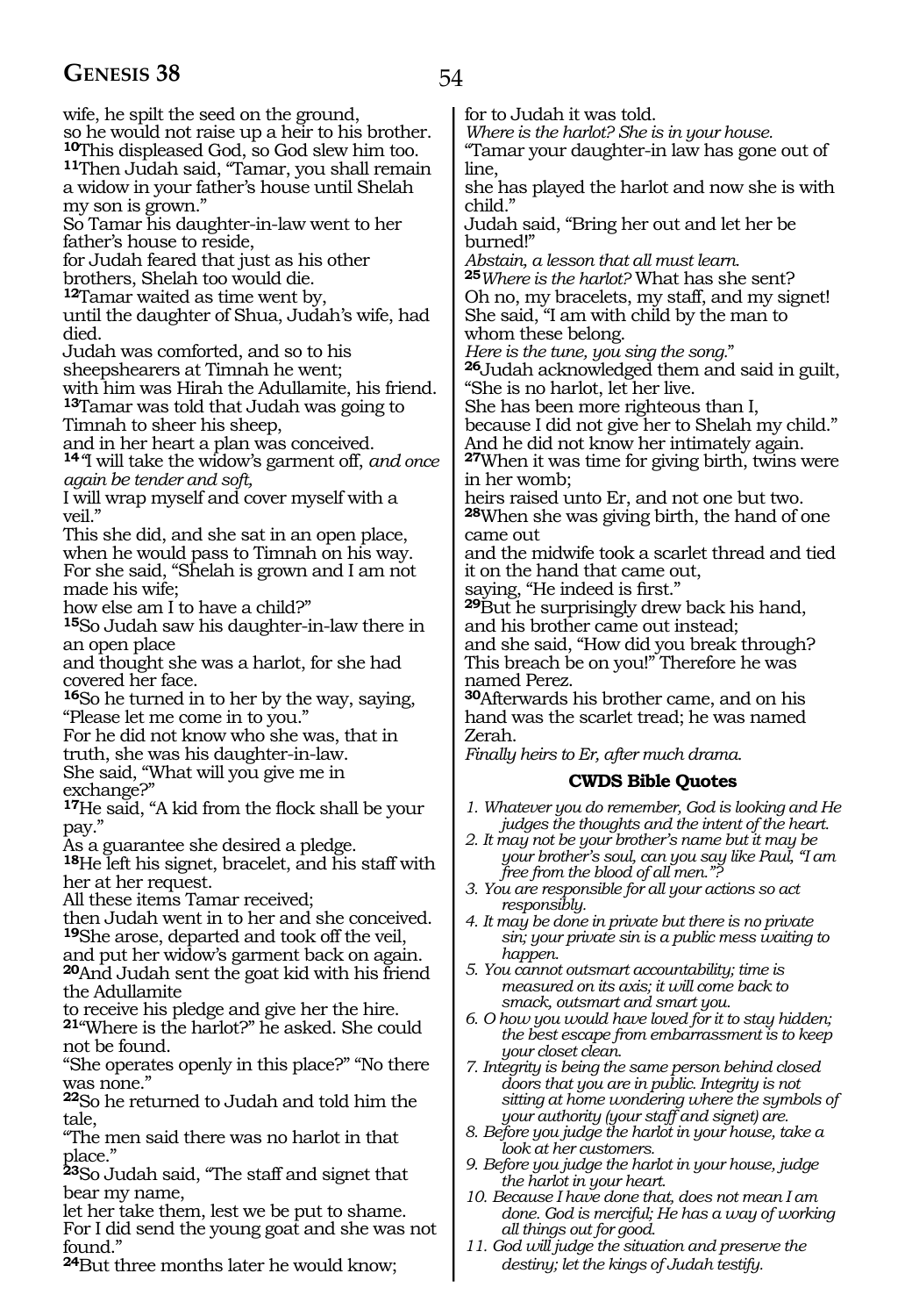#### **PRAYER POINTS**

- Father, give me the heart to cover my brothers and sisters and to preserve their Godly heritage, in the name of Jesus.
- Lord Jesus, I wash myself in Your blood; preserve my heart from transgression and my feet from slipping, in the name of Jesus. Amen.
- I declare that I shall not surrender the symbols of my authority to harlotry, in the name of Jesus.
- O Righteous Judge, remove every spirit of judgment from my heart, instead let me be constantly surrendered to You as I judge myself by the standards of Your word, in Jesus name. Amen.

## **THE eye of the master is on you;**<br>"You make me blessed, do what you **do."**

**The eye of the master is on you; Oh and yes! The eye of his wife too. A prosperous man is in the house; Potiphar left to him all that he owned. "All that I have you shall oversee," For I will take a ride with prosperity.**

#### *GENESIS 39*

1The Ishmaelites sold Joseph in Egypt to Potiphar, captain of the Egyptian guard. **<sup>2</sup>**The Lord was with Joseph, and he was a prosperous man,

and he was in the house of his master the Egyptian.

**<sup>3</sup>**Potiphar saw, yes, he was shrewd, the Lord was with Joseph and did him good. The Lord made everything he did prosper in his hand;

**<sup>4</sup>**so Joseph found favor in the sight of his master, the Egyptian.

He made Joseph overseer of his house, and all that he had he placed under Joseph's control.

**<sup>5</sup>**And from the time he made Joseph overseer, the Lord blessed his house for Joseph's sake. The blessing of the Lord made his substance great.

The Lord blessed all he had in the house and in the field.

*I will invest in this blessing for maximum yield.* **<sup>6</sup>**Potiphar took no responsibility and knew only what he ate;

into Joseph's care he left everything else. Joseph was a handsome man and favored well.

**@***In God's presence he wisely conducted himself. Joseph, the eye of the master is on you!* He has been blessed because of all you do. **@***The eye of the master is on you!*

*And, Oh, yes! The eye of his wife too.* **<sup>7</sup>**Someone was watching Joseph with great desire.

It was the eye of the master's wife.

She said to Joseph, "Lie with me."

**<sup>8</sup>**But Joseph refused, saying, "What is with me in the house, my master does not know he has committed everything to me; he trusts

me so.

**<sup>9</sup>**"Above me there is none greater in his house. He has kept back nothing from me but you alone;

and it is just because you are his wife. I cannot do this,

and sin against my God with this great wickedness!"

**<sup>10</sup>**Day after day she insisted and nagged, but Joseph did not give heed to carnally lie with her; he honored God.

**@***Day after day, but do not give in. All your gain is lost in one moment's sin.*

*Be careful, for the woman is obsessed!*

*Someone is out to have the blessed.* **<sup>11</sup>**Be careful for the house is not safe!

*This is no normal business day.*

Not safe, for no other man is there,

*but a woman obsessed lurking somewhere.* 

*J*oseph went in to do his work.

*This was the time that she had been waiting for.* **<sup>12</sup>**"I have you now, come lie with me!" *Leave the garment and go; run, Joseph, flee!* She took hold of his garment and she held on, but he ran outside and left it in her hand.

**@***Has he denied me once again?*

*Well sweet revenge will ease my pain.*

**<sup>13</sup>***She then conceived an evil plan* when she looked at his garment in her hand. **<sup>14</sup>**With her voice raised high, the woman cried; "That Hebrew came to mock me!" the woman lied.

"The amorous came to lie with me; I cried, he ran, his garments; see! **<sup>15</sup>**When I lifted my voice and cried,

he left his garment and fled outside."

**@***His lamp blown out as with a flame;*

*gone was his freedom and his good name.*

**<sup>16</sup>**She kept the garment until the master came home,

**<sup>17</sup>**and spoke to him these conniving words, "The Hebrew servant you brought us came to mock me," she said;

**<sup>18</sup>**"and when I lifted my voice, he left his garment with me and fled."

**@***Joseph, the wrath of the woman is on you. Oh, and yes! The wrath of the master too.*

**<sup>19</sup>**When he heard the words that his wife spoke,

saying, "Your servant did this," his anger was aroused.

**<sup>20</sup>**To prison sent, no help around;

to the place where the king's prisoners were bound.

**@***What good are dreams when you are stalled? A big pitfall and four cell walls!*

*Alone, abused, bound and depressed. For what? For truth and innocence!*

*Sold by my brothers; now this has come.*

*Fear not, God is with you when you are down.* **<sup>21</sup>**The Lord was with Joseph and showed mercy to him,

and gave him favor in the sight of the keeper of the prison.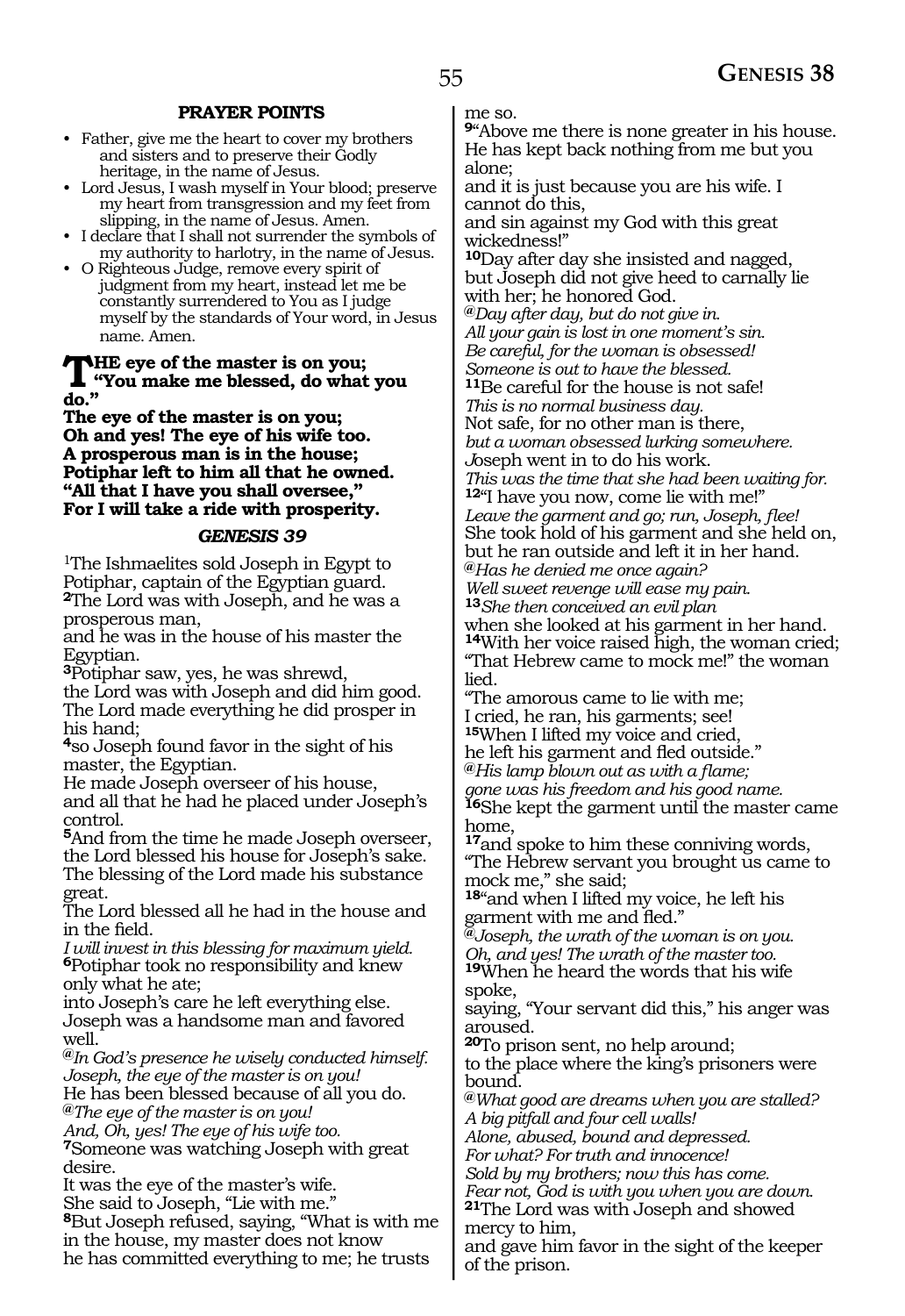## **GENESIS 39** 56

**<sup>22</sup>**The keeper of the prison committed all the prisoners to Joseph's hand,

and of everything done in the prison, he was in charge.

**<sup>23</sup>**The keeper of the prison did not look to anything Joseph did,

for the Lord was with him and prospered him in everything.

**@***Joseph, the eye of the keeper is on you; he trusted everything Joseph would do.*

*The eye of the keeper is on you.*

*And, oh, yes! The eye of the Lord your God too. Yes, the eye of the Lord is roving, and if you stand for truth,*

*the eye of the Lord will rest steadfastly upon you.*

## **CWDS Bible Quotes**

- *1. You may be treated as a common slave, but carry your dignity and humility; they will carry you when things get bad.*
- *2. Your situation does not define you, the excellence in you defines your situation.*
- *3. Do it as unto God and you will not lose heart; do it as unto God and He will set you apart.*
- *4. There is only one remedy for sexual temptation, bolt '9.58'.*
- *5. If you give in to the moment, you give up to the moment, just as Esau.*
- *6. It is best to lose your position with man than to lose your place in God.*
- *7. It is best to lose your shirt than to lose your salvation.*
- *8. It is best to look stupid, than to be stupid.*
- *9. Let integrity comfort you rather than confront you.*
- *10. Love that kills what it cannot get is a wicked spirit.*
- *11. Falsehood is a cancer that starts in eternity and eats your time in time; truth is a bulwark that holds in eternity and anchors you in time against the strongest wind and hottest fire. Refuse to live a lie.*
- *12. Innocence does not mean you will not be adjudged guilty; faultless does not mean you will not be faulted. Maintain your appeal in the court of Heaven; behave wisely.*
- *13. In prison does not mean you are a prisoner; not chained does not mean you are free. The worst prison is the prison of Sin; the worst penalty is eternal death.*

*14. Excellence is a spirit that distinguishes and dignifies in any place it is put on show, in prison or in the palace.* 

## **PRAYER POINTS**

- O God who does all things well, give me the spirit of excellence so that I may exemplify You at all times, in the name of Jesus. Amen.
- Father God, give me the attitude that will set me apart and above, even in trying times, in the name of Jesus.
- O Rock of Ages, Eternal Shield, shield me from every grievous lie targeted against my destiny, in the name of Jesus.
- Most Holy God, let every malicious plot targeted against me return into the bosom of its owners in accordance with Your righteous decrees, in Jesus' name.
- I declare that I shall not surrender my destiny to the arms of fornication, or temporary

gratification, in the name of Jesus.

- God of distinguishing favor, be with me in my storms; give me favor in the dungeons of life. Amen.
- O God of heaven, O that you will prosper everything I do, in the name of Jesus. Amen.

### **Tell someone somewhere, remember me;**

#### **I am in prison and I want to be free. I am captive bound; yes, I have a name But what good is it if I wear these chains? Honor and wealth can never satisfy; Freedom should be man's first 'soul cry'.**

#### *GENESIS 40*

**<sup>1</sup>**And after these things, the chief baker and chief butler of Pharaoh king of Egypt, incited his wrath; they offended him,

**<sup>2</sup>**Pharaoh was angry with his two officers, he placed them in prison, in the house of the captain of the guard.

**<sup>3</sup>**In the place where Joseph was found; *disconsolate, dejected, grief stricken, and alone.* **<sup>4</sup>**The captain of the guard placed both men in

Joseph's charge and he served them.

They were in custody for a while.

**<sup>5</sup>**After a season both men, the butler and the baker, had dreams;

both on the same night, what will this mean? **<sup>6</sup>**When Joseph came in to them that morning, they were both sad.

**<sup>7</sup>**So he asked Pharaoh's officers, "Tell me, what is wrong?"

**<sup>8</sup>**They said, "We both had dreams and there is no one to interpret, and to reveal what they mean."

Joseph said, "Interpretation belongs to God. Please tell me the dreams."

**@***Sold by his brothers and imprisoned; all hope seemed lost,*

*but God was working all things together for good on his behalf.* 

**<sup>9</sup>**The chief butler told his dream to Joseph, saying, "I saw a vine in my dream;

**<sup>10</sup>**"and in the vine, there were three branches. It was as though it budded and then blossomed, and then ripe grapes came forth. **<sup>11</sup>**"And Pharaoh's cup was in my hand, and I

took them and pressed them into Pharaoh's cup.

And I placed the cup in Pharaoh's hand." **<sup>12</sup>**Joseph said, "This is the interpretation, the branches are three days.

**<sup>13</sup>**"Within three days Pharaoh will lift your head and restore you to your place again. You will put Pharaoh's cup in his hand once more, as when you were his butler before." **<sup>14</sup>**"But I am not satisfied, remember me. Tell the Pharaoh that I would be free.

**<sup>15</sup>**Stolen away from the Hebrews' land, I did nothing to be here in this dungeon. **@***When it is well with you, think on my name,*

*I can never be satisfied in chains."*

**16**"Your dream is good, I will tell mine too: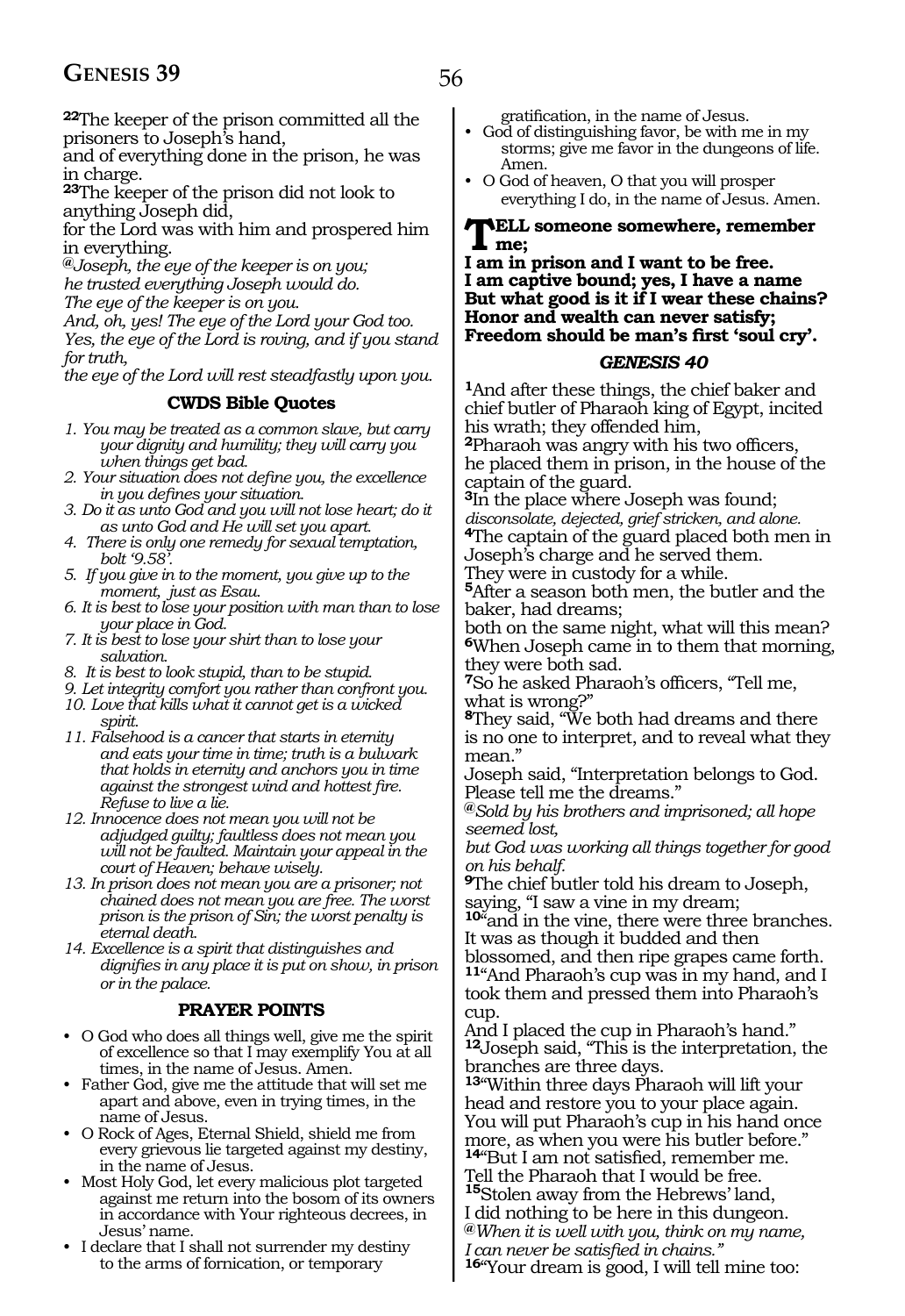white baskets, I saw three, just as you. The three baskets were on my head." This the chief baker said.

**<sup>17</sup>**"They had baker's meats to fill the mouth; and the birds came down and ate them out, directly from the basket on my head." **<sup>18</sup>**So Joseph answered and said.

"This is the interpretation of your dream: three days is what the three baskets mean. **<sup>19</sup>**In three days Pharaoh will cut off your head and hang you on a tree;

and from there your flesh, the birds will eat." **<sup>20</sup>**Two days then passed, and on day three it was Pharaoh's birthday; he held a feast. He lifted the head of the chief butler then, and also the chief baker's head.

**<sup>21</sup>**He said, "Bring the butler back; let him be restored.

Let him place the cup in Pharaoh's hand once more."

**<sup>22</sup>**And he hanged the chief baker then; it was just as Joseph had said.

*Tell someone, "Please remember me!"*

**<sup>23</sup>**The chief butler forgot, though he was set free.

**@***Known in prison, but do you not see,*

*I would rather be unknown and have my liberty. Not satisfied, how can you be;*

*if you have gained the world, but you are not free?*

*How can one be satisfied with gain if grace has not removed the chains?* 

#### **CWDS Bible Quotes**

- *1. You are not too high to fall from grace; guard your heart. You are not too low to draw from grace; guard your heart.*
- *2. Never block your heart to the source of your revelation, even if it is not packaged in your culture.*
- *3. Revelations, discernment and interpretation belong to God, can you access Him?*
- *4. Never be too lost in your prison that you cannot be found by the word of God; never be too overcome by your situation that you cannot help others in need to overcome.*
- *5. It takes character to minister from your own place of need and desperation; God works through character, not charisma.*
- *6. Your ministry will one day become your minister.*
- *7. Do not fix your hope and expectation on man, they will forget you; keep your eyes on God, He never forgets.*
- *8. People are usually too busy with their own burdens to be burdened with yours, you may have an ear but rarely a heart. God is never too busy; He carries burdens.*

## **PRAYER POINTS**

- O God of Joseph and Daniel, give me the spirit of revelation in all wisdom; open up Your divine secrets to me, in the name of Jesus.
- O Lamb of God, give me the spirit of consistency in ministry, even in adversity, that exemplifies You, in the name of Jesus. Amen.
- O God who forgave the thief on the cross, give me compassion that puts the need of others above

mine, in the name of Jesus.

- Father God, make me a true servant who puts people and duty first at all times, just as Your Son Jesus. Amen.
- God of Elijah, help me to identify and develop my own unique gifts, in the name of Jesus.

## **Have you ever thought that all is gone? You feel forsaken by everyone. You look for hope but you find none; Then someone says, "Your day has come!" Forsaken he must have felt indeed, But after two full years Pharaoh dreamed.**

## *GENESIS 41*

**<sup>1</sup>**Two full years had come and past; the hope was dying in Joseph's heart. Dream, Pharaoh, dream; where are you now? By a river bank, you are standing up. **<sup>2</sup>**Dream, Pharaoh, dream; what do you see? Out of the river came seven fat cows that in a meadow eat.

**<sup>3</sup>**Then seven meager and skinny cows followed them out,

**<sup>4</sup>**and the skinny cows devoured the fat cows. Then Pharaoh awoke.

**<sup>5</sup>**Dream, Pharaoh, dream, a second time; a field with corn is in your mind.

Seven ears came up, they were on one stalk looking good and strong, that is what you saw. **<sup>6</sup>**Then up came seven ears, blighted and lean; **<sup>7</sup>**they devoured the good ones. So Pharaoh woke up. It was a dream!

**<sup>8</sup>**Dream on, Pharaoh; what troubles you? Dreams of the night, what will you do? He sent for the wise men of Egypt, and the magicians.

They have no answer, but dream right on. **<sup>9</sup>**Dream on, Pharaoh; your chief butler has come;

"I remember my faults and things I have done. **<sup>10</sup>**"How you in anger imprisoned me in the house of the captain of the guard,

both me and the chief baker were placed in the prison ward.

**<sup>11</sup>**We both had dreams in one night; separate dreams, he and I.

**<sup>12</sup>**There was a young Hebrew there who interpreted,

according to each of our dream he interpreted. **<sup>13</sup>**They came to pass just as he said.

You restored me to my office, but the baker was hanged,

in accordance with the Hebrew's interpretation!"

**@***Dream on, Joseph; Pharaoh ha*s *called for you; perhaps his dream will make yours come true!* **<sup>14</sup>**Hurry, change your clothes, you must be

shaved Pharaoh calls for you; he requires haste.

**<sup>15</sup>**Pharaoh said to Joseph, "I have a dream with no one to tell what it means,

but I heard that you can interpret dreams." **<sup>16</sup>**So Joseph said to Pharaoh, "It is not in me; God will give Pharaoh an answer of peace.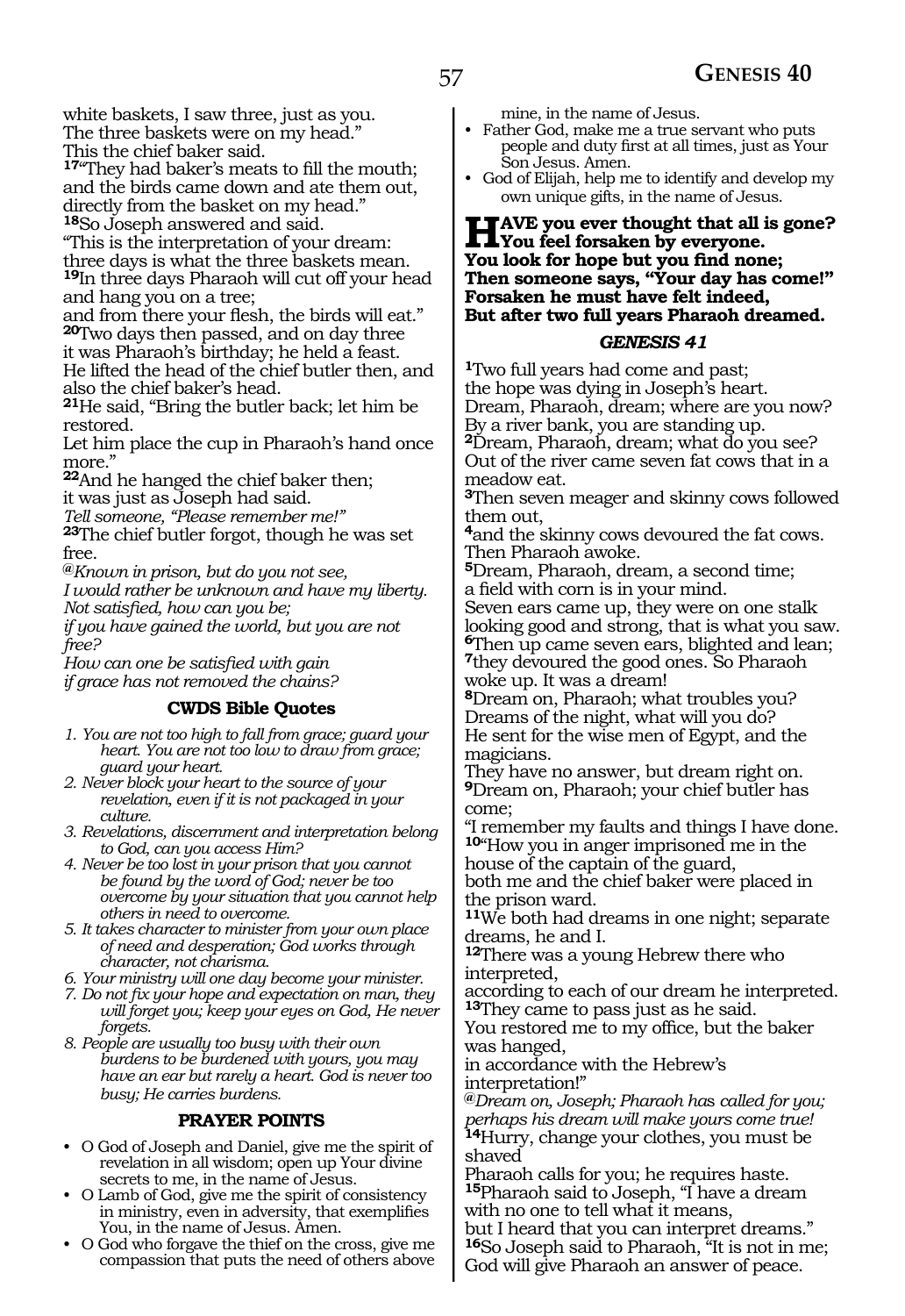## **GENESIS 41** 58

**@***Not I, Pharaoh, not in my ways; God answers dreams; give Him the praise."*

**<sup>17</sup>**As Joseph listened, Pharaoh told him of the seven lean that ate the fat

as he stood there on the river bank.

**<sup>18</sup>**Of the seven cows that out of the river came; fine, looking fat, that in the meadow fed.

**<sup>19</sup>**How after them came up seven so very thin, such ugliness as in all Egypt he had never

seen.<br>**20**How the thin cows ate up the fat cows; **21**and that they had eaten the fat cows, you could never know,

they were still as meager. After this he awoke. **<sup>22</sup>**And of the seven good ears of corn on one stalk,

**<sup>23</sup>**and of the seven thin ears blistered and small.

**<sup>24</sup>**And of how the thin ears of corn ate up the seven fat ones.

He said, "I sought interpretation from the magicians but no one could explain it to me." **<sup>25</sup>**And Joseph said to Pharaoh, "Two dreams you saw; they both are one.

God has shown you what He is about to do. **<sup>26</sup>**"The seven good cows are seven years, so are the seven good ears of corn,

**<sup>27</sup>**"also the seven thin and ugly cows and the seven blighted ears of corn. They are seven years of famine.

**<sup>28</sup>**"This is the thing I have spoken to Pharaoh, God has shown you what He is about to do.

**<sup>29</sup>**"Seven years of plenty, great abundance shall come;

this shall be throughout the entire land. **<sup>30</sup>**"Then you will have seven years of famine, seven years of lack.

The seven years of famine will consume the land.

**<sup>31</sup>**"So severe shall this famine be, that the years of plenty shall not even be a memory. **<sup>32</sup>**"The dream was repeated to Pharaoh two times,

because God has established this thing; it shall shortly come to pass."

**<sup>33</sup>**"Let Pharaoh find a man, discreet and wise, and over the land of Egypt, let him preside.

**<sup>34</sup>**"And let him appoint officers over the land to take a fifth of the food produced, **35**and store it while the years are good.

Keep the food in the cities, lay the grain in store;

**<sup>36</sup>**"for the seven years of famine let it be reserved,

so that during the famine to come the land may be preserved."

**<sup>37</sup>**To Pharaoh and his servants the advice was good.

**<sup>38</sup>**Pharaoh said, "Can we find such a man as this, he is distinguished by the Spirit of God." **<sup>39</sup>**Then Pharaoh said to Joseph, "Forasmuch as God has shown this to you;

there is no one as discreet and wise as you. **<sup>40</sup>**Over my house, you shall now be;

only in the throne, shall I exceed you in authority.

By your word shall my people be ruled." **<sup>41</sup>**And to Joseph Pharaoh said, "See, over all the land of Egypt, I have set you."

*Rise up, Joseph; your day has come!* 

**<sup>42</sup>**Pharaoh placed his signet ring on Joseph's hand,

and in fine linen garments he clothed him then.

He placed a gold chain around his neck. **<sup>43</sup>**And he had him ride in the second chariot he had;

they cried before him, "Bow the knee." And so he was set over Egypt's land.

**@***Certainly Joseph it pays to dream, though the process can be rough and mean.*

**<sup>44</sup>**Pharaoh said to Joseph, "I am Pharaoh, and without your consent shall no man lift a hand or foot in the land of Egypt."

*Rise up, Joseph; this is your night:*

**<sup>45</sup>**Pharaoh gave to Joseph Asenath to be his wife.

She was the daughter of Poti-Pherah, the priest of On.

And so Joseph went out over all of Egypt's land.

**<sup>46</sup>**Joseph was thirty years old when he stood before Pharaoh, Egypt's king.

And he went out from the presence of Pharaoh, throughout all the land of Egypt then.

**<sup>47</sup>**In the seven years of plenty, the ground brought forth abundantly.

**@***Rise up, Joseph; it is time for work.*

*Let all the food be gathered up*

*until the food you cannot count,*

*until you have gathered a good amount.*

**<sup>48</sup>**Throughout the land of Egypt Joseph went until the seven years of plenty were spent. In every city he laid up the food of the surrounding fields.

**<sup>49</sup>**He gathered much grain, even as the sand of the sea;

until Joseph stopped the count; it was such a great amount.

**<sup>50</sup>**To Joseph were born two sons before the years of famine,

which Asenath, Potipherah's daughter, bore to him.

**<sup>51</sup>**And Joseph said, as he named them,

"My firstborn shall be named Manasseh, for God has made me forget all my toil and all my father's house alike."

**<sup>52</sup>**The second son he called Ephraim,

for he said, "God has made me fruitful in the land of my affliction."

**<sup>53</sup>**The seven years of plenty in Egypt came to an end;

**<sup>54</sup>**and the seven years of famine began to come, just as Joseph said.

The famine was in all the lands, but in the land of Egypt there was bread.

**55**When all Egypt was famished, the people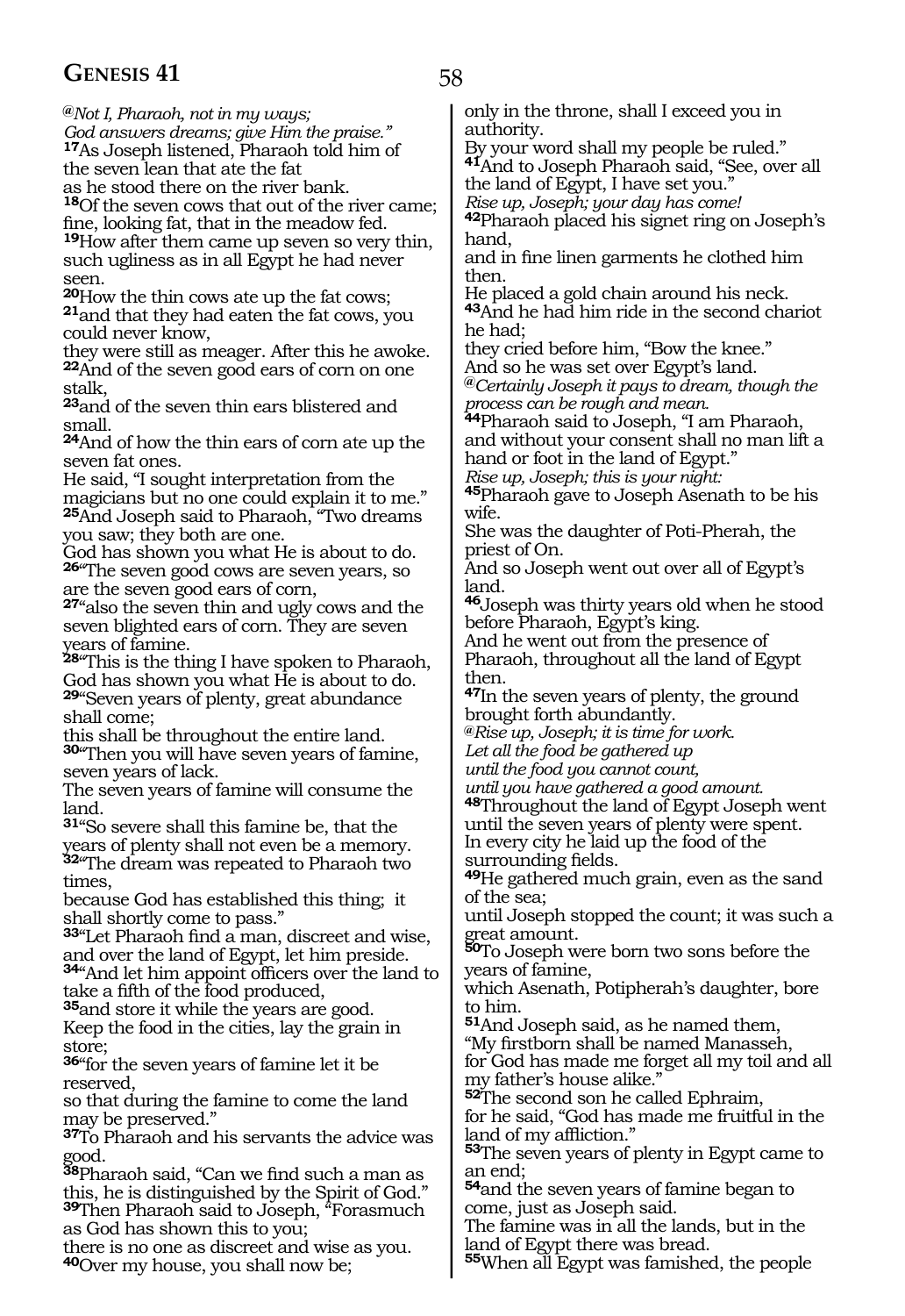cried to Pharaoh's throne.

Pharaoh said, "Go to Joseph, what he says let it be done."

**<sup>56</sup>**The famine was over the face of all the earth; and Joseph opened his storehouses and to the Egyptians food was sold.

All countries came to Joseph to buy from his store.

And in Egypt the famine became severe. **<sup>57</sup>**So people came to Joseph to buy grain from countries everywhere;

for the famine was severe in all the lands. It was a famine that affected everyone.

## **CWDS Bible Quotes**

- *1. Some dreams are tested by time; some dreams are connected in time; the Person to connect the dreams will be the Person who controls dreams, destinies and time.*
- *2. Your destiny helpers may be rightly positioned but preoccupied and have forgotten you.*
- *3. You are distinguished and dignified by the problems you have a unique solution for.*
- *4. Hold heaven in high regard for heaven holds all the answers.*
- *5. God may promote you by favor, or he may promote you by the problem He creates for you to solve; all promotion comes from the Lord.*
- *6. When all roads are blocked, God will move you into destiny on eagles' wings.*
- *7. From the prison to the palace sounds like a joy ride, but it is the end product of integrity and committed discipline.*
- *8. The discipline and wisdom that take you to the top is the discipline you need to stay there.*
- *9. Work your revelation and it will work for you; be faithful with divine revelations and they will keep coming.*
- *10. You may stop counting, but if you have a kingdom mindset you will never stop gathering; the kingdom will need it.*

## **PRAYER POINTS**

- Father God, let all the helpers You have assigned to my vision be mobilized now, in the name of Jesus.
- God of Heaven, King of all the earth, stir up divine confusion in this secular world on such a large scale that only You can be credited with the solution. Amen.
- All Knowing and the Only Wise God, give me breakthrough wisdom that will set me apart and distinguish me in this generation and beyond, in the name of Jesus. Amen.
- O God my Father, let Your spirit of excellence that was upon Joseph and Daniel, fall upon me now, in the name of Jesus.
- Father God, give me diligence to finish my task well, in the name of Jesus. Amen.
- O Lord, help me to spot divine opportunities and to act decisively, in the name of Jesus.
- Miracle working God, help me never to take Your word lightly, but to work every revelation You give to me by faith, in the name of Jesus.

FACE to face where hatred brewed,<br>with the ones who once troubled you. **If you should have the upper hand, would you forgive or do them wrong? Accusation, chains and hidden tears;**

**their life delivered by godly fear. Uncertain, fearful and confused. Face to face, but they did not know with whom.**

#### *GENESIS 42*

**<sup>1</sup>**When Jacob saw that in Egypt there was corn he said to his sons,

"Why do you look at each other? **<sup>2</sup>**"I have heard that in Egypt there is grain.

Get down and buy for us there, so that we may live and not die."

**@***What he did not know as he made his case was to whom they would be coming face to face.* **<sup>3</sup>**Off Joseph's brothers went, all ten of them.

**<sup>4</sup>**Gone without their brother Benjamin.

For Jacob said, "With Joseph gone, I will take no chance he comes to harm."

**<sup>5</sup>**And the sons of Israel went to buy grain among all who came to buy,

for the famine was in the land of Canaan on every side.

**<sup>6</sup>**Joseph was governor over the land and it was he who sold to everyone;

and before him, his brothers came and bowed to the ground.

**<sup>7</sup>**Joseph saw his brothers and recognized them,

but he acted as a stranger and spoke roughly then.

He said, "Where are you from?"

They said, "We have come to buy food, we are from the land of Canaan."

**<sup>8</sup>**Face to face they were recognized, but he made sure they did not realize.

**<sup>9</sup>**As his brothers all bowed down to him, Joseph remembered the dreams he had dreamt.

Joseph said, "You are spies, and you have come to assess the weaknesses of the land." **<sup>10</sup>**They replied, "No my lord, your servants have come to buy food;

**<sup>11</sup>**we are all sons of one man, not spies but true."

**<sup>12</sup>**But he said, "No!" Then he said once more, "To see the weaknesses of the land you have come for sure."

**<sup>13</sup>**And they said, "We are twelve brothers, the sons of one man;

the youngest is with our father today in Canaan.

Twelve sons we are and one is no more." **<sup>14</sup>**But Joseph said, "You are spies indeed, I told you so!

**<sup>15</sup>**Know that you shall be proven by this; you shall not leave this place, by the life of the Pharaoh, except your younger brother comes. **<sup>16</sup>**"Send one of you, let him bring your brother now.

You shall be kept in prison until he comes. By the life of Pharaoh you are spies!

Unless your brother comes and your word is verified.

**@***His brothers did not know, but this was but a*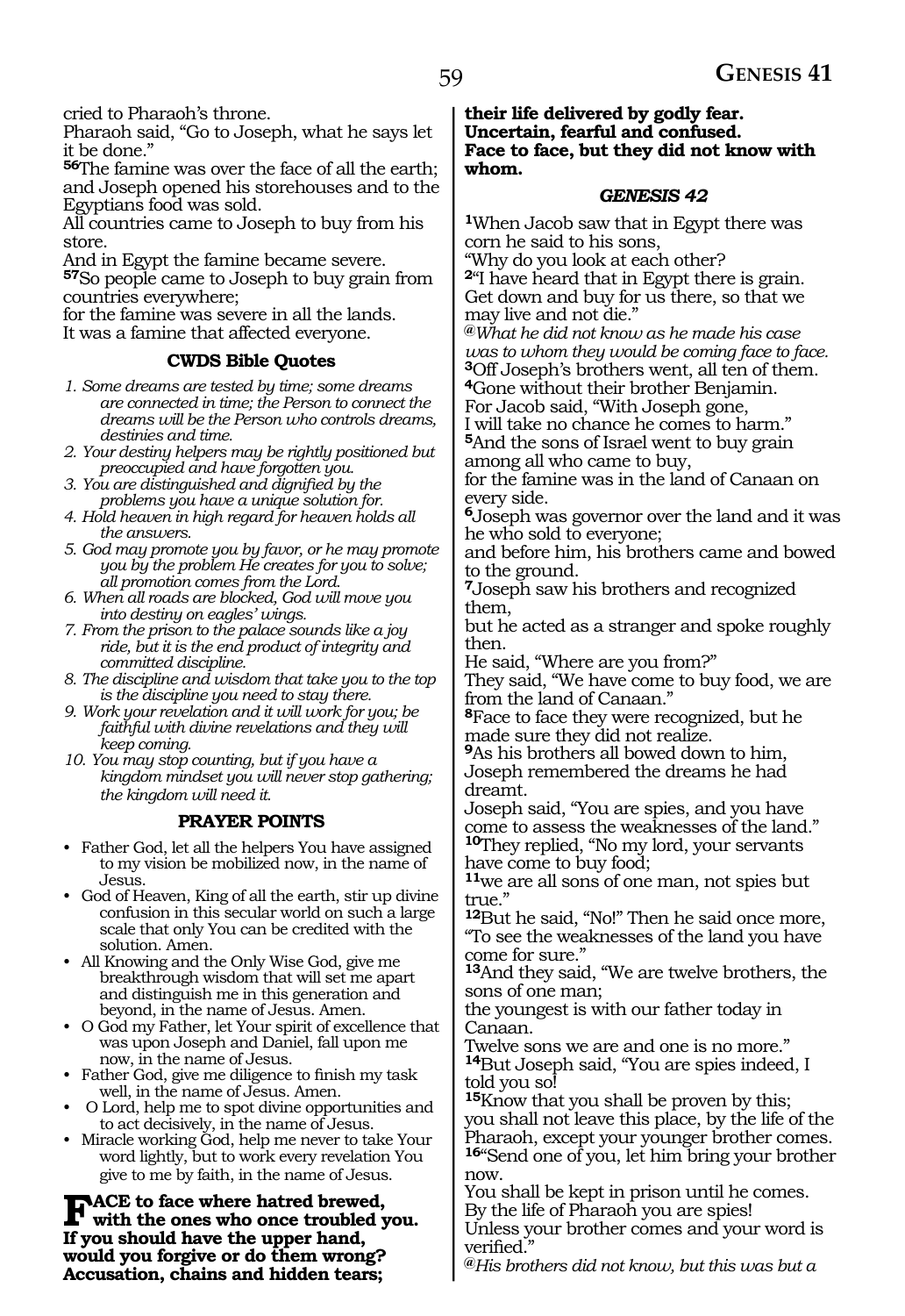## **GENESIS 42** 60

*taste* 

*of wrath fermented, face to face.*

**<sup>17</sup>**Joseph placed them all together in prison for three days.

*But the fear of God would save the day.* **<sup>18</sup>**On the third day, Joseph said, "Hear!

Do this and live, for God I fear.

**<sup>19</sup>**"If you are honest men, let one of your brothers be bound here in prison, while the others take back grain for your homes.

**<sup>20</sup>**"And bring your youngest brother to me; so your words will be verified, and so you shall not die."

**<sup>21</sup>**Tears filled his eyes as Joseph heard them say these words,

"We are guilty for our brother for we saw the anguish of his soul.

He pleaded with us, but we would not hear; therefore this distress is come upon us here."

**<sup>22</sup>**Reuben said, "Did I not say, 'Sin not against the child';

yet you would not hear? Now of us his blood is required."

**<sup>23</sup>**They did not know that Joseph understood for he spoke to them through an interpreter. **@***Tears came to his eyes; No! They were running down his face.*

*They must not see him crying, but he must cry someplace.*

**<sup>24</sup>**So he turned away from them and wept, and returned again to the business.

He took Simeon, and before their eyes he was bound.

**<sup>25</sup>**And Joseph commanded his servants to fill their sacks with corn.

He said, "Return every man's money to his sack,

and give them provision for the journey." And they did that.

**<sup>26</sup>**They laid the load on the donkeys and departed.

**<sup>27</sup>**And as one of them opened his sack to feed his donkey at the inn,

in the mouth of his sack he saw the money.

**<sup>28</sup>**He lifted his voice to his brothers, and said, "The money has been restored to my sack that

I paid!"

Then their hearts failed them and they were afraid.

They said to each other "What is this that God has done to us?"

**<sup>29</sup>**To the land of Canaan they came, to their father Jacob.

They told him all that had happened to them, saying,

**<sup>30</sup>**"The man who is lord of the country spoke roughly to us and called us spies.

**<sup>31</sup>**But we said, 'We are honest men and not spies; in this we do not lie.

**<sup>32</sup>**'We are twelve brothers, sons of one father, one is no more, he is passed away.

The youngest is with our father in the land of Canaan this day.'

**<sup>33</sup>**"Then the man said to us, 'This is how I will

know that you are true;

leave one of your brothers here with me and to your household take food.

**<sup>34</sup>**'Bring your youngest brother to me, this way I shall know,

and I will deliver your brother; then you shall trade, you shall travel to and fro.'"

**<sup>35</sup>**And as they emptied their sack, there every man's money lay,

and when they and their father saw the bundles of money, they were very afraid.

**<sup>36</sup>**And Jacob said to them, "Of my children, you have bereaved me;

Joseph is no more, Simeon is no more, do you now want to take Benjamin from me?

All these things are against me."

**<sup>37</sup>**Then to his father Reuben said,

"Kill my two sons if I do not bring him back to you. Deliver Benjamin to me, and I will bring him back again."

**<sup>38</sup>**But he said, "My son shall not go down with you, for his brother is dead; He is left alone. If anything happens to him as he goes, in sorrow you would bring my grey hairs to the grave."

*None can say what will happen when he meets this ruler face to face.* 

## **CWDS Bible Quotes**

- *1. Be diligent to know the state of the business you steward, get your hands in so you may get your hands on, or rather, get a handle on; delegation does not mean desertion.*
- *2. They could not tolerate your face, now they are seeking it; remain humble before God.*
- *3. You may hear the rough talk, but you may never see the soft heart or hear the longing, and you may never see the secret tears.*
- *4. Your evil expectation will blind you to your present situation; adjust your expectation and you will see the true value of your brothers and sisters.*
- *5. Deposit all your hurts and offences in the cross and withdraw mercy, for yourself above the offender, for vengeance and unforgiveness hurts your eternity most.*
- *6. The greatest blow of your revenge is levied at your relationship with God; hear and fear God: forgive.*
- *7. If all things are working together for your good, it is detrimental to your good to release unforgiveness, anger or any other negative action against the thing. It will terminate the positive working.*
- *8. The money in your sack may be a mystery waiting to be solved or rather to dissolve your cloak; the money in the sack may be a challenge calling you out.*

## **PRAYER POINTS**

- Father God, Lord of the universe, make me a worthy steward of everything You assign to me here, in Jesus name.
- Kind and loving King, You forgave us debts we had no chance of repaying; help us also to forgive the relatively small trespasses we hold, in Jesus' name.
- Merciful and forgiving God, help me to deposit all my hurts in the cross, and to withdraw mercy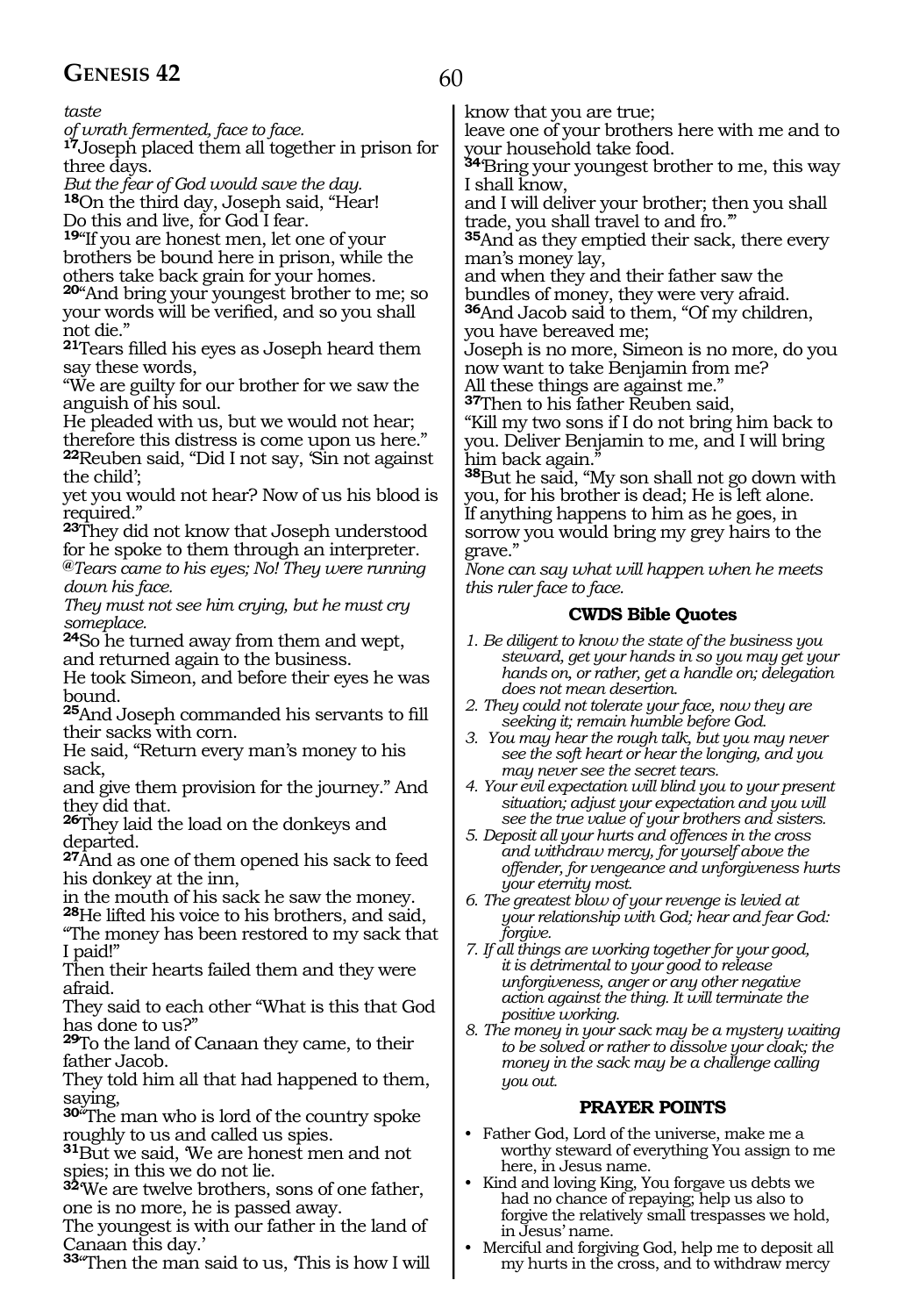for everyone who offends me, in the name of Jesus. Amen.

- Mighty God, Consuming Fire, let Your fear restrain me from personal vengeance, in the name of Jesus. Amen.
- O my Lord and my good, good Father, help me not to attack my relationship with You by withholding forgiveness, or stubbornly seeking revenge, in the name of Jesus.
- Heavenly Father, remove the desire from me to prove myself in any forum, in the name of Jesus. Amen.
- All wise, all knowing God, please grant me divine wisdom, interpretation and understanding for every confusing and puzzling situation in my life, in the name of Jesus. Amen.

#### **NORN** between hunger and emotion for **his son,**

**Torn by the famine and torn, oh so much, by love.**

**At home there in Canaan, and in a distant land,**

**The hearts of two men torn apart are further torn by one.** 

**While one would mend the other, tears would grace the while,**

**Torn between a meal with his brothers and water filling up his eyes.**

#### *GENESIS 43*

**<sup>1</sup>**The famine was harsh in the land, **<sup>2</sup>**and it came to pass,

when they had eaten up the corn that from Egypt they had brought,

their father said to them, "Return and buy us some food now again."

**<sup>3</sup>**But Judah spoke to him, saying, "The man warned us solemnly, saying,

'You shall not see my face unless your brother is with you.'

**<sup>4</sup>**If you will send our brother with us, we will go down and buy you food.

**<sup>5</sup>**"But if you will not send him, we will not go down to that place,

for the man said to us, 'Unless he is with you, you shall no more see my face!'"

**<sup>6</sup>**"Why have you dealt so dreadfully with me to tell this man that you had a brother?" Israel replied.

**<sup>7</sup>**And they answered, "We had no choice.

The man asked us directly of our family and of our own state;

saying, 'Do you have another brother? Is your father yet alive and safe?'

"We responded to him according to the tenor of his words;

could we possibly have known that he would say, 'Bring your brother down'?"

**<sup>8</sup>**Then Judah said to his father Israel, "Send the boy with me that we may live and not die; both we, our little ones, and you alike.

**<sup>9</sup>**I will be the guarantee for him; you shall require him at my hand.

If I do not bring him back to you, on me let the blame forever stand.

**<sup>10</sup>**"For if we had not lingered, surely by now we would have returned the second time.

**<sup>11</sup>**Then Israel said to them, "Do this if it must be so, *but know that I am torn inside.*

Take of the best fruit of the land and carry down a present to this man:

a balm, a little honey, spices, and myrrh, pistachio nuts and almonds.

**<sup>12</sup>**"Take double money in your hand, and take back the money that was brought back in your sack's mouth,

perhaps it was an oversight, so let it be returned.

**<sup>13</sup>**"Take also your brother; to this man arise and go;

**<sup>14</sup>**and may God Almighty give you mercy before this man also,

that he may send your other brother, and Benjamin with him;

for if I am bereaved of my children, then I am very much bereaved."

**<sup>15</sup>**So the men took presents and double money in their hand,

and with Benjamin they rose up and headed for Egypt again.

There they stood before Joseph.

**<sup>16</sup>**And when he saw Benjamin with them, he said to the ruler of his house, "Bring these men to my home,

kill an animal and prepare it, for they shall dine with me at noon.

**<sup>17</sup>**The man did as Joseph commanded him, and brought them to Joseph's house.

**<sup>18</sup>**When they saw they were brought to Joseph's house, the men were very afraid.

"It is because of the money returned in our sacks the first time," they said.

"That is why we are brought here, that he may seek occasion against us, seize us and make us bondmen, and take also our donkeys." **<sup>19</sup>**So they approached the steward of the

house;

and they conversed with him at the door of the house

**<sup>20</sup>**and said, "O Sir, we came to buy food when we came down at the first,

**<sup>21</sup>**but when we came to the inn and opened up our sacks,

each man's money was in the mouth of his sack in full weight, and we have brought it back.

**<sup>22</sup>**"And we have brought down other money in our hands to buy more food;

we cannot tell who placed the money in our sacks, no, we do not know the truth."

**<sup>23</sup>**But he said, "Peace be to you; it is no time to fear.

I had your money. Your God and your father's God placed the treasure there."

Then he brought Simeon out to them,

**<sup>24</sup>**and brought them into Joseph's house. He gave them water to wash their feet, and

food for their donkeys also.

**25**Then they prepared the gifts for Joseph's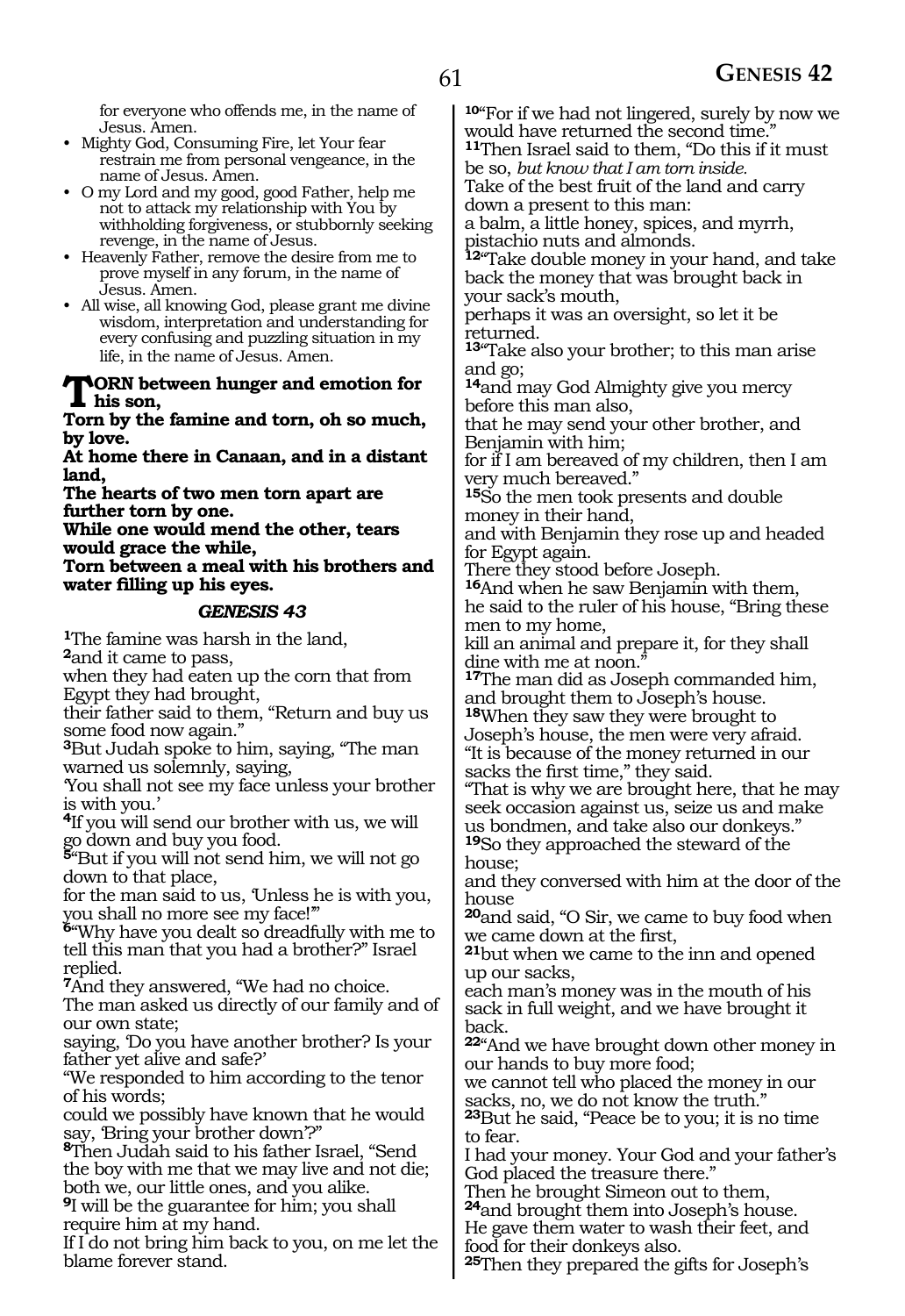## GENESIS 43 62

arrival at noon,

for they heard they should eat there with him in his house.

**<sup>26</sup>**And when Joseph came home they brought to him the present which was in their hands, and bowed down before him to the earth, just

as Joseph had dreamt would be done. **<sup>27</sup>**Joseph asked them of their well-being, and said, "Is your father well?

Is the old man you spoke of yet alive?"

**<sup>28</sup>**And they said, "Our father is in good health; he is yet alive."

And they showed him respect with heads bowed down.

**<sup>29</sup>**And he lifted up his eyes and saw his brother Benjamin, his mother's son.

He said, "Is this your younger brother, the one of whom you spoke that day?"

And he said to him, "God be gracious to you my son."

**<sup>30</sup>**And Joseph then left in great haste.

*He was torn with emotions,* for comradery with his brother he yearned;

he sought a place to weep, and entered into his room and wept there alone.

**<sup>31</sup>**Then he washed his face and went out, and he restrained himself.

And he said, "Serve the bread."

**<sup>32</sup>**So they set a place for him by himself and he sat them by themselves,

and the Egyptians who ate with him, by themselves separately,

for it was an abomination to the Egyptians if they should eat with Hebrews.

**<sup>33</sup>***Oh, how did he do it?* By birthright from the firstborn he sat them down.

They marvelled at each other; *something was going down.*

**<sup>34</sup>**He sent plates of food to all of them, but Benjamin's plate was five times more. So they drank and were merry with him. *Things were not so bad in Egypt after all!*

## **CWDS Bible Quotes**

*1. You may delay dealing with your fears but time brings decisiveness; you may delay dating God, but you cannot escape your date with Him.*

*2. If what He has is what you want, then find His laws to find His heart.*

*3. It was never about your money, it has always been about your heart.*

*4. Unresolved issues in your past have an appointment set in your future, waiting for you.*

- *5. Unresolved issues in your past have a table prepared in your future, waiting for you.*
- *6. If you live a lie you may be made to dine with that lie; and your explanation for it all will be a lie.*

*7. If it does not look right, perhaps it is not; if it does not add up, perhaps it won't; if you lack wisdom, ask God.*

## **PRAYER POINTS**

• Lord, please resolve every unresolved issue in my life, in the name of Jesus. I expose every hidden secret in my heart to the fire of the Holy Ghost and the cleansing blood of Jesus. Amen.

- Father help me never to live a lie, in the name of Jesus; let the truth of Jesus vacuum every dark area of my life, in Jesus' name.
- Lord Jesus, help me to understand the past issues I have been dining with, so I may address them decisively and be free, in Jesus' name.
- O God my Father, give me Your heart of compassion for others without complexity or the need for play or gaming, in the name of Jesus.
- O God my Father, give me divine wisdom and divine provision that will distinguish me in the seasons of famine, in the name of Jesus.

#### **NESTED and tried, in an old familiar way,**

**But his brothers were different; things had really changed.**

**The father's favored and loved son they envied now no more.**

**They had an easy decision, but would not have him sold.**

**Their father was regarded, and too, what his heart desired.**

**So that Benjamin would not become a slave, they would now give their very own lives.**

#### *GENESIS 44*

**<sup>1</sup>**Joseph commanded the steward, "Fill the men's sack with all the food they can take. Put each man's money back, send them on their way.

**<sup>2</sup>**A little parcel for my younger brother; discreetly place my silver cup in his sack." The steward did all that Joseph commanded. **<sup>3</sup>**At the dawn of the next morning the men were sent on their way; both they and their donkeys.

**<sup>4</sup>**When they had gone out of the city, and were not very far away,

Joseph said, "Up, get up now and follow, and when you overtake,

say to them, 'You have received good; why this evil reward?

**<sup>5</sup>**'You have taken the cup that belongs to my lord.

Is it not the cup of his pleasure from which he drinks his wine?

And the cup of my knowledge with which he practices divination?

You have done evil in doing so.'"

**<sup>6</sup>**So he overtook them, and to them he spoke these words.

**<sup>7</sup>**And they said to him, "Why do you say this thing? This evil is not in us to do."

*Stranger things have happened, but when? They did not know!*

**<sup>8</sup>**"See, we brought from Canaan the money we found in our sacks!

How then would we steal silver or gold from the house of your lord?

**<sup>9</sup>**With whomever it is found let him die, and we will be my lord's slaves likewise."

**10**And he said, "As you have spoken, we will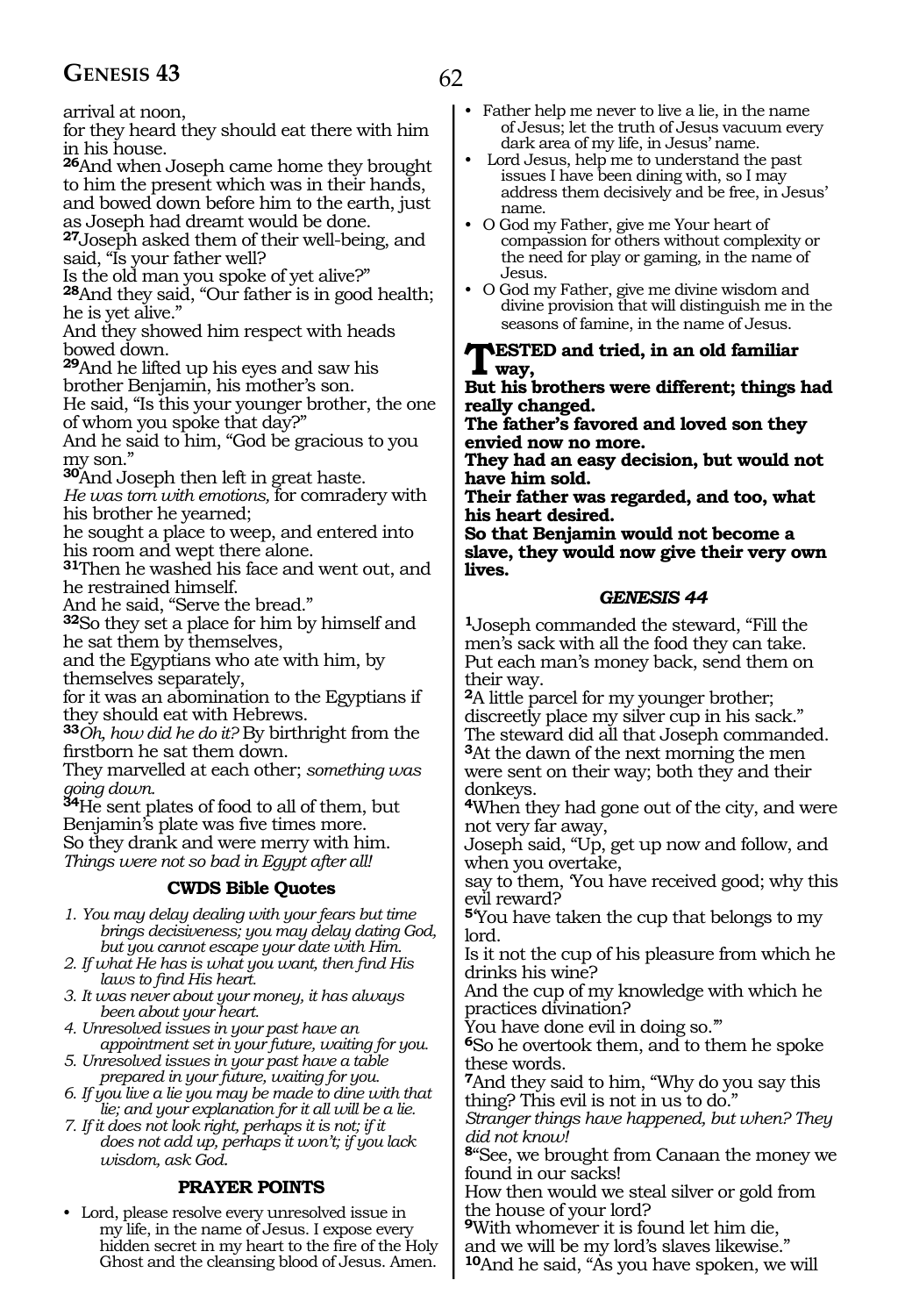do."

*With great wisdom they were being tested but they had no clue.*

"With whom the cup is found, he shall be my slave,

but on the others there shall be no blame." **11**Each man placed his sack on the ground and opened it speedily, and he began to search.

**<sup>12</sup>**He searched from the eldest, but they did not know that

the cup would be found hidden in Benjamin's sack.

**<sup>13</sup>**"What trouble has come upon us," see all Israel mourn,

and tore their clothes, and to Egypt returned. **<sup>14</sup>**To Egypt, to Joseph*,* **@***confused and ashamed. They had lost all their honor, their respect and* 

*their name.*

They fell to the ground, a brother was at stake. **<sup>15</sup>**Joseph said, "What evil have you done? Did you not know that I can divine?"

**@***Now would they have a favored brother be a slave yet another time?*

**<sup>16</sup>**Then Judah said, "How can we clear ourselves? What can we speak?

God has found out our iniquity, our wrong He has seen.

Here we are as your slaves, we are yours now, both us and he with whom the cup was found."

**<sup>17</sup>**Joseph objected, saying, "Certainly not! You shall not all serve;

the one who had the cup stays, for that he deserves.

He shall be my slave; to your father go in peace."

**<sup>18</sup>**Then Judah came near, he was compelled to speak.

He said, "My lord please, hear what I have to say.

Do not be angry with me, for you are as Pharaoh this day.

**@***Times had changed since a brother was a bondman for sale.*

*Now they would give their own lives, their brother to save.* 

**<sup>19</sup>**"Remember what happened; remember when we first came,

and you asked of our father, and if we had a brother that day?

**<sup>20</sup>**"We told you we had a father, who is very old,

and a child of his old age, who is young and at home.

His brother is dead, of his mother's children, he is left alone.

His father loves him. *There was no jealousy anymore.*

**<sup>21</sup>**"You told us, 'Bring your brother down to me, that I may set my eyes on him.'

**<sup>22</sup>**We told you he cannot leave his father, or he would die because of this.

**<sup>23</sup>**"But you said to your servants, 'Unless your

younger brother comes, you shall no more see my face.'

**<sup>24</sup>**We returned and told it to our father, and he could not find peace.<br><sup>25</sup>He told us to return and buy food,

**26**but we said without him we will not go, for we may not see your face unless our youngest brother is with us.

Without him we surely cannot go up. **<sup>27</sup>**Then our father said to us, 'His mother bore me two sons;

**<sup>28</sup>**'and one went out from me and I said, "Surely he is torn!

I have not seen him since that day.

**<sup>29</sup>**If you take this one and he is harmed, you will bring my grey hair with sorrow to the grave."'

**<sup>30</sup>**"The life of my father is bound up in the youth's life.

**<sup>31</sup>**If he sees he is not with us, he will certainly die.

**<sup>32</sup>**And I will be responsible for his death; for I was the guarantee for the boy's return, saying, 'If I do not bring him back, I shall forever bear the blame.

**<sup>33</sup>**"Now therefore, please let me stay as a slave instead of the boy now,

and with his brothers, let the boy go.

**<sup>34</sup>**"For how shall I go up to my father, if the boy is not with me

and the evil that should come up on my father then I would see."

**@***They cared for the young man; they stood up for his rights.*

*They cared that he would not be a slave, so they offered their own lives.*

*They cared for their father, that he would not die. Changed from the persons who had rejected his own pleas and cries.*

*Joseph cared for them all; the moment was ripe. And he cared not that the tears were coming to his eyes.*

## **CWDS Bible Quotes**

- *1. Your past mistakes do not have to be your present distaste; you are being tested for growth and maturity.*
- *2. The brother you sold in the past may be setting up your next sale; the brother you refuse to sell now may be setting up your pardon.*
- *3. You know you have truly changed when selfpreservation turns to selfless sacrifice.*

*4. Stand up for the brethren with genuine care, for the arguments you put forward to defend them, will stand up for you in the highest court above.*

## **PRAYER POINTS**

- Angels of the living God, calm every troubled waters in my life, in the name of Jesus.
- Transforming power of the Holy Ghost, transform every crooked area of my life so that my past mistakes will not return to spoil my present glory, in Jesus name.
- I declare that I am a new person, I have changed, I am free from every sin and bondage of my past, in the name of Jesus. Amen.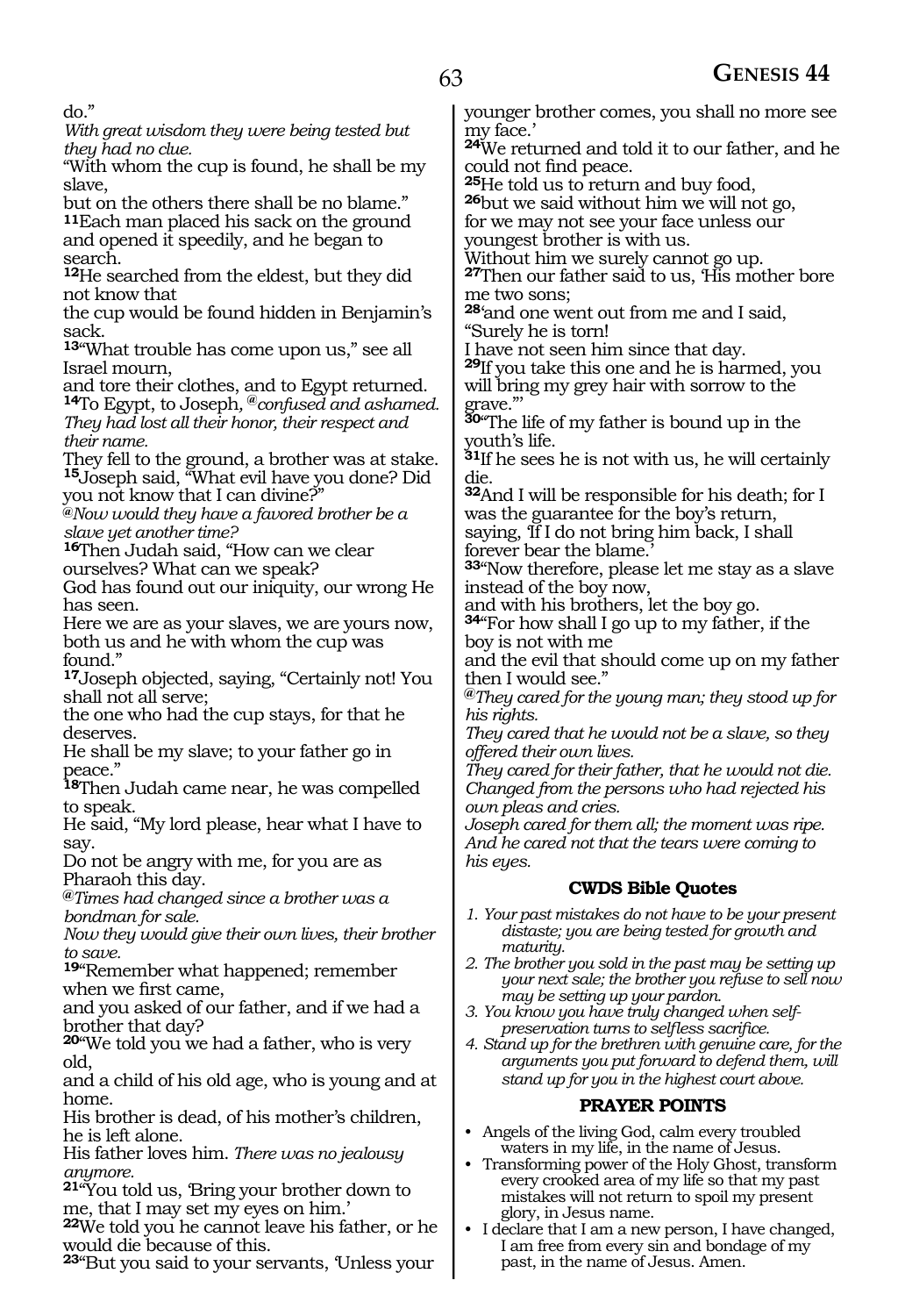## **GENESIS 44** 64

- Holy Spirit I honor You, let Your fruits be on display in my life, in the name of Jesus. Amen.
- God of Israel, give me a heart to defend the brethren tenaciously on my knees and before men, in Jesus' name.

## **Oh, tell me of Joseph; tell me of his fame.**

#### **Tell me of the day he told his brothers his name.**

**Tell me of Jacob who would not believe, Then said; "It is enough! I must now go and see."**

## *GENESIS 45*

**<sup>1</sup>**Tell me of Joseph, who could no longer restrain.

*You can tell, no more pretending, see his distorted face.*

"Cause everyone to go from me!" they heard him cry.

And as every man departed, he could no longer hide.

You can tell something was happening as the governor wept;

he made himself known to his brothers, *as by emotions they were swept.*

**<sup>2</sup>***An overwhelming moment*, hear him weep aloud;

tell it to Pharaoh, tell it all about.

**<sup>3</sup>**Then Joseph said, "I am Joseph, does my father still live?"

But his brothers were troubled at his presence; they could not answer him.

**<sup>4</sup>**And he said to his brothers, "Please come near to me," and they came near.

He repeated himself, for they were all stunned. "I am Joseph," he said, "whom you sold into Egypt.

**<sup>5</sup>**"Now do not be grieved or angry with yourselves that you sold me here.

*But all things work together for good.*

It was to preserve lives that God sent me before you.

**<sup>6</sup>**"The famine has been in the land these two years; there are five years to go still yet, where there shall neither be an ear to grow nor will there be a harvest."

**@***Tell them, for you know it, there is purpose for you here.*

*There may be panic and consternation until that purpose becomes clear.*

**<sup>7</sup>**"Yes, God sent me before you, your lives to save;

and to preserve you a posterity, by a deliverance very great.

**<sup>8</sup>**"So it was not you who sent me, but rather it was God.

He has made me a father to Pharaoh, and to all his house made me lord.

And also a ruler in Egypt, in all the land throughout.

**<sup>9</sup>**"Hurry and go to my father, and tell him these words:

'This is a message, from Joseph, your son;

"God has made me lord of all Egypt, delay not to come down.

**<sup>10</sup>**'You shall dwell in the land of Goshen and you shall be near me;

you, your children, their children, your flocks and herds and all that you possess indeed.

**<sup>11</sup>**"There I will nourish you, for the famine is yet five years,

lest you and your household come to poverty there.'"

**<sup>12</sup>**"See, your eyes and the eyes of Benjamin have seen that it is me.

**<sup>13</sup>**"Tell Father of my glory, and all that you have seen.

You shall hurry and bring my father here," he said.

**<sup>14</sup>**And Joseph fell on his brother Benjamin's neck and wept.

*You can tell it was a heart-rending moment;* on his neck Benjamin wept also.

**<sup>15</sup>**You can tell Joseph loved his brothers; as he kissed and wept over them they knew.

**<sup>16</sup>**Now this news report went out, and to Pharaoh's house it spread.

Pharaoh heard that Joseph's brothers had come, and it pleased him and his servants very well.

**<sup>17</sup>**Pharaoh said to Joseph, "Say to your brothers,

'Go to the land of Canaan; load your animals and return.

**<sup>18</sup>**'Bring your father and your households, and come to me.

I will give you the best of the land of Egypt, the fat of the land you shall eat.

**<sup>19</sup>**'Now you are commanded: take wagons for your wives and your little ones, bring your father and come.

**<sup>20</sup>**'Do not be concerned about your possession, for the best of all the land of Egypt is yours.'" *You could tell Pharaoh was excited as he told* 

**21**And Joseph gave them wagons, as Pharaoh commanded that day;

and he also gave them provision for the journey on the way.

**<sup>22</sup>**To them all he gave changes of garments; but to Benjamin he gave three hundred pieces of silver, and five changes of garments. **<sup>23</sup>**He sent ten donkeys for his father, loaded

with all things of Egypt that were good. Ten female donkeys loaded with corn, bread,

and food for his father's journey down.

**<sup>24</sup>**To Canaan, to Canaan! He sent them away. B*ut can you tell why he would say,* "Ensure you do not fall out by the way"?

**@***Oh, tell me of Joseph, tell me of his fame; tell me of the day, he told his brothers his name. Tell me of Jacob who would not believe,*

*then said, "It is enough! It is enough! I must now go and see."*

**<sup>25</sup>**To Canaan, to Jacob, the brothers are now come.

*You can tell their attitudes were changed from*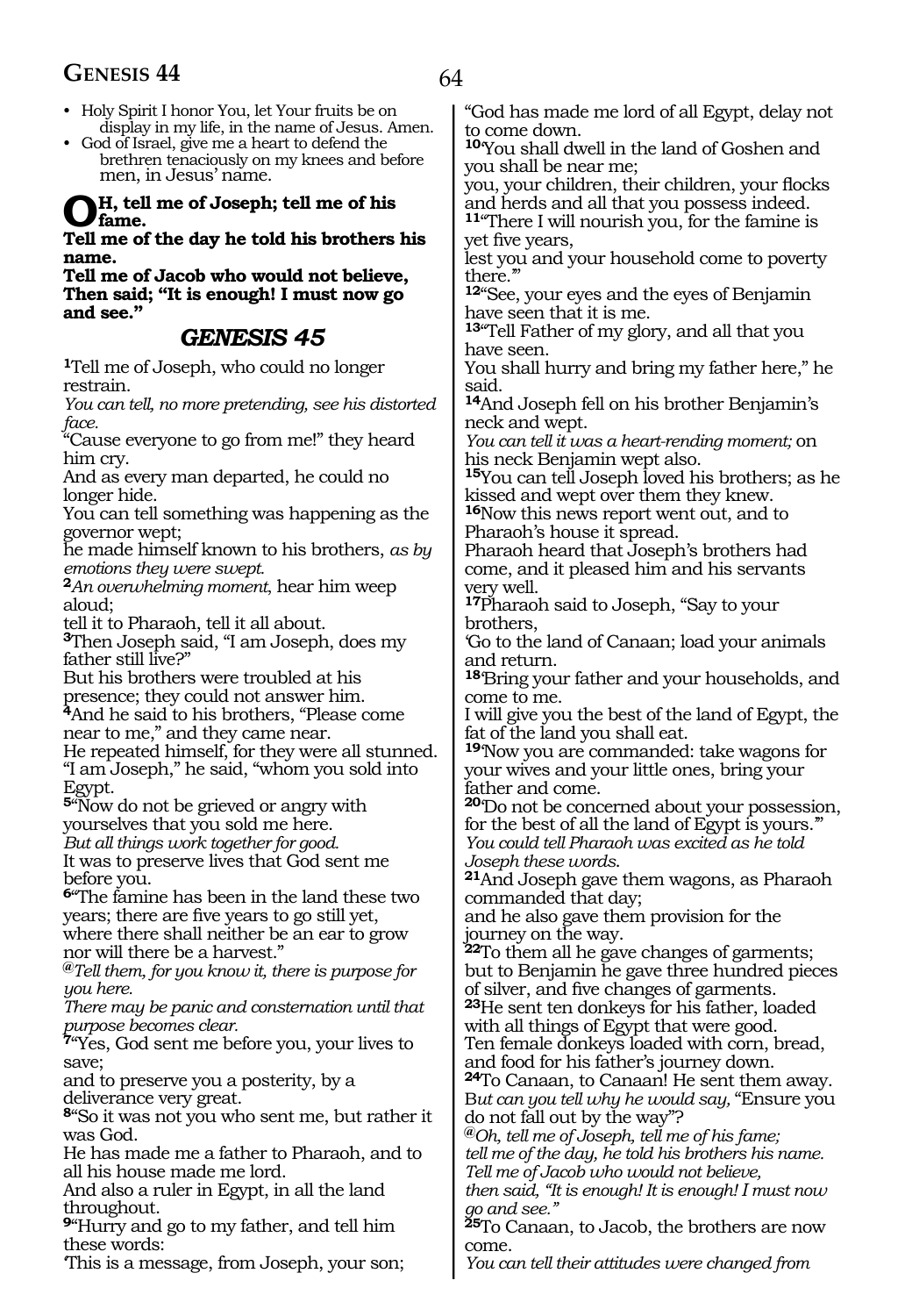*when they had gone down.*

**<sup>26</sup>**They told Jacob, "Joseph is alive," *but* was *he relieved?*

Oh no! His heart fainted; he could not believe. They told him, "He is the governor"; *memories of his dreams returned.*

**<sup>27</sup>**They told him of all Joseph's words, *and the heart began to yearn.*

They showed him the wagons, and the old came alive.

**<sup>28</sup>**"Enough! That is enough!" he said, his spirit fully revived.

"Enough, for I have seen it; Joseph is alive. Enough, I believe it; I will go see him before I die."

**@***Sudden change from an old man, distressed and unwell;*

*something has happened, and someone can tell.*

#### **CWDS Bible Quotes**

*1. Are you ready to stand in the court of the one you innocently condemned in your court?*

- *2. Let the 'new you' amaze and baffle the ones who tried to destroy the 'old you'.*
- *3. They cannot conceptualize your dream; they will be stunned by its realization.*
- *4. Your dream is only a dream until it comes to pass, then it has personality and appeal.*
- *5. No one bows down to a dream, everyone bows down to the product of fulfilment.*
- *6. Focus away from the pain, to the purpose of your predicament, and you will see God above your agitators.*
- *7. Free your spirit; your agitators need ministry.*
- *8. Unforgiveness binds you to the past like a tethered animal.*
- *9. Your destiny is waiting for you to confront the demons of your past and to overcome them.*
- *10. Every lie has an expiry date; expose it or it will expose you.*
- *11. The good news you have long forgotten has not forgotten you.*

#### **PRAYER POINTS**

- Life changing favor of God, visit my life now by fire, in Jesus' name.
- By the power in the blood of Jesus, I command every mistreated gift in my life to be restored to me by fire, in the name of Jesus.
- O God my Father, transform every bad decision in my life into opportunities and testimonies, in the name of Jesus.
- God of mercy and forgiveness, let every demon of my past that has been plaguing my destiny be exposed to the judgment fire of God, in Jesus name.
- My Father my God, let every dream you have given me and every gift you have deposited in my life be realized until it dumbfounds my gainsayers, in the name of Jesus.
- Father let my faithfulness to You and my consistency in Your word put my enemy in his rightful place, under my feet, in the name of Jesus.
- Resurrection power of the Lord Jesus Christ, resurrect every dead situation in my life, in the name of Jesus.

## **Forward, forward to Egypt we go; Forward, but we will return, for God told me so.**

**The dead and the dying, through turmoil survived;**

## **Passionate reunion, Israel came to life!** *GENESIS 46*

**<sup>1</sup>**Israel went on his journey with his sons and all that they had.

He stopped in Beersheba and offered sacrifices to the God of his father Isaac.

**<sup>2</sup>**There God spoke to Israel in the visions of the night,

saying, "Jacob!" And he said, "Here am I." **<sup>3</sup>**He said, "I am God, your father's God; go forward to Egypt; you have no need to fear, for I will make you a great nation there.

**<sup>4</sup>**"I will go down to Egypt with you and I will surely bring you up again.

And Joseph will put his hand on your eyes." **<sup>5</sup>**Refreshed and revived, Jacob went forward from Beersheba that day,

in Pharaoh's wagon, his sons carried him all the way.

Their little ones and their wives also were carried in the wagons.

**<sup>6</sup>**They took their livestock and their goods which in Canaan they acquired,

and went to Egypt, Jacob and all his descendants alike.

**<sup>7</sup>**His sons, his sons' sons, his daughters and theirs

and he brought all his descendants with him there.

**<sup>8</sup>**The children of Israel came to Egypt; these are their names;

Jacob and his sons: Reuben, the firstborn **<sup>9</sup>**and the sons of Reuben:

Hanoch, Pallu, Hezron and Carmi; his sons numbered four.

**<sup>10</sup>**The sons of Simeon were: Jemuel, Jamin, Ohad, Jachin, Shaul the son of a Canaanite woman, and Zohar.

**<sup>11</sup>**Gershon, Kohath and Merari were Levi's sons.

**<sup>12</sup>**The sons of Judah that came were: Shelah, Perez and Zerah; for Er and Onan died in Canaan.

The sons of Perez were: Hezron and Hamul. **<sup>13</sup>**Tola, Puvah, Job and Shimron, were Issachar's sons.

**<sup>14</sup>**The sons of Zebulun were: Sered, Elon and Jahleel, three of them.

**<sup>15</sup>**These were the sons of Leah who she bore to Jacob in Padan-aram.

With his daughter Dinah, all the persons were thirty-three.

**<sup>16</sup>**There were seven sons of Gad: Ziphion, Haggi, Shuni,

Ezbon, Eri, Arodi, and their brother Areli. **<sup>17</sup>**The sons of Asher were Jimnah, Ishuah, Isui, Beriah, and a daughter, Serah.

And the sons of Beriah were Malchiel and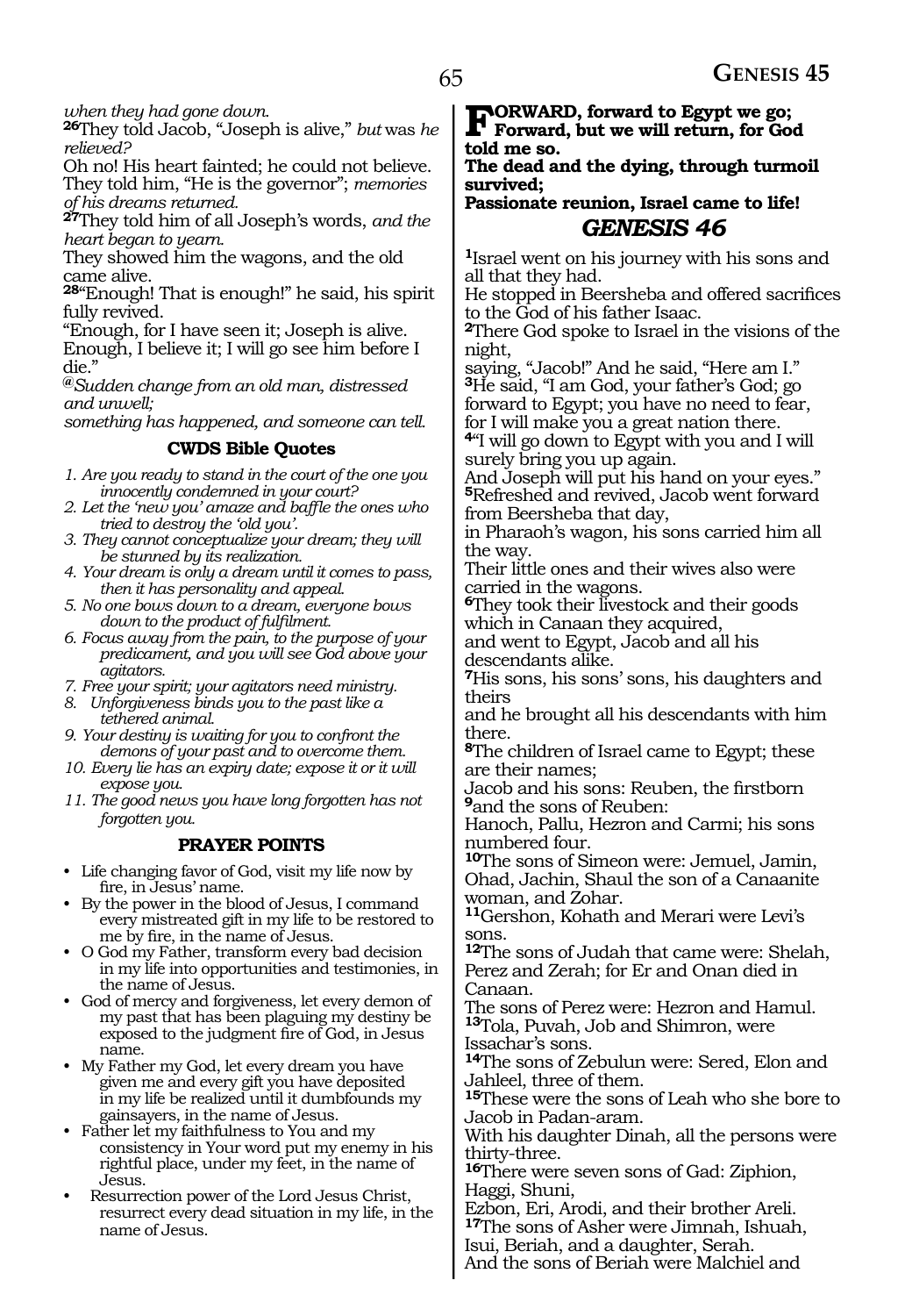## GENESIS 46 66

Heber.

**<sup>18</sup>**These were the sons of Zilpah who Laban gave to Leah;

she bore Jacob, sixteen sons in all.

**<sup>19</sup>**The sons of Rachel, Jacob's wife, were Joseph and Benjamin.

**<sup>20</sup>**And to Joseph in Egypt were born

Manasseh and Ephraim,

the sons that to him, Asenath, the daughter of Potipherah the priest bore.

**<sup>21</sup>**And Benjamin had ten sons, they were:

Belah, Becher, Ashbel, Gera, Naaman, Ehi,

Rosh, Muppim, Huppim and Ard.

**<sup>22</sup>**A total of fourteen sons of Rachel, to Jacob were born.

**<sup>23</sup>** Hushim was the son of Dan.

**<sup>24</sup>**The sons of Naphtali were: Jahzeel, Guni, Jezer and Shillem.

**<sup>25</sup>**These were the sons of Bilhah, who Laban gave to his daughter Rachel; she bore Jacob seven sons.

**<sup>26</sup>**Sixty-six persons went with Jacob to Egypt, who came from his own loins;

this was not counting Jacob's sons' wives. **<sup>27</sup>**And the sons of Joseph born to him in Egypt were two.

In total, the house of Jacob who went to Egypt numbered seventy persons.

**<sup>28</sup>**Then Israel sent Judah ahead to Joseph to direct them where to go,

to show the way to Goshen, and so, to the land of Goshen they came.

**<sup>29</sup>**And Joseph made his chariot ready, and went up to Goshen to meet his father Israel. He presented himself to him, and fell on his neck and wept a long while.

*The one thought dead with the aged and dying, finally reunited.*

**<sup>30</sup>**Israel said to Joseph, "Now let me die, with peace I will go to the grave;

because you are still alive; I have seen your face and have verified this."

**<sup>31</sup>**And Joseph said to his brothers, and to his father's household,

"I will go up and see Pharaoh and I will say to him,

'My brothers and my father's house who were in Canaan, are here,

**<sup>32</sup>**'but the men all are shepherds, and they have livestock to tend and to care.

They have brought their flocks, their herds and all that they have.'<br><sup>33</sup>When Pharaoh asks your occupation,

**34**you shall say, 'Our occupation from our youth until today,

has been to tend livestock, both we and our fathers before';

that he will make you to dwell in Goshen when he hears these words,

for to the Egyptians, every shepherd is an abomination.

**@***Away from Canaan, from God's promised land; forward, to Egypt, to the process, as God showed to Abraham.*

*To be nurtured by Joseph, as he helped them settle down.*

*But Jacob looked forward, for he knew God had ordered their return.*

#### **CWDS Bible Quotes**

- *1. Never be so moved by excitement that you move away from your altar; never be so moved by your heart that you move away from your call.*
- *2. Seek God for your next move; seek God for your every move.*
- *3. History has proven the mystery is removable; if you seek the Lord in all your ways, He will direct your path.*
- *4. You have no basis to move away from your place of purpose and promise, unless you hear, "I am God; go!"*
- *5. If there is one thing to assure you, God has already prepared your way before you.*
- *6. God brings you out to bring you in. He prepares the conditions for your exit to prepare the conditions for your return.*
- *7. God gives you a taste but it does not exclude you from the tests. Never forget Him while you enjoy of His.*

*8. Your separating distinction from the world may make you an abomination in their sight; you were never meant to fit in; you are always called to fit out.*

#### **PRAYER POINTS**

- Lord Jesus, You are the way, the truth and the life, I nullify every spirit of excitement that will seek to lead my decision-making, instead I seek You to lead me in the way of truth and life, in the name of Jesus.
- Father God, help me never to lead my destiny into a trap because of my heart or my intellect, in the name of Jesus.

• Eternal Father, meet me at the point of my dilemmas and reassure my heart, in the name of Jesus.

- Spirit of revelation for decision-making, fall upon my life now, in the name of Jesus.
- God of Joseph, the Alpha and the Omega, go before me to prepare my way, in the name of Jesus.

**I**<sup>N</sup> promise and in purpose, that is where<br>I must lie,<br>That the above determines the alone **I must lie,**

**Though history determines the place where I will die.**

**Swear to me Joseph, under my thigh place your hand;**

**Take me back to Canaan; God gave us that land.**

## *GENESIS 47*

**<sup>1</sup>**Joseph reported to Pharaoh, and said, "My father and my brothers, their flocks and their herds,

have come up from Canaan, and they are in Goshen now.

**<sup>2</sup>**To Pharaoh with Joseph, five of his brothers came.

**<sup>3</sup>**Pharaoh asked them their occupation; they answered, "Both we and our fathers are shepherds by trade."

**4**They told Pharaoh, "We have no pasture for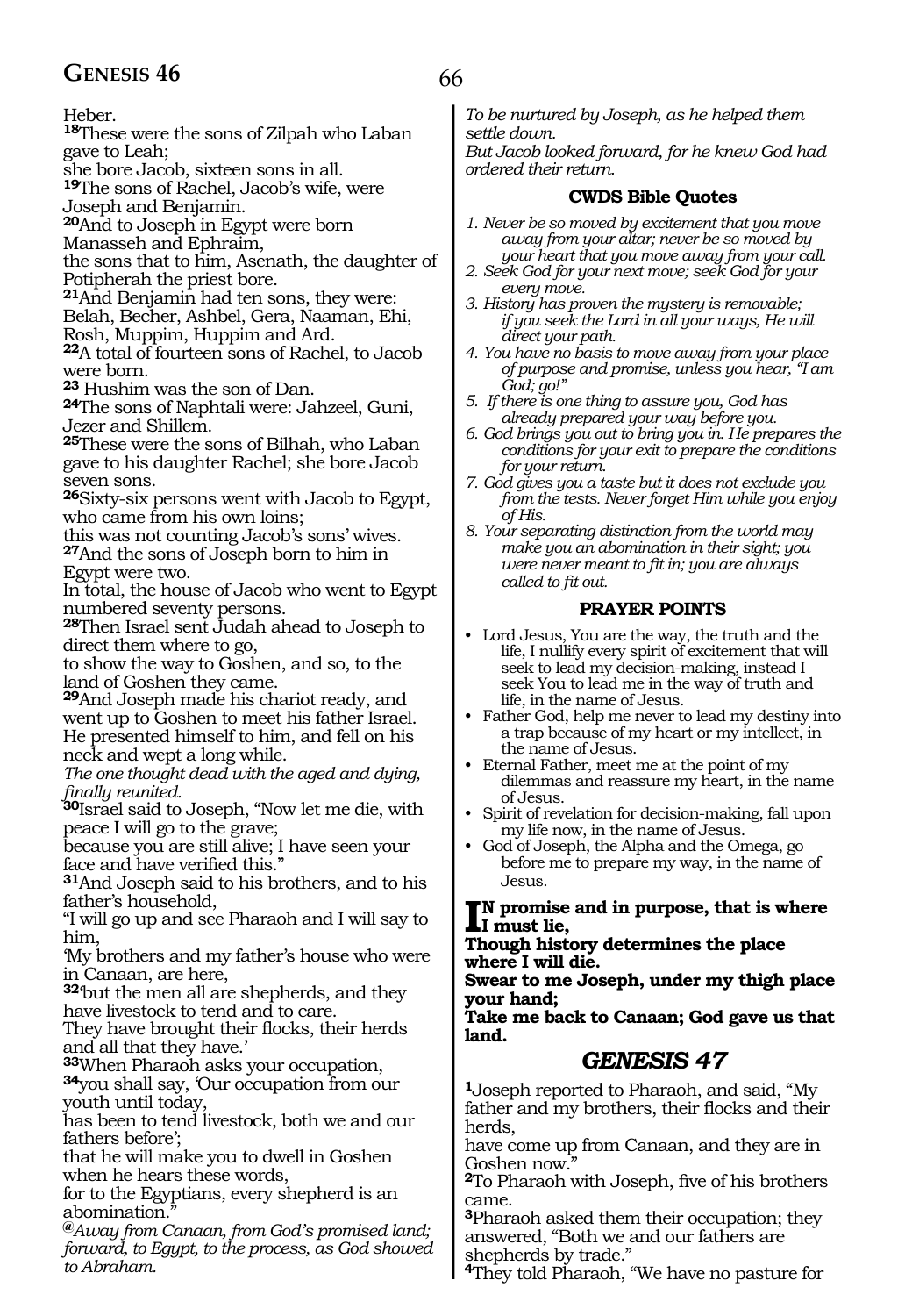our flocks in Canaan, for the famine is great, let us dwell in Goshen, that we may survive in this place."

**<sup>5</sup>**Pharaoh said to Joseph, "Your fathers and your brothers have arrived;

**<sup>6</sup>**"the land of Egypt is before you; choose the best land for them to live.

As they have requested, in Goshen they shall dwell;

if there is one able among them, let him be in charge of my livestock as well."

**<sup>7</sup>**To Pharaoh with Joseph, Jacob was brought. He set him before Pharaoh as Jacob blessed Pharaoh,

**<sup>8</sup>**then the king asked, "How old are you now?" **<sup>9</sup>**And Jacob replied, "I am one hundred and thirty years, my years evil and few,

not attaining to the years that my fathers knew."

**<sup>10</sup>**And Jacob blessed Pharaoh and he then went out.

**<sup>11</sup>**And Joseph gave his fathers and brothers a possession in Egypt, in Rameses, in the best of the land, just as Pharaoh spoke.

**<sup>12</sup>**There Joseph cared for his father, the young for the old,

and with bread he nourished his brothers and all their households.

**<sup>13</sup>***Now back to business,* no bread in the land. **@***The ruler of Egypt is a shrewd businessman.* In all of Egypt, the famine was sore,

so all Egypt and Canaan starved; they had nothing more.

**<sup>14</sup>**Joseph gathered all the money that was found in the land,

for the grain bought from him, by all Egypt and Canaan;

and into the house of Pharaoh he brought the money that they paid.

**<sup>15</sup>**So in the land of Egypt and in Canaan, all the money failed,

and to Joseph, all the Egyptians came.

They said, "Give us bread;

the money is all gone; why should we die in your presence?"

**<sup>16</sup>**But Joseph said, "Bring your livestock and come;

I will give you bread for your livestock, if the money is gone."

**<sup>17</sup>**So they brought their livestock to Joseph, and Joseph gave them bread;

in exchange for their horses and flocks, their donkeys and cattle they were fed.

They received bread that year in exchange for their livestock.

**<sup>18</sup>**At the end of the year, the people came to him and they said,

"We will not hide from you that our money is spent;

you also have all our livestock we have nothing left;

nothing but our bodies and our lands.

**<sup>19</sup>** "Why should we die before your eyes and our land become a waste?

Buy us and our land for bread and we will be Pharaoh's slaves.

Give us seed that we may live and that our land will not become desolate."

**<sup>20</sup>**Then Joseph bought all the land for

Pharaoh, for every man sold his field; for the famine was so severe on them.

Pharaoh now owned everything.

**<sup>21</sup>**And he moved the people to the cities, from one end of Egypt to the next.

**<sup>22</sup>**"He did not buy the land of the priests, for Pharaoh had appointed rations for them. Their lands therefore they did not sell.

**<sup>23</sup>**Then Joseph said to the people, "I have bought you and your land this day for

Pharaoh; here is seed for you to sow the land. **<sup>24</sup>**"You shall give one-fifth to Pharaoh of all the increase;

four-fifths shall be your own as food for your households and as seed for the field." **<sup>25</sup>**And they said, "Let us find favor in your sight and we will be Pharaoh's servants, for

you have saved our lives." **<sup>26</sup>**And Joseph made it a law over all Egypt and to this day it is required;

that Pharaoh should have one-fifth except for the land of the priests.

**<sup>27</sup>**So Israel dwelt in Egypt and in Goshen. They had possessions and they multiplied and grew.

**<sup>28</sup>**Jacob lived in Egypt seventeen years. The length of Jacob's life was a hundred and forty-seven years,

**<sup>29</sup>**and the time that Israel should die was drawing near.

He called his son Joseph, there was something to set straight.

**@***There is promise, there is purpose, but it is in another place.*

*Where purpose is, that is where I must lie, though history determines the place where I die.* "Swear to me Joseph, under my thigh place your hand;

be kind and true to me, do not bury me in Egypt, not here in this land.

**<sup>30</sup>**"Let me lie with my fathers, so carry me back;

carry me out of Egypt, here bury me not. I want to be buried in their burying-place.

*There the descendants of our children will play on someday."*

**<sup>31</sup>**"I will do faithfully and kindly; I will do all that you have said."

Joseph swore as he had asked him, and Israel bowed himself on his bed.

## **CWDS Bible Quotes**

- *1. Without exception, heaven's expectation is that children will honor their parents.*
- *2. They may be powerful rulers and world leaders but they need your blessing; never be afraid to commend them to God in person.*
- *3. Never be so comfortable in your position that you forget why you are positioned and the responsibility of your position.*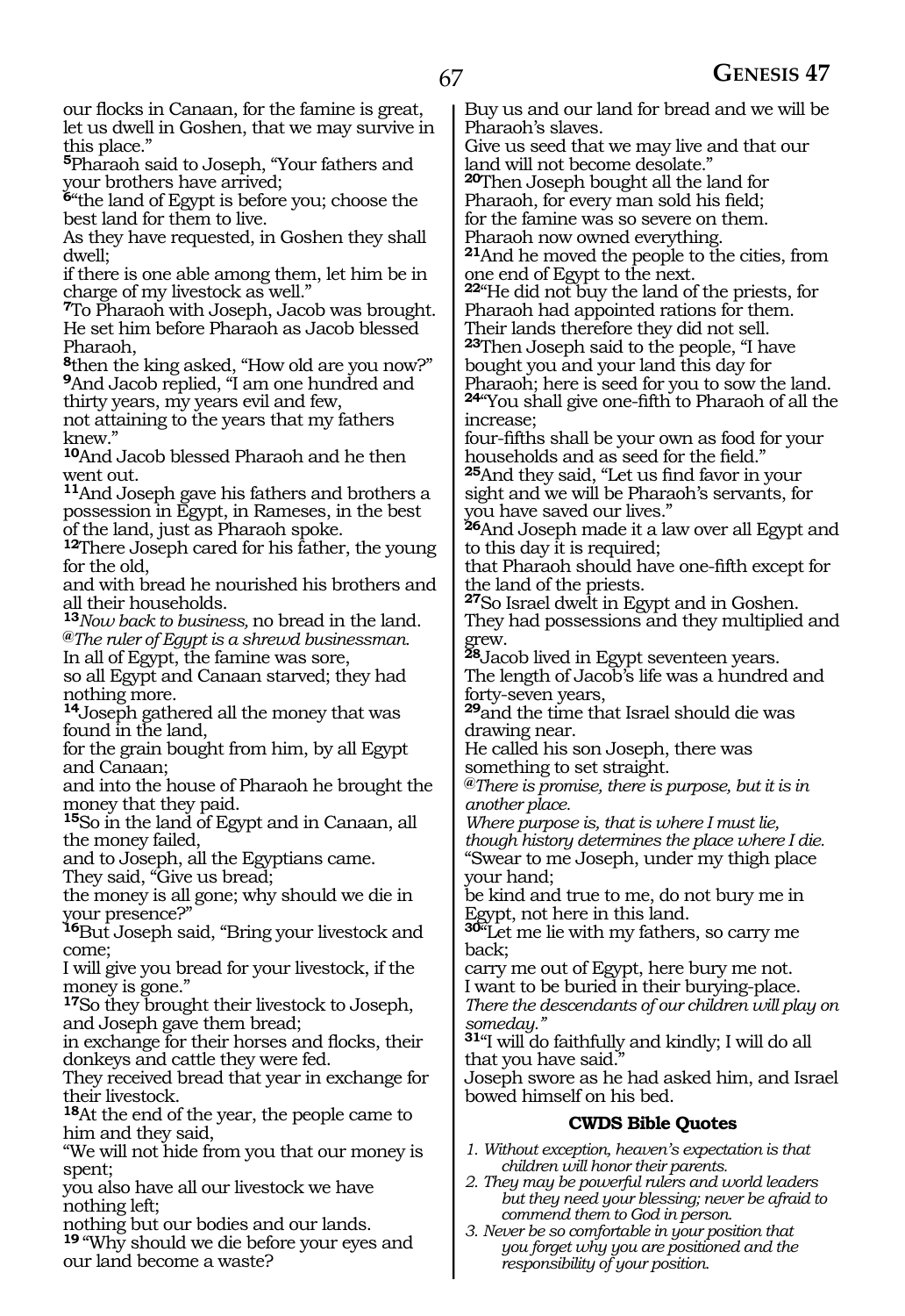## **GENESIS 47** 68

- *4. You are representing the Pharaoh, represent him well, or rather, represent God well and the Pharaoh will be very pleased.*
- *5. God is a God of excellence; let Him manifest in your business, your education and in every other thing that you do.*
- *6. You hold the bargaining power when what you have powers the bargain.*
- *7. Because you can does not mean you should; let your heart be gentle; let your laws be just.*
- *8. Joseph introduced the kingdom principle of taxes, but the principle of tithes, Kingdom taxes, preexisted him.*
- *9. Let your heart rest in God's promises and your body will follow.*

*10. Never be so caught up with what you have here that you forget why you are here.*

#### **PRAYER POINTS**

- Anointing of a champion, fall upon my life now, in the name of Jesus.
- Anointing for excellence and distinction in business fall upon my life now, in the name of Jesus.
- Anointing for faithfulness in every stewardship assignment, fall upon me now, in the name of Jesus. Father make me a good steward of Your kingdom's gifts and resources in this earth. Amen.
- Lord of creation, give me creative breakthrough ideas that will change my destiny, in Jesus name.
- Father give me compassion and gentleness, even as I walk in dominion and exercise dominance, in the name of Jesus.
- O God my Father, make my heart Your home in the name of Jesus, and make Your heart my home, in Jesus name.
- Lord, make Your purposes and promises my home, in Jesus name, and let me be buried in the promise I live to establish, in the name of Jesus.

## **OLD** and sick but leaning still<br>Tell it hear it all who will **Tell it, hear it, all who will, Time to bless the sons that will remain.** *GENESIS 48*

**<sup>1</sup>**After these things Joseph was told that his father was ill;

so he took Manasseh and Ephraim, his two sons with him.

**<sup>2</sup>**When they told Jacob, "Joseph your son comes!"

He strengthened himself and in his bed he sat up.

**<sup>3</sup>**Jacob said to Joseph, "It was in Luz in the land of Canaan, that God Almighty appeared to me and blessed me.

**<sup>4</sup>**And He said to me, 'I will make you to be fruitful, and I will multiply you exceedingly. I will make a multitude of people from you, and give this land to your descendants after you for an everlasting possession.'

**<sup>5</sup>**"Now your two sons belong to me.

Ephraim and Manasseh who were born in Egypt before I came to you are fully mine, just as Reuben and Simeon.

**<sup>6</sup>**"Your children which you father after these shall be yours,

but they shall be called by the name of their brothers in their inheritance.

**<sup>7</sup>**"But as for me, when I came from Padan, Rachel died,

in the land of Canaan on my way; I was by her side.

On the road to Ephrath, and yet a little way, I buried her near Ephrath (that is, Bethlehem) on our way going there."

**<sup>8</sup>**Then Israel saw Joseph's sons, and he said, "Who are these?"

**<sup>9</sup>**Joseph said in response, "These are the sons God has given me here in this place."

And he said, "Please, bring them to me; let me bless them this day."

**<sup>10</sup>**The eyes of Israel were partially blind because of age;

he could not see, but Joseph brought them near.

Israel kissed and embraced them; **<sup>11</sup>**then to Joseph he said, "I never thought I would see your face, but now, God has shown

to me your offspring as well."

**<sup>12</sup>**Joseph brought them from between his knees, and with his face to the earth, he bowed himself.

**<sup>13</sup>**Joseph took them both; Ephraim was placed near Israel's left hand;

then he placed Manasseh towards Israel's right hand; and he brought them near to Israel.

**<sup>14</sup>**His eyes were partially blind, he could not see, but with eyes of faith he was guided. He placed his right hand on Ephraim, the younger son's head,

the left he placed on Manasseh's, guiding his hand cunningly,

for Manasseh was the firstborn of Joseph's children.

**<sup>15</sup>**Blessing Joseph, he began to say,

"God before whom my fathers Abraham and Isaac walked; the God who led me all my life long,

**<sup>16</sup>**the Angel which redeemed me from every harm,

now bless the boys and let my name be named upon them with the name of Abraham and Isaac.

Let them become a multitude in the midst of the earth."

**<sup>17</sup>**Now when Joseph saw what his father did, that he laid his right hand on Ephraim's head, it displeased him;

so he held his father's right hand to remove it to the head of Manasseh from the head of Ephraim.

**<sup>18</sup>**And Joseph said to his father, "My Father, not so;

this one is the firstborn; on his head your right hand should go."

**<sup>19</sup>**But his father refused, saying, "I know it, my son;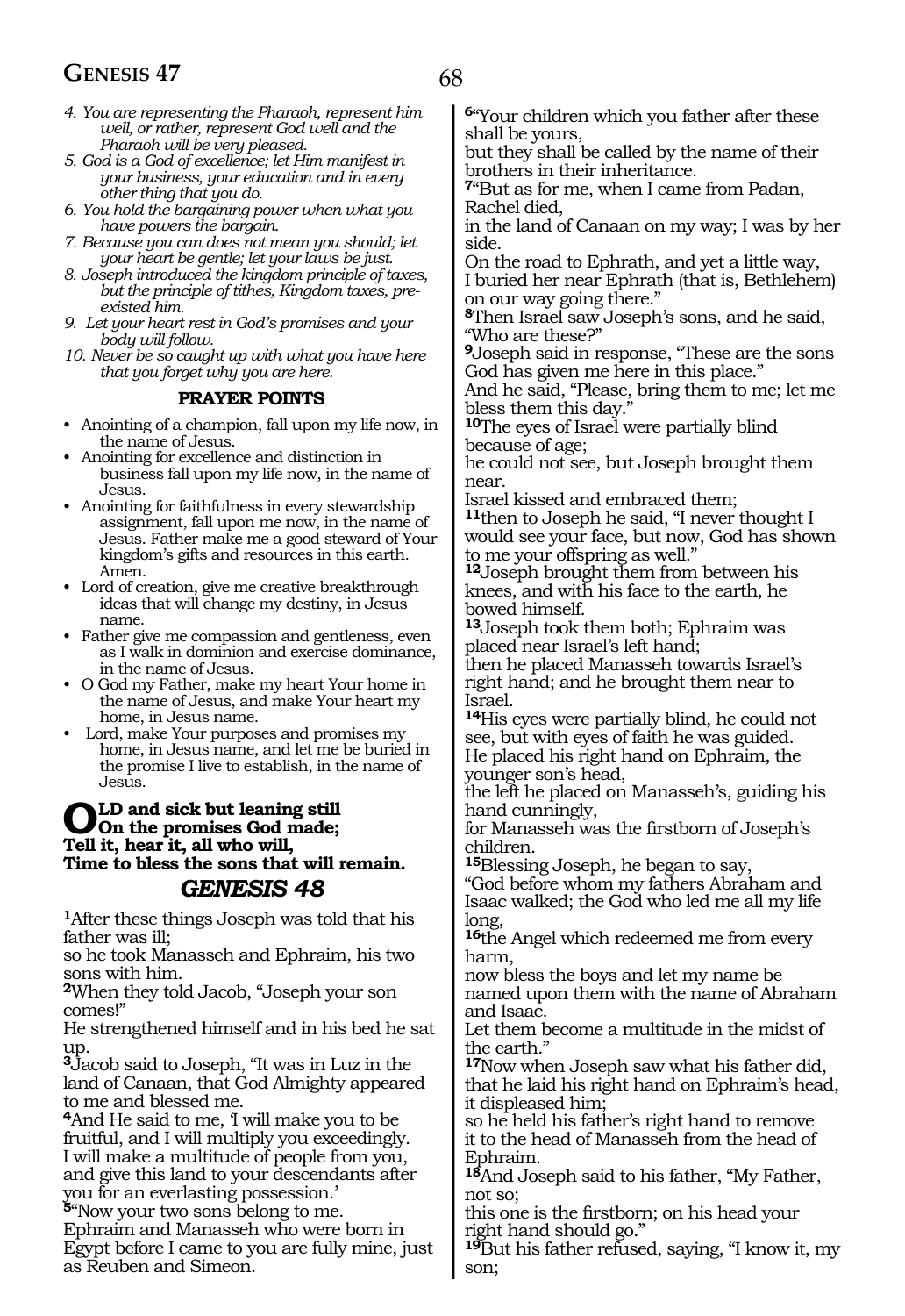though I am blind and cannot see, this I surely know.

He shall become a people and shall be great also,

but the younger brother shall be the greater one;

his descendants shall become a multitude of nations."

**<sup>20</sup>**So he blessed them that day, saying, "Israel shall bless by you,

saying, 'May God bless you as Ephraim and Manasseh.

And in this blessing he set Ephraim before Manasseh.

**<sup>21</sup>**His faith was strong though his body was frail.

He said to Joseph, "Behold I am dying, but with you God will be,

and He will lead you once more to the land of your fathers, certainly.

**<sup>22</sup>**"Moreover, I have given you one portion above your brothers,

which I took from the Amorite with my sword and my bow."

**@**A *fight claimed, already won, yet had not yet taken place,*

*for though old and sick, he was leaning still on the promises God had made!*

#### **CWDS Bible Quotes**

*1. Let your faith-talk accompany your faith-walk.*

*2. Never be too old or too experienced to hear God.* 

*3. See with the eyes of the Spirit and you will never be mistaken by the vision of the eyes, or the lack of it.*

*4. Affirm your children; declare blessings into their lives, but position yourself to prophetically bless them with ears tuned to the Spirit.*

*5. God will always put your Ephraim before your Manasseh, He focuses on your fruitfulness for destiny, for then your painful memories will be erased, just as with Joseph.*

*6. It is taken by the sword and appropriated long before the fight; unravel this mystery and you will unravel the promises of God for you.*

*7. You have it may mean you have to get it, or rather take it. You have it but let the Lord reveal to you how you will get it and the timing.*

*8. Faith only speaks present tense to future events. You have it; speak as if you already possessed it.*

#### **PRAYER POINTS**

• Lord Jesus, help me to hear the voice of the Spirit with clarity, so I do not make decisions in the flesh, in the name of Jesus.

• God of Jacob, let my lips be lips of blessing, charged and ready to declare blessing into lives and situations every day, in Jesus' name.

• Father give me the heart to affirm my children daily, and the words to command every godly deposit in them to come alive into their destiny, in Jesus name.

- Lord Jesus, help me to talk the talk of faith so I will decree a thing and see it established, in Jesus' name.
- Let the spirit of prophesy fall upon my life now by fire, in the name of Jesus.

**A FATHER'S blessing is etched in stone;**<br>Speak well before you die.<br>With Cod you good: of things to come. **With God you speak of things to come, Unveiled before the eye. A father's blessing is etched in stone; God honors righteous decrees. Blessings shape the lives of generations; Decree a thing and it shall be.**

## *GENESIS 49*

**<sup>1</sup>**Jacob called his sons together, "Come together my sons, and your father's words receive;

I will tell you what will happen to you in the days to come; what will surely be.

**<sup>2</sup>**"Gather together and hear now; you sons of Jacob; listen to your father speak:

**<sup>3</sup>**"Reuben my firstborn, my might and the beginning of my strength,

the excellence of dignity, and of power likewise;

**<sup>4</sup>**"unstable as water, you shall not excel, for your father's bed you have defiled; you went up to your father's bed.

He went up to my couch.

**<sup>5</sup>**"Simeon and Levi are brothers, instruments of cruelty are in your dwelling place;

**<sup>6</sup>**"O my soul, do not enter their secret; my honor, do not be united with them in any

way,

for in anger they slew a man,

in their self-will they hamstrung oxen.

**<sup>7</sup>**"Cursed be their anger, for it is fierce, and cruel is their wrath!

In Jacob I will divide them, and scatter them in Israel.

**<sup>8</sup>**"Judah, you are the one your brothers shall praise; to you, your brothers shall bow down. Your hand shall be on your enemy's neck.

**<sup>9</sup>**"Judah is a lion's offspring. From the prey, you have gone up my son.

He stoops down; he crouches as a lion. As a lion, who shall rouse him up?

**<sup>10</sup>**"From Judah the sceptre shall not depart. A lawgiver shall not fail from between your feet;

until Shiloh comes you will give the law. Unto you shall the gathering of the people be, **<sup>11</sup>**"binding the donkey to the vine, and the

donkey's colt to the very best vine.

He washed his clothes in wine, and his clothes in the blood of grapes.

**<sup>12</sup>**"His eyes are darker than wine and his teeth are very white; whiter than milk.

**<sup>13</sup>**"Zebulun shall dwell by the haven of the sea. He shall become a haven for ships; unto Sidon his border shall be.

**<sup>14</sup>**"Issachar is a strong donkey, lying down between two burdens.

**<sup>15</sup>**"He saw that the rest was good and that the land was pleasant.

A band of slaves put to tribute he became; he bowed his shoulder to bear burden.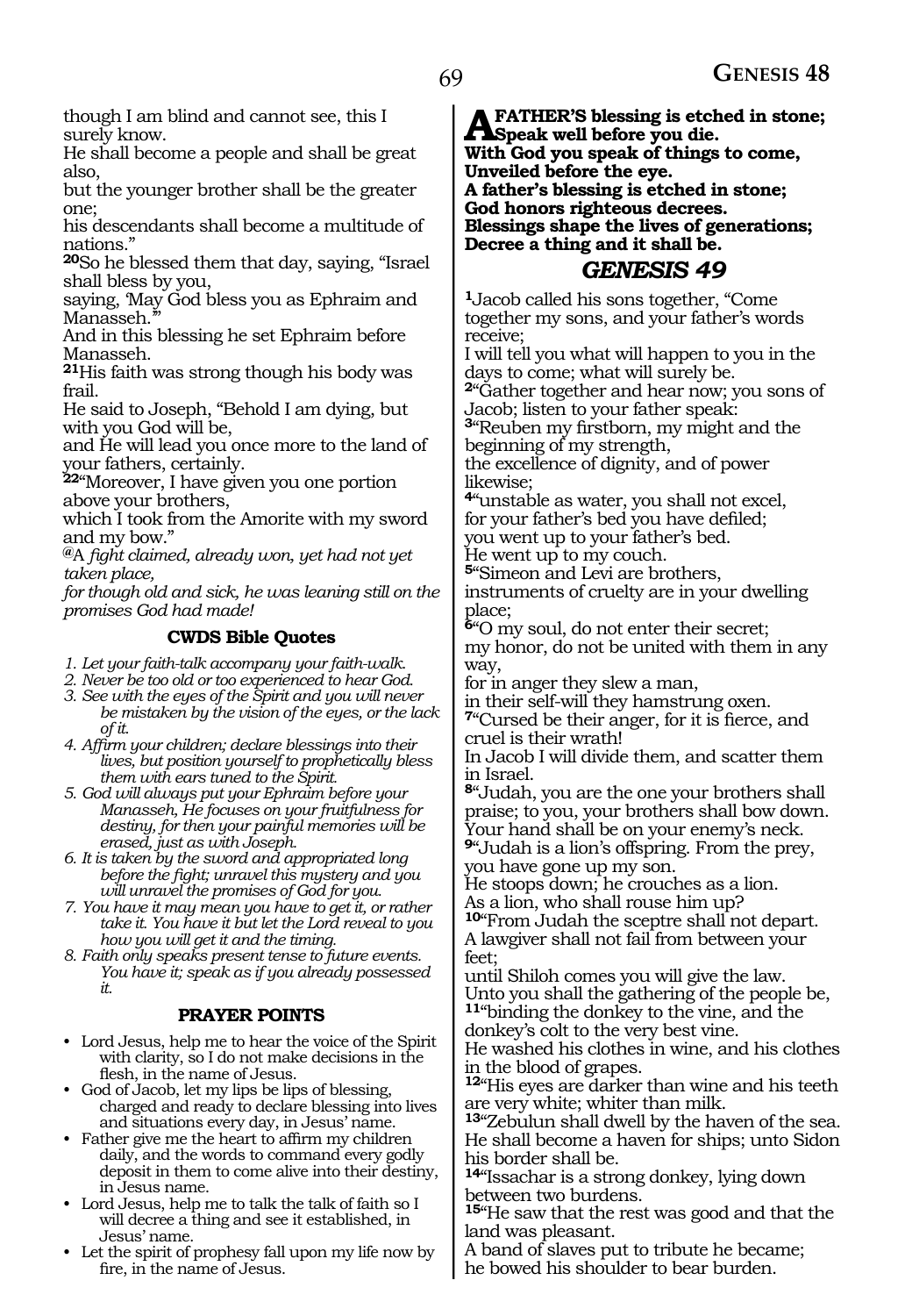## **GENESIS 49** 70

**<sup>16</sup>**"Dan shall judge his people, as one of Israel's tribes;

**<sup>17</sup>**"Dan shall be a serpent in the way, the horse's heels he bites,

and so the rider falls backward.

**<sup>18</sup>**"I have waited, how have I waited, for your salvation O Lord!

**<sup>19</sup>**"A troop shall overcome Gad, but at the last he shall triumph.

**<sup>20</sup>**"The bread from Asher shall be rich; he shall yield royal dainties.

**<sup>21</sup>**"Naphtali is a deer let loose; pleasant words he always gives.

**<sup>22</sup>**"Joseph is a fruitful bough; a fruitful bough by a well he is.

His branches run over the wall.

**<sup>23</sup>**The archers have bitterly grieved him, hated him and at him they shot,

**<sup>24</sup>**"but the bow remained in strength;

his arms were made strong by the hands of the Mighty God,

the God of Jacob (from him is the Shepherd, the stone of Israel),

**<sup>25</sup>**"by the God of your father who will help you, by the Almighty who shall bless you with blessings of heaven above,

blessings of the deep beneath,

blessing of the breast and the womb as well. **<sup>26</sup>**"The blessings of your father have excelled the blessings of my ancestors,

to the utmost bound of the everlasting hills above.

They shall be on the head of Joseph, and on the crown of the head of him who was separate from his brothers.

**<sup>27</sup>**"Benjamin, you are a ravenous wolf; in the morning rise and toil.

You shall devour the prey in a predator's mood, and at night divide the spoil."

**<sup>28</sup>**These are the twelve tribes of Israel. He blessed them, each according to his blessing.

**<sup>29</sup>**Then he charged them, and to them he said, "I am about to be gathered to my people. **@***Take me back to the land of Canaan.*

*Back to the promise God has made.*

Bury me with my father in the cave in the field of Ephron.

**<sup>30</sup>**"The cave in the field of Machpelah, before Mamre in Canaan,

which Abraham bought from Ephron for a burying place, to be his possession.

**<sup>31</sup>**"Where Abraham was buried, with Sarah his wife, and where Isaac, Rebekah and Leah were buried likewise.

**<sup>32</sup>**"The field and the cave in it were purchased from the sons of Heth.

**@***There in the land of our inheritance bury me; in the land that to our fathers, God gave."* **<sup>33</sup>**When Jacob had finished commanding them, he drew his feet up on his bed; and at that time he breathed his last breath. Jacob died and was gathered to his people then.

**@***He had blessed his sons with a father's blessing, now etched in stone; words gone before them, declaring things to come.*

#### **CWDS Bible Quotes**

- *1. Declare it, decree it; your word has the power to shape destinies.*
- *2. A father's decree carries prophetic significance; be careful to speak over your children; be careful*
- *what you speak over your children. 3. You will be arrested on the brink of your blessings by your own indiscretions.*
- *4. You have entered into the blessing of Abraham by your new birth, you surrender it by submitting to your old man.*
- *5. Your action has consequences; because it is not present in your present does not mean you can ignore its emergence in your future.*
- *6. Position yourself to receive the blessing others take for granted. Judah received the firstborn blessing by default as his elder brothers disqualified themselves.*
- *7. Let your branches run over a wall like Joseph; there are nations to be blessed.*
- *8. Your heart may have stopped in a foreign land, but let it rot in the land of promise.*
- *9. Be the symbol in life and death of what God has promised your generations.*

#### **PRAYER POINTS**

- Every spiritual exactor, waiting to arrest me on the brink of my breakthrough because of past failures, be arrested by the power of the Holy Ghost, in the name of Jesus.
- Father let every sin of my past be washed away and every handwriting of judgment against my life be erased by fire, in Jesus' name.
- I reject the spirit of the tail and I declare that I shall be the head, above only. Amen.
- O God of Jacob, arise in the multitude of Your blessings and shower my life with every good blessing from on high, in Jesus' name.
- I receive everything the Lord has in store for me, in the name of Jesus.
- I declare that by faith in the Lord Jesus, I have the blessing of Abraham; I hereby command every good blessing Jacob decreed over his sons to fall upon my life now, in Jesus name.
- Father God let my sons and daughters be blessed to promulgate the seed of Christ, to populate, to increase, to multiply, to access, to possess and to be a blessing, in Jesus' name.

**MOURN all Egypt, mourn Israel;**<br>A great man is now gone. **A pioneer indeed, who sought God fervently. For Jacob let us mourn. Weep, sons of Jacob, but why do you fear? You fear Joseph and revenge. "Fear not, God will surely visit again! Weep now, weep but swear, that you will take my bones up from here."** *GENESIS 50* 

**<sup>1</sup>**Then on his father's face Joseph fell, to weep and to kiss the dead.

**<sup>2</sup>**Then Joseph commanded his servants the physicians, to embalm his father Israel. **3**Forty days were fulfilled for him, as was the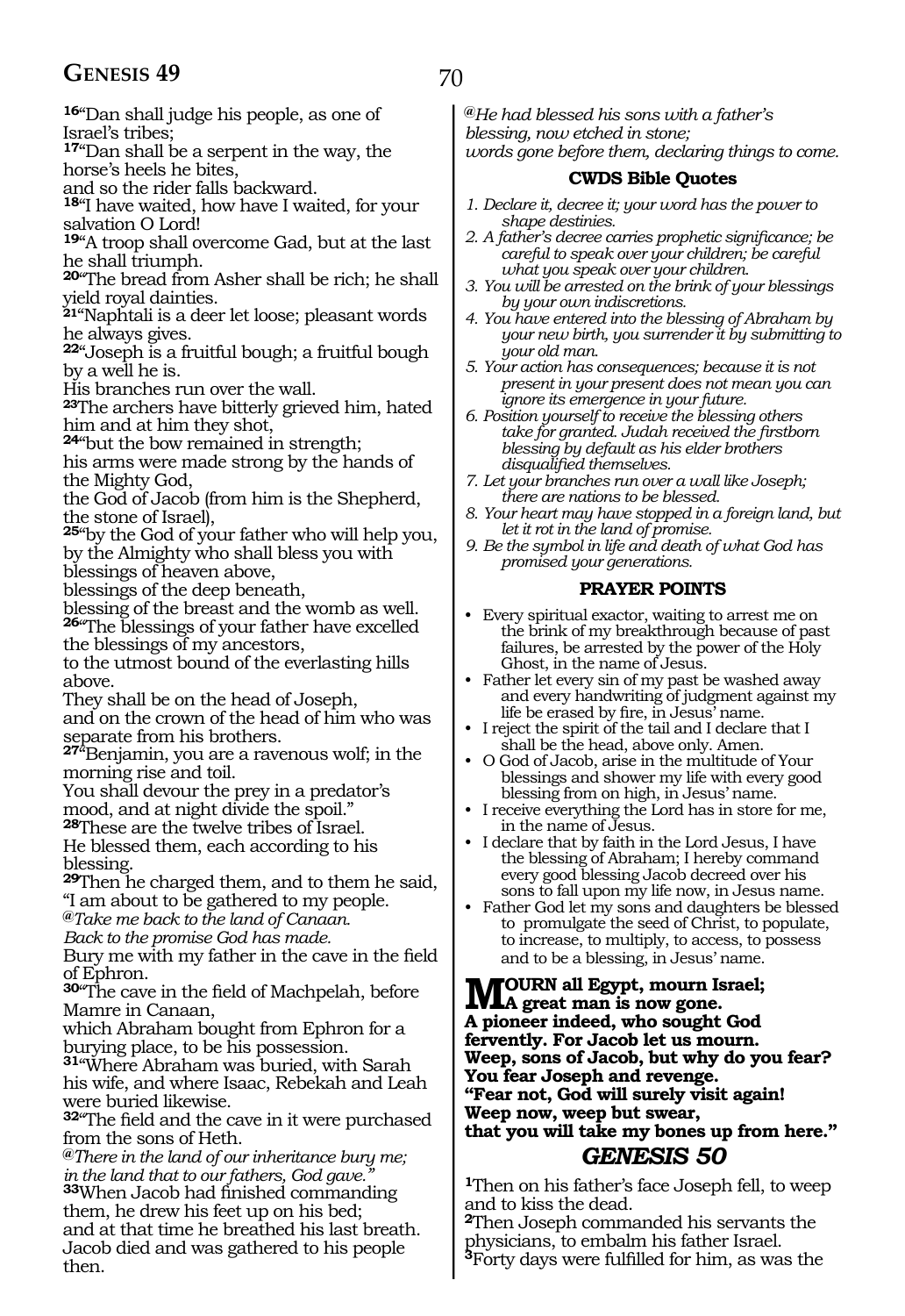custom for all those who were embalmed in those days.

And the Egyptians mourned there for him seventy days.

**<sup>4</sup>**Now when the days of mourning were over, Joseph spoke to Pharaoh's household,

saying "If I have found favor in your sight, please speak to Pharaoh and say,

**<sup>5</sup>**'My father made me swear, saying, "I am on my dying bed,

take me back to Canaan, to the grave I have prepared for myself."

Now therefore, please let me go, and I will come back again.'"

**<sup>6</sup>**And Pharaoh said, "Go up and bury your father as to Israel you swore."

**@***Mourn all Egypt, mourn; mourn all Israel! A great man is now gone; a great man who lived well.* 

**<sup>7</sup>**And Joseph went up to bury his father; and all the elders of Egypt went with him, and all the elders of Pharaoh's house as well.

**<sup>8</sup>**All the sons of Israel went up;

the house of Joseph, his brothers and his father's house.

See the many chariots and the horsemen. They left the flocks, the herds and their small children in Goshen.

**<sup>9</sup>**It was a very great gathering; with him went chariots and horsemen.

**<sup>10</sup>**They had seven days of mourning on Atad's threshing floor.

It was a solemn lamentation.

**<sup>11</sup>**The Canaanites who saw it said, "Egypt is very grieved for sure,

this is a deep mourning for the Egyptians." Therefore they named the place Abel Mizraim,

which is beyond Jordan.

**<sup>12</sup>**So his sons did for him just as he had commanded them.

**<sup>13</sup>**For his sons carried him to the land of Canaan,

and in the land of promise Jacob was laid. He was buried in the field of Machpelah in the cave,

which Abraham bought of Ephron the Hittite for a burying place.

**<sup>14</sup>**And Joseph returned to Egypt with his brothers and all those who came with him. **@***Weep, you sons of Israel, O but why are you scared?*

**<sup>15</sup>** They feared Joseph's hatred and vengeance now that their father was dead.

**<sup>16</sup>**So they sent messengers to Joseph, saying, "Before your father died he commanded,

**<sup>17</sup>**'You shall say to Joseph, "Please forgive your brothers' sins, for they did you wrong.

I beg you forgive the trespass of the servants of your father's God."'"

When he heard this Joseph wept.

**<sup>18</sup>**His brothers also came and before Joseph they fell.

They said, "We are your servants."

**<sup>19</sup>**He was still weeping as he told them,

"Do not be afraid, I see this through God's eyes.

**<sup>20</sup>**You meant to do me evil, but God used this to save many lives.

He worked it all for good.

**<sup>21</sup>**"Now do not be afraid. I will provide for you and your little ones."

From his kind words they took comfort, and rested in his hands.

**<sup>22</sup>**So Joseph lived in Egypt, and his father's household with him.

Joseph lived a total of one hundred and ten years.

**23**He saw Ephraim's children to his greatgrandchildren;

the children of Machir the son of Manasseh were also brought up on his knees.

**<sup>24</sup>**And Joseph said to his brothers, "I am dying; but God will surely visit us,

and bring you up from this land, to the land He swore to Abraham, Isaac and Jacob.

**<sup>25</sup>**"I am dying; *you may weep for me* but swear*;* in Egypt I have prospered, but you shall carry my bones from here."

**@***Lay me in the promise, as with Abraham before; also with Isaac and with Jacob, the land that* 

**<sup>26</sup>Joseph died at one hundred and ten years** of age;

then they embalmed him, and in a coffin he was placed.

**@***To be taken back to Canaan as they promised that day.*

*To rest in God's promise as he lived in God's grace.*

## **CWDS Bible Quotes**

- *1. When all Egypt mourns a foreigner, (their abomination), and escort his body for burial in Canaan, you know God is saluting an awesome journey.*
- *2. They know what they have done you and live in fear that you know it too; they know what they have done you but fail to accept what God has done for you through their ignorance.*
- *3. You begged for mercy they did not hear; they beg for mercy you shed compassionate tears. The fear of God makes the difference.*
- *4. When you have God's perspective you look beyond the damage to the destiny.*
- *5. When you have God's perspective forgiveness is easy.*
- *6. When you have God's perspective you see the good being mixed in His hands, rather than the bad He processed to hand the good to you.*
- *7. When you have God's perspective the progress is more important than the process.*
- *8. When you have God's perspective you shatter the evil expectations of those who hated you and spitefully used you by doing good to them.*
- *9. When you have God's perspective, you set your heart on the promise and commit your people to set your body in it.*
- *10. Leave something behind to remind and position them. Joseph had God's perspective. His embalmed body was a reminder of God's promise and a channel of hope and expectation to a people who would soon feel forgotten by*